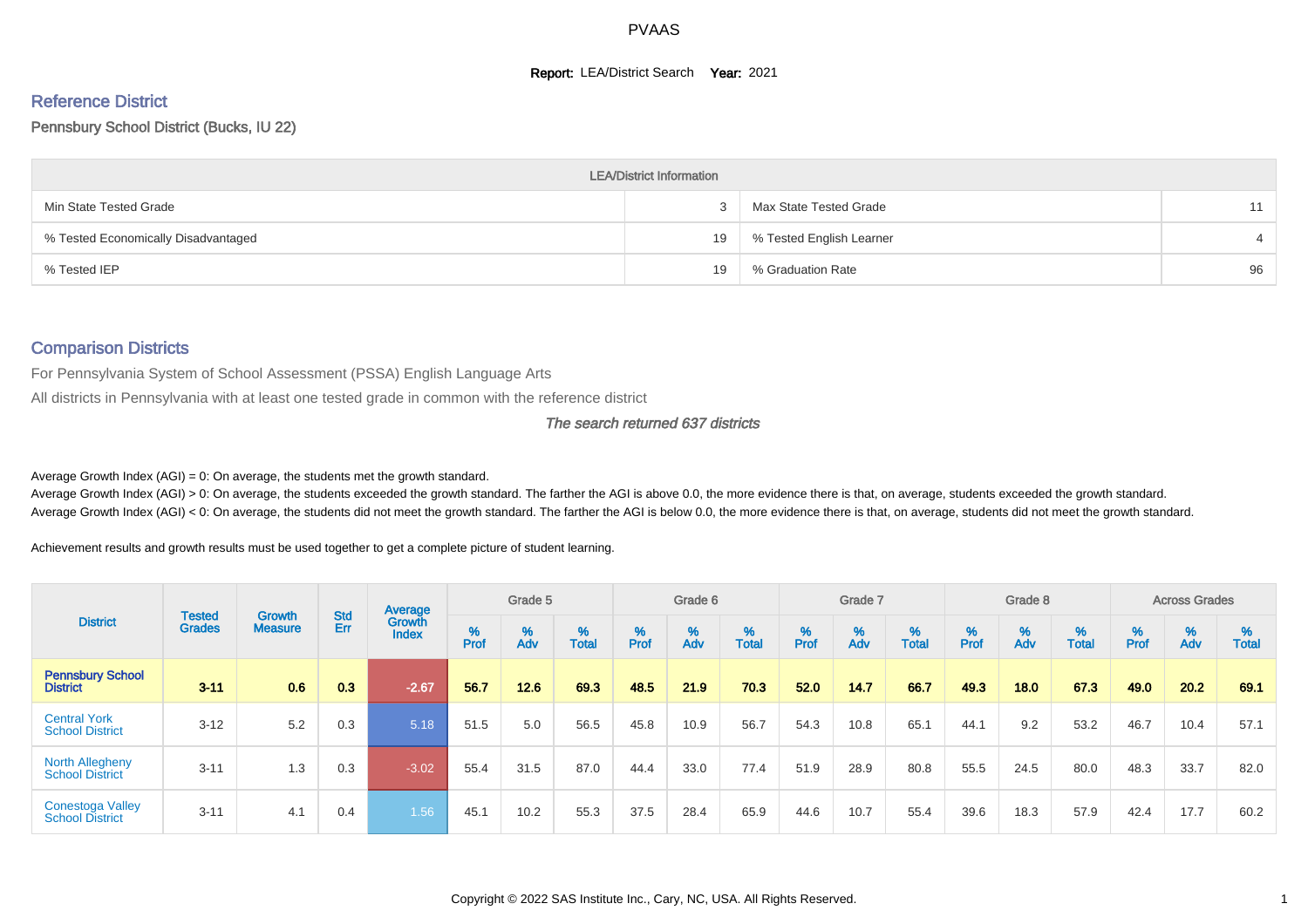|                                                                         |                                |                                 | <b>Std</b> | <b>Average</b>         |           | Grade 5  |                   |           | Grade 6  |                   |           | Grade 7  |                   |           | Grade 8  |                   |                  | <b>Across Grades</b> |                   |
|-------------------------------------------------------------------------|--------------------------------|---------------------------------|------------|------------------------|-----------|----------|-------------------|-----------|----------|-------------------|-----------|----------|-------------------|-----------|----------|-------------------|------------------|----------------------|-------------------|
| <b>District</b>                                                         | <b>Tested</b><br><b>Grades</b> | <b>Growth</b><br><b>Measure</b> | Err        | <b>Growth</b><br>Index | %<br>Prof | %<br>Adv | %<br><b>Total</b> | %<br>Prof | %<br>Adv | %<br><b>Total</b> | %<br>Prof | %<br>Adv | %<br><b>Total</b> | %<br>Prof | %<br>Adv | %<br><b>Total</b> | %<br><b>Prof</b> | %<br>Adv             | %<br><b>Total</b> |
| <b>Pennsbury School</b><br><b>District</b>                              | $3 - 11$                       | 0.6                             | 0.3        | $-2.67$                | 56.7      | 12.6     | 69.3              | 48.5      | 21.9     | 70.3              | 52.0      | 14.7     | 66.7              | 49.3      | 18.0     | 67.3              | 49.0             | 20.2                 | 69.1              |
| <b>Spring-Ford Area</b><br>School District                              | $3 - 11$                       | 2.9                             | 0.3        | 4.35                   | 62.0      | 13.4     | 75.4              | 51.9      | 27.2     | 79.1              | 52.7      | 21.3     | 74.0              | 52.4      | 21.8     | 74.2              | 51.9             | 24.7                 | 76.6              |
| <b>South Western</b><br><b>School District</b>                          | $3 - 12$                       | 0.9                             | 0.4        | $-4.30$                | 49.8      | 9.7      | 59.5              | 38.7      | 21.6     | 60.3              | 37.1      | 5.7      | 42.8              | 46.5      | 7.4      | 53.9              | 43.5             | 12.7                 | 56.2              |
| <b>Souderton Area</b><br><b>School District</b>                         | $3 - 11$                       | $-0.1$                          | 0.3        | $-5.82$                | 56.4      | 17.7     | 74.1              | 48.0      | 16.2     | 64.2              | 56.6      | 10.1     | 66.8              | 47.3      | 11.1     | 58.4              | 50.2             | 17.4                 | 67.7              |
| <b>North Penn School</b><br><b>District</b>                             | $3 - 11$                       | 1.5                             | 0.2        | $-4.25$                | 53.0      | 12.7     | 65.7              | 41.4      | 33.0     | 74.4              | 53.7      | 13.2     | 66.9              | 48.2      | 18.4     | 66.7              | 47.4             | 19.9                 | 67.3              |
| <b>Lower Merion</b><br><b>School District</b>                           | $3 - 11$                       | 1.5                             | 0.3        | $-0.93$                | 56.1      | 29.4     | 85.5              | 43.9      | 40.6     | 84.5              | 54.5      | 29.1     | 83.6              | 49.4      | 29.4     | 78.8              | 47.8             | 36.9                 | 84.6              |
| <b>Armstrong School</b><br><b>District</b>                              | $3 - 11$                       | 3.2                             | 0.3        | 2.49                   | 46.0      | 6.3      | 52.3              | 44.4      | 17.4     | 61.8              | 48.7      | 8.8      | 57.5              | 45.3      | 11.5     | 56.8              | 45.4             | 12.6                 | 58.0              |
| <b>Upper Saint Clair</b><br><b>School District</b>                      | $3 - 11$                       | 2.6                             | 0.4        | $-1.04$                | 49.8      | 35.9     | 85.7              | 47.4      | 39.0     | 86.5              | 58.5      | 31.1     | 89.6              | 48.7      | 42.2     | 90.9              | 46.0             | 42.0                 | 88.0              |
| <b>Mifflin County</b><br><b>School District</b>                         | $3 - 11$                       | 2.7                             | 0.4        | 1.34                   | 49.5      | 8.0      | 57.4              | 35.1      | 15.2     | 50.3              | 45.2      | 7.3      | 52.5              | 40.4      | 4.9      | 45.3              | 40.4             | 9.0                  | 49.4              |
| <b>Circle Of Seasons</b><br><b>Charter School</b>                       | $3 - 8$                        | 11.4                            | 1.3        | 3.16                   | 65.7      | 11.4     | 77.1              | 50.0      | 20.0     | 70.0              | 44.4      | 19.4     | 63.9              |           |          |                   | 50.8             | 18.6                 | 69.5              |
| <b>Millcreek Township</b><br><b>School District</b>                     | $3 - 11$                       | 2.0                             | 0.3        | $-0.09$                | 49.1      | 17.2     | 66.3              | 43.6      | 22.3     | 66.0              | 46.9      | 17.3     | 64.2              | 44.9      | 17.2     | 62.1              | 45.8             | 19.9                 | 65.8              |
| <b>Saucon Valley</b><br><b>School District</b>                          | $3 - 11$                       | 3.7                             | 0.6        | $-0.12$                | 50.8      | 21.0     | 71.8              | 43.6      | 21.5     | 65.1              | 42.4      | 18.0     | 60.4              | 50.0      | 20.2     | 70.2              | 42.6             | 23.9                 | 66.5              |
| <b>Bedford Area</b><br><b>School District</b>                           | $3 - 11$                       | 5.0                             | 0.6        | 3.94                   | 54.2      | 3.4      | 57.6              | 37.1      | 16.4     | 53.4              | 44.8      | 13.8     | 58.6              | 42.8      | 12.2     | 55.0              | 46.2             | 12.2                 | 58.4              |
| Wissahickon<br><b>School District</b>                                   | $3 - 10$                       | 2.9                             | 0.3        | 1.29                   | 58.6      | 18.8     | 77.4              | 42.2      | 37.2     | 79.4              | 56.8      | 19.3     | 76.1              | 49.3      | 28.5     | 77.8              | 49.2             | 28.7                 | 77.9              |
| <b>Memphis Street</b><br>Academy Charter<br>School @ JP<br><b>Jones</b> | $5 - 8$                        | 4.3                             | 0.8        | $-0.02$                | 13.3      | 0.0      | 13.3              | 12.9      | 0.0      | 12.9              | 21.3      | 1.6      | 23.0              | 18.0      | 0.0      | 18.0              | 16.6             | 0.6                  | 17.2              |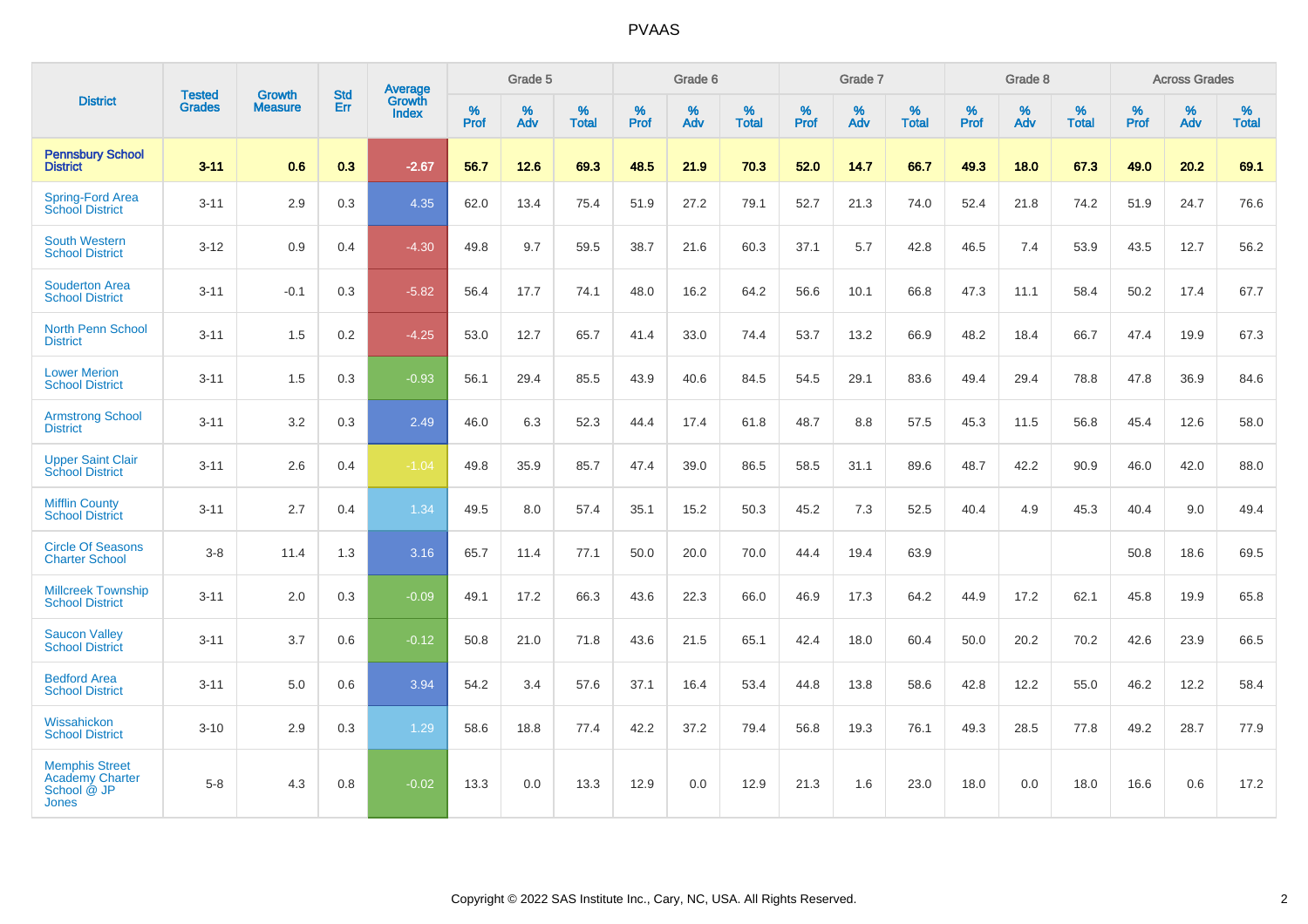|                                                                        | <b>Tested</b> | <b>Growth</b>  | <b>Std</b> | <b>Average</b>                |           | Grade 5  |                   |           | Grade 6  |                   |           | Grade 7  |                   |           | Grade 8  |                   |           | <b>Across Grades</b> |                   |
|------------------------------------------------------------------------|---------------|----------------|------------|-------------------------------|-----------|----------|-------------------|-----------|----------|-------------------|-----------|----------|-------------------|-----------|----------|-------------------|-----------|----------------------|-------------------|
| <b>District</b>                                                        | <b>Grades</b> | <b>Measure</b> | Err        | <b>Growth</b><br><b>Index</b> | %<br>Prof | %<br>Adv | %<br><b>Total</b> | %<br>Prof | %<br>Adv | %<br><b>Total</b> | %<br>Prof | %<br>Adv | %<br><b>Total</b> | %<br>Prof | %<br>Adv | %<br><b>Total</b> | %<br>Prof | %<br>Adv             | %<br><b>Total</b> |
| <b>Pennsbury School</b><br><b>District</b>                             | $3 - 11$      | 0.6            | 0.3        | $-2.67$                       | 56.7      | 12.6     | 69.3              | 48.5      | 21.9     | 70.3              | 52.0      | 14.7     | 66.7              | 49.3      | 18.0     | 67.3              | 49.0      | 20.2                 | 69.1              |
| <b>South Fayette</b><br><b>Township School</b><br><b>District</b>      | $3 - 11$      | 1.9            | 0.4        | $-1.71$                       | 60.2      | 23.2     | 83.4              | 44.7      | 39.0     | 83.7              | 56.4      | 27.0     | 83.4              | 46.8      | 40.6     | 87.4              | 49.6      | 35.9                 | 85.4              |
| Canon-Mcmillan<br><b>School District</b>                               | $3 - 11$      | 2.0            | 0.3        | $-0.84$                       | 60.2      | 11.0     | 71.3              | 41.6      | 31.2     | 72.8              | 51.6      | 18.2     | 69.7              | 56.9      | 17.7     | 74.6              | 50.9      | 21.6                 | 72.5              |
| <b>Line Mountain</b><br><b>School District</b>                         | $3 - 11$      | 5.9            | 0.7        | 1.90                          | 43.9      | 13.6     | 57.6              | 43.1      | 23.6     | 66.7              | 48.0      | 21.4     | 69.4              | 43.7      | 11.3     | 54.9              | 43.0      | 17.5                 | 60.5              |
| <b>Littlestown Area</b><br><b>School District</b>                      | $3 - 11$      | 4.6            | 0.6        | 1.56                          | 49.6      | 3.5      | 53.1              | 50.8      | 15.6     | 66.4              | 37.0      | 7.4      | 44.4              | 55.6      | 6.4      | 61.9              | 45.7      | 9.8                  | 55.5              |
| <b>Bradford Area</b><br><b>School District</b>                         | $3 - 12$      | 3.9            | 0.5        | 2.51                          | 53.6      | 11.3     | 64.9              | 40.7      | 19.2     | 59.9              | 47.0      | 11.6     | 58.6              | 46.2      | 16.0     | 62.2              | 45.7      | 15.1                 | 60.8              |
| <b>Eastern York</b><br><b>School District</b>                          | $3 - 11$      | 3.8            | 0.5        | 0.25                          | 50.9      | 9.2      | 60.1              | 49.3      | 23.0     | 72.3              | 49.4      | 23.9     | 73.3              | 50.0      | 16.1     | 66.1              | 48.6      | 16.2                 | 64.8              |
| <b>South Eastern</b><br><b>School District</b>                         | $3 - 11$      | 2.3            | 0.5        | $-2.60$                       | 55.2      | 6.3      | 61.5              | 42.2      | 16.2     | 58.4              | 48.3      | 12.9     | 61.2              | 43.6      | 10.5     | 54.1              | 46.7      | 14.1                 | 60.8              |
| <b>Crawford Central</b><br><b>School District</b>                      | $3 - 11$      | 3.3            | 0.4        | 1.65                          | 48.1      | 4.2      | 52.3              | 37.2      | 13.2     | 50.4              | 40.0      | 13.1     | 53.1              | 42.5      | 12.0     | 54.5              | 40.4      | 10.5                 | 50.9              |
| <b>Folk Arts-Cultural</b><br><b>Treasures Charter</b><br><b>School</b> | $3 - 7$       | 7.1            | 1.0        | $-1.67$                       | 50.0      | 6.8      | 56.8              | 42.2      | 37.8     | 80.0              | 52.3      | 11.4     | 63.6              |           |          |                   | 46.5      | 14.6                 | 61.1              |
| <b>Upper Merion Area</b><br><b>School District</b>                     | $3 - 11$      | 3.6            | 0.5        | 0.70                          | 55.7      | 7.0      | 62.7              | 45.2      | 26.4     | 71.6              | 53.5      | 10.8     | 64.3              | 43.3      | 14.0     | 57.3              | 47.7      | 19.3                 | 67.0              |
| <b>Homer-Center</b><br><b>School District</b>                          | $3 - 11$      | 6.3            | 0.8        | 0.67                          | 57.1      | 1.6      | 58.7              | 47.7      | 13.6     | 61.4              | 48.0      | 8.2      | 56.2              | 50.8      | 14.9     | 65.7              | 45.3      | 11.7                 | 56.9              |
| <b>Exeter Township</b><br><b>School District</b>                       | $3 - 11$      | 3.1            | 0.4        | $-0.09$                       | 49.8      | 11.2     | 61.0              | 44.2      | 26.3     | 70.5              | 49.4      | 9.5      | 58.9              | 44.3      | 14.6     | 59.0              | 46.4      | 15.0                 | 61.4              |
| <b>Northern York</b><br><b>County School</b><br><b>District</b>        | $3 - 11$      | 0.6            | 0.4        | $-4.14$                       | 53.3      | 9.4      | 62.7              | 39.4      | 14.4     | 53.8              | 44.9      | 8.2      | 53.1              | 39.9      | 7.2      | 47.1              | 44.2      | 12.9                 | 57.1              |
| <b>Curwensville Area</b><br><b>School District</b>                     | $3 - 11$      | 4.2            | 0.8        | $-2.07$                       | 46.3      | 19.5     | 65.8              | 40.0      | 30.0     | 70.0              | 43.7      | 18.3     | 62.0              | 62.0      | 8.4      | 70.4              | 48.5      | 17.9                 | 66.4              |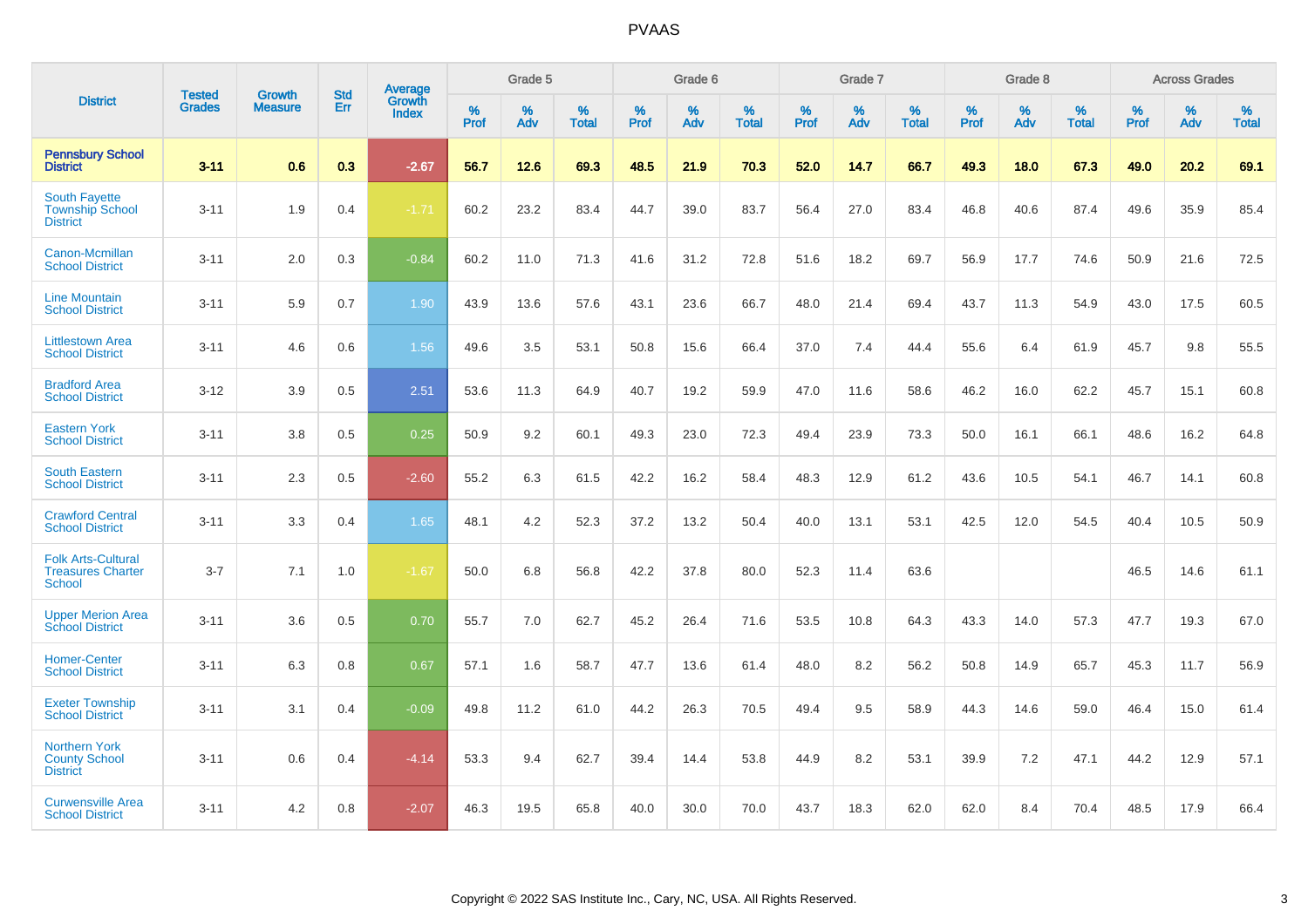| <b>District</b>                                              | <b>Tested</b> | <b>Growth</b>  | <b>Std</b> | <b>Average</b>         |           | Grade 5  |                   |           | Grade 6  |                   |           | Grade 7  |                   |           | Grade 8  |                   |           | <b>Across Grades</b> |                   |
|--------------------------------------------------------------|---------------|----------------|------------|------------------------|-----------|----------|-------------------|-----------|----------|-------------------|-----------|----------|-------------------|-----------|----------|-------------------|-----------|----------------------|-------------------|
|                                                              | <b>Grades</b> | <b>Measure</b> | Err        | Growth<br><b>Index</b> | %<br>Prof | %<br>Adv | %<br><b>Total</b> | %<br>Prof | %<br>Adv | %<br><b>Total</b> | %<br>Prof | %<br>Adv | %<br><b>Total</b> | %<br>Prof | %<br>Adv | %<br><b>Total</b> | %<br>Prof | %<br>Adv             | %<br><b>Total</b> |
| <b>Pennsbury School</b><br><b>District</b>                   | $3 - 11$      | 0.6            | 0.3        | $-2.67$                | 56.7      | 12.6     | 69.3              | 48.5      | 21.9     | 70.3              | 52.0      | 14.7     | 66.7              | 49.3      | 18.0     | 67.3              | 49.0      | 20.2                 | 69.1              |
| <b>Glendale School</b><br><b>District</b>                    | $3 - 10$      | 3.8            | 0.9        | $-1.43$                | 50.0      | 12.5     | 62.5              | 40.7      | 24.1     | 64.8              | 44.6      | 20.0     | 64.6              | 44.9      | 14.3     | 59.2              | 47.2      | 15.2                 | 62.4              |
| <b>West Perry School</b><br><b>District</b>                  | $3 - 11$      | 3.7            | 0.5        | 1.36                   | 45.0      | 8.7      | 53.7              | 41.7      | 21.8     | 63.5              | 44.2      | 7.9      | 52.1              | 53.3      | 13.3     | 66.7              | 44.0      | 14.2                 | 58.2              |
| <b>Smethport Area</b><br><b>School District</b>              | $3 - 12$      | 6.2            | 0.8        | 2.05                   | 54.0      | 8.0      | 62.0              | 43.3      | 21.7     | 65.0              | 33.8      | 9.2      | 43.1              | 46.9      | 12.5     | 59.4              | 41.6      | 15.0                 | 56.6              |
| Downingtown Area<br><b>School District</b>                   | $3 - 11$      | $-0.3$         | 0.4        | $-6.66$                | 56.2      | 27.7     | 83.8              | 42.9      | 39.9     | 82.8              | 53.8      | 24.3     | 78.0              | 49.8      | 32.5     | 82.3              | 49.4      | 33.5                 | 82.9              |
| <b>State College Area</b><br><b>School District</b>          | $3 - 11$      | 1.7            | 0.4        | $-0.30$                | 58.6      | 18.2     | 76.8              | 47.1      | 26.1     | 73.2              | 62.2      | 15.2     | 77.4              | 47.5      | 16.5     | 64.0              | 50.8      | 22.8                 | 73.6              |
| New Hope-<br>Solebury School<br><b>District</b>              | $3 - 11$      | 2.7            | 0.6        | $-0.64$                | 63.4      | 11.8     | 75.3              | 46.1      | 25.5     | 71.6              | 50.0      | 22.9     | 72.9              | 60.2      | 25.9     | 86.1              | 51.8      | 23.2                 | 75.0              |
| <b>Montour School</b><br><b>District</b>                     | $3 - 11$      | 2.4            | 0.5        | $-2.17$                | 61.9      | 17.1     | 79.0              | 49.0      | 25.0     | 74.0              | 46.2      | 29.7     | 75.9              | 51.0      | 22.5     | 73.5              | 49.5      | 25.4                 | 74.9              |
| <b>Harrisburg City</b><br><b>School District</b>             | $3 - 11$      | 1.6            | 0.4        | $-3.71$                | 6.5       | 0.3      | 6.7               | 14.5      | 1.7      | 16.2              | 15.4      | 1.9      | 17.3              | 20.3      | 2.1      | 22.4              | 12.6      | 1.0                  | 13.6              |
| <b>Penncrest School</b><br><b>District</b>                   | $3 - 11$      | 2.8            | 0.5        | $-2.07$                | 37.4      | 10.6     | 48.0              | 39.5      | 19.2     | 58.7              | 38.5      | 6.5      | 45.0              | 35.0      | 10.2     | 45.2              | 39.6      | 11.2                 | 50.7              |
| <b>Central Dauphin</b><br><b>School District</b>             | $3 - 11$      | 1.6            | 0.2        | 0.79                   | 46.1      | 7.7      | 53.8              | 40.5      | 15.0     | 55.5              | 41.1      | 7.5      | 48.6              | 39.4      | 10.3     | 49.7              | 41.3      | 11.4                 | 52.8              |
| <b>Lewisburg Area</b><br><b>School District</b>              | $3 - 11$      | 4.0            | 0.6        | 2.23                   | 53.1      | 21.2     | 74.3              | 38.8      | 38.8     | 77.7              | 42.6      | 30.9     | 73.5              | 43.0      | 31.1     | 74.1              | 44.8      | 30.1                 | 74.9              |
| <b>Hempfield School</b><br><b>District</b>                   | $3 - 11$      | 2.2            | 0.3        | 1.72                   | 52.4      | 9.3      | 61.6              | 44.6      | 23.5     | 68.1              | 43.1      | 21.1     | 64.2              | 46.0      | 20.1     | 66.1              | 45.8      | 20.4                 | 66.2              |
| <b>Richard Allen</b><br>Preparatory<br><b>Charter School</b> | $5 - 8$       | 4.8            | 0.7        | 0.43                   | 9.3       | 0.0      | 9.3               | 16.1      | 0.0      | 16.1              | 16.7      | 1.8      | 18.5              | 19.1      | 1.8      | 20.9              | 16.4      | 1.1                  | 17.5              |
| <b>Radnor Township</b><br><b>School District</b>             | $3 - 12$      | 1.9            | 0.4        | 0.63                   | 54.7      | 29.0     | 83.7              | 53.9      | 37.8     | 91.7              | 48.0      | 32.3     | 80.3              | 51.4      | 36.7     | 88.1              | 49.6      | 36.7                 | 86.4              |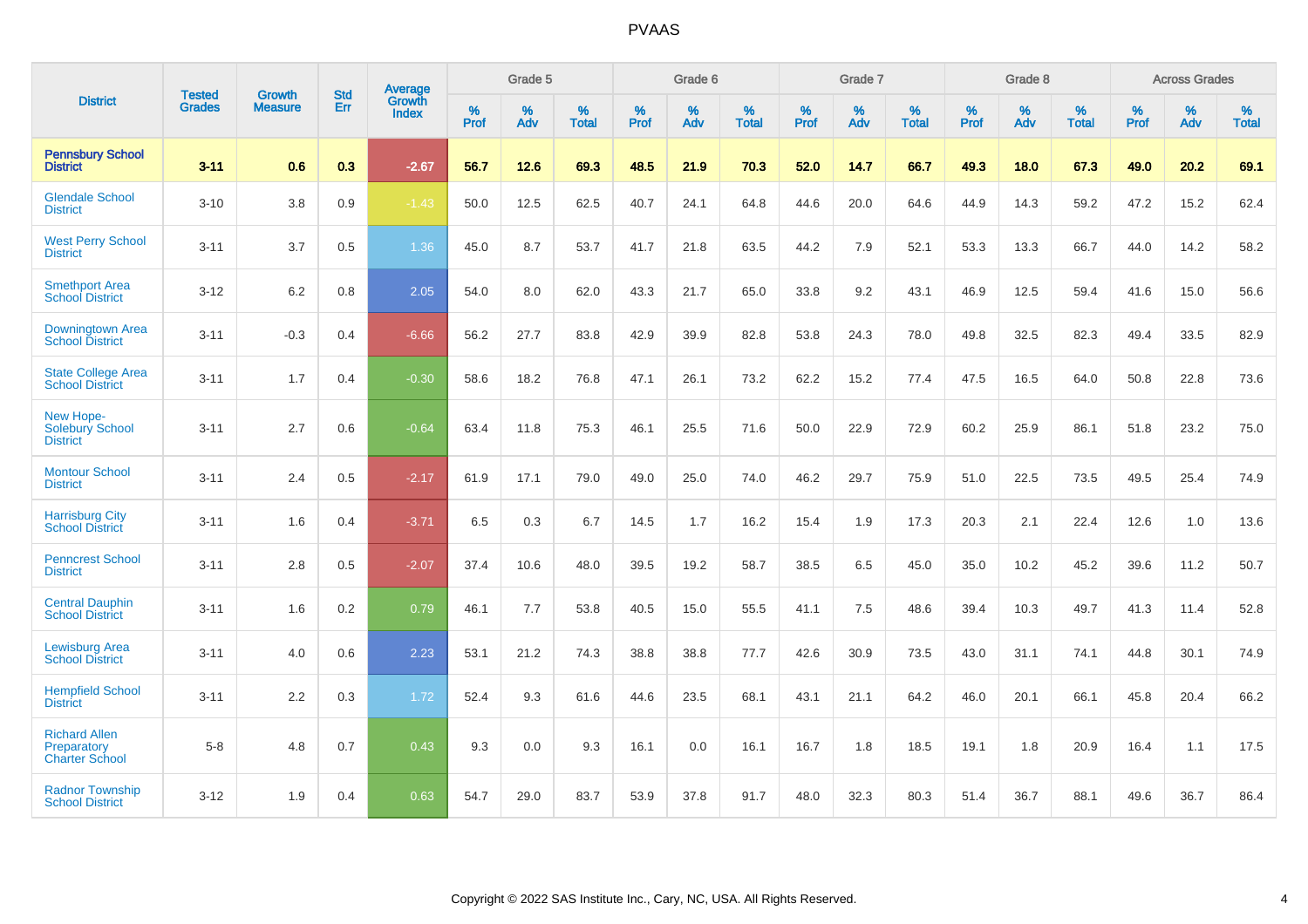|                                                                   |                                |                                 | <b>Std</b> | <b>Average</b>         |                  | Grade 5  |                   |           | Grade 6  |                   |           | Grade 7  |                   |           | Grade 8  |                   |           | <b>Across Grades</b> |                   |
|-------------------------------------------------------------------|--------------------------------|---------------------------------|------------|------------------------|------------------|----------|-------------------|-----------|----------|-------------------|-----------|----------|-------------------|-----------|----------|-------------------|-----------|----------------------|-------------------|
| <b>District</b>                                                   | <b>Tested</b><br><b>Grades</b> | <b>Growth</b><br><b>Measure</b> | Err        | Growth<br><b>Index</b> | %<br><b>Prof</b> | %<br>Adv | %<br><b>Total</b> | %<br>Prof | %<br>Adv | %<br><b>Total</b> | %<br>Prof | %<br>Adv | %<br><b>Total</b> | %<br>Prof | %<br>Adv | %<br><b>Total</b> | %<br>Prof | %<br>Adv             | %<br><b>Total</b> |
| <b>Pennsbury School</b><br><b>District</b>                        | $3 - 11$                       | 0.6                             | 0.3        | $-2.67$                | 56.7             | 12.6     | 69.3              | 48.5      | 21.9     | 70.3              | 52.0      | 14.7     | 66.7              | 49.3      | 18.0     | 67.3              | 49.0      | 20.2                 | 69.1              |
| <b>Unionville-Chadds</b><br><b>Ford School</b><br><b>District</b> | $3 - 11$                       | 0.8                             | 0.4        | $-2.11$                | 61.2             | 24.6     | 85.8              | 48.8      | 36.0     | 84.8              | 54.4      | 26.8     | 81.2              | 45.3      | 38.9     | 84.2              | 48.0      | 37.1                 | 85.2              |
| <b>Universal Alcorn</b><br><b>Charter School</b>                  | $3-8$                          | 6.0                             | 0.9        | 1.47                   | 32.1             | 9.4      | 41.5              | 34.0      | 6.0      | 40.0              | 37.5      | 3.6      | 41.1              | 28.2      | 0.0      | 28.2              | 29.2      | 4.4                  | 33.6              |
| <b>Penns Valley Area</b><br><b>School District</b>                | $3 - 12$                       | 2.5                             | 0.6        | $-1.18$                | 56.1             | 8.2      | 64.3              | 41.8      | 33.0     | 74.8              | 45.7      | 1.9      | 47.6              | 35.8      | 8.5      | 44.3              | 44.5      | 13.0                 | 57.5              |
| <b>Southern Columbia</b><br><b>Area School</b><br><b>District</b> | $3 - 11$                       | 1.6                             | 0.7        | $-4.85$                | 56.2             | 5.5      | 61.6              | 46.9      | 25.0     | 71.9              | 51.5      | 14.8     | 66.3              | 39.4      | 11.7     | 51.1              | 47.9      | 16.1                 | 64.0              |
| Southern Lehigh<br><b>School District</b>                         | $3 - 11$                       | 0.9                             | 0.5        | $-4.48$                | 57.9             | 13.1     | 71.0              | 37.4      | 44.8     | 82.2              | 55.9      | 17.4     | 73.2              | 56.4      | 16.7     | 73.1              | 51.9      | 24.2                 | 76.1              |
| <b>Ephrata Area</b><br><b>School District</b>                     | $3 - 11$                       | $-0.2$                          | 0.4        | $-2.91$                | 50.5             | 10.3     | 60.8              | 47.6      | 12.7     | 60.4              | 40.8      | 5.2      | 46.0              | 39.2      | 7.3      | 46.5              | 45.1      | 12.6                 | 57.6              |
| <b>Moshannon Valley</b><br><b>School District</b>                 | $3 - 10$                       | 5.6                             | 0.8        | 2.17                   | 51.1             | 2.1      | 53.2              | 24.1      | 22.2     | 46.3              | 45.2      | 1.6      | 46.8              | 41.8      | 6.0      | 47.8              | 39.6      | 7.8                  | 47.4              |
| Philadelphia<br><b>Academy Charter</b><br><b>School</b>           | $3 - 11$                       | 1.9                             | 0.8        | $-1.74$                | 42.3             | 9.0      | 51.3              | 48.0      | 28.6     | 76.6              | 51.5      | 19.1     | 70.6              | 42.6      | 16.7     | 59.3              | 45.5      | 14.9                 | 60.4              |
| <b>Bangor Area</b><br><b>School District</b>                      | $3 - 12$                       | 3.3                             | 0.5        | 1.42                   | 38.6             | 14.4     | 52.9              | 45.3      | 16.7     | 62.0              | 47.3      | 9.5      | 56.8              | 43.3      | 8.0      | 51.3              | 44.8      | 13.6                 | 58.4              |
| <b>Solanco School</b><br><b>District</b>                          | $3 - 11$                       | 2.8                             | 0.4        | 2.25                   | 47.3             | 9.0      | 56.2              | 52.1      | 16.9     | 69.0              | 37.0      | 14.8     | 51.7              | 40.8      | 15.0     | 55.9              | 43.0      | 14.5                 | 57.5              |
| <b>Mifflinburg Area</b><br><b>School District</b>                 | $3 - 11$                       | 1.9                             | 0.6        | $-2.04$                | 60.8             | 8.0      | 68.8              | 47.8      | 20.7     | 68.5              | 47.1      | 5.8      | 52.9              | 53.8      | 8.6      | 62.5              | 49.7      | 13.0                 | 62.7              |
| <b>Bear Creek</b><br>Community<br><b>Charter School</b>           | $3 - 8$                        | 5.5                             | 0.9        | 2.26                   | 51.9             | 7.7      | 59.6              | 47.1      | 19.6     | 66.7              | 42.3      | 7.7      | 50.0              | 34.7      | 10.2     | 44.9              | 45.2      | 12.1                 | 57.4              |
| <b>Fox Chapel Area</b><br><b>School District</b>                  | $3 - 11$                       | 1.0                             | 0.4        | $-5.04$                | 54.0             | 36.5     | 90.5              | 34.8      | 51.8     | 86.6              | 50.0      | 27.0     | 77.0              | 52.9      | 31.4     | 84.3              | 42.6      | 42.9                 | 85.5              |
| Philadelphia<br><b>Performing Arts</b><br><b>Charter School</b>   | $3-9$                          | 4.0                             | 0.8        | $-1.81$                | 42.9             | 9.1      | 52.0              | 54.6      | 18.2     | 72.7              | 52.9      | 20.7     | 73.6              | 58.8      | 11.8     | 70.6              | 50.6      | 15.6                 | 66.2              |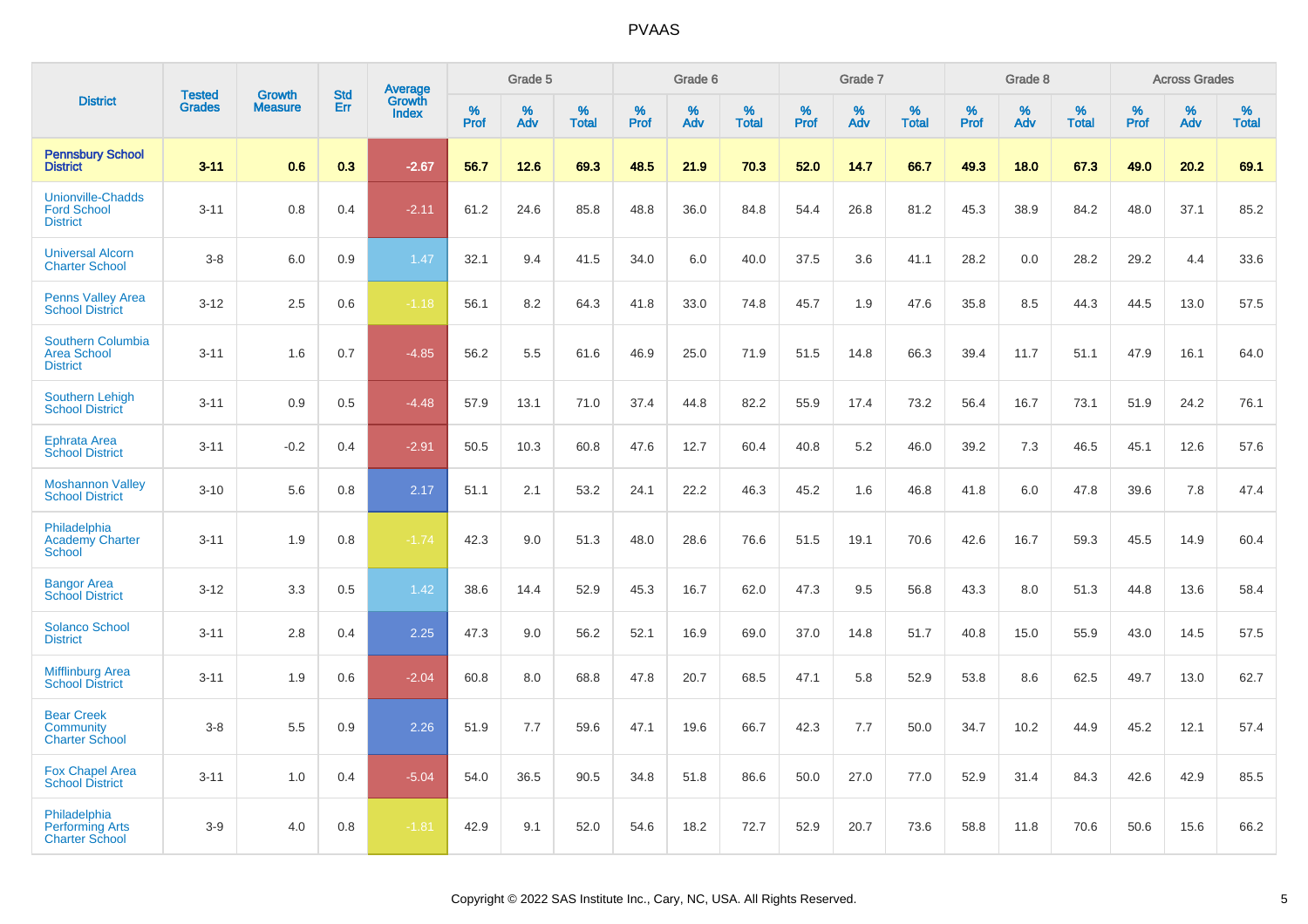|                                                      | <b>Tested</b> | <b>Growth</b>  | <b>Std</b> | Average                |              | Grade 5  |                   |              | Grade 6  |                   |              | Grade 7  |                   |              | Grade 8     |                   |              | <b>Across Grades</b> |                   |
|------------------------------------------------------|---------------|----------------|------------|------------------------|--------------|----------|-------------------|--------------|----------|-------------------|--------------|----------|-------------------|--------------|-------------|-------------------|--------------|----------------------|-------------------|
| <b>District</b>                                      | <b>Grades</b> | <b>Measure</b> | Err        | Growth<br><b>Index</b> | $\%$<br>Prof | %<br>Adv | %<br><b>Total</b> | $\%$<br>Prof | %<br>Adv | %<br><b>Total</b> | $\%$<br>Prof | %<br>Adv | %<br><b>Total</b> | $\%$<br>Prof | $\%$<br>Adv | %<br><b>Total</b> | $\%$<br>Prof | $\%$<br>Adv          | %<br><b>Total</b> |
| <b>Pennsbury School</b><br><b>District</b>           | $3 - 11$      | 0.6            | 0.3        | $-2.67$                | 56.7         | 12.6     | 69.3              | 48.5         | 21.9     | 70.3              | 52.0         | 14.7     | 66.7              | 49.3         | 18.0        | 67.3              | 49.0         | 20.2                 | 69.1              |
| <b>Universal Institute</b><br><b>Charter School</b>  | $3 - 8$       | 2.4            | 0.7        | $-1.60$                | 20.3         | 0.0      | 20.3              | 21.9         | 1.4      | 23.3              | 28.6         | 0.0      | 28.6              | 35.2         | 3.4         | 38.6              | 26.8         | 1.5                  | 28.3              |
| <b>Warwick School</b><br><b>District</b>             | $3 - 11$      | 0.0            | 0.4        | $-4.21$                | 49.6         | 5.9      | 55.6              | 39.4         | 26.3     | 65.7              | 46.2         | 8.0      | 54.2              | 50.3         | 9.6         | 59.9              | 45.6         | 12.6                 | 58.2              |
| <b>Central Columbia</b><br><b>School District</b>    | $3 - 12$      | 3.0            | 0.5        | 0.57                   | 58.7         | 17.3     | 76.0              | 32.1         | 33.6     | 65.7              | 56.3         | 16.9     | 73.2              | 53.8         | 24.1        | 77.9              | 48.9         | 24.7                 | 73.6              |
| <b>Dubois Area</b><br><b>School District</b>         | $3 - 11$      | $-0.6$         | 0.4        | $-4.44$                | 47.0         | 5.7      | 52.6              | 39.4         | 17.4     | 56.8              | 43.4         | 8.5      | 51.8              | 36.6         | 8.8         | 45.4              | 42.2         | 13.1                 | 55.3              |
| <b>Hermitage School</b><br><b>District</b>           | $3 - 12$      | 2.9            | 0.5        | 0.15                   | 52.9         | 7.9      | 60.7              | 33.3         | 40.3     | 73.6              | 50.4         | 24.5     | 74.8              | 51.0         | 19.3        | 70.3              | 47.0         | 22.0                 | 69.0              |
| <b>Chester</b><br>Community<br><b>Charter School</b> | $3 - 8$       | 3.8            | 0.6        | 1.83                   | 15.7         | 0.8      | 16.4              | 11.9         | 1.8      | 13.8              | 15.2         | 1.0      | 16.2              | 14.8         | 0.0         | 14.8              | 13.2         | 0.7                  | 13.9              |
| <b>Ad Prima Charter</b><br>School                    | $3 - 8$       | 2.7            | 0.8        | $-2.46$                | 25.9         | 1.8      | 27.8              | 34.7         | 16.3     | 51.0              | 36.1         | 3.3      | 39.3              | 27.4         | 4.8         | 32.3              | 33.2         | 4.8                  | 38.1              |
| <b>Juniata County</b><br><b>School District</b>      | $3 - 12$      | 2.7            | 0.5        | 1.00                   | 42.6         | 3.0      | 45.6              | 31.9         | 6.2      | 38.1              | 36.6         | 5.5      | 42.1              | 36.5         | 8.4         | 44.9              | 36.0         | 7.7                  | 43.7              |
| Greencastle-Antrim<br><b>School District</b>         | $3 - 11$      | 2.7            | 0.4        | 1.86                   | 46.3         | 16.4     | 62.7              | 41.0         | 28.2     | 69.2              | 45.4         | 20.7     | 66.1              | 51.7         | 14.7        | 66.4              | 44.6         | 20.8                 | 65.4              |
| <b>Athens Area</b><br><b>School District</b>         | $3 - 11$      | 3.5            | 0.6        | 0.71                   | 57.1         | 10.7     | 67.9              | 39.6         | 18.7     | 58.2              | 56.9         | 5.1      | 62.0              | 45.3         | 7.2         | 52.5              | 45.8         | 12.8                 | 58.6              |
| <b>Jersey Shore Area</b><br><b>School District</b>   | $3 - 11$      | 1.7            | 0.5        | $-5.21$                | 47.6         | 8.3      | 56.0              | 45.6         | 24.8     | 70.4              | 46.3         | 8.0      | 54.3              | 39.6         | 7.7         | 47.2              | 45.3         | 13.4                 | 58.7              |
| <b>Penn Manor</b><br><b>School District</b>          | $3 - 11$      | 2.1            | 0.3        | 0.82                   | 53.4         | 10.5     | 63.8              | 46.5         | 23.0     | 69.5              | 48.2         | 16.2     | 64.4              | 43.7         | 15.4        | 59.1              | 46.8         | 18.7                 | 65.6              |
| <b>Brockway Area</b><br><b>School District</b>       | $3 - 11$      | 4.2            | 0.7        | 1.96                   | 61.5         | 14.1     | 75.6              | 40.6         | 34.8     | 75.4              | 44.4         | 9.9      | 54.3              | 50.0         | 9.7         | 59.7              | 46.6         | 17.4                 | 64.0              |
| <b>Warrior Run</b><br><b>School District</b>         | $3 - 11$      | 2.6            | 0.6        | $-2.96$                | 48.0         | 6.5      | 54.6              | 42.2         | 19.3     | 61.5              | 46.3         | 15.7     | 62.0              | 42.2         | 10.0        | 52.2              | 43.0         | 12.6                 | 55.6              |
| <b>Richland School</b><br><b>District</b>            | $3 - 11$      | 3.6            | 0.6        | $-0.07$                | 51.5         | 18.4     | 69.9              | 54.7         | 20.0     | 74.7              | 51.6         | 14.1     | 65.6              | 53.8         | 15.1        | 68.9              | 51.0         | 18.8                 | 69.8              |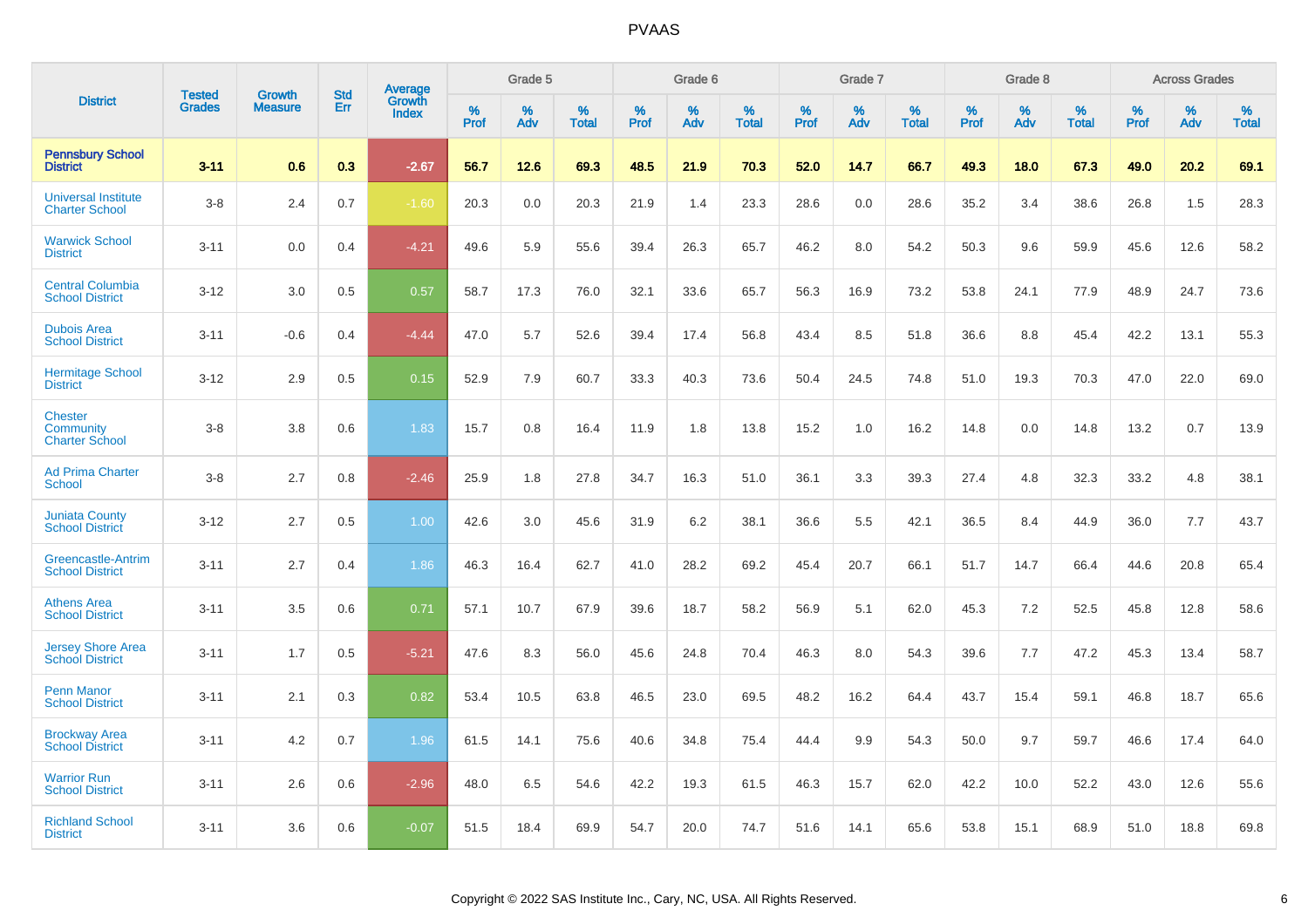|                                                  | <b>Tested</b> | <b>Growth</b>  | <b>Std</b> | Average                |              | Grade 5  |                   |              | Grade 6  |                   |              | Grade 7  |                   |              | Grade 8  |                   |                     | <b>Across Grades</b> |                   |
|--------------------------------------------------|---------------|----------------|------------|------------------------|--------------|----------|-------------------|--------------|----------|-------------------|--------------|----------|-------------------|--------------|----------|-------------------|---------------------|----------------------|-------------------|
| <b>District</b>                                  | <b>Grades</b> | <b>Measure</b> | Err        | Growth<br><b>Index</b> | $\%$<br>Prof | %<br>Adv | %<br><b>Total</b> | $\%$<br>Prof | %<br>Adv | %<br><b>Total</b> | $\%$<br>Prof | %<br>Adv | %<br><b>Total</b> | $\%$<br>Prof | %<br>Adv | %<br><b>Total</b> | $\%$<br><b>Prof</b> | $\%$<br>Adv          | %<br><b>Total</b> |
| <b>Pennsbury School</b><br><b>District</b>       | $3 - 11$      | 0.6            | 0.3        | $-2.67$                | 56.7         | 12.6     | 69.3              | 48.5         | 21.9     | 70.3              | 52.0         | 14.7     | 66.7              | 49.3         | 18.0     | 67.3              | 49.0                | 20.2                 | 69.1              |
| <b>Sayre Area School</b><br><b>District</b>      | $3 - 11$      | 4.2            | 0.8        | $-2.23$                | 32.8         | 4.9      | 37.7              | 51.8         | 19.8     | 71.6              | 47.6         | 8.3      | 56.0              | 39.0         | 4.9      | 43.9              | 44.6                | 10.7                 | 55.4              |
| <b>Derry Township</b><br><b>School District</b>  | $3 - 10$      | $-1.3$         | 1.3        | $-4.40$                | 57.1         | 20.9     | 78.0              | 38.2         | 44.1     | 82.4              | 66.7         | 20.8     | 87.5              | 46.7         | 53.3     | 100.0             | 49.1                | 29.0                 | 78.2              |
| Huntingdon Area<br>School District               | $3 - 11$      | 1.8            | 0.6        | $-3.99$                | 41.6         | 3.5      | 45.1              | 33.0         | 11.9     | 44.9              | 34.5         | 7.9      | 42.4              | 34.9         | 7.1      | 42.1              | 37.2                | 10.0                 | 47.2              |
| <b>Gettysburg Area</b><br><b>School District</b> | $3 - 11$      | 2.5            | 0.4        | 1.99                   | 52.6         | 9.8      | 62.3              | 42.6         | 22.5     | 65.1              | 48.1         | 11.6     | 59.7              | 44.9         | 10.3     | 55.1              | 45.0                | 16.0                 | 61.0              |
| <b>Carlisle Area</b><br><b>School District</b>   | $3 - 11$      | 1.8            | 0.4        | $-1.81$                | 40.6         | 13.9     | 54.4              | 38.1         | 20.2     | 58.2              | 42.0         | 13.0     | 55.0              | 42.1         | 10.7     | 52.8              | 40.4                | 15.3                 | 55.7              |
| <b>Wayne Highlands</b><br><b>School District</b> | $3 - 11$      | 2.9            | 0.5        | 1.22                   | 54.3         | 11.4     | 65.7              | 49.3         | 20.3     | 69.6              | 46.4         | 19.6     | 66.1              | 49.7         | 14.1     | 63.8              | 47.2                | 17.9                 | 65.1              |
| <b>Milton Area School</b><br><b>District</b>     | $3 - 11$      | 3.2            | 0.6        | 0.69                   | 51.7         | 5.8      | 57.5              | 40.3         | 12.4     | 52.7              | 48.9         | 13.3     | 62.2              | 40.9         | 16.5     | 57.5              | 42.3                | 13.0                 | 55.3              |
| <b>Northern Tioga</b><br><b>School District</b>  | $3 - 12$      | 3.0            | 0.5        | 1.88                   | 45.2         | 2.6      | 47.7              | 48.2         | 9.8      | 58.0              | 41.7         | 7.0      | 48.7              | 51.2         | 8.4      | 59.5              | 44.8                | 9.6                  | 54.4              |
| <b>Greenwood School</b><br><b>District</b>       | $3 - 11$      | 4.5            | 0.8        | $-0.83$                | 51.5         | 3.0      | 54.6              | 45.3         | 28.3     | 73.6              | 43.6         | 9.1      | 52.7              | 51.8         | 31.5     | 83.3              | 47.9                | 19.4                 | 67.3              |
| John B. Stetson<br><b>Charter School</b>         | $5 - 8$       | 3.5            | 0.6        | 1.73                   | 4.5          | 0.0      | 4.5               | 6.4          | 0.0      | 6.4               | 10.2         | 0.0      | 10.2              | 10.5         | 1.6      | 12.1              | 8.5                 | 0.5                  | 8.9               |
| <b>Beaver Area</b><br><b>School District</b>     | $3 - 10$      | $-1.0$         | 0.6        | $-4.92$                | 56.2         | 21.5     | 77.7              | 40.0         | 48.3     | 88.3              | 65.5         | 12.9     | 78.4              | 53.6         | 16.1     | 69.6              | 50.4                | 29.6                 | 79.9              |
| <b>Upper Dublin</b><br><b>School District</b>    | $3 - 12$      | 2.0            | 0.4        | $-0.38$                | 62.0         | 16.3     | 78.3              | 45.4         | 34.4     | 79.8              | 59.5         | 20.0     | 79.5              | 55.3         | 21.9     | 77.2              | 51.4                | 27.8                 | 79.3              |
| <b>Red Lion Area</b><br><b>School District</b>   | $3 - 11$      | 0.6            | 0.4        | $-3.42$                | 46.1         | 2.7      | 48.8              | 38.1         | 15.8     | 54.0              | 41.4         | 10.4     | 51.9              | 38.8         | 7.5      | 46.3              | 40.6                | 9.4                  | 50.0              |
| <b>Twin Valley School</b><br><b>District</b>     | $3 - 12$      | 2.3            | 0.5        | $-1.85$                | 50.9         | 8.9      | 59.8              | 41.4         | 26.0     | 67.3              | 39.6         | 19.3     | 58.9              | 54.2         | 16.1     | 70.2              | 45.6                | 20.6                 | 66.2              |
| <b>Midd-West School</b><br><b>District</b>       | $3 - 11$      | 1.2            | 0.6        | $-2.83$                | 52.2         | 3.0      | 55.2              | 42.5         | 9.7      | 52.2              | 51.0         | 5.1      | 56.1              | 48.8         | 8.0      | 56.8              | 46.3                | 8.6                  | 55.0              |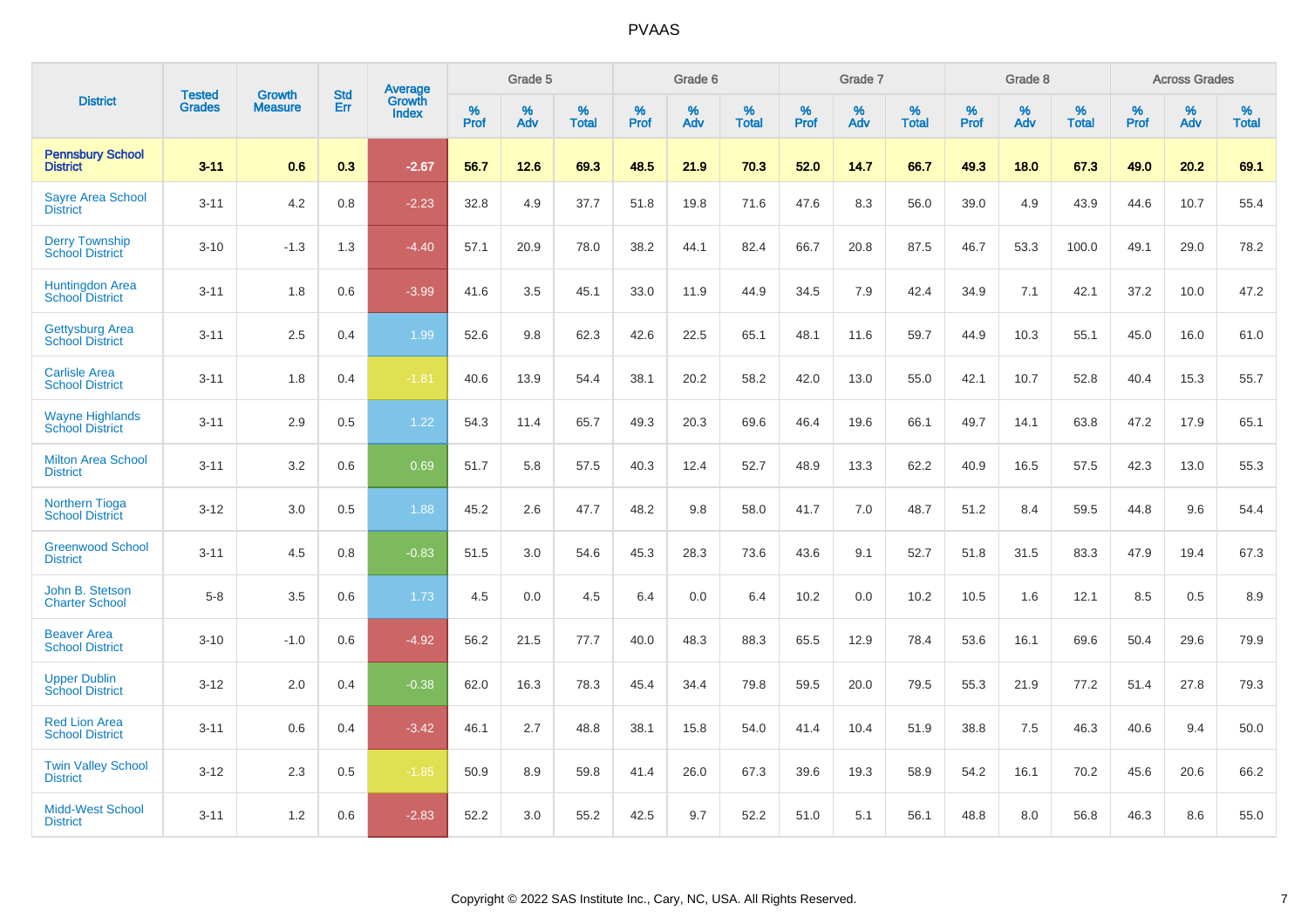|                                                                   |                                |                                 | <b>Std</b> | Average                |                     | Grade 5  |                   |                     | Grade 6  |                   |                     | Grade 7  |                   |           | Grade 8  |                      |           | <b>Across Grades</b> |                      |
|-------------------------------------------------------------------|--------------------------------|---------------------------------|------------|------------------------|---------------------|----------|-------------------|---------------------|----------|-------------------|---------------------|----------|-------------------|-----------|----------|----------------------|-----------|----------------------|----------------------|
| <b>District</b>                                                   | <b>Tested</b><br><b>Grades</b> | <b>Growth</b><br><b>Measure</b> | Err        | Growth<br><b>Index</b> | $\%$<br><b>Prof</b> | %<br>Adv | %<br><b>Total</b> | $\%$<br><b>Prof</b> | %<br>Adv | %<br><b>Total</b> | $\%$<br><b>Prof</b> | %<br>Adv | %<br><b>Total</b> | %<br>Prof | %<br>Adv | $\%$<br><b>Total</b> | %<br>Prof | %<br>Adv             | $\%$<br><b>Total</b> |
| <b>Pennsbury School</b><br><b>District</b>                        | $3 - 11$                       | 0.6                             | 0.3        | $-2.67$                | 56.7                | 12.6     | 69.3              | 48.5                | 21.9     | 70.3              | 52.0                | 14.7     | 66.7              | 49.3      | 18.0     | 67.3                 | 49.0      | 20.2                 | 69.1                 |
| <b>Upper Perkiomen</b><br><b>School District</b>                  | $3 - 11$                       | 0.7                             | 0.4        | $-1.43$                | 50.2                | 3.0      | 53.2              | 45.7                | 12.0     | 57.7              | 48.7                | 11.5     | 60.2              | 46.0      | 12.4     | 58.4                 | 45.9      | 9.5                  | 55.3                 |
| <b>Butler Area School</b><br><b>District</b>                      | $3 - 11$                       | 0.3                             | 0.3        | $-4.92$                | 49.8                | 12.2     | 61.9              | 43.8                | 18.2     | 62.0              | 44.4                | 9.3      | 53.8              | 47.9      | 8.0      | 55.9                 | 46.0      | 14.0                 | 60.0                 |
| <b>West Allegheny</b><br><b>School District</b>                   | $3 - 12$                       | 0.3                             | 0.4        | $-4.74$                | 60.9                | 19.8     | 80.6              | 44.4                | 28.3     | 72.6              | 56.6                | 17.0     | 73.6              | 50.7      | 12.1     | 62.8                 | 50.7      | 26.1                 | 76.8                 |
| <b>Bucks County</b><br><b>Montessori Charter</b><br><b>School</b> | $3-6$                          | 10.3                            | 1.9        | 3.15                   | 64.5                | 19.4     | 83.9              | 35.7                | 57.1     | 92.9              |                     |          |                   |           |          |                      | 51.1      | 35.1                 | 86.2                 |
| <b>Wyalusing Area</b><br><b>School District</b>                   | $3 - 12$                       | 1.0                             | 0.7        | $-4.53$                | 36.1                | 2.4      | 38.6              | 43.1                | 13.7     | 56.9              | 43.5                | 12.0     | 55.4              | 36.8      | 3.8      | 40.6                 | 39.8      | 9.9                  | 49.6                 |
| <b>Millville Area</b><br><b>School District</b>                   | $3 - 12$                       | 5.0                             | 1.0        | 0.14                   | 63.8                | 2.1      | 66.0              | 43.4                | 22.6     | 66.0              | 44.4                | 13.3     | 57.8              | 52.6      | 10.5     | 63.2                 | 50.2      | 13.2                 | 63.4                 |
| <b>Delaware Valley</b><br><b>School District</b>                  | $3 - 11$                       | 1.2                             | 0.4        | $-1.72$                | 55.0                | 9.2      | 64.3              | 46.5                | 15.6     | 62.1              | 50.6                | 14.8     | 65.4              | 44.7      | 16.5     | 61.2                 | 48.8      | 17.1                 | 65.9                 |
| <b>Belmont Charter</b><br><b>School</b>                           | $3 - 10$                       | 2.8                             | 0.9        | $-2.19$                | 10.2                | 0.0      | 10.2              | 25.5                | 2.0      | 27.4              | 22.9                | 0.0      | 22.9              | 28.0      | 0.0      | 28.0                 | 18.0      | 1.9                  | 19.9                 |
| <b>Otto-Eldred School</b><br><b>District</b>                      | $3 - 11$                       | 5.1                             | 1.0        | 1.12                   | 57.1                | 9.5      | 66.7              | 47.5                | 15.0     | 62.5              | 42.2                | 11.1     | 53.3              | 35.4      | 12.5     | 47.9                 | 43.8      | 11.1                 | 54.9                 |
| <b>Towanda Area</b><br><b>School District</b>                     | $3 - 11$                       | 0.7                             | 0.6        | $-2.19$                | 40.8                | 6.7      | 47.5              | 36.4                | 19.6     | 56.1              | 37.3                | 5.9      | 43.2              | 40.5      | 7.8      | 48.3                 | 36.0      | 10.8                 | 46.7                 |
| <b>Pennsbury School</b><br><b>District</b>                        | $3 - 11$                       | 0.6                             | 0.3        | $-2.67$                | 56.7                | 12.6     | 69.3              | 48.5                | 21.9     | 70.3              | 52.0                | 14.7     | 66.7              | 49.3      | 18.0     | 67.3                 | 49.0      | 20.2                 | 69.1                 |
| <b>Southern York</b><br><b>County School</b><br><b>District</b>   | $3 - 11$                       | $-0.7$                          | 0.5        | $-5.06$                | 44.0                | 5.1      | 49.0              | 50.6                | 24.4     | 75.0              | 42.2                | 9.2      | 51.5              | 49.2      | 8.5      | 57.7                 | 44.9      | 13.5                 | 58.4                 |
| <b>Mercer Area</b><br><b>School District</b>                      | $3 - 11$                       | 1.5                             | 0.8        | $-2.57$                | 56.9                | 1.7      | 58.6              | 31.3                | 35.8     | 67.2              | 46.8                | 14.3     | 61.0              | 61.3      | 8.0      | 69.3                 | 46.7      | 16.6                 | 63.3                 |
| <b>Hollidaysburg Area</b><br><b>School District</b>               | $3 - 11$                       | 1.1                             | 0.4        | $-5.69$                | 54.2                | 10.2     | 64.4              | 40.4                | 26.5     | 67.0              | 47.0                | 17.2     | 64.2              | 45.4      | 11.8     | 57.2                 | 45.9      | 17.3                 | 63.2                 |
| <b>Penn-Delco School</b><br><b>District</b>                       | $3 - 11$                       | 1.3                             | 0.4        | $-2.22$                | 51.9                | 12.9     | 64.7              | 40.8                | 17.9     | 58.7              | 48.7                | 16.8     | 65.4              | 45.6      | 6.2      | 51.8                 | 46.1      | 12.9                 | 59.0                 |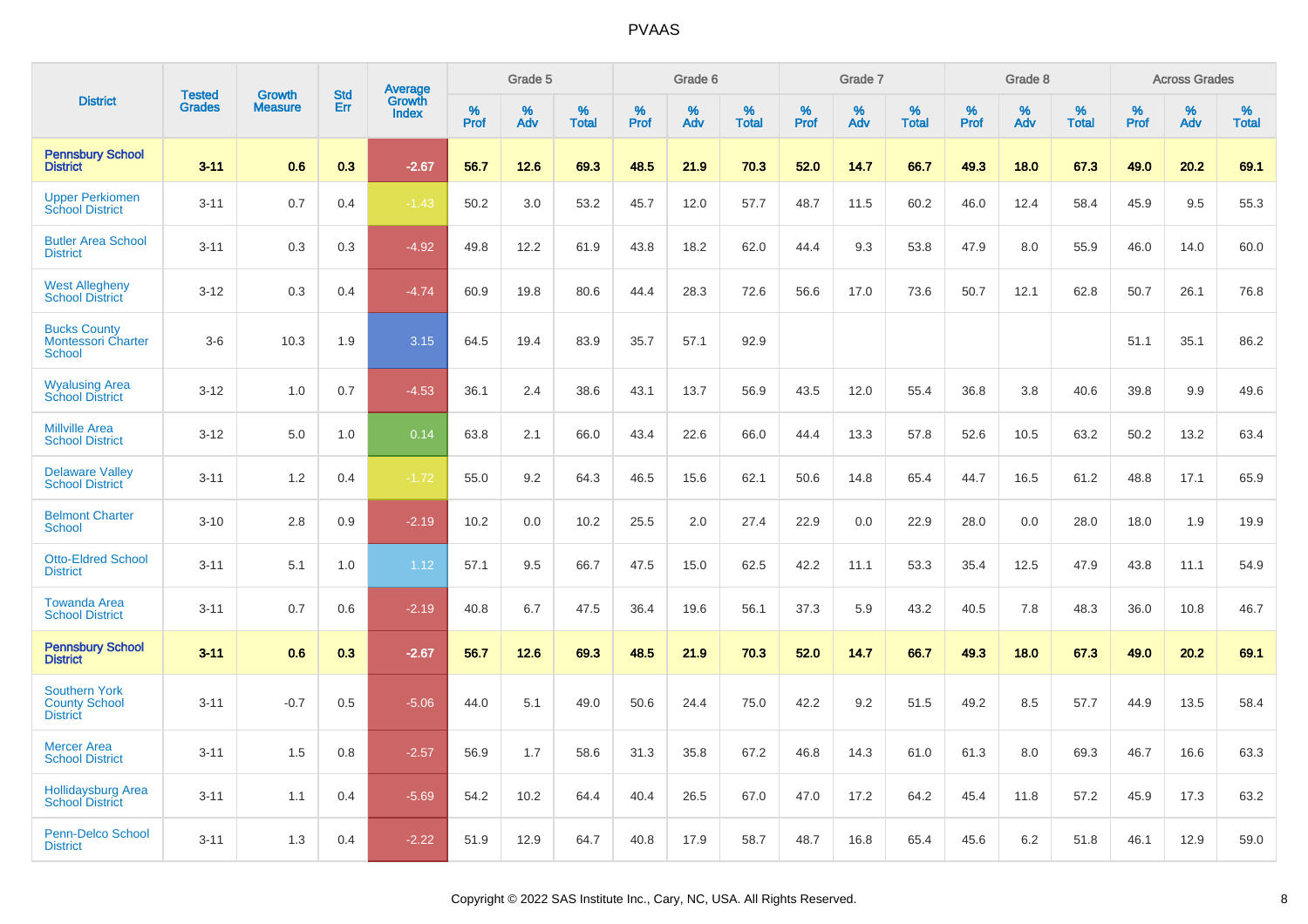| <b>District</b>                                          |                                |                                 | <b>Std</b> | Average                |           | Grade 5  |                   |           | Grade 6  |                   |           | Grade 7  |                   |           | Grade 8  |                   |           | <b>Across Grades</b> |                   |
|----------------------------------------------------------|--------------------------------|---------------------------------|------------|------------------------|-----------|----------|-------------------|-----------|----------|-------------------|-----------|----------|-------------------|-----------|----------|-------------------|-----------|----------------------|-------------------|
|                                                          | <b>Tested</b><br><b>Grades</b> | <b>Growth</b><br><b>Measure</b> | Err        | Growth<br><b>Index</b> | %<br>Prof | %<br>Adv | %<br><b>Total</b> | %<br>Prof | %<br>Adv | %<br><b>Total</b> | %<br>Prof | %<br>Adv | %<br><b>Total</b> | %<br>Prof | %<br>Adv | %<br><b>Total</b> | %<br>Prof | %<br>Adv             | %<br><b>Total</b> |
| <b>Pennsbury School</b><br><b>District</b>               | $3 - 11$                       | 0.6                             | 0.3        | $-2.67$                | 56.7      | 12.6     | 69.3              | 48.5      | 21.9     | 70.3              | 52.0      | 14.7     | 66.7              | 49.3      | 18.0     | 67.3              | 49.0      | 20.2                 | 69.1              |
| <b>Universal Vare</b><br><b>Charter School</b>           | $6 - 8$                        | 6.8                             | 1.3        | 2.67                   |           |          |                   | 11.8      | 17.6     | 29.4              | 16.7      | 0.0      | 16.7              | 28.6      | 1.6      | 30.2              | 22.7      | 3.6                  | 26.4              |
| <b>Universal Daroff</b><br><b>Charter School</b>         | $3 - 8$                        | 4.3                             | $0.8\,$    | 1.13                   | 14.5      | 0.0      | 14.5              | 20.4      | 1.8      | 22.2              | 12.5      | 2.1      | 14.6              | 21.8      | 0.0      | 21.8              | 15.2      | 1.3                  | 16.5              |
| <b>Kennett</b><br>Consolidated<br><b>School District</b> | $3 - 11$                       | 1.3                             | 0.4        | $-1.36$                | 47.8      | 15.1     | 62.9              | 35.8      | 24.1     | 59.9              | 44.2      | 15.1     | 59.4              | 45.0      | 5.7      | 50.7              | 40.9      | 17.5                 | 58.4              |
| <b>Cambria Heights</b><br><b>School District</b>         | $3 - 10$                       | 1.6                             | 0.6        | $-2.34$                | 62.9      | 5.6      | 68.5              | 42.6      | 24.8     | 67.3              | 51.0      | 5.2      | 56.2              | 48.2      | 13.4     | 61.6              | 49.1      | 11.7                 | 60.8              |
| Elizabethtown<br><b>Area School</b><br><b>District</b>   | $3 - 12$                       | $-0.8$                          | 0.4        | $-6.77$                | 51.7      | 12.8     | 64.5              | 38.8      | 26.9     | 65.8              | 46.4      | 4.7      | 51.2              | 44.1      | 10.0     | 54.2              | 44.6      | 17.9                 | 62.5              |
| <b>Reading School</b><br><b>District</b>                 | $3 - 11$                       | 1.5                             | 0.4        | $-2.28$                | 14.9      | 0.5      | 15.4              | 15.2      | 2.2      | 17.4              | 16.6      | 1.3      | 17.9              | 16.7      | 0.4      | 17.0              | 16.0      | 1.2                  | 17.2              |
| <b>Moon Area School</b><br><b>District</b>               | $3 - 11$                       | $-0.1$                          | 0.4        | $-6.46$                | 57.7      | 16.7     | 74.4              | 49.6      | 19.3     | 68.9              | 51.6      | 10.8     | 62.4              | 52.0      | 17.4     | 69.4              | 51.5      | 19.8                 | 71.3              |
| <b>Discovery Charter</b><br>School                       | $3 - 8$                        | 4.6                             | 0.9        | 0.34                   | 36.4      | 2.3      | 38.6              | 27.3      | 9.1      | 36.4              | 35.6      | 3.4      | 39.0              | 45.7      | 5.7      | 51.4              | 29.8      | 3.4                  | 33.2              |
| <b>Franklin Regional</b><br><b>School District</b>       | $3 - 11$                       | 1.8                             | 0.4        | $-0.30$                | 51.5      | 28.2     | 79.7              | 36.5      | 42.3     | 78.8              | 55.2      | 18.9     | 74.1              | 46.1      | 16.8     | 62.8              | 47.8      | 29.9                 | 77.6              |
| <b>Quaker Valley</b><br><b>School District</b>           | $3 - 11$                       | 2.7                             | 0.6        | 1.67                   | 56.0      | 24.1     | 80.1              | 33.6      | 45.4     | 79.0              | 53.5      | 25.7     | 79.2              | 57.6      | 23.5     | 81.1              | 47.9      | 33.9                 | 81.8              |
| <b>Keystone Central</b><br><b>School District</b>        | $3 - 11$                       | 1.9                             | 0.4        | 0.62                   | 36.0      | 3.6      | 39.7              | 38.1      | 13.8     | 52.0              | 33.4      | 4.4      | 37.8              | 37.3      | 3.6      | 40.9              | 36.9      | 7.7                  | 44.6              |
| Lake-Lehman<br><b>School District</b>                    | $3 - 11$                       | 2.0                             | 0.6        | $-1.92$                | 46.8      | 4.5      | 51.4              | 42.9      | 10.5     | 53.3              | 53.0      | 9.6      | 62.6              | 52.2      | 8.7      | 60.9              | 48.7      | 10.4                 | 59.1              |
| <b>Danville Area</b><br><b>School District</b>           | $3 - 11$                       | 2.1                             | 0.5        | $-1.17$                | 56.7      | 16.6     | 73.2              | 41.0      | 27.1     | 68.1              | 52.9      | 20.3     | 73.2              | 43.3      | 21.7     | 65.0              | 46.6      | 21.7                 | 68.3              |
| <b>Esperanza</b><br><b>Academy Charter</b><br>School     | $4 - 11$                       | 1.2                             | 0.5        | $-2.91$                |           |          |                   | 17.4      | 0.5      | 17.9              | 22.3      | 1.4      | 23.6              | 18.9      | 0.5      | 19.4              | 19.0      | 0.9                  | 19.9              |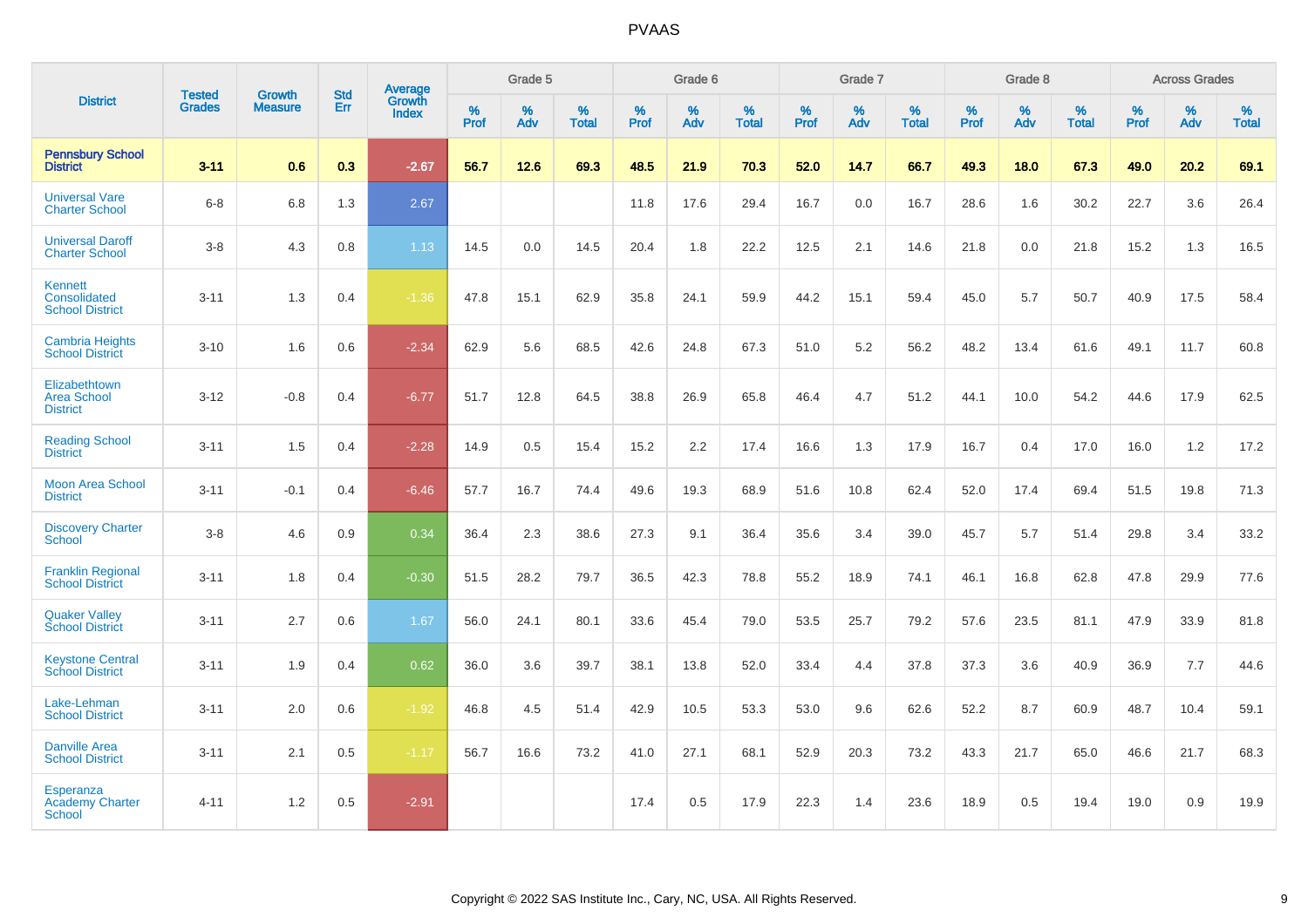|                                                                   | <b>Tested</b> |                                 | <b>Std</b> |                                   |              | Grade 5  |                   |              | Grade 6  |                   |              | Grade 7  |                   |              | Grade 8  |                   |              | <b>Across Grades</b> |                   |
|-------------------------------------------------------------------|---------------|---------------------------------|------------|-----------------------------------|--------------|----------|-------------------|--------------|----------|-------------------|--------------|----------|-------------------|--------------|----------|-------------------|--------------|----------------------|-------------------|
| <b>District</b>                                                   | <b>Grades</b> | <b>Growth</b><br><b>Measure</b> | Err        | Average<br>Growth<br><b>Index</b> | $\%$<br>Prof | %<br>Adv | %<br><b>Total</b> | $\%$<br>Prof | %<br>Adv | %<br><b>Total</b> | $\%$<br>Prof | %<br>Adv | %<br><b>Total</b> | $\%$<br>Prof | %<br>Adv | %<br><b>Total</b> | $\%$<br>Prof | $\%$<br>Adv          | %<br><b>Total</b> |
| <b>Pennsbury School</b><br><b>District</b>                        | $3 - 11$      | 0.6                             | 0.3        | $-2.67$                           | 56.7         | 12.6     | 69.3              | 48.5         | 21.9     | 70.3              | 52.0         | 14.7     | 66.7              | 49.3         | 18.0     | 67.3              | 49.0         | 20.2                 | 69.1              |
| <b>Oxford Area</b><br><b>School District</b>                      | $3 - 11$      | $-1.2$                          | 0.4        | $-9.53$                           | 43.9         | 6.1      | 50.0              | 41.5         | 17.6     | 59.0              | 44.6         | 7.0      | 51.6              | 30.2         | 3.9      | 34.2              | 39.6         | 10.3                 | 49.9              |
| <b>Wattsburg Area</b><br><b>School District</b>                   | $3 - 11$      | 3.0                             | 0.6        | 0.15                              | 48.9         | 9.1      | 58.0              | 52.1         | 18.1     | 70.2              | 46.2         | 13.2     | 59.3              | 60.8         | 5.9      | 66.7              | 48.4         | 12.4                 | 60.8              |
| <b>Williamsport Area</b><br><b>School District</b>                | $3 - 11$      | $-1.3$                          | 0.4        | $-6.70$                           | 46.8         | 4.8      | 51.6              | 43.8         | 8.8      | 52.5              | 34.6         | 4.8      | 39.4              | 26.0         | 5.8      | 31.8              | 37.7         | 8.5                  | 46.2              |
| Mt Lebanon<br><b>School District</b>                              | $3 - 11$      | 0.4                             | 0.4        | $-1.43$                           | 60.1         | 27.2     | 87.2              | 39.7         | 50.2     | 89.8              | 46.8         | 35.3     | 82.2              | 52.4         | 35.7     | 88.1              | 48.2         | 38.9                 | 87.0              |
| <b>Somerset Area</b><br><b>School District</b>                    | $3 - 11$      | 0.7                             | 0.6        | $-3.09$                           | 48.3         | 5.8      | 54.2              | 42.4         | 28.8     | 71.2              | 46.7         | 17.5     | 64.2              | 52.5         | 12.8     | 65.2              | 45.3         | 16.7                 | 62.0              |
| <b>Hanover Public</b><br><b>School District</b>                   | $3 - 11$      | 1.6                             | 0.6        | $-3.85$                           | 40.6         | 3.0      | 43.6              | 42.4         | 9.4      | 51.8              | 45.4         | 6.2      | 51.5              | 38.7         | 7.3      | 46.0              | 42.0         | 12.7                 | 54.7              |
| <b>Keystone School</b><br><b>District</b>                         | $3 - 11$      | 0.8                             | 0.8        | $-2.41$                           | 49.2         | 26.9     | 76.1              | 50.0         | 17.3     | 67.3              | 50.0         | 16.2     | 66.2              | 46.8         | 9.7      | 56.4              | 46.5         | 21.0                 | 67.5              |
| <b>Oil City Area</b><br><b>School District</b>                    | $3 - 11$      | 2.6                             | 0.6        | 0.83                              | 47.2         | 2.8      | 50.0              | 41.1         | 9.7      | 50.8              | 32.8         | 4.7      | 37.5              | 42.0         | 7.6      | 49.6              | 39.2         | 7.8                  | 47.0              |
| <b>Avella Area School</b><br><b>District</b>                      | $3 - 12$      | 2.7                             | 1.1        | $-3.10$                           | 42.5         | 2.5      | 45.0              | 42.4         | 18.2     | 60.6              | 60.0         | 5.7      | 65.7              | 63.0         | 18.5     | 81.5              | 46.7         | 12.6                 | 59.3              |
| <b>Colonial School</b><br><b>District</b>                         | $3 - 11$      | 0.7                             | 0.4        | $-2.40$                           | 55.2         | 20.3     | 75.4              | 43.0         | 38.9     | 81.8              | 49.7         | 19.2     | 68.9              | 52.2         | 17.0     | 69.2              | 47.2         | 26.2                 | 73.5              |
| Pennsylvania<br><b>Distance Learning</b><br><b>Charter School</b> | $3 - 12$      | 0.0                             | 0.7        | $-3.71$                           | 30.3         | 0.0      | 30.3              | 16.2         | 4.0      | 20.3              | 25.6         | 1.2      | 26.7              | 33.3         | 2.3      | 35.6              | 25.8         | 3.0                  | 28.8              |
| <b>Universal</b><br><b>Creighton Charter</b><br>School            | $3-8$         | $-0.0$                          | 0.7        | $-3.71$                           | 31.0         | 2.4      | 33.3              | 25.6         | 2.3      | 27.9              | 15.4         | 4.6      | 20.0              | 34.9         | 5.8      | 40.7              | 28.8         | 4.7                  | 33.5              |
| <b>Freire Charter</b><br><b>School</b>                            | $5 - 11$      | 1.6                             | 0.7        | $-0.46$                           | 17.5         | 0.0      | 17.5              | 31.4         | 1.4      | 32.9              | 28.3         | 2.0      | 30.3              | 33.6         | 3.7      | 37.4              | 27.6         | 1.9                  | 29.5              |
| <b>Tussey Mountain</b><br><b>School District</b>                  | $3 - 12$      | 1.8                             | 0.8        | $-0.68$                           | 44.8         | 3.4      | 48.3              | 46.3         | 8.5      | 54.9              | 45.2         | 0.0      | 45.2              | 47.2         | 2.8      | 50.0              | 40.7         | 6.3                  | 47.0              |
| <b>Kane Area School</b><br><b>District</b>                        | $3 - 10$      | 3.4                             | 0.7        | 0.64                              | 40.8         | 19.7     | 60.6              | 40.6         | 15.6     | 56.2              | 50.8         | 6.0      | 56.7              | 50.0         | 9.8      | 59.8              | 44.4         | 10.2                 | 54.6              |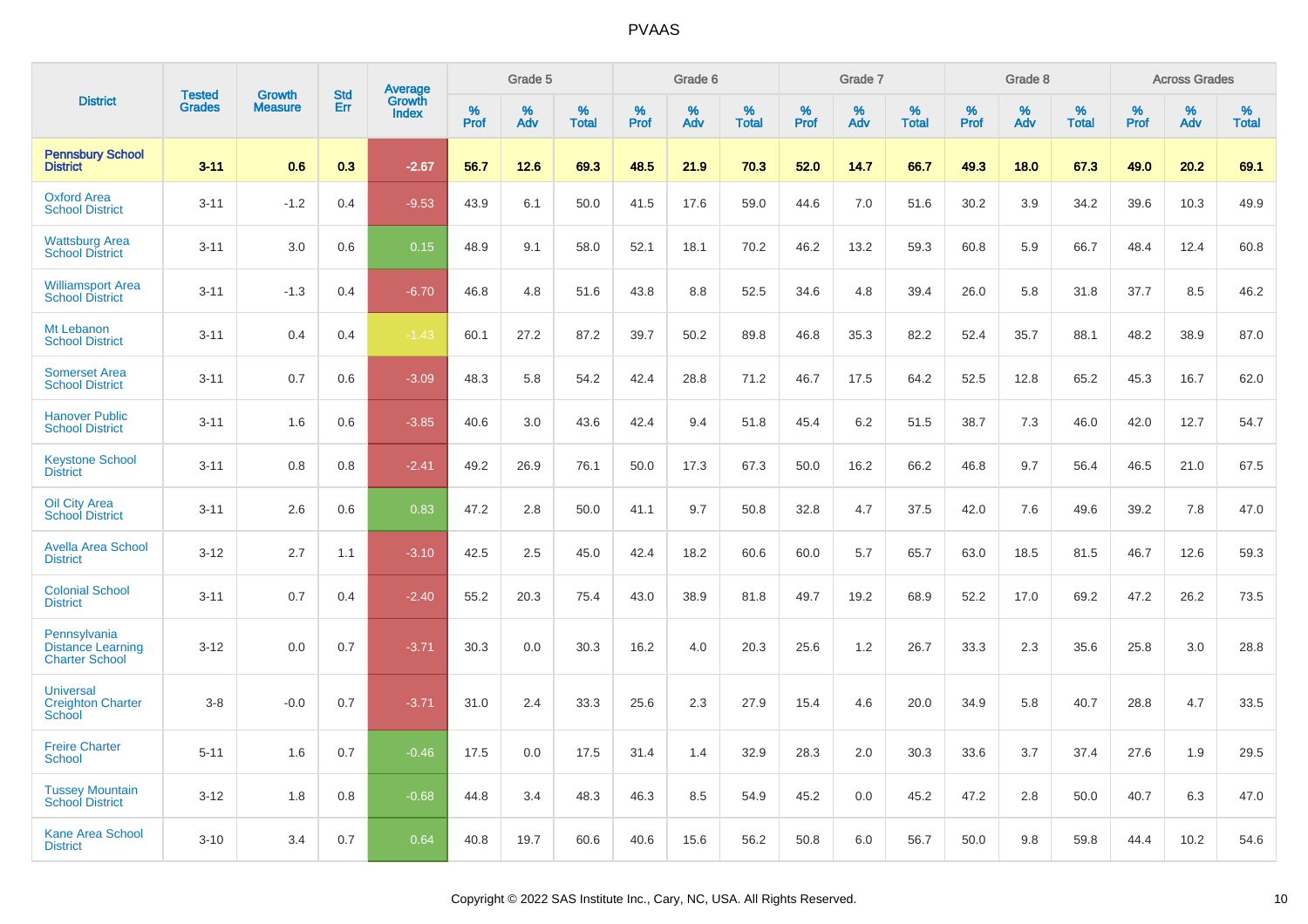|                                                            | <b>Tested</b> | <b>Growth</b>  | <b>Std</b> |                                   |              | Grade 5  |                   |              | Grade 6  |                   |              | Grade 7  |                   |              | Grade 8  |                   |              | <b>Across Grades</b> |                   |
|------------------------------------------------------------|---------------|----------------|------------|-----------------------------------|--------------|----------|-------------------|--------------|----------|-------------------|--------------|----------|-------------------|--------------|----------|-------------------|--------------|----------------------|-------------------|
| <b>District</b>                                            | <b>Grades</b> | <b>Measure</b> | Err        | Average<br>Growth<br><b>Index</b> | $\%$<br>Prof | %<br>Adv | %<br><b>Total</b> | $\%$<br>Prof | %<br>Adv | %<br><b>Total</b> | $\%$<br>Prof | %<br>Adv | %<br><b>Total</b> | $\%$<br>Prof | %<br>Adv | %<br><b>Total</b> | $\%$<br>Prof | %<br>Adv             | %<br><b>Total</b> |
| <b>Pennsbury School</b><br><b>District</b>                 | $3 - 11$      | 0.6            | 0.3        | $-2.67$                           | 56.7         | 12.6     | 69.3              | 48.5         | 21.9     | 70.3              | 52.0         | 14.7     | 66.7              | 49.3         | 18.0     | 67.3              | 49.0         | 20.2                 | 69.1              |
| <b>Riverside School</b><br><b>District</b>                 | $3 - 11$      | 2.8            | 0.6        | 0.20                              | 44.6         | 4.0      | 48.5              | 45.4         | 13.1     | 58.6              | 43.7         | 11.6     | 55.3              | 45.0         | 8.3      | 53.2              | 44.3         | 10.7                 | 55.0              |
| <b>Tacony Academy</b><br><b>Charter School</b>             | $3 - 11$      | $-3.1$         | 0.8        | $-5.48$                           | 26.5         | 1.5      | 27.9              | 21.7         | 4.4      | 26.1              | 48.0         | 1.4      | 49.3              | 17.1         | 5.7      | 22.9              | 25.6         | 2.4                  | 28.0              |
| Williamsburg<br><b>Community School</b><br><b>District</b> | $3 - 11$      | 3.1            | 1.1        | $-3.37$                           | 53.1         | 3.1      | 56.2              | 51.4         | 17.1     | 68.6              | 47.6         | 9.5      | 57.1              | 43.8         | 12.5     | 56.2              | 43.4         | 15.8                 | 59.1              |
| <b>Spring Cove</b><br><b>School District</b>               | $3 - 11$      | 0.1            | 0.6        | $-1.56$                           | 41.7         | 5.0      | 46.7              | 42.1         | 13.5     | 55.6              | 48.8         | 6.3      | 55.1              | 34.6         | 11.8     | 46.5              | 40.5         | 10.8                 | 51.3              |
| <b>Bellefonte Area</b><br><b>School District</b>           | $3 - 11$      | $-0.0$         | 0.5        | $-4.22$                           | 56.6         | 10.2     | 66.9              | 40.3         | 19.3     | 59.7              | 50.6         | 6.0      | 56.6              | 32.2         | 8.8      | 41.0              | 44.8         | 12.3                 | 57.1              |
| <b>East Penn School</b><br><b>District</b>                 | $3 - 11$      | 1.0            | 0.3        | $-0.16$                           | 59.9         | 7.4      | 67.3              | 45.2         | 18.0     | 63.2              | 52.5         | 15.0     | 67.5              | 53.3         | 14.4     | 67.7              | 49.9         | 15.8                 | 65.7              |
| Annville-Cleona<br><b>School District</b>                  | $3 - 12$      | $-0.3$         | 0.6        | $-3.96$                           | 47.5         | 11.2     | 58.8              | 39.6         | 21.9     | 61.5              | 54.0         | 12.6     | 66.7              | 32.4         | 17.6     | 50.0              | 44.0         | 15.5                 | 59.5              |
| <b>Old Forge School</b><br><b>District</b>                 | $3 - 12$      | 0.5            | 0.8        | $-3.24$                           | 39.1         | 0.0      | 39.1              | 41.1         | 17.9     | 58.9              | 33.3         | 24.2     | 57.6              | 44.1         | 6.8      | 50.8              | 40.1         | 9.2                  | 49.3              |
| <b>Daniel Boone Area</b><br><b>School District</b>         | $3 - 12$      | 0.9            | 0.5        | $-2.03$                           | 54.5         | 3.9      | 58.4              | 31.7         | 16.1     | 47.8              | 46.1         | 7.4      | 53.4              | 42.8         | 9.2      | 52.0              | 42.6         | 10.0                 | 52.6              |
| Jefferson-Morgan<br><b>School District</b>                 | $3 - 10$      | 2.7            | 0.9        | $-0.58$                           | 45.1         | 2.8      | 47.9              | 40.0         | 7.3      | 47.3              | 41.8         | 5.4      | 47.3              | 44.4         | 6.7      | 51.1              | 41.7         | 6.6                  | 48.2              |
| <b>Jeannette City</b><br><b>School District</b>            | $3 - 11$      | 3.5            | 0.8        | $-0.39$                           | 41.7         | 1.4      | 43.1              | 33.3         | 18.5     | 51.8              | 44.6         | 9.2      | 53.8              | 48.1         | 7.7      | 55.8              | 40.4         | 8.2                  | 48.6              |
| <b>Provident Charter</b><br><b>School</b>                  | $3-8$         | 4.1            | 1.1        | $-1.11$                           | 19.6         | 0.0      | 19.6              | 15.8         | 5.3      | 21.0              | 13.6         | 0.0      | 13.6              | 17.2         | 3.4      | 20.7              | 16.4         | 2.9                  | 19.3              |
| Pennsylvania<br><b>Cyber Charter</b><br>School             | $3 - 11$      | 2.1            | 0.5        | $-0.33$                           | 41.0         | 4.9      | 45.8              | 39.5         | 11.2     | 50.7              | 42.9         | 3.4      | 46.4              | 39.5         | 2.6      | 42.0              | 40.1         | 7.4                  | 47.5              |
| <b>Corry Area School</b><br><b>District</b>                | $3 - 11$      | 2.4            | 0.6        | 0.99                              | 50.0         | 4.7      | 54.7              | 40.5         | 16.2     | 56.8              | 42.0         | 6.5      | 48.6              | 33.8         | 9.5      | 43.2              | 40.3         | 11.8                 | 52.1              |
| <b>Elk Lake School</b><br><b>District</b>                  | $3 - 11$      | 2.6            | 0.7        | $-0.65$                           | 43.8         | 3.8      | 47.5              | 35.8         | 21.0     | 56.8              | 39.8         | 11.4     | 51.1              | 35.8         | 6.2      | 42.0              | 38.3         | 11.7                 | 50.0              |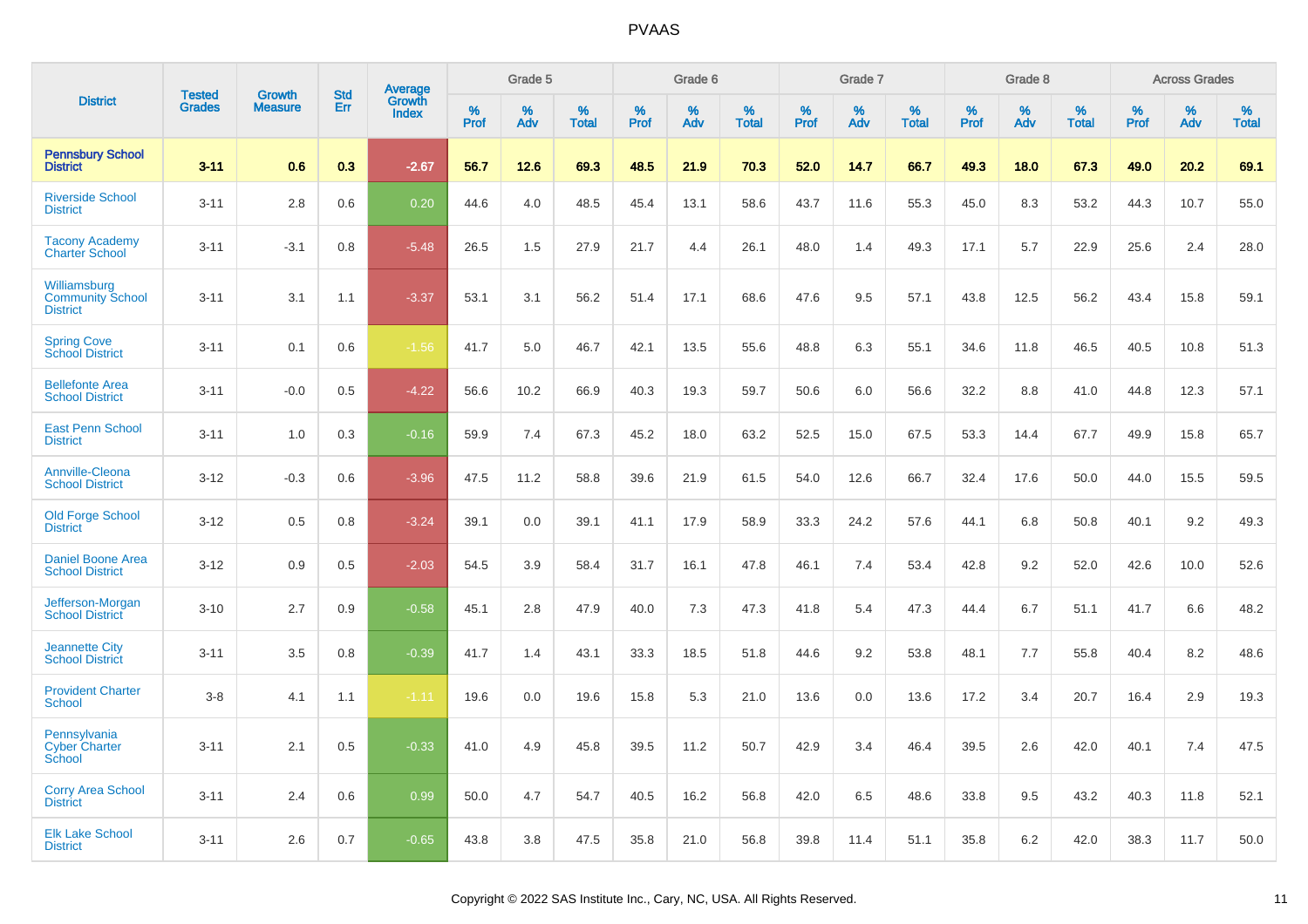|                                                                           | <b>Tested</b> | <b>Growth</b>  | <b>Std</b> | <b>Average</b>         |              | Grade 5  |                   |              | Grade 6  |                   |              | Grade 7  |                   |              | Grade 8  |                   |              | <b>Across Grades</b> |                   |
|---------------------------------------------------------------------------|---------------|----------------|------------|------------------------|--------------|----------|-------------------|--------------|----------|-------------------|--------------|----------|-------------------|--------------|----------|-------------------|--------------|----------------------|-------------------|
| <b>District</b>                                                           | <b>Grades</b> | <b>Measure</b> | Err        | Growth<br><b>Index</b> | $\%$<br>Prof | %<br>Adv | %<br><b>Total</b> | $\%$<br>Prof | %<br>Adv | %<br><b>Total</b> | $\%$<br>Prof | %<br>Adv | %<br><b>Total</b> | $\%$<br>Prof | %<br>Adv | %<br><b>Total</b> | $\%$<br>Prof | %<br>Adv             | %<br><b>Total</b> |
| <b>Pennsbury School</b><br><b>District</b>                                | $3 - 11$      | 0.6            | 0.3        | $-2.67$                | 56.7         | 12.6     | 69.3              | 48.5         | 21.9     | 70.3              | 52.0         | 14.7     | 66.7              | 49.3         | 18.0     | 67.3              | 49.0         | 20.2                 | 69.1              |
| <b>Pine Grove Area</b><br><b>School District</b>                          | $3 - 11$      | 0.9            | 0.6        | $-3.29$                | 55.8         | 1.0      | 56.8              | 41.0         | 14.5     | 55.6              | 44.7         | 0.8      | 45.5              | 45.5         | 6.2      | 51.8              | 46.5         | 10.4                 | 56.9              |
| <b>East Lycoming</b><br><b>School District</b>                            | $3 - 11$      | $-0.6$         | 0.6        | $-4.76$                | 63.9         | 6.7      | 70.6              | 45.3         | 24.5     | 69.8              | 57.8         | 10.7     | 68.6              | 43.0         | 12.4     | 55.4              | 47.7         | 14.9                 | 62.6              |
| <b>Muncy School</b><br><b>District</b>                                    | $3 - 11$      | 0.3            | 0.7        | $-3.30$                | 49.2         | 11.5     | 60.7              | 48.7         | 30.8     | 79.5              | 58.0         | 8.7      | 66.7              | 44.4         | 12.2     | 56.7              | 49.3         | 16.0                 | 65.3              |
| Shenandoah<br><b>Valley School</b><br><b>District</b>                     | $3 - 11$      | 1.7            | 0.9        | $-3.50$                | 37.3         | 3.0      | 40.3              | 31.4         | 9.8      | 41.2              | 36.2         | 1.7      | 37.9              | 26.3         | 0.0      | 26.3              | 34.3         | 5.0                  | 39.4              |
| <b>Palmerton Area</b><br><b>School District</b>                           | $3 - 11$      | 1.6            | 0.6        | $-0.73$                | 54.9         | 3.7      | 58.5              | 47.3         | 14.6     | 61.8              | 42.6         | 11.6     | 54.3              | 38.3         | 11.2     | 49.5              | 45.2         | 11.6                 | 56.8              |
| <b>Pottsgrove School</b><br><b>District</b>                               | $3 - 11$      | $-0.4$         | 0.5        | $-2.94$                | 39.7         | 5.4      | 45.1              | 42.3         | 6.4      | 48.7              | 53.1         | 9.1      | 62.3              | 40.4         | 3.7      | 44.2              | 43.1         | 7.6                  | 50.7              |
| <b>Pleasant Valley</b><br><b>School District</b>                          | $3 - 11$      | 1.4            | 0.5        | $-2.68$                | 52.2         | 0.9      | 53.1              | 50.0         | 8.3      | 58.3              | 47.0         | 10.5     | 57.5              | 51.9         | 7.6      | 59.5              | 48.1         | 6.4                  | 54.6              |
| <b>Rose Tree Media</b><br><b>School District</b>                          | $3 - 10$      | 0.1            | 0.4        | $-2.51$                | 62.5         | 14.0     | 76.5              | 41.0         | 44.4     | 85.4              | 51.8         | 27.0     | 78.8              | 56.2         | 22.8     | 79.0              | 51.9         | 27.9                 | 79.8              |
| <b>Abington School</b><br><b>District</b>                                 | $3 - 10$      | $-2.8$         | 0.3        | $-9.26$                | 49.8         | 10.0     | 59.7              | 44.9         | 27.5     | 72.5              | 49.5         | 11.6     | 61.1              | 41.4         | 10.4     | 51.8              | 44.9         | 18.8                 | 63.8              |
| <b>Wellsboro Area</b><br><b>School District</b>                           | $3 - 11$      | $-0.6$         | 0.6        | $-4.07$                | 62.1         | 6.9      | 69.0              | 41.8         | 15.3     | 57.1              | 46.6         | 15.2     | 61.9              | 44.3         | 15.5     | 59.8              | 45.8         | 12.9                 | 58.7              |
| <b>Hampton Township</b><br><b>School District</b>                         | $3 - 11$      | 1.7            | 0.5        | $-3.34$                | 50.3         | 30.7     | 81.0              | 35.6         | 44.2     | 79.8              | 54.6         | 26.3     | 81.0              | 46.9         | 34.3     | 81.1              | 44.1         | 38.5                 | 82.7              |
| <b>Mohawk Area</b><br><b>School District</b>                              | $3 - 11$      | 0.9            | 0.6        | $-2.08$                | 43.7         | 6.8      | 50.5              | 44.7         | 21.3     | 66.0              | 56.9         | 7.8      | 64.7              | 55.9         | 8.6      | 64.5              | 46.4         | 17.1                 | 63.5              |
| <b>Robert Benjamin</b><br><b>Wiley Community</b><br><b>Charter School</b> | $3-8$         | 3.6            | 0.9        | $-1.43$                | 20.9         | 0.0      | 20.9              | 23.4         | 4.3      | 27.7              | 28.1         | 1.8      | 29.8              | 31.1         | 0.0      | 31.1              | 24.2         | 2.4                  | 26.5              |
| <b>Rockwood Area</b><br><b>School District</b>                            | $3 - 11$      | 1.8            | 0.9        | $-0.76$                | 65.8         | 2.4      | 68.3              | 38.1         | 31.0     | 69.0              | 63.0         | 6.5      | 69.6              | 50.8         | 19.0     | 69.8              | 52.2         | 13.4                 | 65.7              |
| <b>Laboratory Charter</b><br><b>School</b>                                | $3-8$         | 3.4            | 1.2        | $-4.40$                | 17.2         | 0.0      | 17.2              | 26.2         | 7.1      | 33.3              | 52.0         | 0.0      | 52.0              | 33.3         | 4.8      | 38.1              | 27.2         | 2.4                  | 29.6              |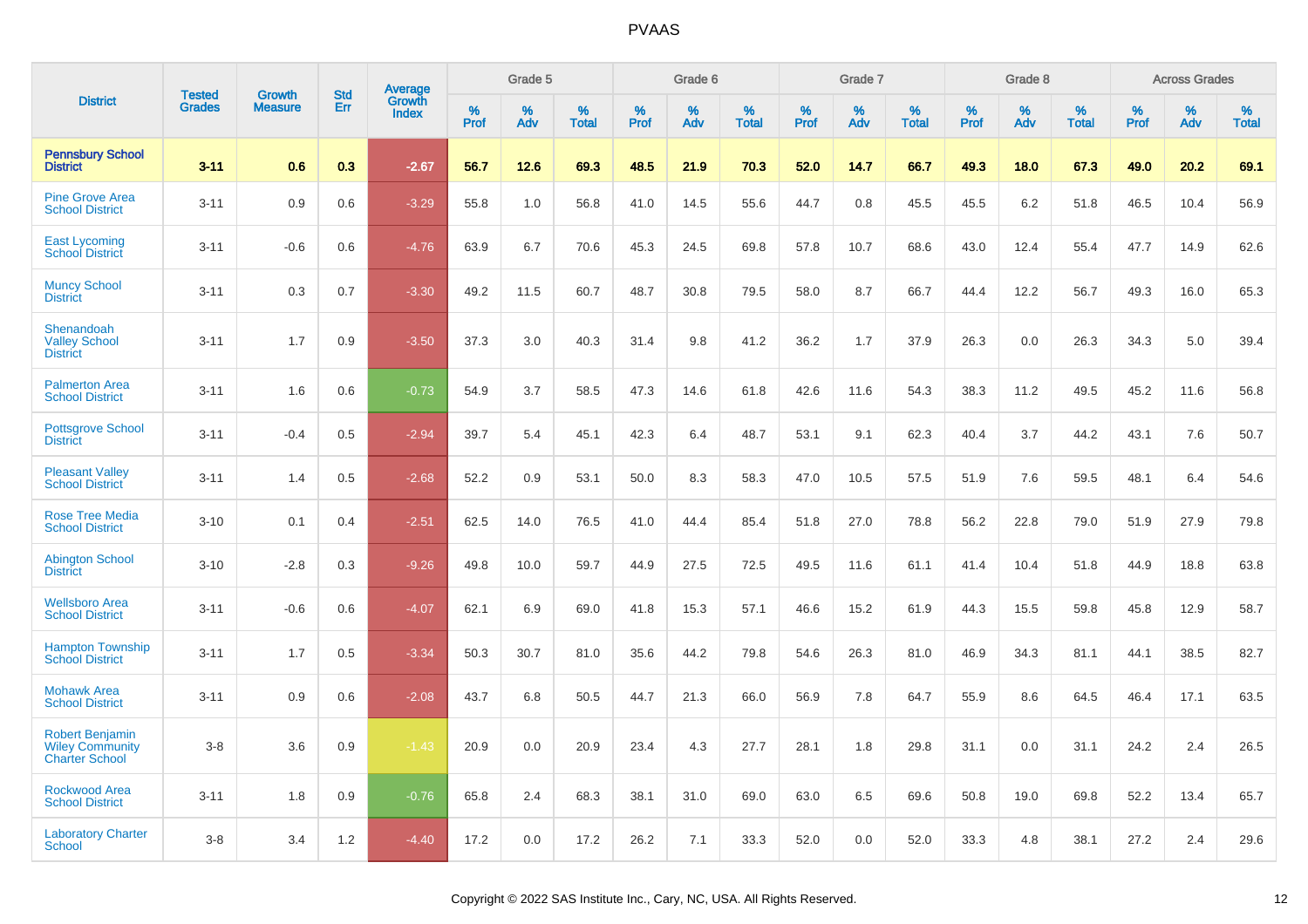|                                                                     |                                |                                 | <b>Std</b> | Average         |           | Grade 5  |                   |           | Grade 6  |                   |           | Grade 7  |                   |           | Grade 8  |                   |           | <b>Across Grades</b> |                   |
|---------------------------------------------------------------------|--------------------------------|---------------------------------|------------|-----------------|-----------|----------|-------------------|-----------|----------|-------------------|-----------|----------|-------------------|-----------|----------|-------------------|-----------|----------------------|-------------------|
| <b>District</b>                                                     | <b>Tested</b><br><b>Grades</b> | <b>Growth</b><br><b>Measure</b> | Err        | Growth<br>Index | %<br>Prof | %<br>Adv | %<br><b>Total</b> | %<br>Prof | %<br>Adv | %<br><b>Total</b> | %<br>Prof | %<br>Adv | %<br><b>Total</b> | %<br>Prof | %<br>Adv | %<br><b>Total</b> | %<br>Prof | $\%$<br>Adv          | %<br><b>Total</b> |
| <b>Pennsbury School</b><br><b>District</b>                          | $3 - 11$                       | 0.6                             | 0.3        | $-2.67$         | 56.7      | 12.6     | 69.3              | 48.5      | 21.9     | 70.3              | 52.0      | 14.7     | 66.7              | 49.3      | 18.0     | 67.3              | 49.0      | 20.2                 | 69.1              |
| <b>California Area</b><br><b>School District</b>                    | $3 - 10$                       | 1.5                             | 0.8        | $-1.20$         | 51.8      | 3.7      | 55.6              | 39.4      | 9.1      | 48.5              | 46.4      | 17.9     | 64.3              | 50.0      | 18.5     | 68.5              | 45.7      | 14.1                 | 59.8              |
| <b>Mid Valley School</b><br><b>District</b>                         | $3 - 10$                       | $-0.4$                          | 0.6        | $-5.84$         | 41.6      | 5.0      | 46.5              | 48.8      | 10.4     | 59.2              | 38.6      | 2.4      | 40.9              | 26.2      | 2.7      | 28.9              | 38.8      | 7.4                  | 46.2              |
| <b>Union School</b><br><b>District</b>                              | $3 - 12$                       | 2.7                             | 1.0        | $-0.02$         | 21.2      | 6.1      | 27.3              | 40.9      | 20.4     | 61.4              | 40.5      | 0.0      | 40.5              | 40.0      | 6.7      | 46.7              | 37.0      | 8.4                  | 45.4              |
| <b>Bethel Park School</b><br><b>District</b>                        | $3 - 11$                       | 0.5                             | 0.4        | $-3.33$         | 59.3      | 14.8     | 74.2              | 44.6      | 30.2     | 74.9              | 57.6      | 17.0     | 74.5              | 54.5      | 19.6     | 74.1              | 52.1      | 24.5                 | 76.6              |
| Loyalsock<br><b>Township School</b><br><b>District</b>              | $3 - 12$                       | 1.2                             | 0.6        | $-1.86$         | 48.3      | 12.9     | 61.2              | 43.9      | 17.4     | 61.2              | 50.8      | 7.0      | 57.8              | 51.0      | 5.0      | 56.0              | 45.5      | 13.2                 | 58.7              |
| <b>Eastern Lancaster</b><br><b>County School</b><br><b>District</b> | $3 - 12$                       | 1.1                             | 0.5        | $-1.40$         | 48.1      | 3.9      | 51.9              | 38.7      | 12.0     | 50.8              | 35.4      | 4.6      | 39.9              | 38.0      | 15.5     | 53.5              | 39.2      | 9.3                  | 48.5              |
| <b>Chestnut Ridge</b><br><b>School District</b>                     | $3 - 12$                       | 1.2                             | 0.7        | $-2.28$         | 53.8      | 4.4      | 58.2              | 42.0      | 19.8     | 61.7              | 57.9      | 3.2      | 61.0              | 50.5      | 6.2      | 56.7              | 47.9      | 11.6                 | 59.5              |
| Conemaugh<br><b>Township Area</b><br><b>School District</b>         | $3 - 12$                       | 2.5                             | 0.8        | $-1.19$         | 53.2      | 22.6     | 75.8              | 36.1      | 36.1     | 72.1              | 62.5      | 18.1     | 80.6              | 50.7      | 16.4     | 67.1              | 50.9      | 24.8                 | 75.7              |
| <b>East Pennsboro</b><br><b>Area School</b><br><b>District</b>      | $3 - 11$                       | 1.2                             | 0.5        | $-1.85$         | 47.0      | 4.8      | 51.8              | 35.0      | 18.1     | 53.1              | 50.6      | 10.0     | 60.6              | 47.1      | 8.2      | 55.3              | 44.2      | 11.4                 | 55.5              |
| <b>Riverside Beaver</b><br><b>County School</b><br><b>District</b>  | $3 - 11$                       | 2.3                             | 0.6        | $-2.61$         | 53.1      | 9.4      | 62.5              | 37.0      | 36.0     | 73.0              | 48.8      | 12.5     | 61.2              | 51.6      | 15.8     | 67.4              | 45.6      | 22.4                 | 68.1              |
| <b>Big Spring School</b><br><b>District</b>                         | $3 - 11$                       | $-0.3$                          | 0.5        | $-3.93$         | 50.0      | 14.6     | 64.6              | 45.6      | 12.0     | 57.6              | 52.2      | 8.8      | 61.0              | 49.7      | 9.2      | 58.9              | 47.8      | 15.2                 | 63.0              |
| <b>KIPP Philadelphia</b><br><b>Charter School</b>                   | $3 - 8$                        | 2.8                             | 0.9        | 0.52            | 13.5      | 0.0      | 13.5              | 28.0      | 0.0      | 28.0              | 29.0      | 0.0      | 29.0              | 25.6      | 0.0      | 25.6              | 21.5      | 0.4                  | 21.9              |
| <b>People For People</b><br><b>Charter School</b>                   | $3 - 12$                       | 3.5                             | 1.0        | $-0.65$         | 12.9      | 3.2      | 16.1              | 19.4      | 0.0      | 19.4              | 23.1      | 0.0      | 23.1              | 6.8       | 0.0      | 6.8               | 13.2      | 0.4                  | 13.6              |
| <b>Grove City Area</b><br><b>School District</b>                    | $3 - 12$                       | 1.6                             | 0.6        | $-1.18$         | 45.0      | 21.0     | 66.0              | 36.9      | 23.8     | 60.7              | 58.9      | 16.1     | 75.0              | 47.1      | 12.6     | 59.7              | 45.7      | 20.1                 | 65.8              |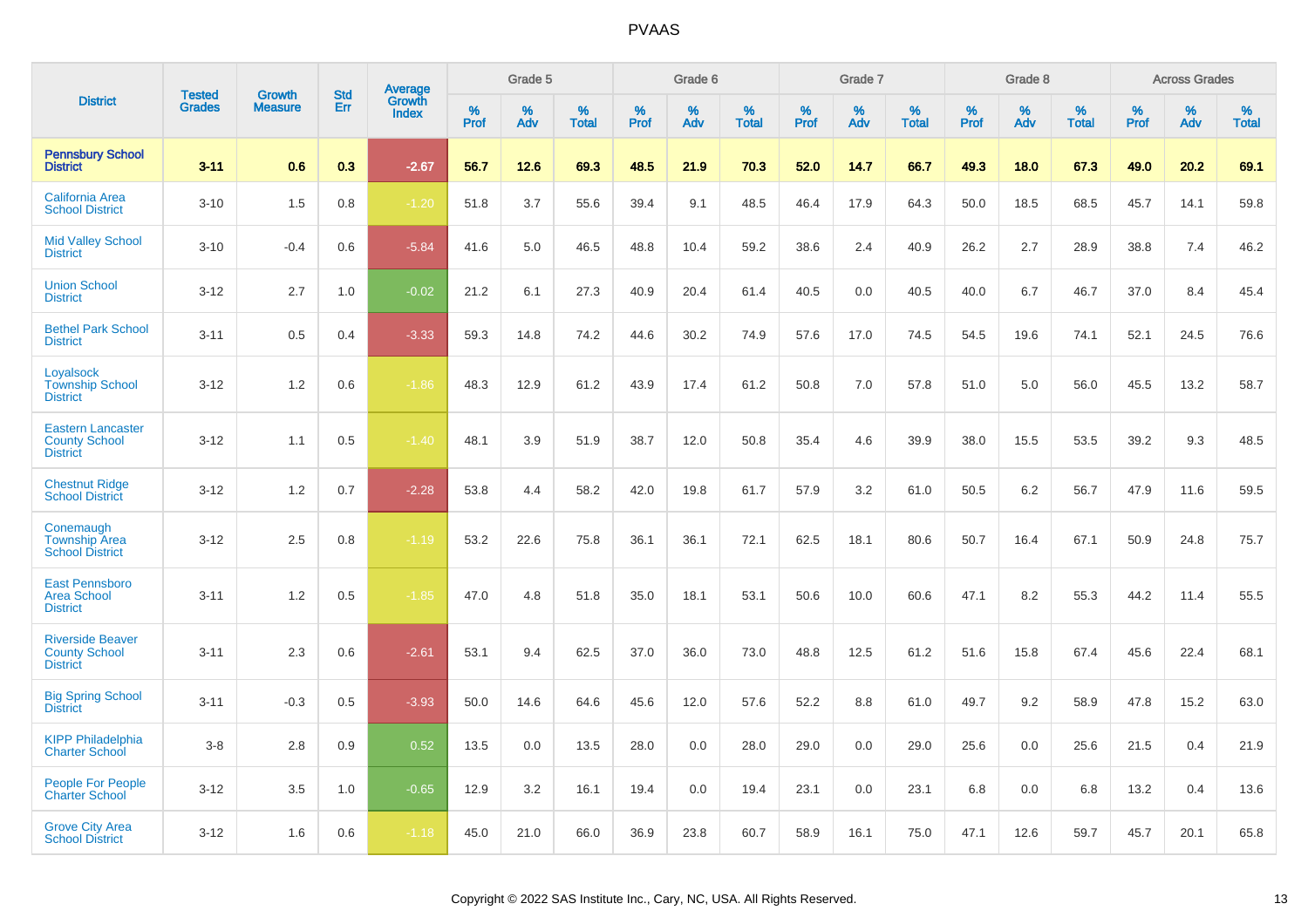|                                                                | <b>Tested</b> | <b>Growth</b>  | <b>Std</b> | Average                |                     | Grade 5     |                   |                     | Grade 6  |                   |                     | Grade 7  |                   |              | Grade 8  |                   |                     | <b>Across Grades</b> |                   |
|----------------------------------------------------------------|---------------|----------------|------------|------------------------|---------------------|-------------|-------------------|---------------------|----------|-------------------|---------------------|----------|-------------------|--------------|----------|-------------------|---------------------|----------------------|-------------------|
| <b>District</b>                                                | <b>Grades</b> | <b>Measure</b> | Err        | Growth<br><b>Index</b> | $\%$<br><b>Prof</b> | $\%$<br>Adv | %<br><b>Total</b> | $\%$<br><b>Prof</b> | %<br>Adv | %<br><b>Total</b> | $\%$<br><b>Prof</b> | %<br>Adv | %<br><b>Total</b> | $\%$<br>Prof | %<br>Adv | %<br><b>Total</b> | $\%$<br><b>Prof</b> | %<br>Adv             | %<br><b>Total</b> |
| <b>Pennsbury School</b><br><b>District</b>                     | $3 - 11$      | 0.6            | 0.3        | $-2.67$                | 56.7                | 12.6        | 69.3              | 48.5                | 21.9     | 70.3              | 52.0                | 14.7     | 66.7              | 49.3         | 18.0     | 67.3              | 49.0                | 20.2                 | 69.1              |
| <b>West Jefferson</b><br><b>Hills School District</b>          | $3 - 11$      | 0.0            | 0.4        | $-3.98$                | 58.9                | 14.8        | 73.8              | 50.5                | 19.9     | 70.4              | 60.2                | 13.1     | 73.3              | 57.6         | 17.7     | 75.4              | 53.0                | 20.4                 | 73.4              |
| <b>Russell Byers</b><br><b>Charter School</b>                  | $3-8$         | 1.4            | 0.9        | $-1.06$                | 18.2                | 1.8         | 20.0              | 36.8                | 0.0      | 36.8              | 28.1                | 0.0      | 28.1              | 14.3         | 2.0      | 16.3              | 22.4                | 3.0                  | 25.3              |
| <b>Wyoming Valley</b><br><b>West School</b><br><b>District</b> | $3 - 11$      | 0.9            | 0.5        | $-1.24$                | 41.0                | 4.2         | 45.2              | 32.6                | 7.6      | 40.3              | 40.5                | 4.2      | 44.6              | 30.1         | 12.1     | 42.2              | 35.8                | 6.9                  | 42.7              |
| Wilkinsburg<br><b>Borough School</b><br><b>District</b>        | $3-6$         | 4.8            | 1.4        | 0.90                   | 41.5                | 0.0         | 41.5              | 25.6                | 2.3      | 27.9              |                     |          |                   |              |          |                   | 23.5                | 1.0                  | 24.5              |
| Altoona Area<br><b>School District</b>                         | $3 - 12$      | 1.1            | 0.3        | $-1.92$                | 43.5                | 4.0         | 47.5              | 30.6                | 11.2     | 41.8              | 38.3                | 4.3      | 42.6              | 43.8         | 7.2      | 51.0              | 37.4                | 6.8                  | 44.1              |
| <b>Southern Fulton</b><br><b>School District</b>               | $3 - 11$      | 0.0            | 0.9        | $-1.64$                | 53.2                | 6.4         | 59.6              | 41.4                | 15.5     | 56.9              | 40.4                | 0.0      | 40.4              | 32.0         | 8.0      | 40.0              | 43.4                | 7.9                  | 51.3              |
| Pen Argyl Area<br><b>School District</b>                       | $3 - 12$      | 2.2            | 0.6        | $-0.55$                | 50.0                | 10.0        | 60.0              | 43.9                | 13.4     | 57.3              | 44.6                | 9.1      | 53.6              | 44.7         | 4.8      | 49.5              | 46.0                | 11.3                 | 57.2              |
| <b>Derry Area School</b><br><b>District</b>                    | $3 - 11$      | 2.2            | 0.6        | $-0.34$                | 44.6                | 8.3         | 52.9              | 44.4                | 29.1     | 73.5              | 49.6                | 17.1     | 66.7              | 43.1         | 12.9     | 56.0              | 44.1                | 17.4                 | 61.5              |
| <b>Mastery Charter</b><br>School - Gratz<br>Campus             | $7 - 10$      | 5.0            | 1.4        | 1.26                   |                     |             |                   |                     |          |                   | 19.4                | 0.0      | 19.4              | 7.3          | 0.0      | 7.3               | 13.0                | 0.0                  | 13.0              |
| Wallenpaupack<br>Area School<br><b>District</b>                | $3 - 11$      | 1.8            | 0.5        | $-0.06$                | 54.8                | 4.2         | 59.0              | 52.1                | 8.5      | 60.6              | 49.3                | 12.8     | 62.2              | 40.4         | 6.8      | 47.3              | 47.2                | 10.0                 | 57.2              |
| <b>Bald Eagle Area</b><br><b>School District</b>               | $3 - 11$      | 0.1            | 0.6        | $-2.50$                | 54.7                | 4.7         | 59.4              | 41.6                | 7.9      | 49.5              | 32.2                | 2.5      | 34.8              | 34.2         | 14.0     | 48.2              | 39.5                | 10.5                 | 50.0              |
| <b>Cumberland Valley</b><br><b>School District</b>             | $3 - 12$      | $0.2\,$        | $0.2\,$    | $-3.90$                | 59.3                | 12.9        | 72.1              | 45.0                | 24.7     | 69.7              | 53.8                | 17.0     | 70.9              | 51.0         | 16.9     | 67.8              | 49.2                | 22.4                 | 71.6              |
| <b>Souderton Charter</b><br><b>School</b><br>Collaborative     | $3-8$         | 4.3            | 1.3        | $-0.07$                | 74.1                | 25.9        | 100.0             | 48.0                | 48.0     | 96.0              | 33.3                | 61.9     | 95.2              | 47.1         | 41.2     | 88.2              | 50.7                | 40.8                 | 91.6              |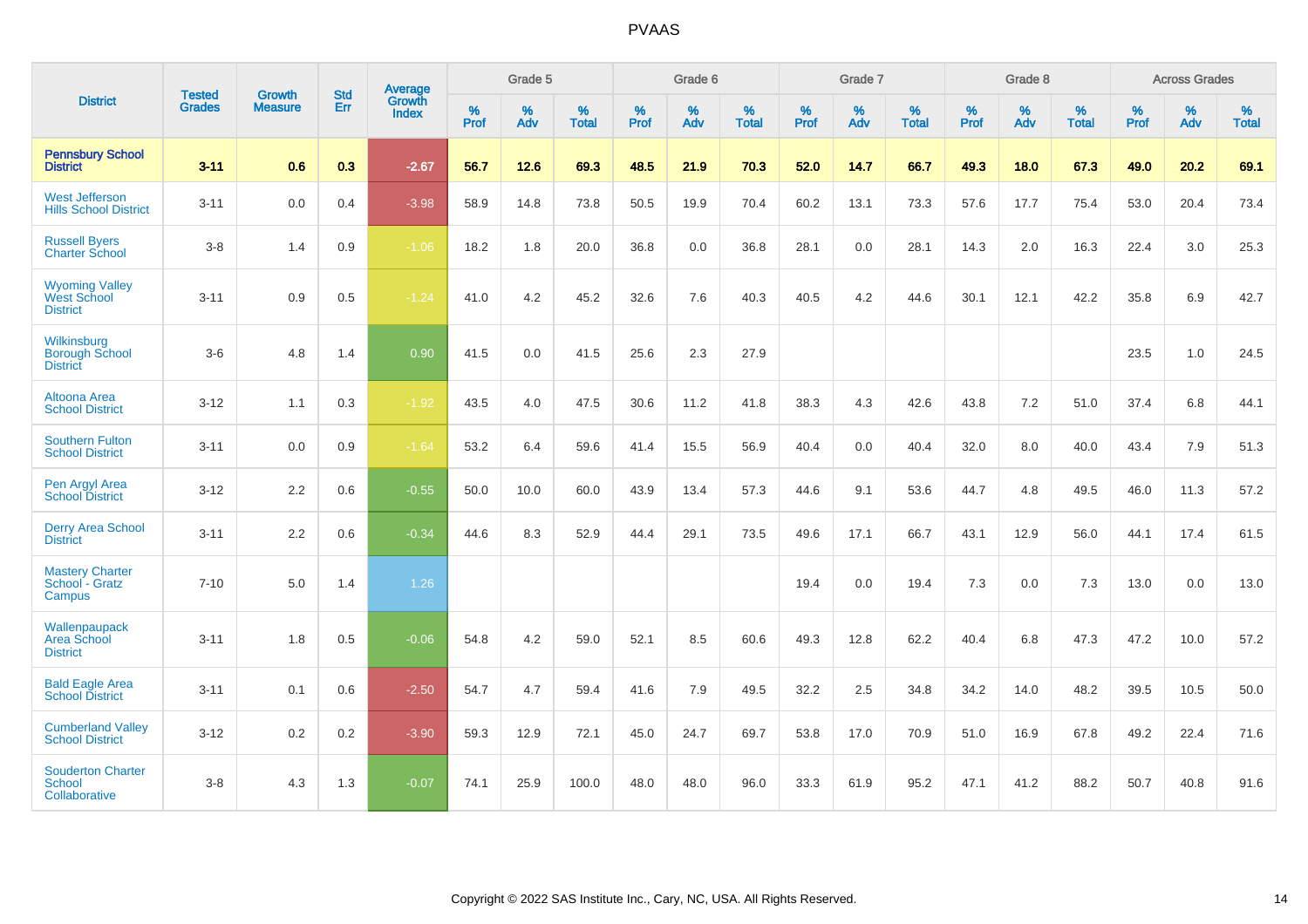|                                                                   | <b>Tested</b> | <b>Growth</b>  | <b>Std</b> | Average                |              | Grade 5  |                   |              | Grade 6  |                   |              | Grade 7  |                   |              | Grade 8  |                   |              | <b>Across Grades</b> |                   |
|-------------------------------------------------------------------|---------------|----------------|------------|------------------------|--------------|----------|-------------------|--------------|----------|-------------------|--------------|----------|-------------------|--------------|----------|-------------------|--------------|----------------------|-------------------|
| <b>District</b>                                                   | <b>Grades</b> | <b>Measure</b> | Err        | Growth<br><b>Index</b> | $\%$<br>Prof | %<br>Adv | %<br><b>Total</b> | $\%$<br>Prof | %<br>Adv | %<br><b>Total</b> | $\%$<br>Prof | %<br>Adv | %<br><b>Total</b> | $\%$<br>Prof | %<br>Adv | %<br><b>Total</b> | $\%$<br>Prof | %<br>Adv             | %<br><b>Total</b> |
| <b>Pennsbury School</b><br><b>District</b>                        | $3 - 11$      | 0.6            | 0.3        | $-2.67$                | 56.7         | 12.6     | 69.3              | 48.5         | 21.9     | 70.3              | 52.0         | 14.7     | 66.7              | 49.3         | 18.0     | 67.3              | 49.0         | 20.2                 | 69.1              |
| <b>Clarion-Limestone</b><br><b>Area School</b><br><b>District</b> | $3 - 12$      | 1.8            | 0.9        | $-0.57$                | 54.6         | 29.1     | 83.6              | 57.7         | 26.9     | 84.6              | 41.7         | 16.7     | 58.3              | 44.7         | 12.8     | 57.4              | 47.0         | 20.8                 | 67.7              |
| <b>Ridgway Area</b><br><b>School District</b>                     | $3 - 11$      | 2.8            | 0.8        | $-0.56$                | 57.4         | 6.6      | 63.9              | 45.9         | 32.8     | 78.7              | 48.3         | 8.3      | 56.7              | 57.4         | 8.2      | 65.6              | 51.0         | 16.6                 | 67.6              |
| Hatboro-Horsham<br><b>School District</b>                         | $3 - 11$      | 1.3            | 0.4        | $-0.67$                | 55.0         | 7.8      | 62.7              | 49.0         | 19.5     | 68.5              | 52.9         | 10.9     | 63.8              | 51.3         | 9.1      | 60.5              | 49.9         | 13.8                 | 63.7              |
| <b>Sharon City School</b><br><b>District</b>                      | $3 - 11$      | 1.0            | 0.6        | $-2.38$                | 36.8         | 3.5      | 40.3              | 30.8         | 15.0     | 45.8              | 33.3         | 1.8      | 35.2              | 42.1         | 6.4      | 48.4              | 34.2         | 6.1                  | 40.2              |
| <b>Riverview School</b><br><b>District</b>                        | $3 - 11$      | $-2.8$         | 0.8        | $-4.29$                | 71.2         | 9.6      | 80.8              | 39.7         | 29.5     | 69.2              | 54.8         | 1.6      | 56.4              | 38.0         | 10.1     | 48.1              | 48.9         | 19.2                 | 68.1              |
| <b>Portage Area</b><br><b>School District</b>                     | $3 - 10$      | 1.0            | 0.9        | $-2.55$                | 50.0         | 9.5      | 59.5              | 52.0         | 28.0     | 80.0              | 54.0         | 3.2      | 57.1              | 49.1         | 7.6      | 56.6              | 51.5         | 15.6                 | 67.2              |
| Susquehanna<br><b>Township School</b><br><b>District</b>          | $3 - 12$      | $-0.5$         | 0.5        | $-2.27$                | 42.6         | 1.2      | 43.8              | 30.8         | 2.0      | 32.8              | 27.1         | 2.8      | 29.9              | 33.8         | 6.1      | 39.9              | 34.8         | 4.8                  | 39.6              |
| <b>Clairton City</b><br><b>School District</b>                    | $3 - 11$      | 0.7            | 0.8        | $-1.61$                | 12.5         | 2.1      | 14.6              | 22.1         | 5.9      | 27.9              | 17.7         | 0.0      | 17.7              | 25.5         | 0.0      | 25.5              | 19.3         | 1.5                  | 20.8              |
| <b>Wyomissing Area</b><br><b>School District</b>                  | $3 - 12$      | $-1.6$         | 0.6        | $-4.87$                | 47.3         | 14.7     | 62.0              | 50.5         | 21.8     | 72.3              | 47.3         | 11.6     | 58.9              | 46.4         | 13.6     | 60.0              | 46.4         | 19.4                 | 65.8              |
| <b>Sto-Rox School</b><br><b>District</b>                          | $3 - 10$      | $-0.0$         | 0.9        | $-1.18$                | 16.1         | 2.2      | 18.3              | 27.9         | 1.2      | 29.1              | 0.0          | 0.0      | 0.0               | 2.9          | 0.0      | 2.9               | 16.8         | 1.0                  | 17.9              |
| <b>Centennial School</b><br><b>District</b>                       | $3 - 10$      | 1.2            | 0.3        | 0.36                   | 49.0         | 5.4      | 54.4              | 41.7         | 11.3     | 53.0              | 46.4         | 7.1      | 53.6              | 43.6         | 5.1      | 48.7              | 44.3         | 10.2                 | 54.4              |
| <b>Vida Charter</b><br>School                                     | $3-6$         | 3.8            | 1.9        | $-0.39$                | 56.0         | 16.0     | 72.0              | 27.8         | 27.8     | 55.6              |              |          |                   |              |          |                   | 33.7         | 19.8                 | 53.5              |
| <b>Avon Grove</b><br><b>School District</b>                       | $3 - 10$      | $-1.5$         | 0.4        | $-5.53$                | 48.2         | 14.6     | 62.9              | 44.6         | 18.7     | 63.3              | 59.8         | 14.8     | 74.6              | 46.8         | 16.7     | 63.5              | 46.7         | 15.4                 | 62.1              |
| <b>Owen J Roberts</b><br><b>School District</b>                   | $3 - 11$      | $-2.3$         | 0.3        | $-11.48$               | 59.8         | 15.0     | 74.8              | 41.4         | 38.7     | 80.1              | 56.3         | 10.6     | 67.0              | 51.6         | 11.0     | 62.6              | 50.6         | 21.3                 | 71.8              |
| <b>West Chester Area</b><br><b>School District</b>                | $3 - 11$      | $-1.6$         | 0.3        | $-7.85$                | 58.7         | 13.5     | 72.2              | 51.5         | 23.7     | 75.1              | 53.1         | 14.1     | 67.2              | 57.3         | 13.9     | 71.2              | 52.6         | 21.5                 | 74.0              |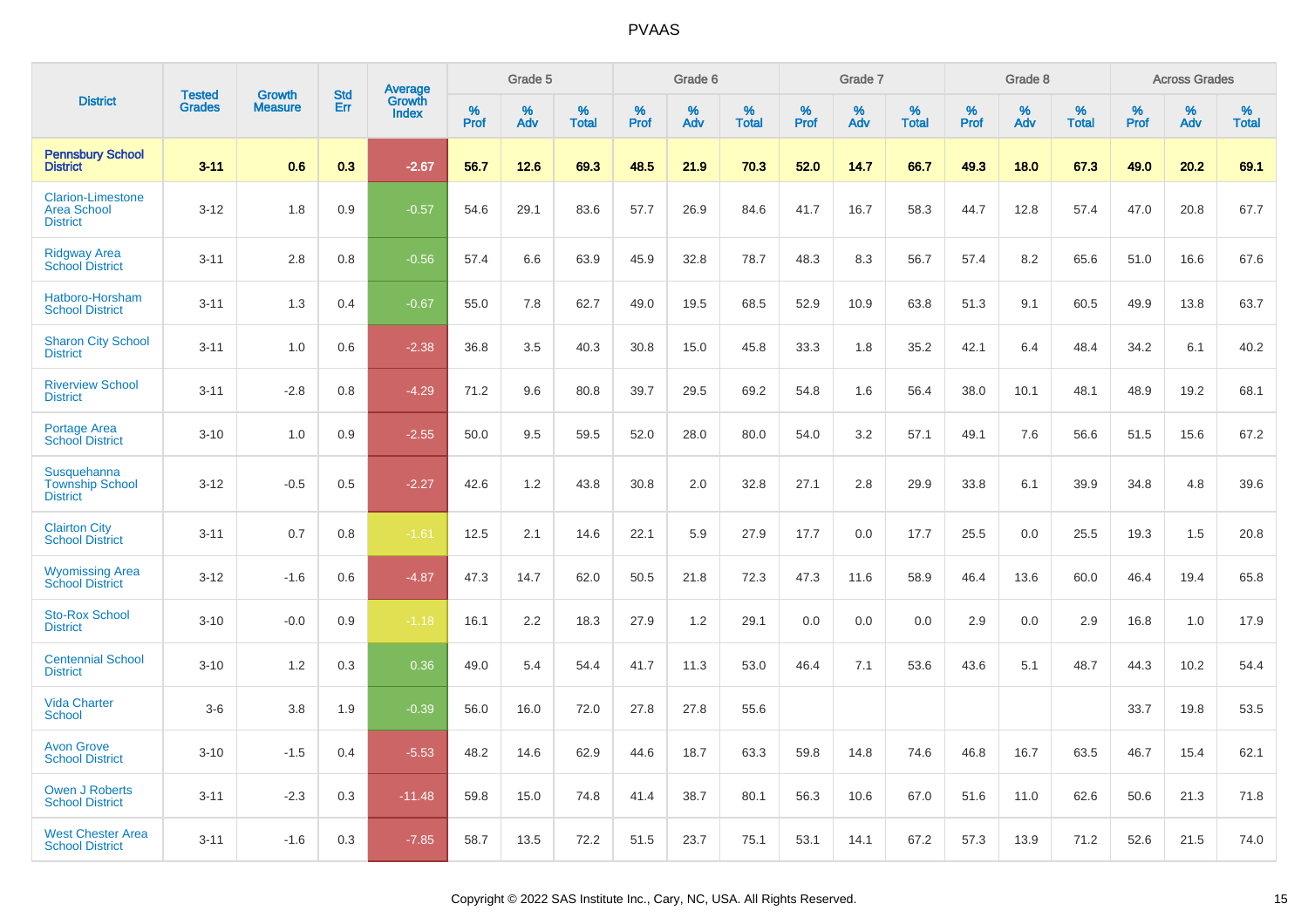|                                                           |                                |                                 | <b>Std</b> | <b>Average</b>                |           | Grade 5  |                   |           | Grade 6  |                   |           | Grade 7  |                   |           | Grade 8  |                   |           | <b>Across Grades</b> |                   |
|-----------------------------------------------------------|--------------------------------|---------------------------------|------------|-------------------------------|-----------|----------|-------------------|-----------|----------|-------------------|-----------|----------|-------------------|-----------|----------|-------------------|-----------|----------------------|-------------------|
| <b>District</b>                                           | <b>Tested</b><br><b>Grades</b> | <b>Growth</b><br><b>Measure</b> | Err        | <b>Growth</b><br><b>Index</b> | %<br>Prof | %<br>Adv | %<br><b>Total</b> | %<br>Prof | %<br>Adv | %<br><b>Total</b> | %<br>Prof | %<br>Adv | %<br><b>Total</b> | %<br>Prof | %<br>Adv | %<br><b>Total</b> | %<br>Prof | %<br>Adv             | %<br><b>Total</b> |
| <b>Pennsbury School</b><br><b>District</b>                | $3 - 11$                       | 0.6                             | 0.3        | $-2.67$                       | 56.7      | 12.6     | 69.3              | 48.5      | 21.9     | 70.3              | 52.0      | 14.7     | 66.7              | 49.3      | 18.0     | 67.3              | 49.0      | 20.2                 | 69.1              |
| <b>Pottsville Area</b><br><b>School District</b>          | $3 - 12$                       | $-1.5$                          | 0.5        | $-5.24$                       | 43.0      | 3.7      | 46.7              | 39.2      | 7.7      | 46.8              | 34.4      | 4.9      | 39.3              | 40.4      | 4.1      | 44.4              | 39.7      | 6.1                  | 45.8              |
| <b>Easton Area</b><br><b>School District</b>              | $3 - 12$                       | 0.1                             | 0.4        | $-1.51$                       | 43.5      | 2.4      | 45.9              | 33.8      | 7.9      | 41.8              | 40.1      | 7.2      | 47.2              | 35.4      | 6.0      | 41.4              | 36.9      | 7.9                  | 44.8              |
| <b>Jamestown Area</b><br><b>School District</b>           | $3 - 11$                       | 2.7                             | 1.2        | $-1.24$                       | 47.4      | 0.0      | 47.4              | 30.6      | 19.4     | 50.0              | 41.4      | 6.9      | 48.3              | 54.6      | 0.0      | 54.6              | 41.2      | 7.9                  | 49.1              |
| <b>Girard School</b><br><b>District</b>                   | $3 - 11$                       | 1.9                             | 0.6        | $-2.29$                       | 54.5      | 12.5     | 67.0              | 38.1      | 22.9     | 61.0              | 47.8      | 16.2     | 64.0              | 54.1      | 7.3      | 61.5              | 45.5      | 17.8                 | 63.3              |
| <b>Mastery Charter</b><br>School -<br>Shoemaker<br>Campus | $7 - 10$                       | 5.8                             | 1.6        | 1.55                          |           |          |                   |           |          |                   | 26.7      | 6.7      | 33.3              | 25.9      | 0.0      | 25.9              | 26.3      | 3.5                  | 29.8              |
| <b>Northeastern York</b><br><b>School District</b>        | $3 - 11$                       | 1.5                             | 0.4        | $-0.02$                       | 51.8      | 13.3     | 65.0              | 45.0      | 21.5     | 66.5              | 48.5      | 11.0     | 59.5              | 43.2      | 18.2     | 61.5              | 46.8      | 17.3                 | 64.1              |
| <b>Troy Area School</b><br><b>District</b>                | $3 - 10$                       | 0.2                             | 0.6        | $-2.82$                       | 45.0      | 1.0      | 46.0              | 25.5      | 5.9      | 31.4              | 45.6      | 6.5      | 52.2              | 42.4      | 10.2     | 52.5              | 39.4      | 6.6                  | 46.0              |
| Claysburg-Kimmel<br><b>School District</b>                | $3 - 11$                       | 2.9                             | 0.8        | $-0.45$                       | 52.3      | 3.1      | 55.4              | 34.6      | 15.4     | 50.0              | 35.1      | 8.8      | 43.9              | 43.9      | 7.0      | 50.9              | 43.5      | 8.7                  | 52.2              |
| Stroudsburg Area<br><b>School District</b>                | $3 - 11$                       | 1.1                             | 0.4        | $-2.29$                       | 39.1      | 4.0      | 43.1              | 39.0      | 11.2     | 50.2              | 46.4      | 8.5      | 54.9              | 48.9      | 7.8      | 56.7              | 40.7      | 9.2                  | 49.9              |
| Tredyffrin-<br><b>Easttown School</b><br><b>District</b>  | $3 - 10$                       | 0.5                             | 0.4        | $-3.06$                       | 65.0      | 22.0     | 87.0              | 47.7      | 39.5     | 87.2              | 56.5      | 29.3     | 85.8              | 48.6      | 39.7     | 88.4              | 52.0      | 36.6                 | 88.6              |
| <b>Avon Grove</b><br><b>Charter School</b>                | $3 - 11$                       | 1.7                             | 0.6        | 0.18                          | 53.3      | 4.9      | 58.2              | 47.4      | 18.2     | 65.7              | 51.1      | 16.3     | 67.4              | 38.6      | 9.9      | 48.5              | 42.6      | 14.8                 | 57.4              |
| <b>Peters Township</b><br><b>School District</b>          | $3 - 11$                       | $-0.2$                          | 0.4        | $-4.46$                       | 62.9      | 24.3     | 87.3              | 48.1      | 33.6     | 81.7              | 57.8      | 25.7     | 83.5              | 63.8      | 20.1     | 83.9              | 52.4      | 33.7                 | 86.1              |
| <b>Millersburg Area</b><br><b>School District</b>         | $3 - 11$                       | $-0.2$                          | 0.8        | $-2.79$                       | 47.1      | 3.9      | 51.0              | 41.5      | 0.0      | 41.5              | 51.6      | 3.1      | 54.7              | 40.3      | 3.2      | 43.6              | 44.2      | 7.4                  | 51.5              |
| <b>Central Fulton</b><br><b>School District</b>           | $3 - 11$                       | 0.7                             | 0.8        | $-1.60$                       | 43.4      | 7.9      | 51.3              | 36.2      | 8.7      | 44.9              | 42.7      | 2.7      | 45.3              | 53.6      | 16.1     | 69.6              | 45.7      | 8.1                  | 53.8              |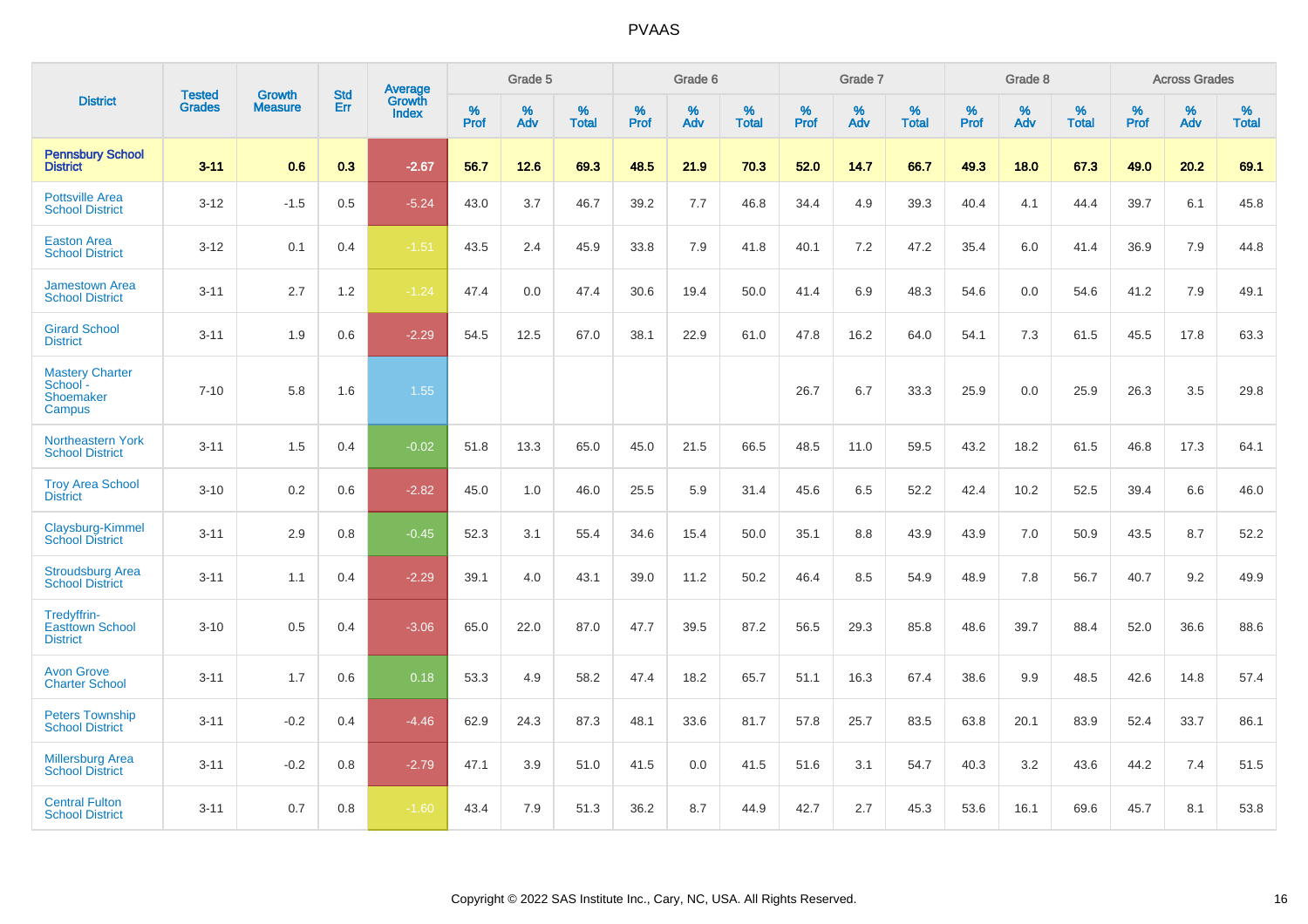|                                                                    | <b>Tested</b> | <b>Growth</b>  | <b>Std</b> | Average                |           | Grade 5  |                   |           | Grade 6  |                   |           | Grade 7  |                   |           | Grade 8  |                   |           | <b>Across Grades</b> |                   |
|--------------------------------------------------------------------|---------------|----------------|------------|------------------------|-----------|----------|-------------------|-----------|----------|-------------------|-----------|----------|-------------------|-----------|----------|-------------------|-----------|----------------------|-------------------|
| <b>District</b>                                                    | <b>Grades</b> | <b>Measure</b> | Err        | Growth<br><b>Index</b> | %<br>Prof | %<br>Adv | %<br><b>Total</b> | %<br>Prof | %<br>Adv | %<br><b>Total</b> | %<br>Prof | %<br>Adv | %<br><b>Total</b> | %<br>Prof | %<br>Adv | %<br><b>Total</b> | %<br>Prof | %<br>Adv             | %<br><b>Total</b> |
| <b>Pennsbury School</b><br><b>District</b>                         | $3 - 11$      | 0.6            | 0.3        | $-2.67$                | 56.7      | 12.6     | 69.3              | 48.5      | 21.9     | 70.3              | 52.0      | 14.7     | 66.7              | 49.3      | 18.0     | 67.3              | 49.0      | 20.2                 | 69.1              |
| <b>Susquenita School</b><br><b>District</b>                        | $3 - 11$      | 0.7            | 0.6        | $-1.50$                | 46.7      | 9.2      | 55.8              | 45.3      | 8.5      | 53.8              | 38.0      | 7.4      | 45.4              | 42.1      | 6.5      | 48.6              | 43.0      | 11.2                 | 54.2              |
| <b>Ellwood City Area</b><br><b>School District</b>                 | $3 - 11$      | 0.6            | 0.6        | $-2.25$                | 53.8      | 11.5     | 65.4              | 47.0      | 14.8     | 61.7              | 43.0      | 10.7     | 53.7              | 41.3      | 8.3      | 49.5              | 45.3      | 10.3                 | 55.6              |
| <b>Greater Johnstown</b><br><b>School District</b>                 | $3 - 11$      | $-0.2$         | 0.5        | $-3.14$                | 21.9      | 0.0      | 21.9              | 21.0      | 2.7      | 23.6              | 26.7      | 0.6      | 27.3              | 23.4      | 0.6      | 24.0              | 21.6      | 1.8                  | 23.4              |
| Punxsutawney<br><b>Area School</b><br><b>District</b>              | $3 - 11$      | 1.1            | 0.6        | $-0.16$                | 52.2      | 9.4      | 61.6              | 54.9      | 13.3     | 68.1              | 36.8      | 5.6      | 42.4              | 40.0      | 5.4      | 45.4              | 41.5      | 12.4                 | 53.8              |
| <b>Northern Bedford</b><br><b>County School</b><br><b>District</b> | $3 - 11$      | $-0.1$         | 0.8        | $-2.76$                | 46.9      | 14.3     | 61.2              | 57.6      | 28.8     | 86.4              | 43.1      | 17.2     | 60.3              | 50.0      | 15.6     | 65.6              | 46.8      | 20.5                 | 67.3              |
| <b>Karns City Area</b><br><b>School District</b>                   | $3 - 11$      | $-0.9$         | 0.6        | $-3.82$                | 56.2      | 9.0      | 65.2              | 46.6      | 14.8     | 61.4              | 47.4      | 1.7      | 49.1              | 40.7      | 1.8      | 42.6              | 44.7      | 6.8                  | 51.5              |
| Palmyra Area<br><b>School District</b>                             | $3 - 11$      | $-0.7$         | 0.4        | $-2.98$                | 54.6      | 19.4     | 74.0              | 44.9      | 24.2     | 69.1              | 58.9      | 12.6     | 71.5              | 53.4      | 10.9     | 64.3              | 49.8      | 21.3                 | 71.1              |
| <b>Boys Latin Of</b><br>Philadelphia<br><b>Charter School</b>      | $6 - 12$      | 2.7            | 0.8        | 1.58                   |           |          |                   | 9.0       | 1.5      | 10.4              | 18.1      | 1.2      | 19.3              | 22.6      | 1.1      | 23.7              | 17.3      | 1.2                  | 18.5              |
| <b>York City School</b><br><b>District</b>                         | $3 - 12$      | 1.0            | 0.3        | 0.06                   | 13.6      | 0.5      | 14.1              | 17.2      | 1.8      | 19.1              | 14.9      | 0.0      | 14.9              | 16.0      | 0.2      | 16.2              | 15.3      | 0.7                  | 15.9              |
| Pennsylvania<br><b>Virtual Charter</b><br><b>School</b>            | $3 - 11$      | 2.2            | 0.7        | $-0.98$                | 51.9      | 4.7      | 56.6              | 41.9      | 14.0     | 55.9              | 38.4      | 13.1     | 51.5              | 43.8      | 9.0      | 52.8              | 42.3      | 11.6                 | 53.9              |
| <b>Northeast Bradford</b><br><b>School District</b>                | $3 - 10$      | 3.0            | 0.9        | 0.26                   | 57.5      | 2.5      | 60.0              | 37.8      | 11.1     | 48.9              | 39.6      | 11.3     | 50.9              | 40.4      | 7.0      | 47.4              | 45.2      | 9.9                  | 55.1              |
| <b>Western Beaver</b><br><b>County School</b><br><b>District</b>   | $3 - 11$      | $-1.5$         | 1.2        | $-3.15$                | 37.5      | 12.5     | 50.0              | 57.1      | 31.0     | 88.1              | 52.1      | 8.3      | 60.4              | 52.8      | 5.6      | 58.3              | 50.0      | 17.8                 | 67.8              |
| <b>Young Scholars Of</b><br><b>Central PA Charter</b><br>School    | $3-8$         | 3.9            | 1.2        | $-0.71$                | 35.6      | 13.3     | 48.9              | 28.0      | 12.0     | 40.0              | 50.0      | 14.3     | 64.3              | 43.8      | 0.0      | 43.8              | 42.6      | 11.6                 | 54.2              |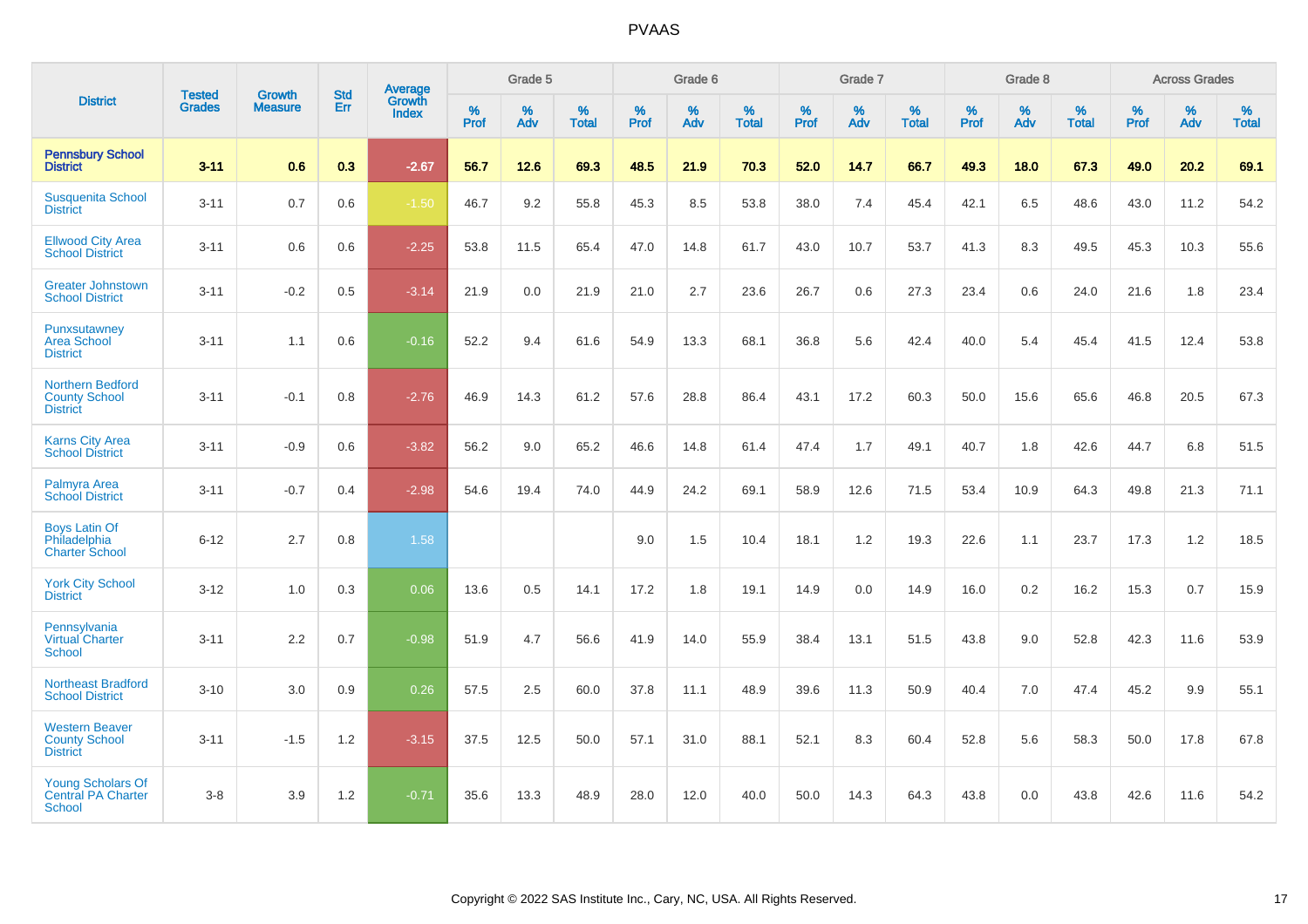|                                                                  | <b>Tested</b> | <b>Growth</b>  | <b>Std</b> |                                          |           | Grade 5  |                   |           | Grade 6  |                   |           | Grade 7  |                   |           | Grade 8  |                   |           | <b>Across Grades</b> |                   |
|------------------------------------------------------------------|---------------|----------------|------------|------------------------------------------|-----------|----------|-------------------|-----------|----------|-------------------|-----------|----------|-------------------|-----------|----------|-------------------|-----------|----------------------|-------------------|
| <b>District</b>                                                  | <b>Grades</b> | <b>Measure</b> | Err        | <b>Average</b><br>Growth<br><b>Index</b> | %<br>Prof | %<br>Adv | %<br><b>Total</b> | %<br>Prof | %<br>Adv | %<br><b>Total</b> | %<br>Prof | %<br>Adv | %<br><b>Total</b> | %<br>Prof | %<br>Adv | %<br><b>Total</b> | %<br>Prof | %<br>Adv             | %<br><b>Total</b> |
| <b>Pennsbury School</b><br><b>District</b>                       | $3 - 11$      | 0.6            | 0.3        | $-2.67$                                  | 56.7      | 12.6     | 69.3              | 48.5      | 21.9     | 70.3              | 52.0      | 14.7     | 66.7              | 49.3      | 18.0     | 67.3              | 49.0      | 20.2                 | 69.1              |
| <b>Weatherly Area</b><br><b>School District</b>                  | $3 - 11$      | 0.6            | 1.1        | $-1.95$                                  | 53.8      | 0.0      | 53.8              | 48.5      | 15.2     | 63.6              | 53.3      | 3.3      | 56.7              | 29.7      | 13.5     | 43.2              | 41.9      | 6.9                  | 48.8              |
| <b>Redbank Valley</b><br><b>School District</b>                  | $3 - 11$      | 2.3            | 0.7        | $-0.29$                                  | 64.3      | 4.3      | 68.6              | 38.8      | 13.8     | 52.5              | 54.6      | 12.5     | 67.0              | 55.4      | 15.4     | 70.8              | 50.6      | 13.7                 | 64.4              |
| <b>West Middlesex</b><br><b>Area School</b><br><b>District</b>   | $3 - 10$      | $-1.3$         | 0.9        | $-5.66$                                  | 52.2      | 17.4     | 69.6              | 41.0      | 26.2     | 67.2              | 44.4      | 5.6      | 50.0              | 35.7      | 4.8      | 40.5              | 42.5      | 12.1                 | 54.6              |
| <b>Pan American</b><br><b>Academy Charter</b><br><b>School</b>   | $3-8$         | 0.9            | 0.8        | $-2.78$                                  | 19.3      | 1.8      | 21.0              | 17.1      | 0.0      | 17.1              | 28.1      | 1.8      | 29.8              | 21.3      | 1.6      | 23.0              | 19.6      | 2.0                  | 21.5              |
| <b>Pequea Valley</b><br><b>School District</b>                   | $3 - 11$      | 1.3            | 0.6        | $-1.96$                                  | 46.4      | 1.8      | 48.2              | 36.6      | 7.5      | 44.1              | 43.0      | 4.7      | 47.7              | 37.9      | 6.8      | 44.7              | 37.7      | 6.5                  | 44.2              |
| <b>United School</b><br><b>District</b>                          | $3 - 11$      | 0.7            | 0.8        | $-2.04$                                  | 52.4      | 0.0      | 52.4              | 54.0      | 14.3     | 68.2              | 52.3      | 7.7      | 60.0              | 35.8      | 16.4     | 52.2              | 47.1      | 12.4                 | 59.5              |
| <b>Donegal School</b><br><b>District</b>                         | $3 - 12$      | 1.3            | 0.5        | 0.56                                     | 42.0      | 11.6     | 53.6              | 40.9      | 18.8     | 59.7              | 44.4      | 12.4     | 56.8              | 32.4      | 16.2     | 48.6              | 39.5      | 16.0                 | 55.5              |
| <b>Slippery Rock Area</b><br><b>School District</b>              | $3 - 11$      | 0.3            | 0.6        | $-2.10$                                  | 61.1      | 15.1     | 76.2              | 42.1      | 32.3     | 74.4              | 51.6      | 6.6      | 58.2              | 47.2      | 18.1     | 65.4              | 47.2      | 24.9                 | 72.1              |
| <b>Bellwood-Antis</b><br><b>School District</b>                  | $3 - 10$      | 1.5            | 0.7        | $-1.63$                                  | 46.1      | 3.4      | 49.4              | 34.4      | 16.7     | 51.1              | 44.0      | 10.7     | 54.8              | 41.3      | 26.1     | 67.4              | 41.8      | 16.7                 | 58.6              |
| <b>Lincoln Leadership</b><br><b>Academy Charter</b><br>School    | $3 - 12$      | 1.6            | 0.9        | $-0.39$                                  | 29.6      | 0.0      | 29.6              | 25.0      | 12.5     | 37.5              | 24.5      | 5.7      | 30.2              | 22.0      | 2.4      | 24.4              | 28.4      | 5.4                  | 33.8              |
| <b>Hopewell Area</b><br><b>School District</b>                   | $3 - 11$      | $-0.3$         | 0.6        | $-3.20$                                  | 53.8      | 3.0      | 56.8              | 50.4      | 19.0     | 69.4              | 48.3      | 10.7     | 59.1              | 42.6      | 6.6      | 49.2              | 48.2      | 11.9                 | 60.1              |
| <b>Spring Grove Area</b><br><b>School District</b>               | $3 - 11$      | $-0.1$         | 0.4        | $-4.54$                                  | 49.1      | 16.7     | 65.7              | 40.9      | 25.0     | 65.9              | 47.4      | 15.5     | 63.0              | 50.4      | 6.8      | 57.2              | 46.5      | 19.3                 | 65.8              |
| <b>Upper Darby</b><br><b>School District</b>                     | $3 - 12$      | 0.7            | 0.3        | $-1.00$                                  | 30.9      | 2.9      | 33.8              | 29.8      | 6.5      | 36.3              | 26.4      | 1.4      | 27.7              | 29.9      | 3.6      | 33.4              | 30.4      | 5.0                  | 35.4              |
| <b>Big Beaver Falls</b><br><b>Area School</b><br><b>District</b> | $3 - 11$      | $-0.7$         | 0.6        | $-3.07$                                  | 44.1      | 2.9      | 47.1              | 30.8      | 1.9      | 32.7              | 29.7      | 5.0      | 34.6              | 27.8      | 2.1      | 29.9              | 33.1      | 3.7                  | 36.8              |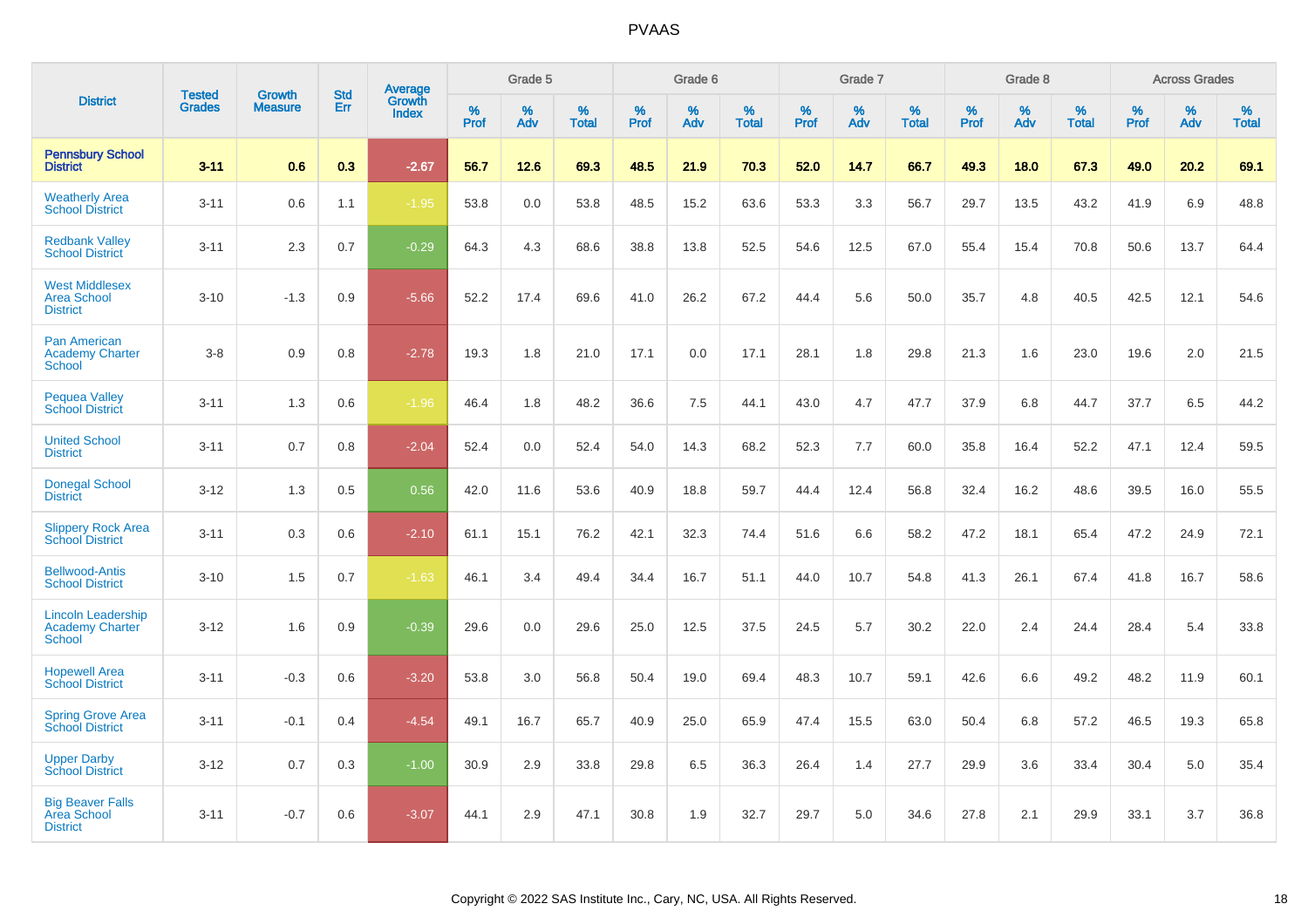|                                                               |                                |                                 | <b>Std</b> | Average                |              | Grade 5  |                   |           | Grade 6  |                   |           | Grade 7  |                   |              | Grade 8  |                   |              | <b>Across Grades</b> |                   |
|---------------------------------------------------------------|--------------------------------|---------------------------------|------------|------------------------|--------------|----------|-------------------|-----------|----------|-------------------|-----------|----------|-------------------|--------------|----------|-------------------|--------------|----------------------|-------------------|
| <b>District</b>                                               | <b>Tested</b><br><b>Grades</b> | <b>Growth</b><br><b>Measure</b> | Err        | Growth<br><b>Index</b> | $\%$<br>Prof | %<br>Adv | %<br><b>Total</b> | %<br>Prof | %<br>Adv | %<br><b>Total</b> | %<br>Prof | %<br>Adv | %<br><b>Total</b> | $\%$<br>Prof | %<br>Adv | %<br><b>Total</b> | $\%$<br>Prof | %<br>Adv             | %<br><b>Total</b> |
| <b>Pennsbury School</b><br><b>District</b>                    | $3 - 11$                       | 0.6                             | 0.3        | $-2.67$                | 56.7         | 12.6     | 69.3              | 48.5      | 21.9     | 70.3              | 52.0      | 14.7     | 66.7              | 49.3         | 18.0     | 67.3              | 49.0         | 20.2                 | 69.1              |
| Mechanicsburg<br><b>Area School</b><br><b>District</b>        | $3 - 11$                       | 0.3                             | 0.4        | $-2.81$                | 48.1         | 12.0     | 60.1              | 45.6      | 16.3     | 61.9              | 46.2      | 12.4     | 58.6              | 52.3         | 8.7      | 61.0              | 46.4         | 13.9                 | 60.2              |
| <b>William Penn</b><br><b>School District</b>                 | $3 - 12$                       | 1.4                             | 0.5        | 0.26                   | 24.0         | 0.5      | 24.5              | 31.6      | 2.8      | 34.5              | 30.8      | 0.6      | 31.4              | 21.8         | 2.4      | 24.2              | 26.1         | 2.5                  | 28.6              |
| <b>North Pocono</b><br><b>School District</b>                 | $3 - 11$                       | 0.3                             | 0.6        | $-2.05$                | 55.8         | 8.5      | 64.3              | 57.8      | 12.1     | 69.8              | 61.3      | 16.0     | 77.3              | 48.7         | 12.4     | 61.1              | 54.2         | 17.4                 | 71.6              |
| <b>Bentworth School</b><br><b>District</b>                    | $3 - 11$                       | 2.1                             | 0.7        | 1.13                   | 60.3         | 15.4     | 75.6              | 46.1      | 6.7      | 52.8              | 52.5      | 20.0     | 72.5              | 43.3         | 11.9     | 55.2              | 52.1         | 16.1                 | 68.2              |
| <b>Marion Center</b><br><b>Area School</b><br><b>District</b> | $3 - 10$                       | 2.0                             | 0.7        | 0.03                   | 52.6         | 10.3     | 62.8              | 45.6      | 22.3     | 68.0              | 52.9      | 5.9      | 58.8              | 49.5         | 7.4      | 56.8              | 49.1         | 13.2                 | 62.3              |
| Selinsgrove Area<br><b>School District</b>                    | $3 - 12$                       | $-1.5$                          | 0.5        | $-3.62$                | 51.9         | 4.4      | 56.4              | 46.4      | 19.0     | 65.4              | 39.7      | 16.7     | 56.4              | 47.6         | 12.6     | 60.2              | 44.8         | 15.2                 | 60.0              |
| <b>Montrose Area</b><br><b>School District</b>                | $3 - 10$                       | 1.0                             | 0.7        | $-0.88$                | 50.0         | 16.2     | 66.2              | 40.2      | 28.3     | 68.5              | 38.2      | 13.2     | 51.5              | 45.0         | 10.0     | 55.0              | 43.8         | 18.3                 | 62.0              |
| <b>Manchester</b><br><b>Academic Charter</b><br><b>School</b> | $3-8$                          | 2.1                             | 1.1        | $-2.61$                | 12.0         | 0.0      | 12.0              | 35.7      | 3.6      | 39.3              | 46.2      | 0.0      | 46.2              | 31.4         | 0.0      | 31.4              | 30.7         | 1.7                  | 32.4              |
| <b>Blue Ridge School</b><br><b>District</b>                   | $3 - 11$                       | 2.2                             | 0.8        | $-0.09$                | 42.5         | 8.2      | 50.7              | 46.0      | 8.1      | 54.0              | 50.0      | 16.1     | 66.1              | 47.1         | 8.6      | 55.7              | 45.4         | 10.7                 | 56.1              |
| <b>Northern Cambria</b><br><b>School District</b>             | $3 - 11$                       | 1.6                             | 0.8        | $-0.85$                | 40.0         | 5.4      | 45.4              | 33.3      | 7.4      | 40.7              | 53.7      | 5.6      | 59.3              | 47.7         | 4.6      | 52.3              | 42.9         | 6.6                  | 49.4              |
| <b>Scranton School</b><br><b>District</b>                     | $3 - 12$                       | $-0.8$                          | 0.5        | $-3.18$                | 35.9         | 1.7      | 37.6              | 29.4      | 4.2      | 33.6              | 24.9      | 2.8      | 27.7              | 26.3         | 5.8      | 32.2              | 29.5         | 4.0                  | 33.5              |
| <b>Mastery Charter</b><br>School - Hardy<br><b>Williams</b>   | $3 - 11$                       | 0.9                             | 1.2        | $-1.53$                | 10.3         | 0.0      | 10.3              | 37.8      | 13.5     | 51.4              | 29.2      | 0.0      | 29.2              |              |          |                   | 21.1         | 3.6                  | 24.7              |
| <b>Meyersdale Area</b><br><b>School District</b>              | $3 - 11$                       | 2.0                             | 0.8        | $-1.63$                | 51.8         | 13.0     | 64.8              | 55.4      | 12.3     | 67.7              | 62.3      | 1.9      | 64.2              | 54.2         | 5.1      | 59.3              | 52.4         | 10.9                 | 63.3              |
| <b>Cornell School</b><br><b>District</b>                      | $3 - 11$                       | $-0.8$                          | 1.1        | $-2.17$                | 36.7         | 0.0      | 36.7              | 34.9      | 7.0      | 41.9              | 35.9      | 0.0      | 35.9              | 24.3         | 2.7      | 27.0              | 32.9         | 6.1                  | 39.0              |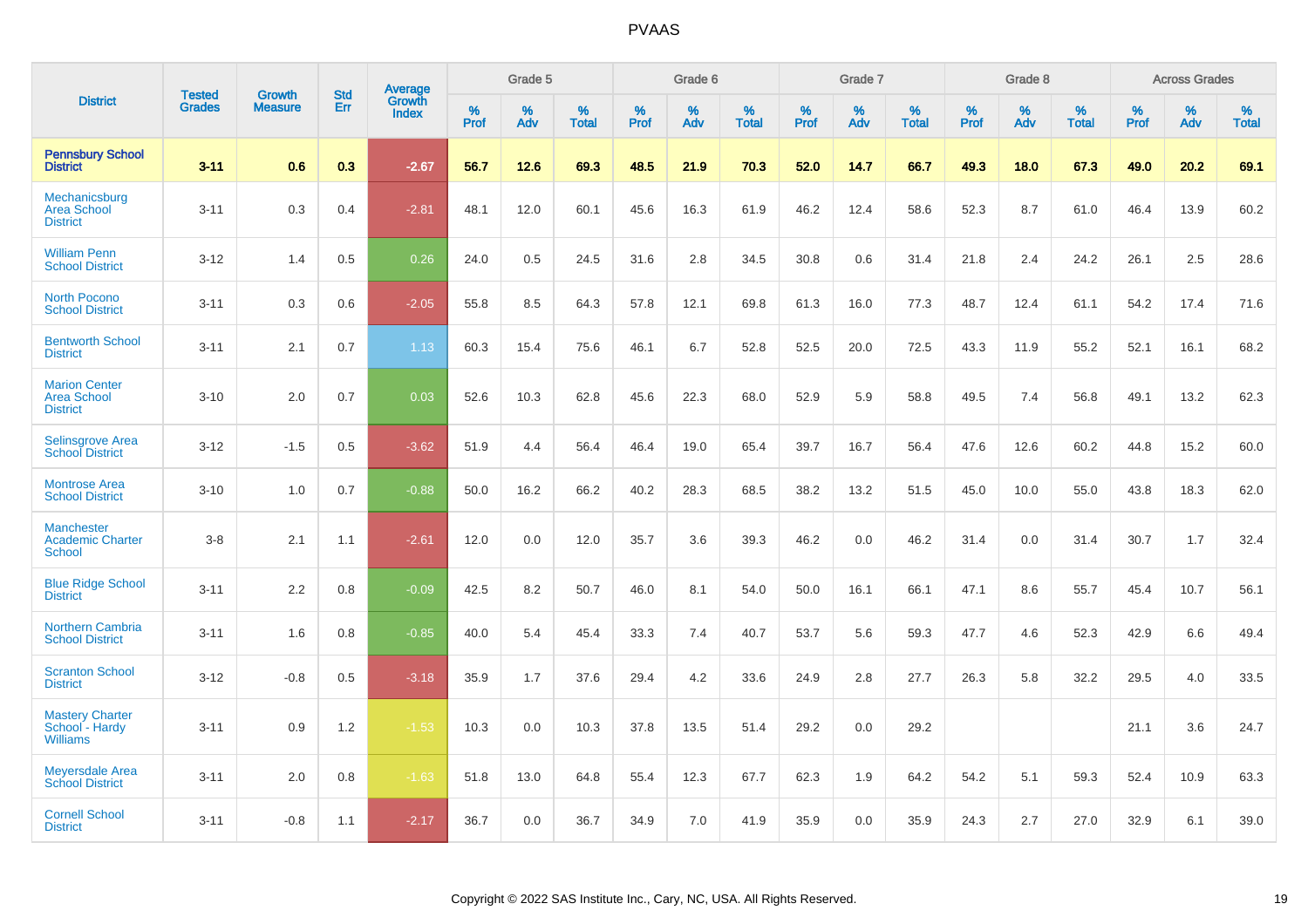|                                                                       |                                | <b>Growth</b>  | <b>Std</b> |                                          |           | Grade 5  |                   |                  | Grade 6  |                   |           | Grade 7  |                   |           | Grade 8  |                   |                  | <b>Across Grades</b> |                   |
|-----------------------------------------------------------------------|--------------------------------|----------------|------------|------------------------------------------|-----------|----------|-------------------|------------------|----------|-------------------|-----------|----------|-------------------|-----------|----------|-------------------|------------------|----------------------|-------------------|
| <b>District</b>                                                       | <b>Tested</b><br><b>Grades</b> | <b>Measure</b> | Err        | <b>Average</b><br>Growth<br><b>Index</b> | %<br>Prof | %<br>Adv | %<br><b>Total</b> | %<br><b>Prof</b> | %<br>Adv | %<br><b>Total</b> | %<br>Prof | %<br>Adv | %<br><b>Total</b> | %<br>Prof | %<br>Adv | %<br><b>Total</b> | %<br><b>Prof</b> | %<br>Adv             | %<br><b>Total</b> |
| <b>Pennsbury School</b><br><b>District</b>                            | $3 - 11$                       | 0.6            | 0.3        | $-2.67$                                  | 56.7      | 12.6     | 69.3              | 48.5             | 21.9     | 70.3              | 52.0      | 14.7     | 66.7              | 49.3      | 18.0     | 67.3              | 49.0             | 20.2                 | 69.1              |
| <b>Tidioute</b><br>Community<br><b>Charter School</b>                 | $3 - 11$                       | 2.0            | 1.5        | $-0.21$                                  | 69.2      | 0.0      | 69.2              | 61.1             | 5.6      | 66.7              | 26.3      | 0.0      | 26.3              | 37.0      | 0.0      | 37.0              | 43.2             | 4.0                  | 47.2              |
| <b>Minersville Area</b><br><b>School District</b>                     | $3 - 11$                       | $-1.1$         | 0.7        | $-2.58$                                  | 42.5      | 2.7      | 45.2              | 38.7             | 24.0     | 62.7              | 40.0      | 4.0      | 44.0              | 46.6      | 1.4      | 48.0              | 42.2             | 10.0                 | 52.2              |
| <b>York Academy</b><br><b>Regional Charter</b><br>School              | $3 - 11$                       | 0.3            | 0.8        | $-2.68$                                  | 33.3      | 5.0      | 38.3              | 55.9             | 11.9     | 67.8              | 47.3      | 7.3      | 54.6              | 35.1      | 12.3     | 47.4              | 40.8             | 14.1                 | 54.9              |
| <b>MaST Community</b><br><b>Charter School</b>                        | $3 - 10$                       | $-4.3$         | 0.6        | $-7.34$                                  | 56.4      | 9.9      | 66.3              | 45.3             | 21.7     | 67.0              | 59.8      | 12.8     | 72.6              | 54.4      | 12.6     | 67.0              | 51.0             | 14.1                 | 65.2              |
| Apollo-Ridge<br><b>School District</b>                                | $3 - 12$                       | $-2.9$         | 0.7        | $-4.42$                                  | 45.6      | 1.5      | 47.1              | 25.3             | 9.6      | 34.9              | 34.6      | 0.0      | 34.6              | 42.1      | 5.3      | 47.4              | 38.1             | 6.5                  | 44.6              |
| <b>North Clarion</b><br><b>County School</b><br><b>District</b>       | $3 - 12$                       | 2.6            | 1.0        | $-0.17$                                  | 51.1      | 8.9      | 60.0              | 46.3             | 19.5     | 65.8              | 45.2      | 4.8      | 50.0              | 54.6      | 11.4     | 65.9              | 45.1             | 12.2                 | 57.3              |
| <b>Jenkintown School</b><br><b>District</b>                           | $3 - 11$                       | 1.5            | 1.0        | $-1.16$                                  | 68.0      | 8.0      | 76.0              | 54.0             | 18.9     | 73.0              | 42.9      | 35.7     | 78.6              | 60.6      | 21.2     | 81.8              | 53.1             | 25.8                 | 78.9              |
| <b>South Middleton</b><br><b>School District</b>                      | $3 - 11$                       | 0.8            | 0.5        | $-3.53$                                  | 48.5      | 12.1     | 60.6              | 45.2             | 21.0     | 66.1              | 44.4      | 12.9     | 57.3              | 42.1      | 12.0     | 54.1              | 45.4             | 16.9                 | 62.3              |
| <b>North East School</b><br><b>District</b>                           | $3 - 11$                       | 0.8            | 0.6        | $-0.63$                                  | 61.2      | 9.5      | 70.7              | 44.8             | 21.6     | 66.4              | 50.0      | 9.3      | 59.3              | 56.9      | 16.8     | 73.7              | 52.6             | 15.4                 | 68.0              |
| <b>Shenango Area</b><br><b>School District</b>                        | $3 - 11$                       | 1.9            | 0.7        | $-0.12$                                  | 46.4      | 19.0     | 65.5              | 37.5             | 25.0     | 62.5              | 45.7      | 9.6      | 55.3              | 41.1      | 18.9     | 60.0              | 42.3             | 18.7                 | 61.1              |
| <b>Indiana Area</b><br><b>School District</b>                         | $3 - 11$                       | 1.1            | 0.5        | $-0.73$                                  | 57.2      | 12.8     | 70.0              | 37.5             | 22.5     | 60.0              | 53.6      | 16.6     | 70.2              | 52.0      | 16.3     | 68.4              | 49.3             | 18.5                 | 67.7              |
| <b>Southern Tioga</b><br><b>School District</b>                       | $3 - 11$                       | 1.4            | 0.6        | $-0.62$                                  | 38.5      | 4.2      | 42.7              | 39.6             | 14.2     | 53.8              | 44.9      | 3.6      | 48.6              | 37.2      | 8.3      | 45.4              | 38.5             | 7.0                  | 45.6              |
| <b>New Foundations</b><br><b>Charter School</b>                       | $3 - 11$                       | $-0.9$         | 0.8        | $-1.98$                                  | 37.0      | 9.3      | 46.3              | 38.1             | 9.5      | 47.6              | 50.8      | 3.3      | 54.1              | 36.1      | 6.0      | 42.2              | 41.1             | 6.7                  | 47.8              |
| <b>Southern</b><br><b>Huntingdon County</b><br><b>School District</b> | $3 - 11$                       | 1.1            | 0.7        | $-0.83$                                  | 47.1      | 2.9      | 50.0              | 26.6             | 7.6      | 34.2              | 43.2      | 4.6      | 47.7              | 41.5      | 3.7      | 45.1              | 39.6             | 5.6                  | 45.2              |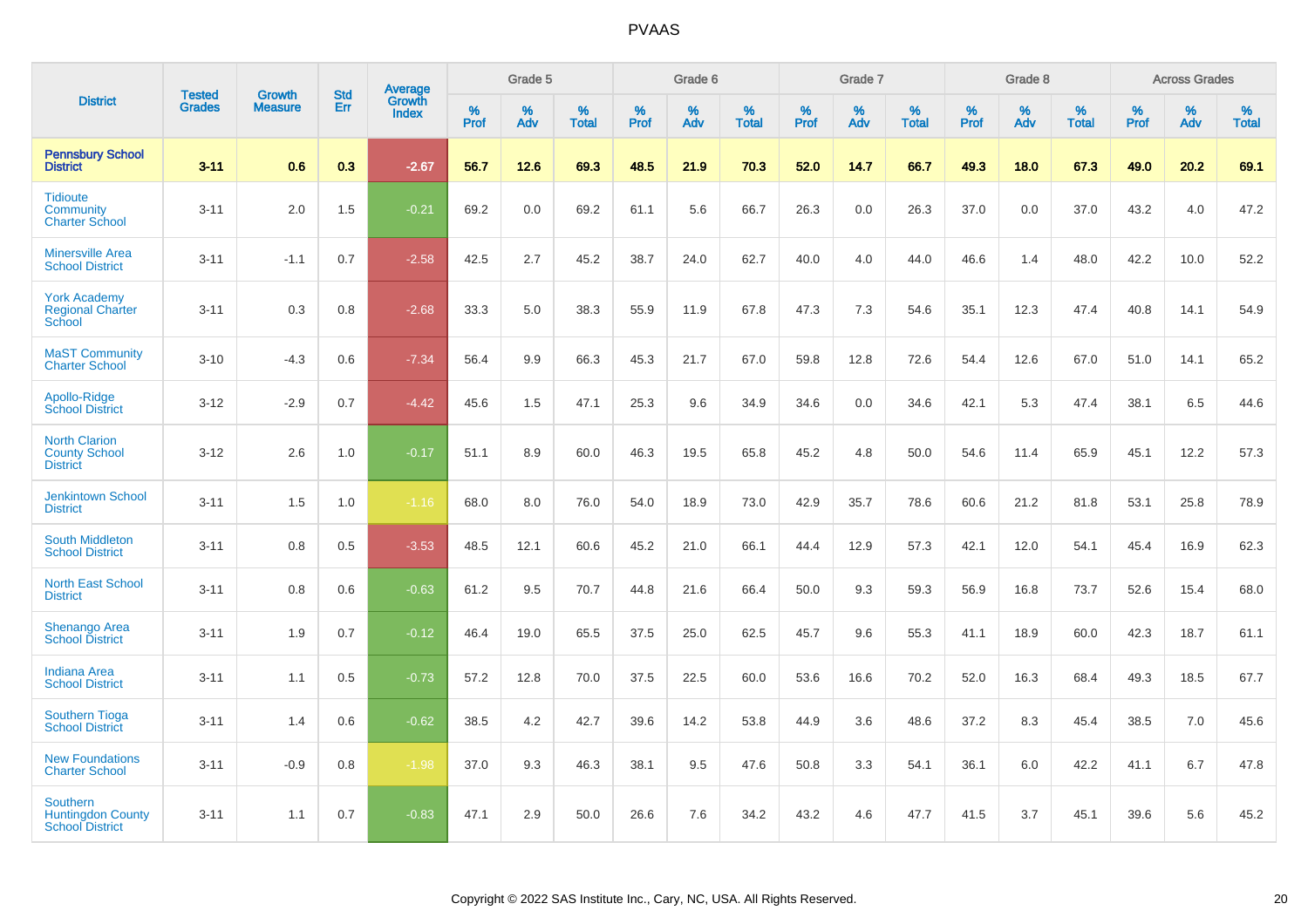|                                                                              |                                |                                 | <b>Std</b> | Average                |              | Grade 5  |                   |           | Grade 6  |                   |           | Grade 7  |                   |           | Grade 8  |                   |           | <b>Across Grades</b> |                   |
|------------------------------------------------------------------------------|--------------------------------|---------------------------------|------------|------------------------|--------------|----------|-------------------|-----------|----------|-------------------|-----------|----------|-------------------|-----------|----------|-------------------|-----------|----------------------|-------------------|
| <b>District</b>                                                              | <b>Tested</b><br><b>Grades</b> | <b>Growth</b><br><b>Measure</b> | Err        | Growth<br><b>Index</b> | $\%$<br>Prof | %<br>Adv | %<br><b>Total</b> | %<br>Prof | %<br>Adv | %<br><b>Total</b> | %<br>Prof | %<br>Adv | %<br><b>Total</b> | %<br>Prof | %<br>Adv | %<br><b>Total</b> | %<br>Prof | %<br>Adv             | %<br><b>Total</b> |
| <b>Pennsbury School</b><br><b>District</b>                                   | $3 - 11$                       | 0.6                             | 0.3        | $-2.67$                | 56.7         | 12.6     | 69.3              | 48.5      | 21.9     | 70.3              | 52.0      | 14.7     | 66.7              | 49.3      | 18.0     | 67.3              | 49.0      | 20.2                 | 69.1              |
| <b>Mckeesport Area</b><br><b>School District</b>                             | $3 - 12$                       | 0.3                             | 0.5        | $-3.77$                | 30.5         | 0.6      | 31.1              | 29.1      | 1.3      | 30.4              | 24.1      | 0.0      | 24.1              | 22.6      | 1.0      | 23.7              | 25.9      | 2.4                  | 28.3              |
| <b>Everett Area</b><br><b>School District</b>                                | $3 - 11$                       | $-0.2$                          | 0.7        | $-3.44$                | 41.4         | 9.2      | 50.6              | 34.9      | 11.6     | 46.5              | 47.5      | 5.9      | 53.5              | 37.3      | 9.3      | 46.7              | 40.8      | 11.4                 | 52.2              |
| <b>Young Scholars Of</b><br>Western<br>Pennsylvania<br><b>Charter School</b> | $3-8$                          | 2.0                             | 1.1        | 0.04                   | 27.3         | 9.1      | 36.4              | 40.6      | 6.2      | 46.9              | 32.1      | 3.6      | 35.7              | 43.5      | 8.7      | 52.2              | 31.2      | 9.1                  | 40.3              |
| <b>Propel Charter</b><br>School - East                                       | $3-8$                          | 1.1                             | 1.0        | $-2.14$                | 32.5         | 0.0      | 32.5              | 34.3      | 11.4     | 45.7              | 33.3      | 9.1      | 42.4              | 29.4      | 0.0      | 29.4              | 31.6      | 4.7                  | 36.3              |
| <b>Blue Mountain</b><br><b>School District</b>                               | $3 - 10$                       | 0.0                             | 0.5        | $-2.39$                | 60.1         | 12.0     | 72.2              | 50.9      | 12.4     | 63.3              | 52.0      | 10.1     | 62.0              | 47.3      | 11.5     | 58.8              | 52.0      | 15.0                 | 67.0              |
| <b>Port Allegany</b><br><b>School District</b>                               | $3 - 11$                       | $-1.8$                          | 0.8        | $-3.92$                | 34.3         | 2.9      | 37.1              | 31.9      | 2.9      | 34.8              | 32.9      | 5.7      | 38.6              | 40.3      | 3.2      | 43.6              | 35.0      | 5.9                  | 40.8              |
| <b>Valley View School</b><br><b>District</b>                                 | $3 - 11$                       | 1.0                             | 0.8        | $-2.65$                | 62.4         | 1.8      | 64.2              | 41.4      | 10.3     | 51.7              | 53.7      | 4.9      | 58.5              | 42.6      | 4.9      | 47.5              | 49.9      | 7.2                  | 57.1              |
| <b>Aspira Bilingual</b><br><b>Cyber Charter</b><br>School                    | $3 - 11$                       | 2.8                             | 1.6        | $-0.41$                |              |          |                   | 12.9      | 0.0      | 12.9              | 0.0       | 0.0      | 0.0               | 0.0       | 0.0      | 0.0               | 5.9       | 0.0                  | 5.9               |
| <b>Duquesne City</b><br><b>School District</b>                               | $3-8$                          | 3.1                             | 1.4        | 0.73                   | 11.3         | 0.0      | 11.3              | 10.8      | 2.7      | 13.5              |           |          |                   |           |          |                   | 14.8      | 0.6                  | 15.3              |
| <b>North Star School</b><br><b>District</b>                                  | $3 - 11$                       | $-0.3$                          | 0.7        | $-4.18$                | 44.3         | 3.8      | 48.1              | 35.9      | 17.2     | 53.1              | 44.4      | 8.3      | 52.8              | 49.5      | 17.2     | 66.7              | 44.5      | 15.3                 | 59.8              |
| <b>South Butler</b><br><b>County School</b><br><b>District</b>               | $3 - 10$                       | 1.0                             | 0.5        | $-0.14$                | 59.9         | 14.3     | 74.2              | 50.7      | 14.5     | 65.2              | 44.7      | 11.4     | 56.1              | 53.7      | 13.0     | 66.7              | 50.5      | 17.8                 | 68.3              |
| <b>Albert Gallatin</b><br><b>Area School</b><br><b>District</b>              | $3 - 11$                       | 0.4                             | 0.5        | $-1.30$                | 45.8         | 5.4      | 51.2              | 34.0      | 8.4      | 42.4              | 39.7      | 2.2      | 41.8              | 37.8      | 5.3      | 43.0              | 38.7      | 7.6                  | 46.2              |
| <b>Upper Moreland</b><br><b>Township School</b><br><b>District</b>           | $3 - 11$                       | $-0.3$                          | 0.4        | $-3.84$                | 54.1         | 10.5     | 64.6              | 42.4      | 21.0     | 63.4              | 53.7      | 8.4      | 62.1              | 41.0      | 14.2     | 55.1              | 46.0      | 16.1                 | 62.1              |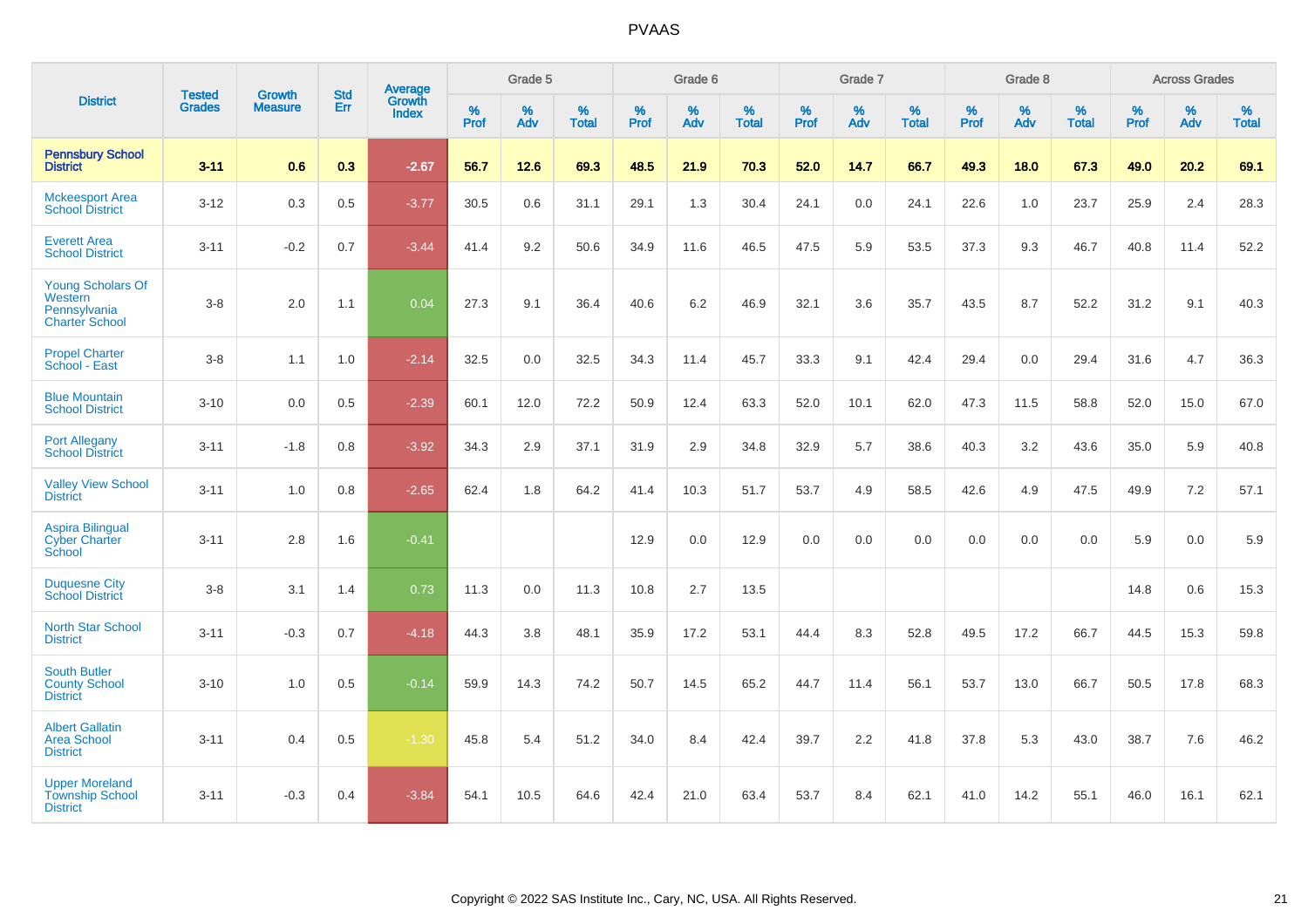|                                                                    |                                |                                 | <b>Std</b> | Average                       |           | Grade 5  |                   |           | Grade 6  |                   |           | Grade 7  |                   |           | Grade 8  |                   |           | <b>Across Grades</b> |                   |
|--------------------------------------------------------------------|--------------------------------|---------------------------------|------------|-------------------------------|-----------|----------|-------------------|-----------|----------|-------------------|-----------|----------|-------------------|-----------|----------|-------------------|-----------|----------------------|-------------------|
| <b>District</b>                                                    | <b>Tested</b><br><b>Grades</b> | <b>Growth</b><br><b>Measure</b> | Err        | <b>Growth</b><br><b>Index</b> | %<br>Prof | %<br>Adv | %<br><b>Total</b> | %<br>Prof | %<br>Adv | %<br><b>Total</b> | %<br>Prof | %<br>Adv | %<br><b>Total</b> | %<br>Prof | %<br>Adv | %<br><b>Total</b> | %<br>Prof | %<br>Adv             | %<br><b>Total</b> |
| <b>Pennsbury School</b><br><b>District</b>                         | $3 - 11$                       | 0.6                             | 0.3        | $-2.67$                       | 56.7      | 12.6     | 69.3              | 48.5      | 21.9     | 70.3              | 52.0      | 14.7     | 66.7              | 49.3      | 18.0     | 67.3              | 49.0      | 20.2                 | 69.1              |
| <b>Clarion Area</b><br><b>School District</b>                      | $3 - 11$                       | 1.1                             | 0.9        | $-1.14$                       | 58.3      | 2.1      | 60.4              | 46.4      | 7.1      | 53.6              | 44.8      | 4.5      | 49.2              | 39.0      | 11.9     | 50.8              | 45.1      | 10.1                 | 55.2              |
| <b>Warren County</b><br>School District                            | $3 - 11$                       | 0.2                             | 0.4        | $-1.64$                       | 38.6      | 4.0      | 42.5              | 41.0      | 8.0      | 49.0              | 33.4      | 4.1      | 37.5              | 43.1      | 4.7      | 47.8              | 38.0      | 6.9                  | 44.8              |
| <b>Palisades School</b><br><b>District</b>                         | $3 - 11$                       | 0.4                             | 0.6        | $-3.48$                       | 53.1      | 13.5     | 66.7              | 48.5      | 19.2     | 67.7              | 60.2      | 10.7     | 70.9              | 43.2      | 9.1      | 52.3              | 48.5      | 17.4                 | 65.9              |
| <b>Premier Arts And</b><br><b>Science Charter</b><br>School        | $3-5$                          | 5.2                             | 2.1        | 2.52                          | 16.7      | 0.0      | 16.7              |           |          |                   |           |          |                   |           |          |                   | 14.2      | 1.9                  | 16.0              |
| <b>Interboro School</b><br><b>District</b>                         | $3 - 12$                       | 0.3                             | 0.4        | $-2.03$                       | 42.9      | 4.5      | 47.3              | 40.0      | 11.7     | 51.7              | 44.0      | 8.7      | 52.7              | 44.2      | 7.4      | 51.6              | 41.8      | 8.7                  | 50.4              |
| <b>Gateway School</b><br><b>District</b>                           | $3 - 11$                       | $-1.0$                          | 0.4        | $-5.60$                       | 48.9      | 5.6      | 54.5              | 42.7      | 10.8     | 53.5              | 49.3      | 10.8     | 60.1              | 43.7      | 14.0     | 57.7              | 45.5      | 12.1                 | 57.7              |
| <b>Dallastown Area</b><br><b>School District</b>                   | $3 - 11$                       | $-2.2$                          | 0.3        | $-6.90$                       | 53.1      | 7.2      | 60.3              | 44.3      | 30.9     | 75.1              | 45.3      | 9.3      | 54.7              | 43.8      | 11.1     | 54.9              | 44.8      | 19.1                 | 63.9              |
| <b>Saint Marys Area</b><br><b>School District</b>                  | $3 - 11$                       | $-1.5$                          | 0.6        | $-3.55$                       | 48.7      | 2.6      | 51.3              | 42.7      | 13.7     | 56.4              | 40.8      | 7.7      | 48.5              | 46.4      | 8.0      | 54.3              | 44.6      | 11.0                 | 55.6              |
| <b>Lebanon School</b><br><b>District</b>                           | $3 - 11$                       | $-0.4$                          | 0.4        | $-2.17$                       | 29.4      | 2.5      | 31.9              | 21.7      | 5.5      | 27.2              | 20.0      | 2.5      | 22.5              | 21.9      | 1.2      | 23.0              | 25.5      | 3.4                  | 28.8              |
| <b>Southwest</b><br>Leadership<br><b>Academy Charter</b><br>School | $3 - 8$                        | 0.2                             | 1.1        | $-5.76$                       | 9.1       | 0.0      | 9.1               | 16.1      | 6.4      | 22.6              | 15.8      | 2.6      | 18.4              | 20.8      | 0.0      | 20.8              | 19.0      | 3.3                  | 22.3              |
| <b>Chester-Upland</b><br><b>School District</b>                    | $3 - 11$                       | 0.8                             | 0.8        | $-1.40$                       | 15.4      | 0.0      | 15.4              | 18.2      | 2.6      | 20.8              | 12.4      | 0.0      | 12.4              | 9.8       | 0.0      | 9.8               | 15.6      | 1.0                  | 16.6              |
| Penn Cambria<br><b>School District</b>                             | $3 - 11$                       | $-0.4$                          | 0.6        | $-3.40$                       | 56.8      | 0.9      | 57.7              | 46.5      | 7.1      | 53.5              | 58.1      | 7.7      | 65.8              | 52.3      | 7.8      | 60.2              | 48.8      | 9.2                  | 58.0              |
| <b>Farrell Area School</b><br><b>District</b>                      | $3 - 11$                       | 1.3                             | 1.0        | $-0.92$                       | 26.7      | 0.0      | 26.7              | 31.7      | 2.4      | 34.2              | 20.4      | 0.0      | 20.4              | 28.2      | 0.0      | 28.2              | 25.9      | 2.3                  | 28.2              |
| <b>Greater Latrobe</b><br><b>School District</b>                   | $3 - 11$                       | $-3.1$                          | 0.4        | $-8.08$                       | 55.6      | 5.8      | 61.4              | 42.2      | 21.1     | 63.2              | 49.0      | 10.1     | 59.1              | 46.2      | 20.0     | 66.2              | 46.9      | 15.6                 | 62.5              |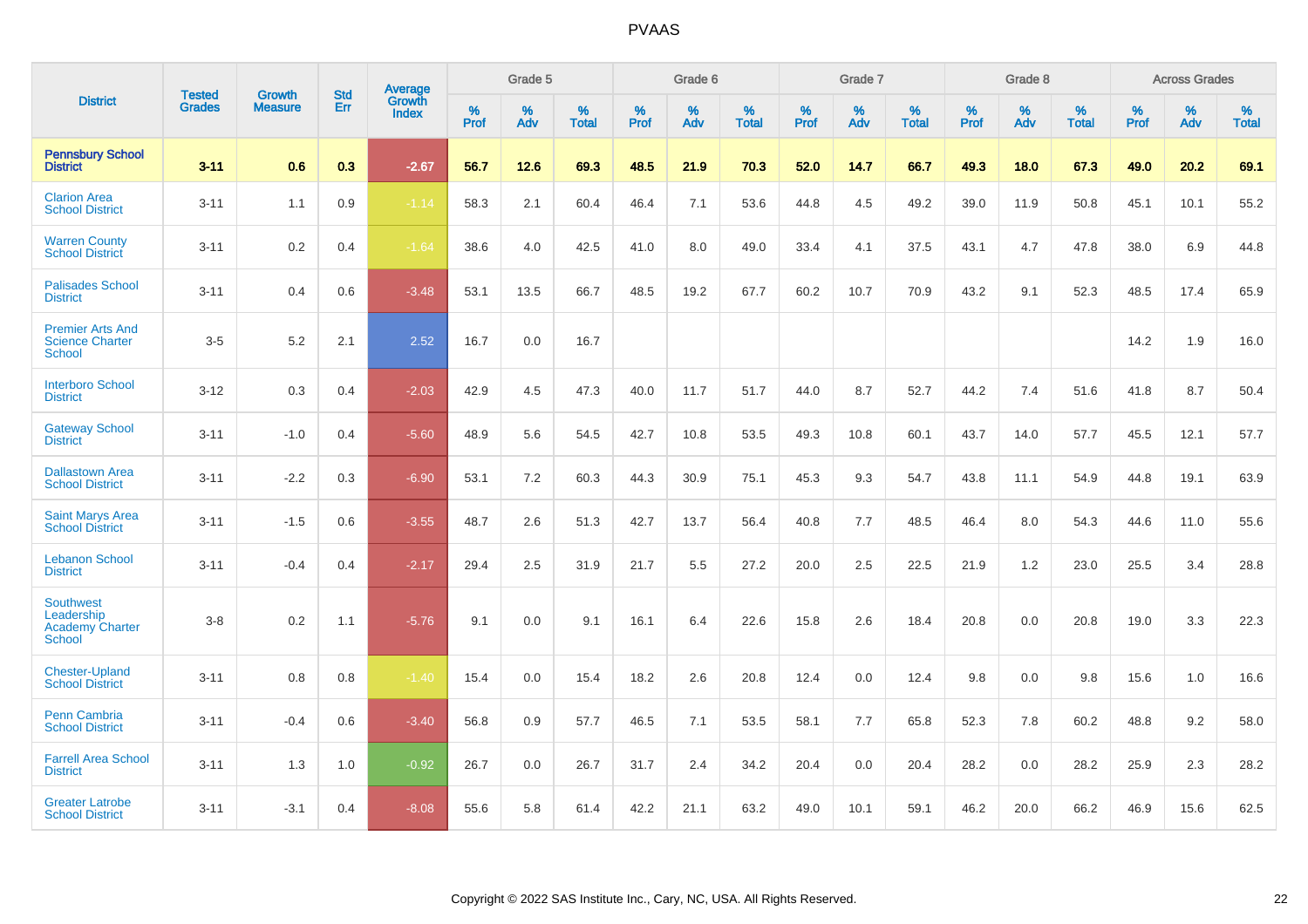|                                                                         |                                |                                 | <b>Std</b> | Average                |              | Grade 5  |                      |              | Grade 6  |                      |              | Grade 7  |                      |              | Grade 8  |                   |              | <b>Across Grades</b> |                   |
|-------------------------------------------------------------------------|--------------------------------|---------------------------------|------------|------------------------|--------------|----------|----------------------|--------------|----------|----------------------|--------------|----------|----------------------|--------------|----------|-------------------|--------------|----------------------|-------------------|
| <b>District</b>                                                         | <b>Tested</b><br><b>Grades</b> | <b>Growth</b><br><b>Measure</b> | Err        | Growth<br><b>Index</b> | $\%$<br>Prof | %<br>Adv | $\%$<br><b>Total</b> | $\%$<br>Prof | %<br>Adv | $\%$<br><b>Total</b> | $\%$<br>Prof | %<br>Adv | $\%$<br><b>Total</b> | $\%$<br>Prof | %<br>Adv | %<br><b>Total</b> | $\%$<br>Prof | %<br>Adv             | %<br><b>Total</b> |
| <b>Pennsbury School</b><br><b>District</b>                              | $3 - 11$                       | 0.6                             | 0.3        | $-2.67$                | 56.7         | 12.6     | 69.3                 | 48.5         | 21.9     | 70.3                 | 52.0         | 14.7     | 66.7                 | 49.3         | 18.0     | 67.3              | 49.0         | 20.2                 | 69.1              |
| <b>Seven Generations</b><br><b>Charter School</b>                       | $3-5$                          | 5.1                             | 2.1        | 2.46                   | 62.2         | 2.7      | 64.9                 |              |          |                      |              |          |                      |              |          |                   | 48.0         | 8.8                  | 56.8              |
| Northwood<br><b>Academy Charter</b><br>School                           | $3-8$                          | $-0.1$                          | 0.7        | $-3.80$                | 23.4         | 1.3      | 24.7                 | 44.2         | 6.5      | 50.6                 | 37.5         | 5.6      | 43.1                 | 29.6         | 13.0     | 42.6              | 31.0         | 5.4                  | 36.4              |
| <b>Philadelphia City</b><br><b>School District</b>                      | $3 - 12$                       | $-0.0$                          | 0.2        | $-2.50$                | 24.2         | 3.5      | 27.7                 | 22.9         | 8.1      | 31.0                 | 26.8         | 6.5      | 33.4                 | 22.4         | 4.6      | 27.1              | 23.1         | 6.3                  | 29.4              |
| <b>Mastery Charter</b><br>School - Harrity<br>Campus                    | $3-8$                          | 0.5                             | 1.2        | $-2.57$                | 13.6         | 0.0      | 13.6                 | 12.8         | 2.1      | 14.9                 | 26.5         | 0.0      | 26.5                 | 11.1         | 7.4      | 18.5              | 18.2         | 2.0                  | 20.2              |
| <b>Middletown Area</b><br><b>School District</b>                        | $3 - 11$                       | $-0.3$                          | 0.6        | $-2.50$                | 40.9         | 6.3      | 47.2                 | 28.7         | 7.0      | 35.7                 | 43.8         | 5.6      | 49.3                 | 38.5         | 3.8      | 42.3              | 37.8         | 8.2                  | 46.0              |
| Allegheny-Clarion<br><b>Valley School</b><br><b>District</b>            | $3 - 10$                       | 2.1                             | 1.0        | 0.11                   | 42.5         | 5.0      | 47.5                 | 42.1         | 15.8     | 57.9                 | 43.9         | 2.4      | 46.3                 | 40.0         | 0.0      | 40.0              | 40.9         | 9.1                  | 50.0              |
| <b>Eastern Lebanon</b><br><b>County School</b><br><b>District</b>       | $3 - 11$                       | $-0.3$                          | 0.5        | $-4.72$                | 48.9         | 2.8      | 51.7                 | 42.0         | 9.1      | 51.1                 | 45.1         | 8.0      | 53.1                 | 29.8         | 7.0      | 36.8              | 42.0         | 9.1                  | 51.0              |
| West Philadelphia<br>Achievement<br>Charter<br><b>Elementary School</b> | $3-5$                          | 3.8                             | 1.6        | 2.40                   | 21.0         | 0.0      | 21.0                 |              |          |                      |              |          |                      |              |          |                   | 18.1         | 1.5                  | 19.6              |
| <b>Southeast Delco</b><br><b>School District</b>                        | $3 - 10$                       | $-0.6$                          | 0.6        | $-3.13$                | 28.6         | 0.0      | 28.6                 | 30.4         | 1.8      | 32.1                 | 29.2         | 1.5      | 30.8                 | 34.4         | 3.8      | 38.2              | 28.9         | 2.4                  | 31.3              |
| <b>Union City Area</b><br><b>School District</b>                        | $3 - 12$                       | 0.2                             | 0.7        | $-1.85$                | 34.8         | 1.4      | 36.2                 | 35.5         | 16.1     | 51.6                 | 44.7         | 10.5     | 55.3                 | 42.2         | 8.9      | 51.1              | 39.0         | 12.5                 | 51.5              |
| <b>Conewago Valley</b><br><b>School District</b>                        | $3 - 12$                       | 0.7                             | 0.4        | $-2.40$                | 52.1         | 3.4      | 55.5                 | 44.7         | 14.0     | 58.7                 | 46.4         | 8.8      | 55.2                 | 46.8         | 5.7      | 52.5              | 46.9         | 10.0                 | 56.9              |
| <b>Haverford</b><br><b>Township School</b><br><b>District</b>           | $3 - 11$                       | 0.2                             | 0.3        | $-2.60$                | 55.4         | 23.8     | 79.2                 | 51.1         | 27.6     | 78.7                 | 55.0         | 18.3     | 73.3                 | 44.5         | 32.3     | 76.7              | 49.2         | 29.5                 | 78.6              |
| <b>Mastery Charter</b><br>School - Pickett<br>Campus                    | $6 - 10$                       | 1.6                             | 1.1        | $-0.80$                |              |          |                      | 4.9          | $0.0\,$  | 4.9                  | 15.4         | 0.0      | 15.4                 | 8.8          | 2.9      | 11.8              | 9.6          | 0.9                  | 10.5              |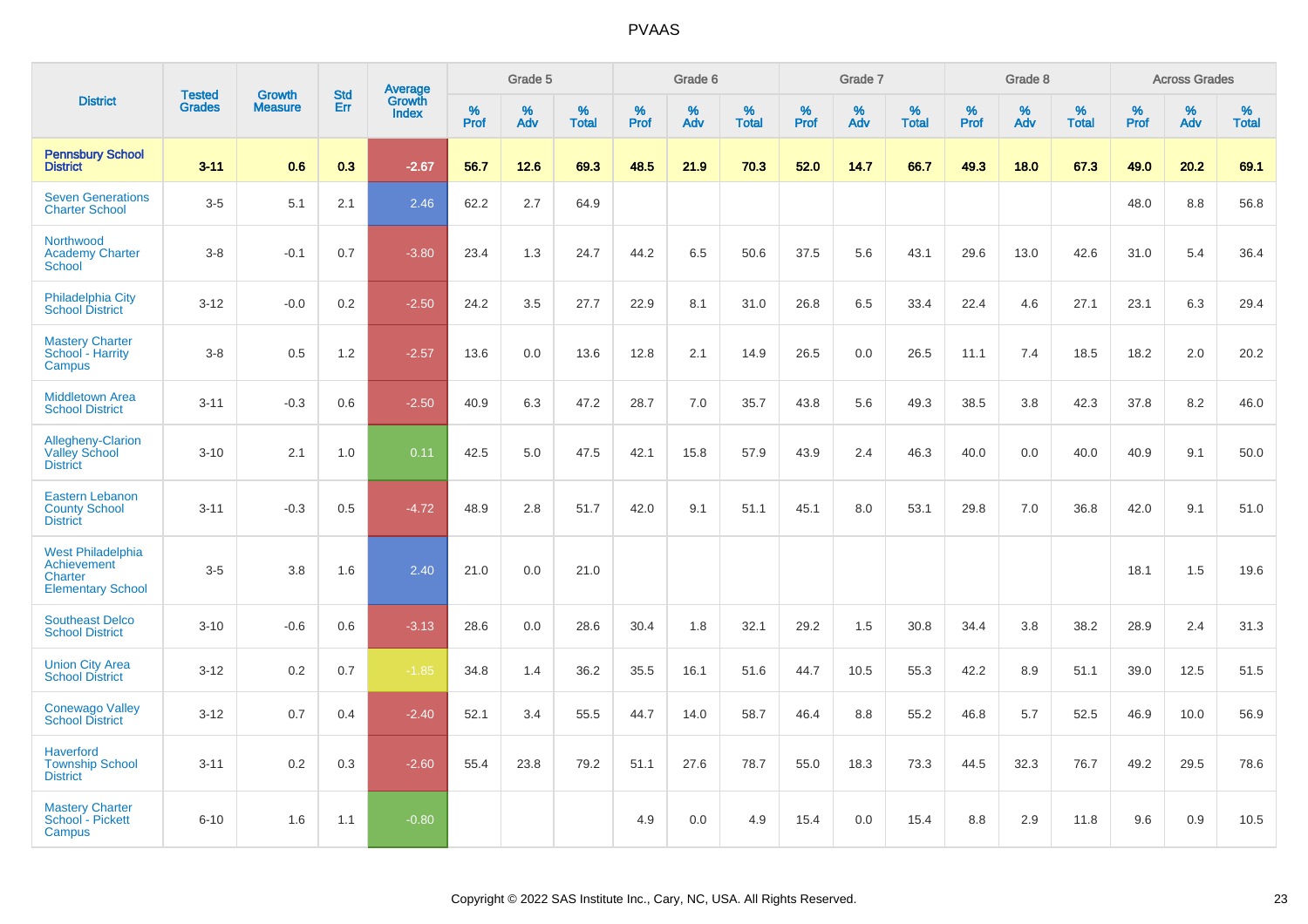|                                                                     |                                |                                 | <b>Std</b> | Average                       |           | Grade 5  |                   |           | Grade 6  |                   |           | Grade 7  |                   |           | Grade 8  |                   |           | <b>Across Grades</b> |                   |
|---------------------------------------------------------------------|--------------------------------|---------------------------------|------------|-------------------------------|-----------|----------|-------------------|-----------|----------|-------------------|-----------|----------|-------------------|-----------|----------|-------------------|-----------|----------------------|-------------------|
| <b>District</b>                                                     | <b>Tested</b><br><b>Grades</b> | <b>Growth</b><br><b>Measure</b> | Err        | <b>Growth</b><br><b>Index</b> | %<br>Prof | %<br>Adv | %<br><b>Total</b> | %<br>Prof | %<br>Adv | %<br><b>Total</b> | %<br>Prof | %<br>Adv | %<br><b>Total</b> | %<br>Prof | %<br>Adv | %<br><b>Total</b> | %<br>Prof | %<br>Adv             | %<br><b>Total</b> |
| <b>Pennsbury School</b><br><b>District</b>                          | $3 - 11$                       | 0.6                             | 0.3        | $-2.67$                       | 56.7      | 12.6     | 69.3              | 48.5      | 21.9     | 70.3              | 52.0      | 14.7     | 66.7              | 49.3      | 18.0     | 67.3              | 49.0      | 20.2                 | 69.1              |
| <b>Fort Leboeuf</b><br><b>School District</b>                       | $3 - 11$                       | 0.0                             | 0.5        | $-2.79$                       | 47.7      | 21.9     | 69.7              | 39.4      | 26.8     | 66.2              | 49.2      | 15.1     | 64.2              | 42.1      | 16.6     | 58.6              | 45.4      | 23.3                 | 68.7              |
| <b>Methacton School</b><br><b>District</b>                          | $3 - 11$                       | 0.4                             | 0.4        | $-4.06$                       | 64.7      | 8.3      | 73.0              | 54.9      | 21.0     | 75.9              | 56.6      | 11.2     | 67.8              | 49.7      | 21.0     | 70.7              | 55.3      | 17.3                 | 72.6              |
| <b>Conemaugh Valley</b><br><b>School District</b>                   | $3 - 12$                       | 0.5                             | 0.9        | $-1.99$                       | 52.9      | 3.9      | 56.9              | 30.0      | 30.0     | 60.0              | 44.2      | 5.8      | 50.0              | 49.1      | 9.4      | 58.5              | 43.3      | 12.5                 | 55.8              |
| <b>Shamokin Area</b><br><b>School District</b>                      | $3 - 11$                       | 1.2                             | 0.5        | $-1.27$                       | 42.9      | 2.1      | 45.0              | 32.6      | 9.4      | 42.0              | 44.0      | 1.5      | 45.5              | 31.3      | 5.5      | 36.8              | 34.3      | 5.8                  | 40.1              |
| Penn-Trafford<br><b>School District</b>                             | $3 - 11$                       | 0.1                             | 0.4        | $-2.24$                       | 59.8      | 20.9     | 80.7              | 45.7      | 34.7     | 80.4              | 56.2      | 23.2     | 79.4              | 54.3      | 14.9     | 69.1              | 51.0      | 27.6                 | 78.6              |
| Aliquippa School<br><b>District</b>                                 | $3 - 11$                       | $-0.6$                          | 0.8        | $-1.85$                       | 14.7      | 0.0      | 14.7              | 12.5      | 3.1      | 15.6              | 27.4      | 2.7      | 30.1              | 14.1      | 0.0      | 14.1              | 16.7      | 1.0                  | 17.7              |
| <b>Mastery Charter</b><br>School-Cleveland<br>Elementary            | $3 - 8$                        | 2.7                             | 1.3        | 0.20                          | 25.0      | 7.1      | 32.1              | 23.5      | 0.0      | 23.5              | 24.1      | 3.4      | 27.6              | 21.7      | 0.0      | 21.7              | 18.8      | 1.9                  | 20.6              |
| <b>Newport School</b><br><b>District</b>                            | $3 - 12$                       | $-0.1$                          | 0.8        | $-1.60$                       | 42.2      | 11.1     | 53.3              | 44.4      | 11.1     | 55.6              | 41.3      | 1.6      | 42.9              | 43.8      | 7.8      | 51.6              | 40.2      | 8.8                  | 48.9              |
| <b>Central Bucks</b><br><b>School District</b>                      | $3 - 11$                       | $-1.3$                          | 0.2        | $-11.77$                      | 57.2      | 12.0     | 69.2              | 48.3      | 28.7     | 76.9              | 54.3      | 16.8     | 71.0              | 51.5      | 17.5     | 69.0              | 51.5      | 19.8                 | 71.4              |
| <b>General Mclane</b><br><b>School District</b>                     | $3 - 11$                       | 0.2                             | 0.5        | $-1.05$                       | 57.7      | 8.0      | 65.8              | 45.4      | 23.3     | 68.7              | 50.3      | 15.6     | 66.0              | 44.9      | 12.2     | 57.0              | 49.9      | 16.3                 | 66.2              |
| <b>Deer Lakes School</b><br><b>District</b>                         | $3 - 11$                       | $-0.4$                          | 0.6        | $-2.21$                       | 52.0      | 5.5      | 57.5              | 47.2      | 22.0     | 69.1              | 42.4      | 10.6     | 53.0              | 44.7      | 10.7     | 55.3              | 45.1      | 14.9                 | 60.0              |
| <b>Lindley Academy</b><br><b>Charter School At</b><br><b>Birney</b> | $3 - 8$                        | 1.0                             | 0.7        | $-1.02$                       | 8.9       | 0.0      | 8.9               | 24.0      | 2.5      | 26.6              | 20.6      | 3.2      | 23.8              | 19.4      | 4.8      | 24.2              | 19.6      | 2.3                  | 21.9              |
| <b>West Oak Lane</b><br><b>Charter School</b>                       | $3 - 8$                        | 0.8                             | 0.7        | $-1.30$                       | 29.9      | 0.0      | 29.9              | 26.5      | 2.9      | 29.4              | 35.1      | 6.8      | 41.9              | 41.5      | 4.6      | 46.2              | 31.4      | 4.3                  | 35.8              |
| Antonia Pantoja<br>Community<br><b>Charter School</b>               | $3 - 8$                        | 0.5                             | 0.9        | $-2.57$                       | 20.9      | 1.5      | 22.4              | 32.3      | 6.4      | 38.7              | 37.0      | 2.2      | 39.1              | 35.1      | 8.1      | 43.2              | 25.4      | 3.3                  | 28.7              |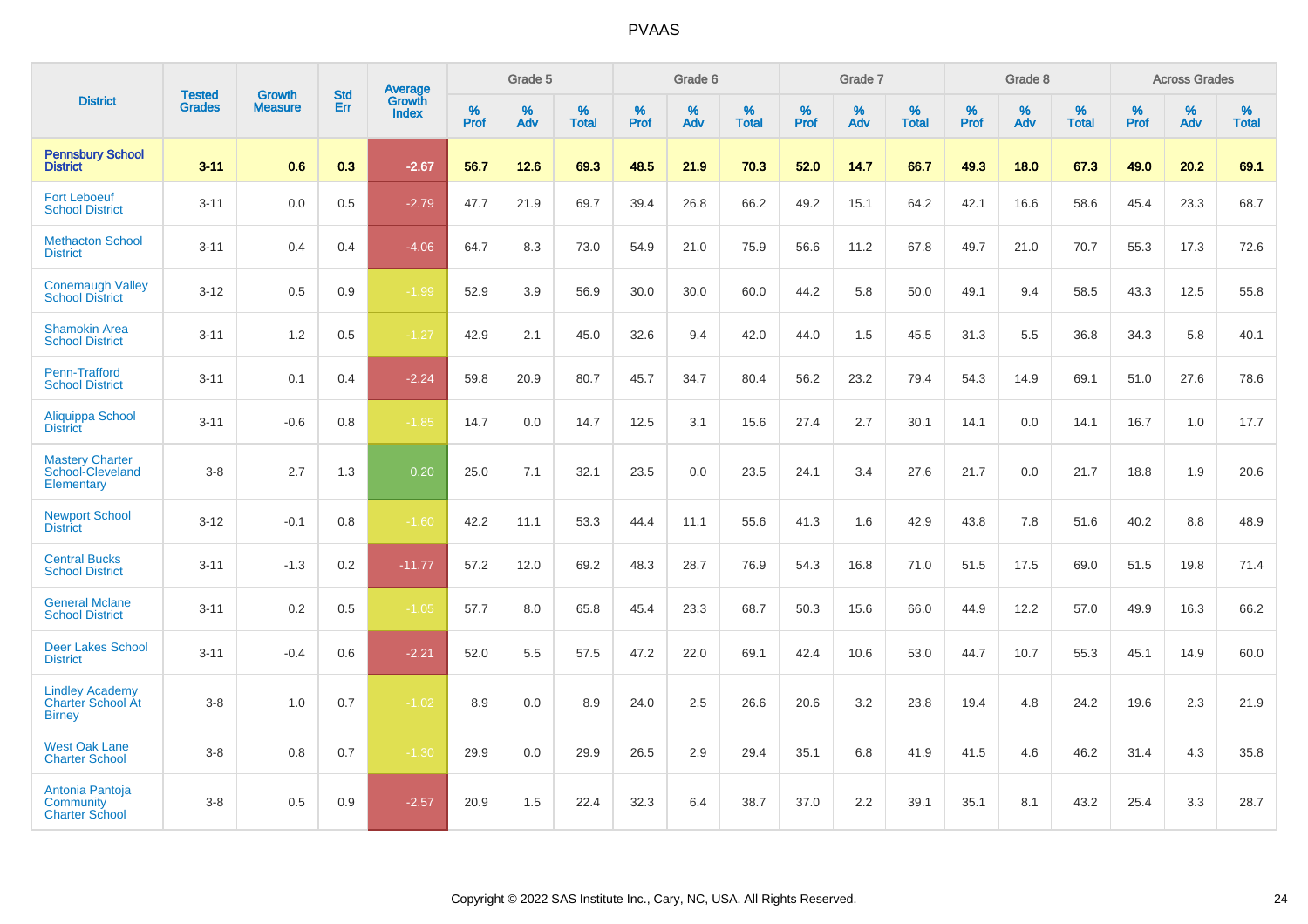|                                                               | <b>Tested</b> | <b>Growth</b>  | <b>Std</b> | Average                |                     | Grade 5  |                   |                     | Grade 6  |                   |                     | Grade 7  |                   |              | Grade 8  |                   |                     | <b>Across Grades</b> |                   |
|---------------------------------------------------------------|---------------|----------------|------------|------------------------|---------------------|----------|-------------------|---------------------|----------|-------------------|---------------------|----------|-------------------|--------------|----------|-------------------|---------------------|----------------------|-------------------|
| <b>District</b>                                               | <b>Grades</b> | <b>Measure</b> | Err        | Growth<br><b>Index</b> | $\%$<br><b>Prof</b> | %<br>Adv | %<br><b>Total</b> | $\%$<br><b>Prof</b> | %<br>Adv | %<br><b>Total</b> | $\%$<br><b>Prof</b> | %<br>Adv | %<br><b>Total</b> | $\%$<br>Prof | %<br>Adv | %<br><b>Total</b> | $\%$<br><b>Prof</b> | %<br>Adv             | %<br><b>Total</b> |
| <b>Pennsbury School</b><br><b>District</b>                    | $3 - 11$      | 0.6            | 0.3        | $-2.67$                | 56.7                | 12.6     | 69.3              | 48.5                | 21.9     | 70.3              | 52.0                | 14.7     | 66.7              | 49.3         | 18.0     | 67.3              | 49.0                | 20.2                 | 69.1              |
| <b>Franklin Area</b><br><b>School District</b>                | $3 - 11$      | 0.3            | 0.6        | $-3.37$                | 47.7                | 1.5      | 49.2              | 41.7                | 12.6     | 54.3              | 36.6                | 4.9      | 41.5              | 43.0         | 5.9      | 48.9              | 40.2                | 6.2                  | 46.4              |
| <b>Conrad Weiser</b><br>Area School<br><b>District</b>        | $3 - 11$      | $-2.3$         | 0.5        | $-7.32$                | 44.8                | 0.6      | 45.4              | 40.0                | 8.7      | 48.7              | 26.2                | 2.7      | 28.9              | 30.0         | 3.4      | 33.5              | 36.9                | 6.7                  | 43.7              |
| <b>Hope For</b><br><b>Hyndman Charter</b><br>School           | $3 - 11$      | 4.1            | 1.9        | 0.17                   |                     |          |                   | 12.5                | 6.2      | 18.8              | 41.7                | 8.3      | 50.0              | 37.5         | 0.0      | 37.5              | 27.4                | 6.0                  | 33.3              |
| Leechburg Area<br><b>School District</b>                      | $3 - 11$      | $-2.3$         | 0.9        | $-3.53$                | 46.7                | 2.2      | 48.9              | 29.7                | 2.7      | 32.4              | 42.9                | 0.0      | 42.9              | 51.2         | 11.6     | 62.8              | 45.8                | 7.9                  | 53.8              |
| <b>Carlynton School</b><br><b>District</b>                    | $3 - 11$      | 0.0            | 0.7        | $-1.38$                | 50.5                | 6.4      | 57.0              | 47.1                | 18.8     | 65.9              | 30.8                | 7.5      | 38.3              | 40.8         | 7.9      | 48.7              | 41.6                | 11.0                 | 52.7              |
| Gettysburg<br><b>Montessori Charter</b><br>School             | $3-6$         | 2.6            | 2.0        | $-0.30$                | 50.0                | 10.0     | 60.0              | 44.4                | 22.2     | 66.7              |                     |          |                   |              |          |                   | 43.0                | 14.0                 | 57.0              |
| <b>Mastery Charter</b><br>School - Thomas<br>Campus           | $3 - 10$      | 0.4            | 1.0        | $-1.24$                | 29.0                | 0.0      | 29.0              | 17.1                | 0.0      | 17.1              | 20.9                | 2.3      | 23.3              | 28.9         | 0.0      | 28.9              | 24.9                | 2.3                  | 27.2              |
| Wissahickon<br><b>Charter School</b>                          | $3-8$         | $-1.5$         | 0.7        | $-4.94$                | 22.2                | 0.0      | 22.2              | 20.5                | 6.0      | 26.5              | 24.1                | 1.2      | 25.3              | 22.1         | 0.0      | 22.1              | 22.4                | 2.8                  | 25.2              |
| <b>Propel Charter</b><br>School-Northside                     | $3-8$         | $-1.3$         | 1.0        | $-2.83$                | 7.0                 | 0.0      | 7.0               | 14.6                | 0.0      | 14.6              | 5.0                 | 0.0      | 5.0               | 10.0         | 0.0      | 10.0              | 9.0                 | 0.0                  | 9.0               |
| Pocono Mountain<br><b>School District</b>                     | $3 - 12$      | 0.1            | 0.6        | $-1.58$                | 48.0                | 5.4      | 53.5              | 41.8                | 7.9      | 49.7              | 42.1                | 1.8      | 43.9              | 35.6         | 1.9      | 37.5              | 43.4                | 7.1                  | 50.5              |
| <b>Mount Union Area</b><br><b>School District</b>             | $3 - 10$      | 1.4            | 0.7        | 0.55                   | 28.7                | 3.2      | 31.9              | 28.4                | 0.0      | 28.4              | 28.9                | 4.8      | 33.7              | 36.9         | 1.2      | 38.1              | 31.6                | 2.9                  | 34.4              |
| <b>Schuylkill Valley</b><br><b>School District</b>            | $3 - 11$      | 0.6            | 0.6        | $-1.32$                | 53.1                | 3.1      | 56.2              | 44.4                | 16.9     | 61.3              | 42.9                | 7.5      | 50.4              | 45.0         | 6.3      | 51.4              | 45.2                | 10.3                 | 55.6              |
| <b>Salisbury</b><br><b>Township School</b><br><b>District</b> | $3 - 11$      | $-1.7$         | 0.7        | $-5.01$                | 38.3                | 7.4      | 45.7              | 33.0                | 22.0     | 55.0              | 34.8                | 4.4      | 39.1              | 47.1         | 12.6     | 59.8              | 40.0                | 11.6                 | 51.7              |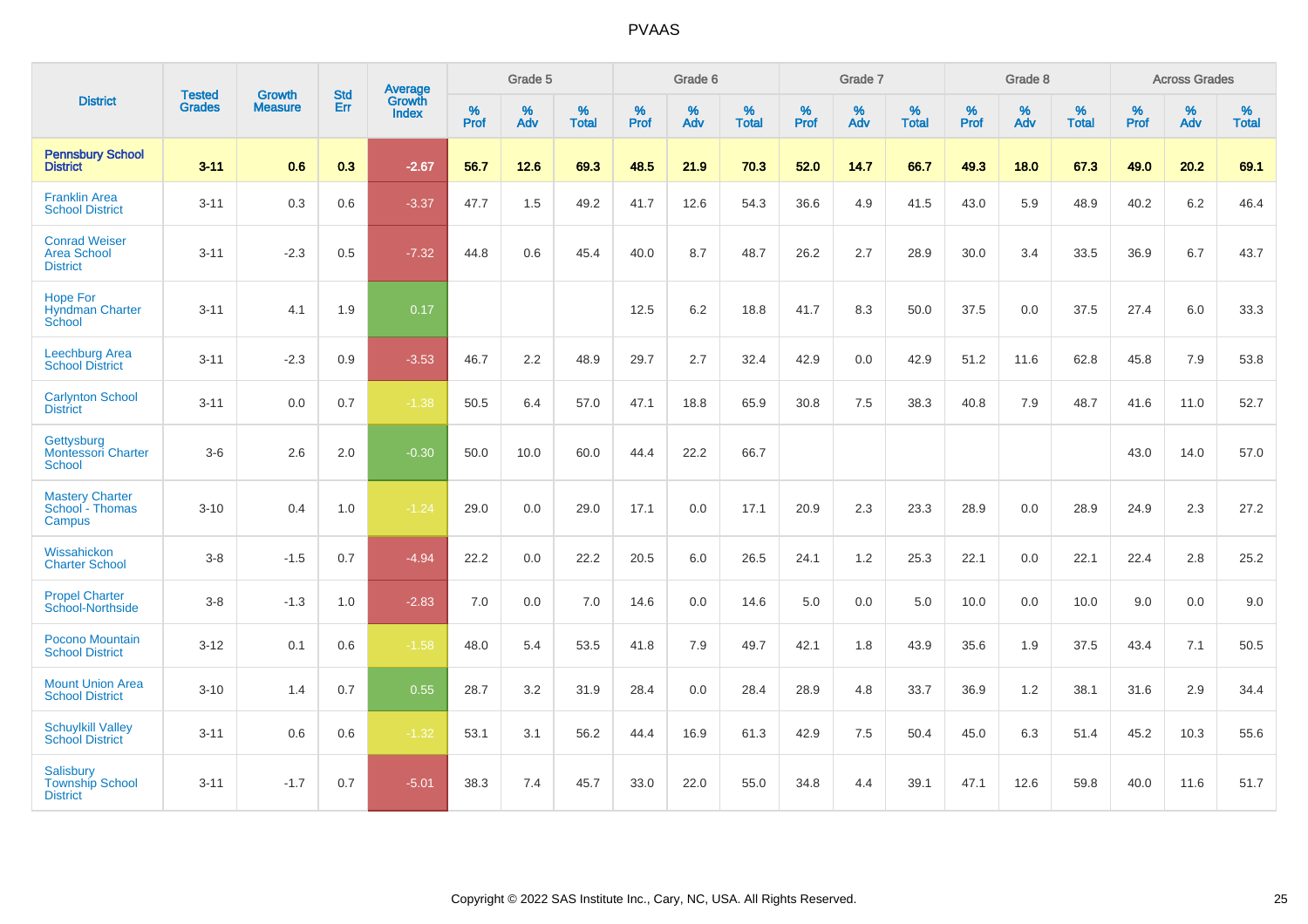|                                                                                            |                                |                                 | <b>Std</b> | Average                       |              | Grade 5  |                   |           | Grade 6  |                   |           | Grade 7  |                   |           | Grade 8  |                   |           | <b>Across Grades</b> |                   |
|--------------------------------------------------------------------------------------------|--------------------------------|---------------------------------|------------|-------------------------------|--------------|----------|-------------------|-----------|----------|-------------------|-----------|----------|-------------------|-----------|----------|-------------------|-----------|----------------------|-------------------|
| <b>District</b>                                                                            | <b>Tested</b><br><b>Grades</b> | <b>Growth</b><br><b>Measure</b> | Err        | <b>Growth</b><br><b>Index</b> | $\%$<br>Prof | %<br>Adv | %<br><b>Total</b> | %<br>Prof | %<br>Adv | %<br><b>Total</b> | %<br>Prof | %<br>Adv | %<br><b>Total</b> | %<br>Prof | %<br>Adv | %<br><b>Total</b> | %<br>Prof | %<br>Adv             | %<br><b>Total</b> |
| <b>Pennsbury School</b><br><b>District</b>                                                 | $3 - 11$                       | 0.6                             | 0.3        | $-2.67$                       | 56.7         | 12.6     | 69.3              | 48.5      | 21.9     | 70.3              | 52.0      | 14.7     | 66.7              | 49.3      | 18.0     | 67.3              | 49.0      | 20.2                 | 69.1              |
| <b>Chester Charter</b><br><b>Scholars Academy</b><br><b>Charter School</b>                 | $3 - 12$                       | 0.0                             | 0.9        | $-3.27$                       | 17.8         | 0.0      | 17.8              | 31.9      | 4.3      | 36.2              | 37.5      | 4.2      | 41.7              | 16.0      | 0.0      | 16.0              | 23.8      | 1.8                  | 25.6              |
| <b>Green Woods</b><br><b>Charter School</b>                                                | $3-8$                          | 1.6                             | 0.8        | $-0.37$                       | 44.8         | 6.9      | 51.7              | 39.3      | 19.7     | 59.0              | 43.9      | 12.3     | 56.1              | 39.2      | 17.6     | 56.9              | 40.6      | 17.4                 | 58.0              |
| <b>Reynolds School</b><br><b>District</b>                                                  | $3 - 10$                       | $-4.3$                          | 0.8        | $-5.71$                       | 46.3         | 0.0      | 46.3              | 44.2      | 1.3      | 45.4              | 35.3      | 7.8      | 43.1              | 47.1      | 8.8      | 55.9              | 41.5      | 4.9                  | 46.4              |
| <b>Mountain View</b><br><b>School District</b>                                             | $3 - 11$                       | 1.6                             | 0.9        | 0.20                          | 45.0         | 3.3      | 48.3              | 49.0      | 6.1      | 55.1              | 47.2      | 5.7      | 52.8              | 55.0      | 10.0     | 65.0              | 45.1      | 5.6                  | 50.7              |
| <b>Penns Manor Area</b><br><b>School District</b>                                          | $3 - 12$                       | 1.6                             | 0.8        | $-1.15$                       | 49.2         | 1.6      | 50.8              | 30.9      | 3.6      | 34.6              | 38.5      | 3.8      | 42.3              | 30.5      | 11.9     | 42.4              | 40.8      | 6.9                  | 47.8              |
| <b>Schuylkill Haven</b><br>Area School<br><b>District</b>                                  | $3 - 11$                       | $-1.4$                          | 0.7        | $-4.47$                       | 44.6         | 1.2      | 45.8              | 46.9      | 6.2      | 53.1              | 49.5      | 8.6      | 58.1              | 46.0      | 3.4      | 49.4              | 46.4      | 10.0                 | 56.4              |
| <b>Ferndale Area</b><br><b>School District</b>                                             | $3 - 10$                       | 1.9                             | 1.0        | 0.06                          | 43.2         | 4.6      | 47.7              | 46.3      | 14.6     | 61.0              | 61.5      | 5.1      | 66.7              | 54.4      | 4.4      | 58.7              | 46.1      | 10.6                 | 56.6              |
| <b>Innovative Arts</b><br><b>Academy Charter</b><br>School                                 | $6 - 11$                       | $-2.2$                          | 0.9        | $-3.49$                       |              |          |                   | 15.4      | 1.9      | 17.3              | 19.1      | 0.0      | 19.1              | 15.4      | 1.1      | 16.5              | 16.6      | 1.0                  | 17.5              |
| <b>Greenville Area</b><br><b>School District</b>                                           | $3 - 11$                       | 1.0                             | 0.7        | $-0.17$                       | 46.7         | 5.6      | 52.2              | 52.5      | 11.2     | 63.8              | 43.8      | 5.7      | 49.5              | 31.2      | 12.5     | 43.8              | 42.0      | 10.1                 | 52.1              |
| <b>Tyrone Area</b><br><b>School District</b>                                               | $3 - 12$                       | $-2.0$                          | 0.6        | $-6.75$                       | 50.4         | 3.0      | 53.3              | 43.4      | 10.1     | 53.5              | 43.8      | 5.0      | 48.8              | 44.7      | 6.1      | 50.9              | 45.2      | 12.0                 | 57.2              |
| The Philadelphia<br><b>Charter School for</b><br><b>Arts and Sciences</b><br>at HR Edmunds | $3-8$                          | $-1.2$                          | 0.7        | $-2.66$                       | 11.9         | 2.4      | 14.3              | 18.6      | 0.0      | 18.6              | 17.2      | 0.0      | 17.2              | 24.4      | 0.0      | 24.4              | 16.1      | 0.6                  | 16.7              |
| <b>Oley Valley School</b><br><b>District</b>                                               | $3 - 11$                       | $-0.0$                          | 0.6        | $-2.17$                       | 53.5         | 5.0      | 58.4              | 40.0      | 19.0     | 59.0              | 50.0      | 7.8      | 57.8              | 54.8      | 5.4      | 60.2              | 49.6      | 9.0                  | 58.6              |
| Chambersburg<br><b>Area School</b><br><b>District</b>                                      | $3 - 11$                       | $-0.2$                          | 0.3        | $-2.21$                       | 44.0         | 7.0      | 51.0              | 34.1      | 16.0     | 50.1              | 38.2      | 8.2      | 46.5              | 38.7      | 11.2     | 49.9              | 37.5      | 11.0                 | 48.5              |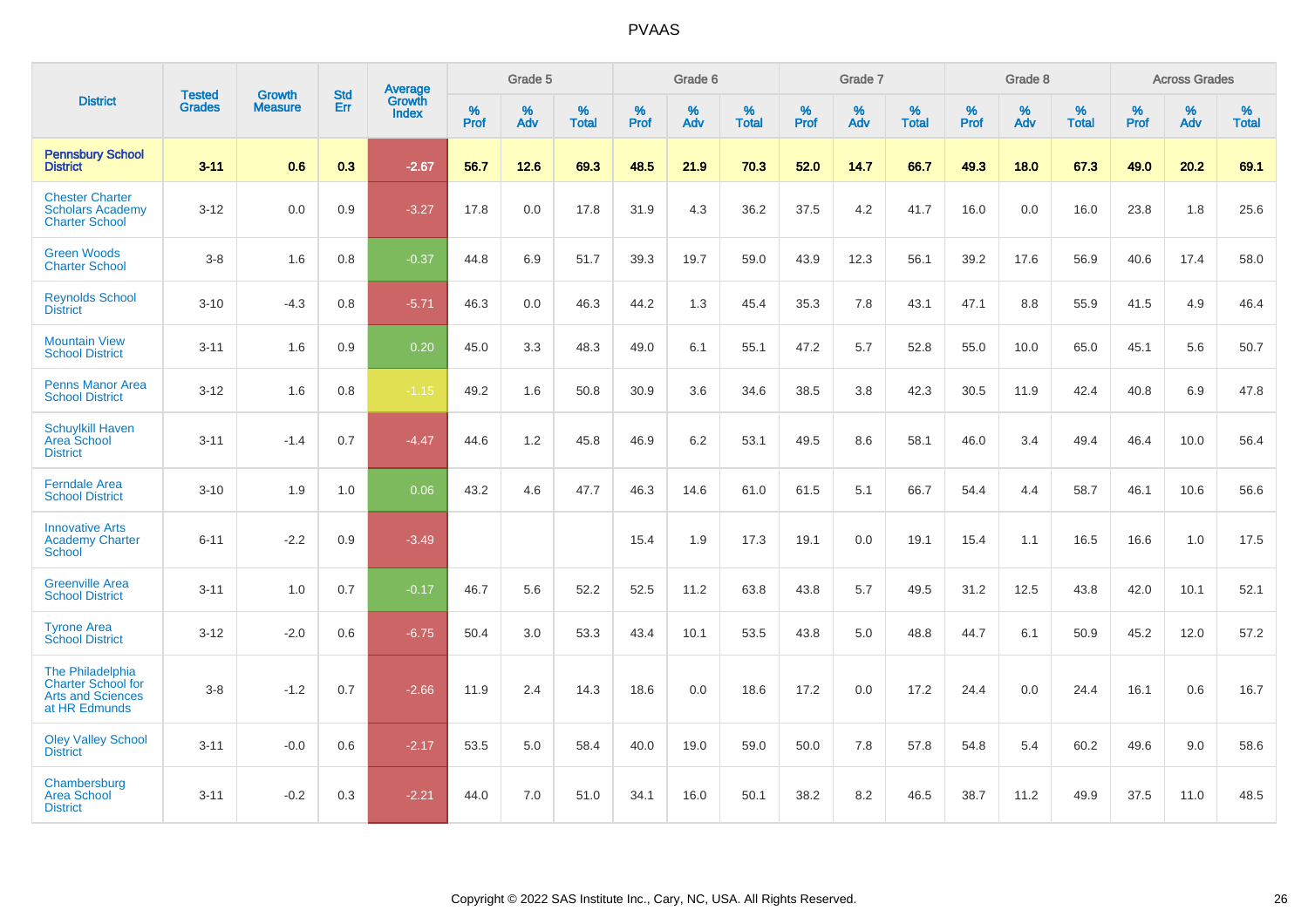|                                                            |                                |                                 | <b>Std</b> | Average                |              | Grade 5  |                      |                     | Grade 6     |                      |              | Grade 7     |                      |              | Grade 8     |                      |                     | <b>Across Grades</b> |                   |
|------------------------------------------------------------|--------------------------------|---------------------------------|------------|------------------------|--------------|----------|----------------------|---------------------|-------------|----------------------|--------------|-------------|----------------------|--------------|-------------|----------------------|---------------------|----------------------|-------------------|
| <b>District</b>                                            | <b>Tested</b><br><b>Grades</b> | <b>Growth</b><br><b>Measure</b> | Err        | Growth<br><b>Index</b> | $\%$<br>Prof | %<br>Adv | $\%$<br><b>Total</b> | $\%$<br><b>Prof</b> | $\%$<br>Adv | $\%$<br><b>Total</b> | $\%$<br>Prof | $\%$<br>Adv | $\%$<br><b>Total</b> | $\%$<br>Prof | $\%$<br>Adv | $\%$<br><b>Total</b> | $\%$<br><b>Prof</b> | $\%$<br>Adv          | %<br><b>Total</b> |
| <b>Pennsbury School</b><br><b>District</b>                 | $3 - 11$                       | 0.6                             | 0.3        | $-2.67$                | 56.7         | 12.6     | 69.3                 | 48.5                | 21.9        | 70.3                 | 52.0         | 14.7        | 66.7                 | 49.3         | 18.0        | 67.3                 | 49.0                | 20.2                 | 69.1              |
| <b>Phoenixville Area</b><br><b>School District</b>         | $3 - 11$                       | $-1.1$                          | 0.4        | $-4.78$                | 54.8         | 10.0     | 64.7                 | 45.9                | 27.3        | 73.2                 | 45.6         | 19.4        | 65.0                 | 52.8         | 12.7        | 65.5                 | 46.9                | 19.2                 | 66.1              |
| <b>Mahanoy Area</b><br><b>School District</b>              | $3 - 10$                       | $-3.0$                          | 0.8        | $-3.98$                | 30.4         | 0.0      | 30.4                 | 31.5                | 8.2         | 39.7                 | 19.6         | 2.0         | 21.6                 | 14.9         | 1.5         | 16.4                 | 27.6                | 3.3                  | 30.9              |
| <b>Antietam School</b><br><b>District</b>                  | $3 - 10$                       | 0.9                             | 0.8        | $-0.34$                | 29.7         | 1.6      | 31.2                 | 35.0                | 5.0         | 40.0                 | 29.1         | 0.0         | 29.1                 | 34.0         | 1.9         | 35.8                 | 31.3                | 3.0                  | 34.2              |
| <b>Johnsonburg Area</b><br><b>School District</b>          | $3 - 11$                       | $-1.6$                          | 1.0        | $-2.56$                | 42.5         | 7.5      | 50.0                 | 60.6                | 12.1        | 72.7                 | 41.9         | 9.3         | 51.2                 | 44.2         | 2.3         | 46.5                 | 51.3                | 10.3                 | 61.5              |
| <b>Fort Cherry School</b><br><b>District</b>               | $3 - 10$                       | $-2.2$                          | 0.8        | $-3.33$                | 61.4         | 8.8      | 70.2                 | 31.6                | 33.3        | 64.9                 | 45.6         | 8.8         | 54.4                 | 39.5         | 26.7        | 66.3                 | 45.7                | 16.8                 | 62.5              |
| <b>North Schuylkill</b><br><b>School District</b>          | $3 - 11$                       | 0.7                             | 0.5        | $-1.34$                | 36.8         | 2.2      | 39.0                 | 42.4                | 8.8         | 51.2                 | 41.3         | 3.9         | 45.2                 | 50.0         | 5.2         | 55.2                 | 40.4                | 8.7                  | 49.1              |
| <b>Turkeyfoot Valley</b><br>Area School<br><b>District</b> | $3 - 12$                       | 0.6                             | 1.4        | $-2.97$                | 27.3         | 4.6      | 31.8                 | 38.1                | 9.5         | 47.6                 | 30.0         | 5.0         | 35.0                 | 30.4         | 0.0         | 30.4                 | 33.0                | 3.6                  | 36.6              |
| <b>Norristown Area</b><br><b>School District</b>           | $3 - 12$                       | $-1.1$                          | 0.4        | $-5.76$                | 24.5         | 1.0      | 25.5                 | 32.9                | 5.0         | 37.8                 | 26.4         | 4.8         | 31.3                 | 26.6         | 3.6         | 30.2                 | 27.8                | 4.0                  | 31.7              |
| <b>Fairview School</b><br><b>District</b>                  | $3 - 11$                       | $-1.8$                          | 0.5        | $-5.32$                | 61.9         | 9.5      | 71.4                 | 47.8                | 30.6        | 78.4                 | 46.6         | 26.7        | 73.3                 | 55.9         | 16.9        | 72.8                 | 50.8                | 23.7                 | 74.4              |
| <b>Gillingham Charter</b><br>School                        | $3 - 11$                       | 2.2                             | 2.0        | $-0.98$                | 41.7         | 0.0      | 41.7                 | 38.5                | 0.0         | 38.5                 |              |             |                      | 30.8         | 15.4        | 46.2                 | 34.3                | 4.3                  | 38.6              |
| <b>Western Wayne</b><br><b>School District</b>             | $3 - 11$                       | $-0.5$                          | 0.6        | $-2.08$                | 56.6         | 7.6      | 64.2                 | 43.0                | 21.5        | 64.5                 | 45.2         | 10.6        | 55.8                 | 45.8         | 15.0        | 60.8                 | 45.8                | 18.1                 | 63.9              |
| <b>Governor Mifflin</b><br><b>School District</b>          | $3 - 11$                       | $-1.0$                          | 0.4        | $-4.99$                | 38.2         | 3.2      | 41.5                 | 31.2                | 11.7        | 42.9                 | 44.4         | 8.3         | 52.8                 | 45.8         | 5.5         | 51.3                 | 40.8                | 9.3                  | 50.1              |
| <b>Hamburg Area</b><br><b>School District</b>              | $3 - 11$                       | $-0.4$                          | 0.5        | $-3.43$                | 41.1         | 5.0      | 46.1                 | 43.3                | 6.3         | 49.6                 | 33.1         | 1.9         | 35.0                 | 32.4         | 3.5         | 35.9                 | 38.6                | 5.3                  | 43.9              |
| <b>Chartiers-Houston</b><br><b>School District</b>         | $3 - 10$                       | $-1.5$                          | 0.7        | $-3.54$                | 58.4         | 10.1     | 68.5                 | 55.8                | 18.2        | 74.0                 | 52.0         | 5.5         | 57.5                 | 54.9         | 7.0         | 62.0                 | 53.8                | 14.2                 | 68.0              |
| <b>Fannett-Metal</b><br><b>School District</b>             | $3 - 11$                       | 0.5                             | 1.1        | $-1.72$                | 34.5         | 10.3     | 44.8                 | 44.8                | 6.9         | 51.7                 | 37.5         | 3.1         | 40.6                 | 33.3         | 2.2         | 35.6                 | 40.2                | 9.2                  | 49.4              |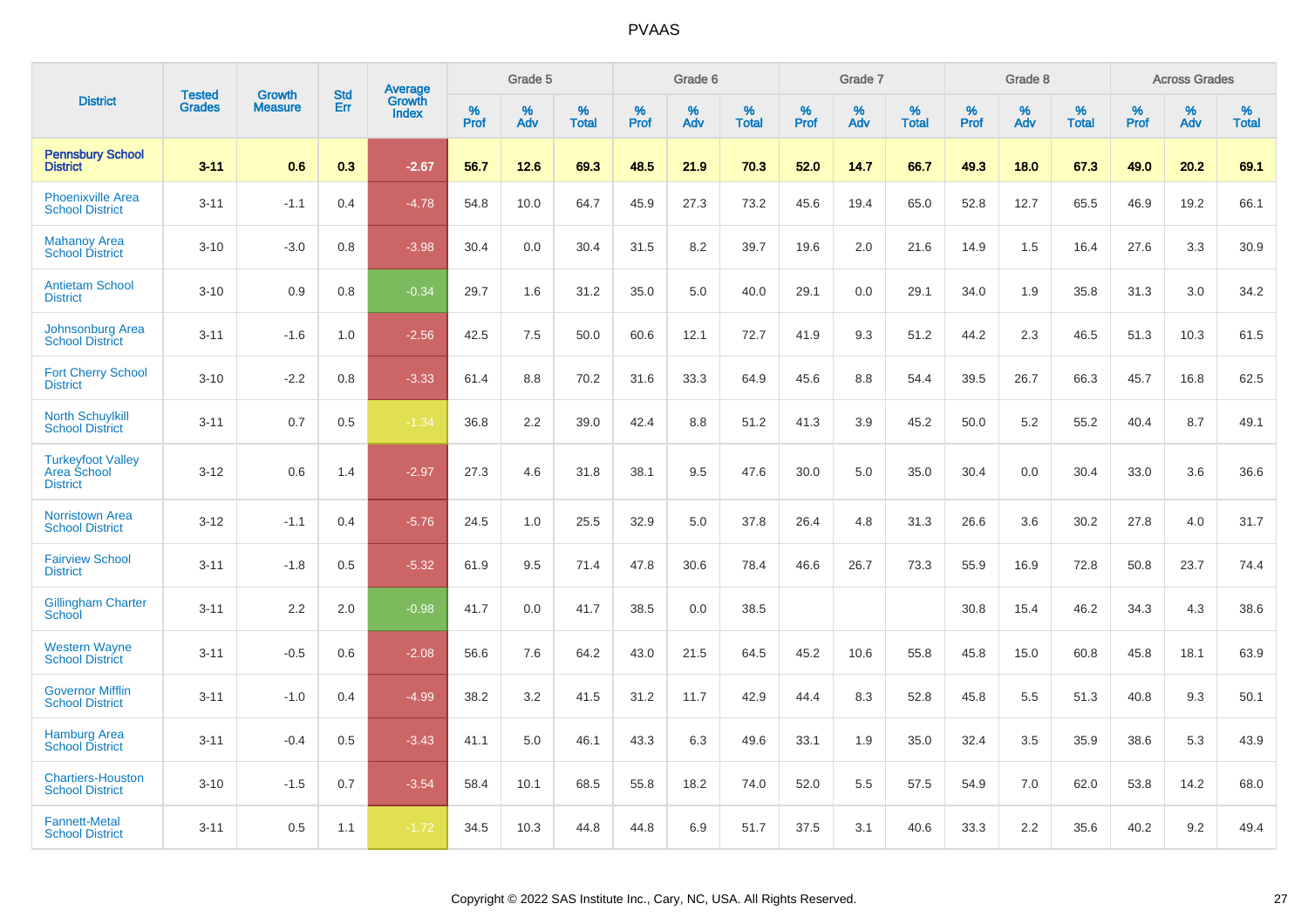|                                                        | <b>Tested</b> | <b>Growth</b>  | <b>Std</b> | Average                |              | Grade 5  |                      |                  | Grade 6  |                   |              | Grade 7  |                   |              | Grade 8  |                      |              | <b>Across Grades</b> |                      |
|--------------------------------------------------------|---------------|----------------|------------|------------------------|--------------|----------|----------------------|------------------|----------|-------------------|--------------|----------|-------------------|--------------|----------|----------------------|--------------|----------------------|----------------------|
| <b>District</b>                                        | <b>Grades</b> | <b>Measure</b> | Err        | Growth<br><b>Index</b> | $\%$<br>Prof | %<br>Adv | $\%$<br><b>Total</b> | %<br><b>Prof</b> | %<br>Adv | %<br><b>Total</b> | $\%$<br>Prof | %<br>Adv | %<br><b>Total</b> | $\%$<br>Prof | %<br>Adv | $\%$<br><b>Total</b> | $\%$<br>Prof | %<br>Adv             | $\%$<br><b>Total</b> |
| <b>Pennsbury School</b><br><b>District</b>             | $3 - 11$      | 0.6            | 0.3        | $-2.67$                | 56.7         | 12.6     | 69.3                 | 48.5             | 21.9     | 70.3              | 52.0         | 14.7     | 66.7              | 49.3         | 18.0     | 67.3                 | 49.0         | 20.2                 | 69.1                 |
| <b>Canton Area</b><br><b>School District</b>           | $3 - 11$      | $-2.0$         | 0.8        | $-3.71$                | 57.7         | 5.8      | 63.5                 | 46.0             | 4.8      | 50.8              | 40.0         | 0.0      | 40.0              | 36.9         | 3.1      | 40.0                 | 43.6         | 6.7                  | 50.3                 |
| <b>School Lane</b><br><b>Charter School</b>            | $3 - 11$      | 0.1            | 0.7        | $-1.87$                | 57.4         | 5.9      | 63.2                 | 40.0             | 18.3     | 58.3              | 43.8         | 6.8      | 50.7              | 40.9         | 21.2     | 62.1                 | 43.3         | 14.5                 | 57.9                 |
| <b>Northern Potter</b><br><b>School District</b>       | $3 - 12$      | 0.3            | 1.1        | $-1.34$                | 33.3         | 3.3      | 36.7                 | 32.6             | 14.0     | 46.5              | 51.6         | 9.7      | 61.3              | 40.7         | 3.7      | 44.4                 | 36.4         | 8.9                  | 45.3                 |
| <b>Midland Borough</b><br><b>School District</b>       | $3-8$         | 0.1            | 1.3        | $-2.19$                | 58.6         | 0.0      | 58.6                 | 52.4             | 9.5      | 61.9              | 42.9         | 7.1      | 50.0              | 47.6         | 0.0      | 47.6                 | 49.3         | 5.7                  | 55.0                 |
| <b>Brownsville Area</b><br><b>School District</b>      | $3 - 12$      | 1.2            | 0.7        | $-0.17$                | 40.5         | 0.0      | 40.5                 | 24.7             | 1.2      | 25.9              | 30.0         | 3.8      | 33.8              | 37.0         | 1.4      | 38.4                 | 32.0         | 2.6                  | 34.6                 |
| South Side Area<br><b>School District</b>              | $3 - 11$      | $-1.4$         | 0.8        | $-3.13$                | 50.0         | 6.7      | 56.7                 | 33.9             | 8.1      | 41.9              | 57.6         | 6.1      | 63.6              | 49.3         | 8.4      | 57.8                 | 43.1         | 10.2                 | 53.3                 |
| <b>Allegheny Valley</b><br><b>School District</b>      | $3 - 11$      | $-2.6$         | 0.8        | $-3.45$                | 56.1         | 7.0      | 63.2                 | 44.4             | 9.3      | 53.7              | 38.8         | 6.0      | 44.8              | 44.3         | 13.1     | 57.4                 | 45.7         | 8.9                  | 54.6                 |
| <b>Rochester Area</b><br><b>School District</b>        | $3 - 11$      | $-3.0$         | 0.9        | $-4.33$                | 50.0         | 0.0      | 50.0                 | 40.4             | 13.5     | 53.8              | 24.0         | 2.0      | 26.0              | 47.2         | 1.9      | 49.1                 | 43.3         | 7.5                  | 50.8                 |
| <b>Berwick Area</b><br><b>School District</b>          | $3 - 11$      | $-0.6$         | 0.5        | $-3.35$                | 45.3         | 5.8      | 51.0                 | 43.2             | 18.3     | 61.5              | 44.9         | 12.8     | 57.8              | 41.4         | 9.8      | 51.2                 | 42.6         | 14.7                 | 57.3                 |
| <b>Lakeland School</b><br><b>District</b>              | $3 - 11$      | $-0.9$         | 0.7        | $-1.85$                | 41.3         | 1.3      | 42.7                 | 38.7             | 11.8     | 50.5              | 49.1         | 9.4      | 58.5              | 39.3         | 5.6      | 44.9                 | 41.3         | 9.6                  | 50.8                 |
| <b>Forbes Road</b><br><b>School District</b>           | $3 - 11$      | 1.3            | 1.4        | $-1.84$                | 61.3         | 3.2      | 64.5                 | 40.0             | 6.7      | 46.7              | 57.9         | 0.0      | 57.9              | 27.8         | 0.0      | 27.8                 | 47.4         | 7.3                  | 54.7                 |
| <b>Baldwin-Whitehall</b><br><b>School District</b>     | $3 - 11$      | $-0.1$         | 0.4        | $-4.77$                | 49.1         | 6.3      | 55.4                 | 48.8             | 11.8     | 60.6              | 48.6         | 8.3      | 56.8              | 45.1         | 7.0      | 52.0                 | 46.4         | 12.2                 | 58.7                 |
| <b>Propel Charter</b><br>School-Homestead              | $3 - 11$      | $-1.0$         | 1.0        | $-1.95$                | 21.6         | 0.0      | 21.6                 | 16.7             | 5.6      | 22.2              | 11.8         | 0.0      | 11.8              | 9.5          | 2.4      | 11.9                 | 15.3         | 2.2                  | 17.6                 |
| Renaissance<br><b>Academy Charter</b><br><b>School</b> | $3 - 11$      | $-1.3$         | 0.7        | $-2.40$                | 36.6         | 5.6      | 42.2                 | 39.7             | 16.4     | 56.2              | 50.7         | 5.3      | 56.0              | 40.6         | 18.8     | 59.4                 | 41.0         | 10.8                 | 51.8                 |
| <b>Coudersport Area</b><br><b>School District</b>      | $3 - 11$      | $-0.5$         | 0.9        | $-2.20$                | 58.2         | 1.8      | 60.0                 | 40.5             | 4.8      | 45.2              | 35.8         | 3.8      | 39.6              | 30.2         | 0.0      | 30.2                 | 40.1         | 3.2                  | 43.3                 |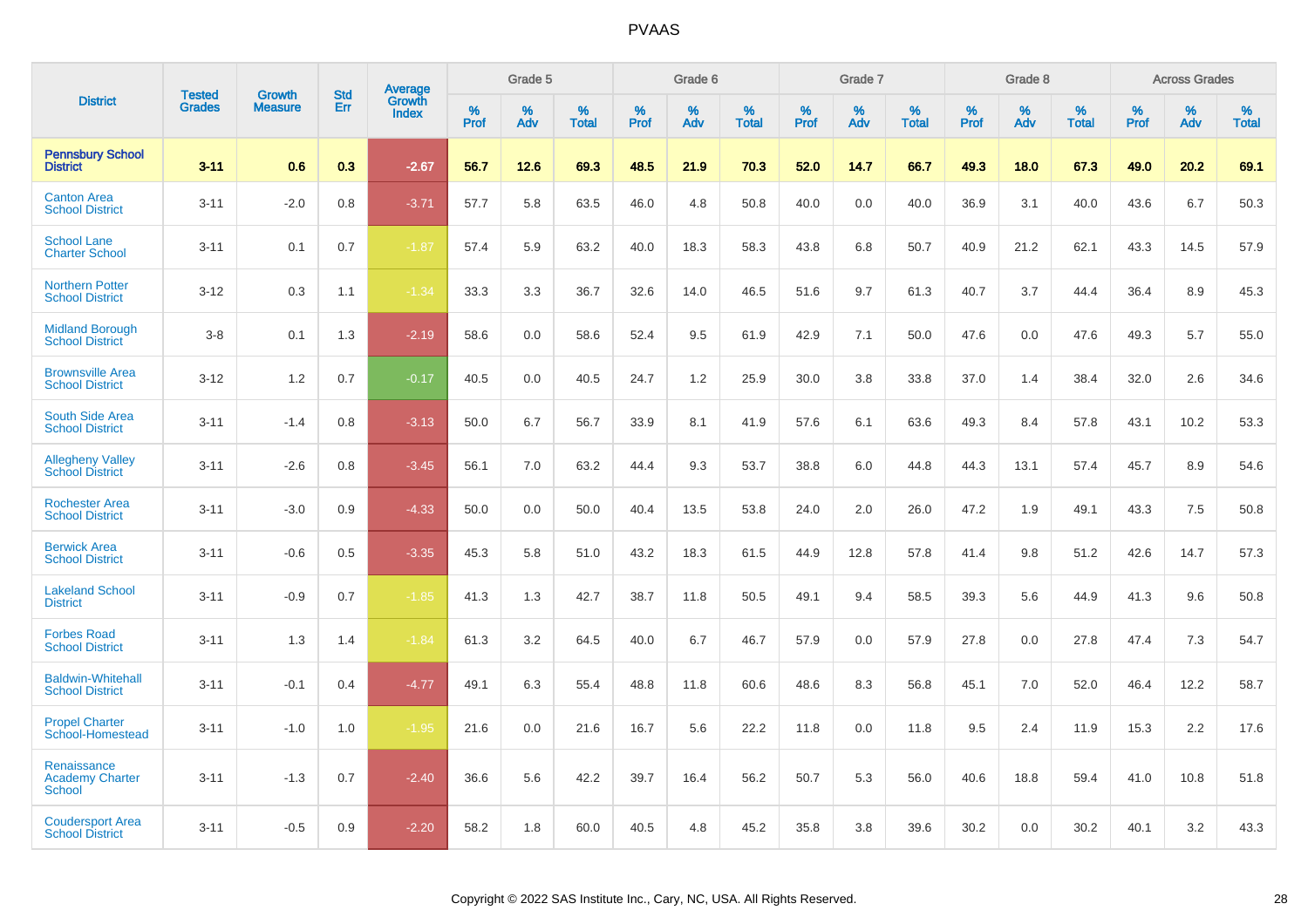|                                                                          |                                |                                 | <b>Std</b> | Average         |                     | Grade 5  |                      |                     | Grade 6     |                      |              | Grade 7     |                   |              | Grade 8     |                      |                     | <b>Across Grades</b> |                   |
|--------------------------------------------------------------------------|--------------------------------|---------------------------------|------------|-----------------|---------------------|----------|----------------------|---------------------|-------------|----------------------|--------------|-------------|-------------------|--------------|-------------|----------------------|---------------------|----------------------|-------------------|
| <b>District</b>                                                          | <b>Tested</b><br><b>Grades</b> | <b>Growth</b><br><b>Measure</b> | Err        | Growth<br>Index | $\%$<br><b>Prof</b> | %<br>Adv | $\%$<br><b>Total</b> | $\%$<br><b>Prof</b> | $\%$<br>Adv | $\%$<br><b>Total</b> | $\%$<br>Prof | $\%$<br>Adv | %<br><b>Total</b> | $\%$<br>Prof | $\%$<br>Adv | $\%$<br><b>Total</b> | $\%$<br><b>Prof</b> | $\%$<br>Adv          | %<br><b>Total</b> |
| <b>Pennsbury School</b><br><b>District</b>                               | $3 - 11$                       | 0.6                             | 0.3        | $-2.67$         | 56.7                | 12.6     | 69.3                 | 48.5                | 21.9        | 70.3                 | 52.0         | 14.7        | 66.7              | 49.3         | 18.0        | 67.3                 | 49.0                | 20.2                 | 69.1              |
| <b>Charleroi School</b><br><b>District</b>                               | $3 - 11$                       | $-2.5$                          | 0.6        | $-5.19$         | 45.1                | 2.0      | 47.1                 | 44.0                | 11.0        | 55.0                 | 37.7         | 11.3        | 49.1              | 45.3         | 4.2         | 49.5                 | 43.2                | 7.7                  | 50.9              |
| <b>Halifax Area</b><br><b>School District</b>                            | $3 - 11$                       | 0.6                             | 0.8        | $-1.23$         | 52.9                | 8.6      | 61.4                 | 51.8                | 20.4        | 72.2                 | 41.6         | 6.5         | 48.0              | 35.5         | 2.6         | 38.2                 | 44.9                | 10.1                 | 55.1              |
| <b>Sugar Valley Rural</b><br><b>Charter School</b>                       | $3 - 11$                       | 0.5                             | 1.0        | $-1.70$         | 36.8                | 0.0      | 36.8                 | 34.2                | 7.9         | 42.1                 | 21.0         | 5.3         | 26.3              | 8.6          | 2.9         | 11.4                 | 25.4                | 4.7                  | 30.0              |
| <b>Juniata Valley</b><br><b>School District</b>                          | $3 - 11$                       | $-0.4$                          | 0.9        | $-4.35$         | 53.5                | 2.3      | 55.8                 | 35.7                | 8.9         | 44.6                 | 50.9         | 5.3         | 56.1              | 33.3         | 4.2         | 37.5                 | 41.8                | 7.0                  | 48.8              |
| <b>York Suburban</b><br><b>School District</b>                           | $3 - 11$                       | 0.5                             | 0.5        | $-0.60$         | 62.8                | 13.7     | 76.5                 | 45.3                | 23.4        | 68.7                 | 50.0         | 16.8        | 66.8              | 36.4         | 19.8        | 56.2                 | 46.4                | 23.5                 | 70.0              |
| <b>Galeton Area</b><br><b>School District</b>                            | $3 - 11$                       | 2.2                             | 1.4        | 0.68            | 56.0                | 8.0      | 64.0                 | 38.1                | 14.3        | 52.4                 | 28.0         | 0.0         | 28.0              | 35.0         | 5.0         | 40.0                 | 37.7                | 6.9                  | 44.6              |
| <b>Sharpsville Area</b><br><b>School District</b>                        | $3 - 11$                       | $-0.5$                          | 0.8        | $-1.83$         | 54.8                | 4.8      | 59.7                 | 52.9                | 19.1        | 72.1                 | 40.0         | 10.8        | 50.8              | 47.1         | 12.9        | 60.0                 | 48.0                | 14.5                 | 62.5              |
| <b>Frederick Douglass</b><br><b>Mastery Charter</b><br>School            | $3 - 8$                        | 1.8                             | 1.4        | $-0.08$         | 20.8                | 0.0      | 20.8                 | 22.2                | 0.0         | 22.2                 | 14.3         | 0.0         | 14.3              | 34.6         | 3.8         | 38.5                 | 19.1                | 0.9                  | 20.0              |
| <b>Pittston Area</b><br><b>School District</b>                           | $3 - 11$                       | $-3.7$                          | 0.8        | $-6.99$         | 36.6                | 1.4      | 38.0                 | 36.2                | 4.3         | 40.4                 | 28.8         | 1.5         | 30.3              | 34.5         | 3.4         | 37.9                 | 35.3                | 5.0                  | 40.3              |
| <b>Lehigh Valley</b><br><b>Academy Regional</b><br><b>Charter School</b> | $3 - 11$                       | 0.4                             | 0.6        | $-1.72$         | 50.0                | 5.8      | 55.8                 | 38.3                | 18.8        | 57.0                 | 50.9         | 3.8         | 54.7              | 51.8         | 4.6         | 56.4                 | 46.4                | 11.0                 | 57.4              |
| <b>Columbia Borough</b><br><b>School District</b>                        | $3 - 12$                       | $-0.9$                          | 0.8        | $-3.70$         | 34.7                | 5.6      | 40.3                 | 31.0                | 8.4         | 39.4                 | 20.0         | 4.3         | 24.3              | 21.6         | 1.4         | 23.0                 | 27.1                | 6.8                  | 33.9              |
| <b>Conneaut School</b><br><b>District</b>                                | $3 - 12$                       | 0.1                             | 0.5        | $-2.08$         | 42.4                | 5.3      | 47.7                 | 44.8                | 18.4        | 63.2                 | 51.1         | 6.7         | 57.8              | 47.6         | 5.4         | 53.1                 | 45.1                | 12.8                 | 57.9              |
| <b>Fell Charter School</b>                                               | $3 - 8$                        | 3.1                             | 2.3        | 0.37            | 62.5                | 0.0      | 62.5                 | 50.0                | 6.2         | 56.2                 |              |             |                   |              |             |                      | 60.5                | 4.0                  | 64.5              |
| <b>West Greene</b><br><b>School District</b>                             | $3 - 11$                       | $-1.2$                          | 1.0        | $-2.12$         | 46.2                | 10.3     | 56.4                 | 35.9                | 15.4        | 51.3                 | 28.3         | 11.3        | 39.6              | 35.3         | 3.9         | 39.2                 | 43.2                | 10.7                 | 53.9              |
| <b>Bethlehem Area</b><br><b>School District</b>                          | $3 - 11$                       | 0.3                             | 0.4        | $-1.86$         | 50.4                | 5.3      | 55.6                 | 39.9                | 8.4         | 48.3                 | 40.8         | 5.2         | 46.0              | 33.8         | 6.3         | 40.1                 | 42.3                | 9.3                  | 51.6              |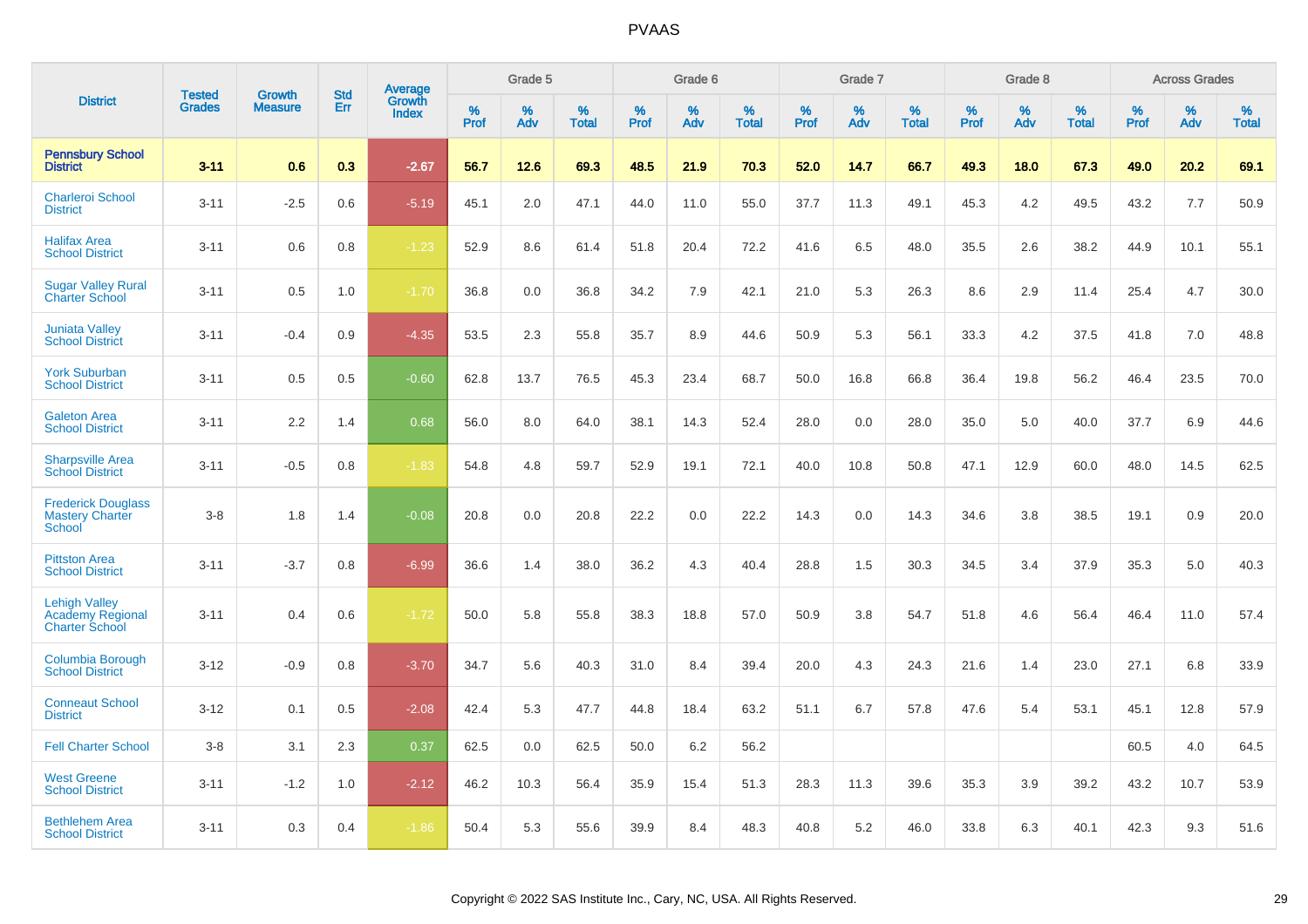|                                                                    |                                | <b>Growth</b>  | <b>Std</b> |                                   |              | Grade 5  |                   |              | Grade 6  |                   |              | Grade 7  |                   |              | Grade 8  |                   |              | <b>Across Grades</b> |                   |
|--------------------------------------------------------------------|--------------------------------|----------------|------------|-----------------------------------|--------------|----------|-------------------|--------------|----------|-------------------|--------------|----------|-------------------|--------------|----------|-------------------|--------------|----------------------|-------------------|
| <b>District</b>                                                    | <b>Tested</b><br><b>Grades</b> | <b>Measure</b> | <b>Err</b> | <b>Average</b><br>Growth<br>Index | $\%$<br>Prof | %<br>Adv | %<br><b>Total</b> | $\%$<br>Prof | %<br>Adv | %<br><b>Total</b> | $\%$<br>Prof | %<br>Adv | %<br><b>Total</b> | $\%$<br>Prof | %<br>Adv | %<br><b>Total</b> | $\%$<br>Prof | %<br>Adv             | %<br><b>Total</b> |
| <b>Pennsbury School</b><br><b>District</b>                         | $3 - 11$                       | 0.6            | 0.3        | $-2.67$                           | 56.7         | 12.6     | 69.3              | 48.5         | 21.9     | 70.3              | 52.0         | 14.7     | 66.7              | 49.3         | 18.0     | 67.3              | 49.0         | 20.2                 | 69.1              |
| <b>Tuscarora School</b><br><b>District</b>                         | $3 - 11$                       | $-0.1$         | 0.5        | $-1.87$                           | 41.0         | 5.8      | 46.8              | 43.7         | 11.9     | 55.6              | 45.8         | 5.6      | 51.4              | 45.6         | 6.3      | 51.8              | 43.1         | 9.9                  | 53.0              |
| <b>Berlin</b><br><b>Brothersvalley</b><br><b>School District</b>   | $3 - 11$                       | $-1.0$         | 0.8        | $-3.00$                           | 60.4         | 1.9      | 62.3              | 42.4         | 15.2     | 57.6              | 55.8         | 3.8      | 59.6              | 54.2         | 6.2      | 60.4              | 48.4         | 8.4                  | 56.8              |
| <b>Tulpehocken Area</b><br><b>School District</b>                  | $3 - 12$                       | $-0.2$         | 0.6        | $-1.64$                           | 57.5         | 2.3      | 59.8              | 32.4         | 17.6     | 50.0              | 39.8         | 4.8      | 44.7              | 42.0         | 6.2      | 48.2              | 41.5         | 9.5                  | 51.0              |
| <b>Blairsville-</b><br><b>Saltsburg School</b><br><b>District</b>  | $3 - 11$                       | $-0.1$         | 0.7        | $-3.63$                           | 46.9         | 8.2      | 55.1              | 40.4         | 22.5     | 62.9              | 38.6         | 9.9      | 48.5              | 50.6         | 14.1     | 64.7              | 41.8         | 15.1                 | 56.9              |
| <b>Highlands School</b><br><b>District</b>                         | $3 - 11$                       | $-0.6$         | 0.5        | $-2.71$                           | 47.5         | 0.0      | 47.5              | 37.2         | 9.7      | 46.9              | 42.2         | 5.4      | 47.6              | 39.2         | 9.5      | 48.6              | 40.7         | 7.9                  | 48.6              |
| South Williamsport<br><b>Area School</b><br><b>District</b>        | $3 - 10$                       | 0.5            | 0.7        | $-1.08$                           | 45.7         | 6.4      | 52.1              | 37.4         | 15.4     | 52.8              | 40.5         | 8.3      | 48.8              | 43.2         | 12.5     | 55.7              | 39.9         | 12.1                 | 52.0              |
| <b>Lower Moreland</b><br><b>Township School</b><br><b>District</b> | $3 - 11$                       | $-2.1$         | 0.5        | $-5.66$                           | 53.0         | 10.2     | 63.2              | 50.0         | 25.9     | 75.9              | 55.2         | 14.7     | 69.9              | 48.8         | 18.8     | 67.6              | 51.2         | 19.3                 | 70.5              |
| <b>Tamaqua Area</b><br><b>School District</b>                      | $3 - 12$                       | $-0.4$         | 0.6        | $-2.14$                           | 60.2         | 5.6      | 65.7              | 39.1         | 7.8      | 46.9              | 37.9         | 5.2      | 43.1              | 42.2         | 7.0      | 49.3              | 44.6         | 7.7                  | 52.3              |
| <b>Elizabeth Forward</b><br><b>School District</b>                 | $3 - 11$                       | $-0.3$         | 0.5        | $-1.82$                           | 55.7         | 11.4     | 67.0              | 47.5         | 18.5     | 66.0              | 56.9         | 11.1     | 68.0              | 50.9         | 6.3      | 57.1              | 51.2         | 14.0                 | 65.2              |
| <b>Bermudian Springs</b><br><b>School District</b>                 | $3 - 11$                       | 0.2            | 0.6        | $-0.71$                           | 50.4         | 0.0      | 50.4              | 37.5         | 10.6     | 48.1              | 44.5         | 5.9      | 50.4              | 39.8         | 6.5      | 46.3              | 42.4         | 6.9                  | 49.3              |
| <b>Laurel School</b><br><b>District</b>                            | $3 - 11$                       | $-0.0$         | 0.7        | $-1.57$                           | 54.0         | 6.8      | 60.8              | 35.7         | 21.4     | 57.1              | 60.8         | 10.1     | 70.9              | 50.8         | 10.4     | 61.2              | 50.7         | 14.6                 | 65.3              |
| <b>Mcguffey School</b><br><b>District</b>                          | $3 - 11$                       | $-1.8$         | 0.6        | $-5.01$                           | 43.5         | 1.8      | 45.4              | 42.7         | 12.6     | 55.3              | 34.9         | 0.9      | 35.8              | 38.0         | 4.1      | 42.2              | 41.6         | 8.2                  | 49.8              |
| <b>West Branch Area</b><br><b>School District</b>                  | $3 - 11$                       | 0.4            | 0.8        | $-0.62$                           | 37.1         | 3.2      | 40.3              | 32.8         | 6.6      | 39.3              | 48.6         | 6.8      | 55.4              | 50.0         | 3.0      | 53.0              | 42.6         | 6.8                  | 49.4              |
| <b>Benton Area</b><br><b>School District</b>                       | $3 - 10$                       | $-0.4$         | 0.9        | $-1.69$                           | 47.5         | 1.6      | 49.2              | 43.5         | 8.7      | 52.2              | 37.3         | 5.1      | 42.4              | 46.2         | 2.6      | 48.7              | 42.6         | 8.4                  | 51.0              |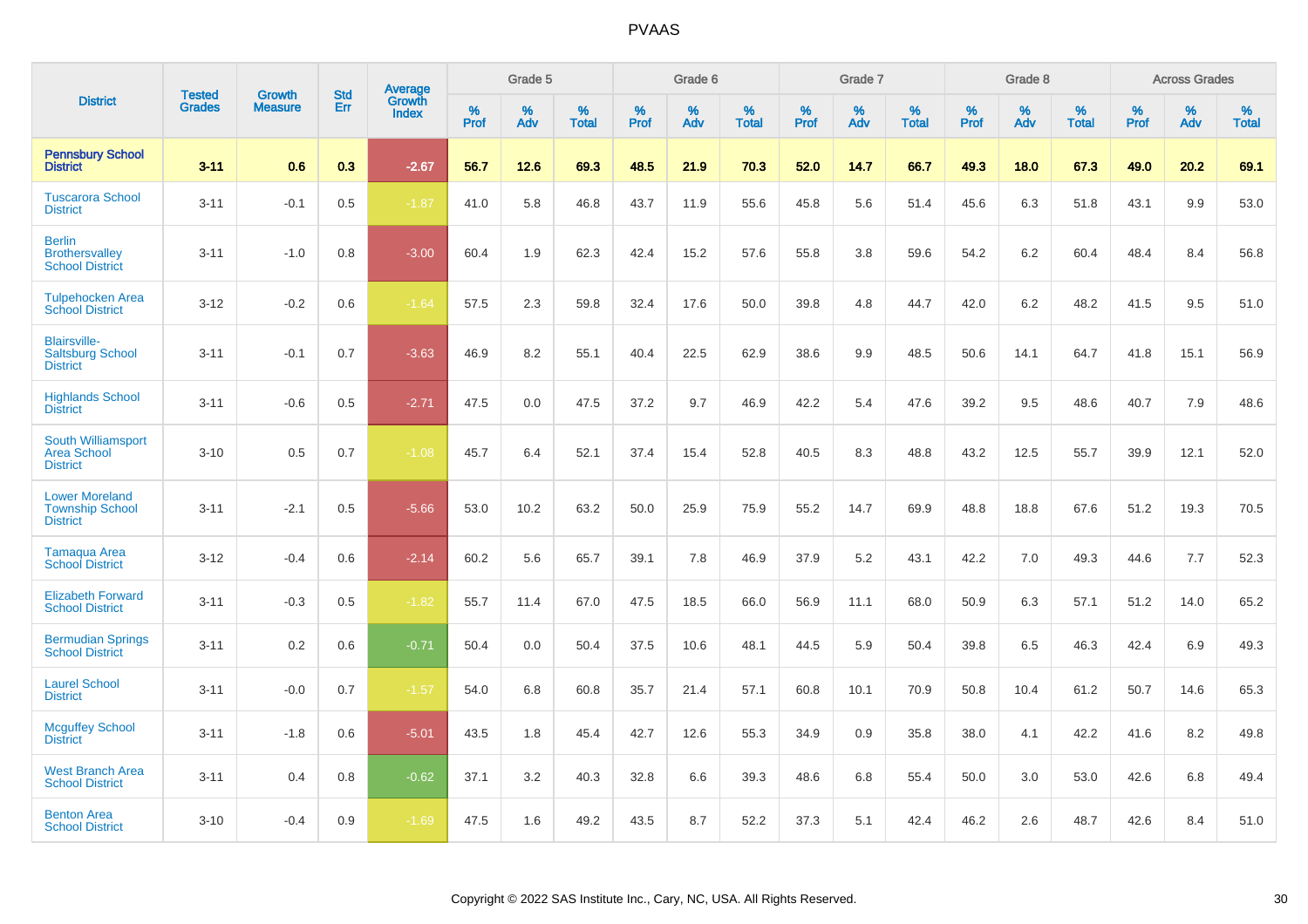|                                                                                          | <b>Tested</b> | <b>Growth</b>  | <b>Std</b> |                                   |              | Grade 5  |                   |           | Grade 6  |                   |              | Grade 7  |                   |              | Grade 8  |                   |           | <b>Across Grades</b> |                   |
|------------------------------------------------------------------------------------------|---------------|----------------|------------|-----------------------------------|--------------|----------|-------------------|-----------|----------|-------------------|--------------|----------|-------------------|--------------|----------|-------------------|-----------|----------------------|-------------------|
| <b>District</b>                                                                          | <b>Grades</b> | <b>Measure</b> | Err        | Average<br>Growth<br><b>Index</b> | $\%$<br>Prof | %<br>Adv | %<br><b>Total</b> | %<br>Prof | %<br>Adv | %<br><b>Total</b> | $\%$<br>Prof | %<br>Adv | %<br><b>Total</b> | $\%$<br>Prof | %<br>Adv | %<br><b>Total</b> | %<br>Prof | %<br>Adv             | %<br><b>Total</b> |
| <b>Pennsbury School</b><br><b>District</b>                                               | $3 - 11$      | 0.6            | 0.3        | $-2.67$                           | 56.7         | 12.6     | 69.3              | 48.5      | 21.9     | 70.3              | 52.0         | 14.7     | 66.7              | 49.3         | 18.0     | 67.3              | 49.0      | 20.2                 | 69.1              |
| <b>Global Leadership</b><br><b>Academy Charter</b><br><b>School Southwest</b><br>at Huey | $3 - 8$       | $-0.4$         | 1.8        | $-1.72$                           | 0.0          | 0.0      | 0.0               | 0.0       | 0.0      | 0.0               |              |          |                   | 21.4         | 0.0      | 21.4              | 11.1      | 0.0                  | 11.1              |
| <b>Freedom Area</b><br><b>School District</b>                                            | $3 - 11$      | $-1.9$         | 0.7        | $-2.80$                           | 36.0         | 2.3      | 38.4              | 36.8      | 12.6     | 49.4              | 37.9         | 1.9      | 39.8              | 40.3         | 1.3      | 41.6              | 38.8      | 6.0                  | 44.7              |
| <b>Howard Gardner</b><br><b>Multiple</b><br>Intelligence<br><b>Charter School</b>        | $3 - 8$       | $-1.2$         | 1.2        | $-2.23$                           | 41.4         | 10.3     | 51.7              | 39.4      | 3.0      | 42.4              | 63.6         | 0.0      | 63.6              | 55.6         | 11.1     | 66.7              | 48.8      | 7.1                  | 55.9              |
| <b>Bristol Borough</b><br><b>School District</b>                                         | $3 - 12$      | 0.4            | 0.7        | $-0.78$                           | 37.3         | 1.3      | 38.7              | 28.4      | 18.2     | 46.6              | 39.5         | 7.4      | 46.9              | 27.7         | 6.0      | 33.7              | 33.3      | 8.0                  | 41.4              |
| <b>KIPP West</b><br>Philadelphia<br><b>Charter School</b>                                | $3 - 8$       | $-0.4$         | 1.2        | $-1.95$                           | 28.6         | 0.0      | 28.6              | 19.4      | 0.0      | 19.4              | 25.0         | 0.0      | 25.0              | 16.7         | 0.0      | 16.7              | 17.6      | 0.6                  | 18.1              |
| <b>Belle Vernon Area</b><br><b>School District</b>                                       | $3 - 11$      | $-0.1$         | 0.6        | $-1.14$                           | 52.2         | 6.3      | 58.6              | 49.6      | 14.8     | 64.4              | 47.8         | 4.4      | 52.2              | 44.1         | 6.4      | 50.5              | 47.7      | 8.9                  | 56.6              |
| <b>Keystone Oaks</b><br><b>School District</b>                                           | $3 - 11$      | $-1.4$         | 0.6        | $-5.52$                           | 54.1         | 17.2     | 71.3              | 35.4      | 25.7     | 61.1              | 45.1         | 13.3     | 58.4              | 41.1         | 12.5     | 53.6              | 44.5      | 21.3                 | 65.8              |
| <b>Bethlehem-Center</b><br><b>School District</b>                                        | $3 - 10$      | $-2.1$         | 0.8        | $-4.03$                           | 40.8         | 2.8      | 43.7              | 29.8      | 1.5      | 31.3              | 28.6         | 0.0      | 28.6              | 29.2         | 0.0      | 29.2              | 35.6      | 3.6                  | 39.2              |
| <b>Cranberry Area</b><br><b>School District</b>                                          | $3 - 12$      | $-0.0$         | 0.7        | $-1.98$                           | 48.7         | 9.2      | 57.9              | 52.1      | 9.4      | 61.5              | 41.0         | 2.1      | 43.2              | 46.7         | 9.3      | 56.0              | 44.5      | 7.7                  | 52.2              |
| <b>Greater Nanticoke</b><br><b>Area School</b><br><b>District</b>                        | $3 - 12$      | $-0.0$         | 0.6        | $-1.16$                           | 43.1         | 2.8      | 45.9              | 26.7      | 6.0      | 32.8              | 23.6         | 1.9      | 25.5              | 35.6         | 3.5      | 39.1              | 29.8      | 5.0                  | 34.8              |
| <b>Mastery Charter</b><br>School - Clymer<br>Elementary                                  | $3-6$         | 1.7            | 1.5        | 0.22                              | 13.5         | 0.0      | 13.5              | 24.1      | 3.4      | 27.6              |              |          |                   |              |          |                   | 17.5      | 0.8                  | 18.3              |
| Northwestern<br><b>Lehigh School</b><br><b>District</b>                                  | $3 - 11$      | $-1.5$         | 0.5        | $-5.90$                           | 55.9         | 5.5      | 61.4              | 46.0      | 15.3     | 61.3              | 51.0         | 7.1      | 58.1              | 40.1         | 16.6     | 56.7              | 48.0      | 12.1                 | 60.1              |
| <b>Manheim Central</b><br><b>School District</b>                                         | $3 - 11$      | $-0.3$         | 0.5        | $-2.60$                           | 35.4         | 6.2      | 41.5              | 48.3      | 9.2      | 57.5              | 37.6         | 6.2      | 43.8              | 41.9         | 11.7     | 53.6              | 42.2      | 11.1                 | 53.2              |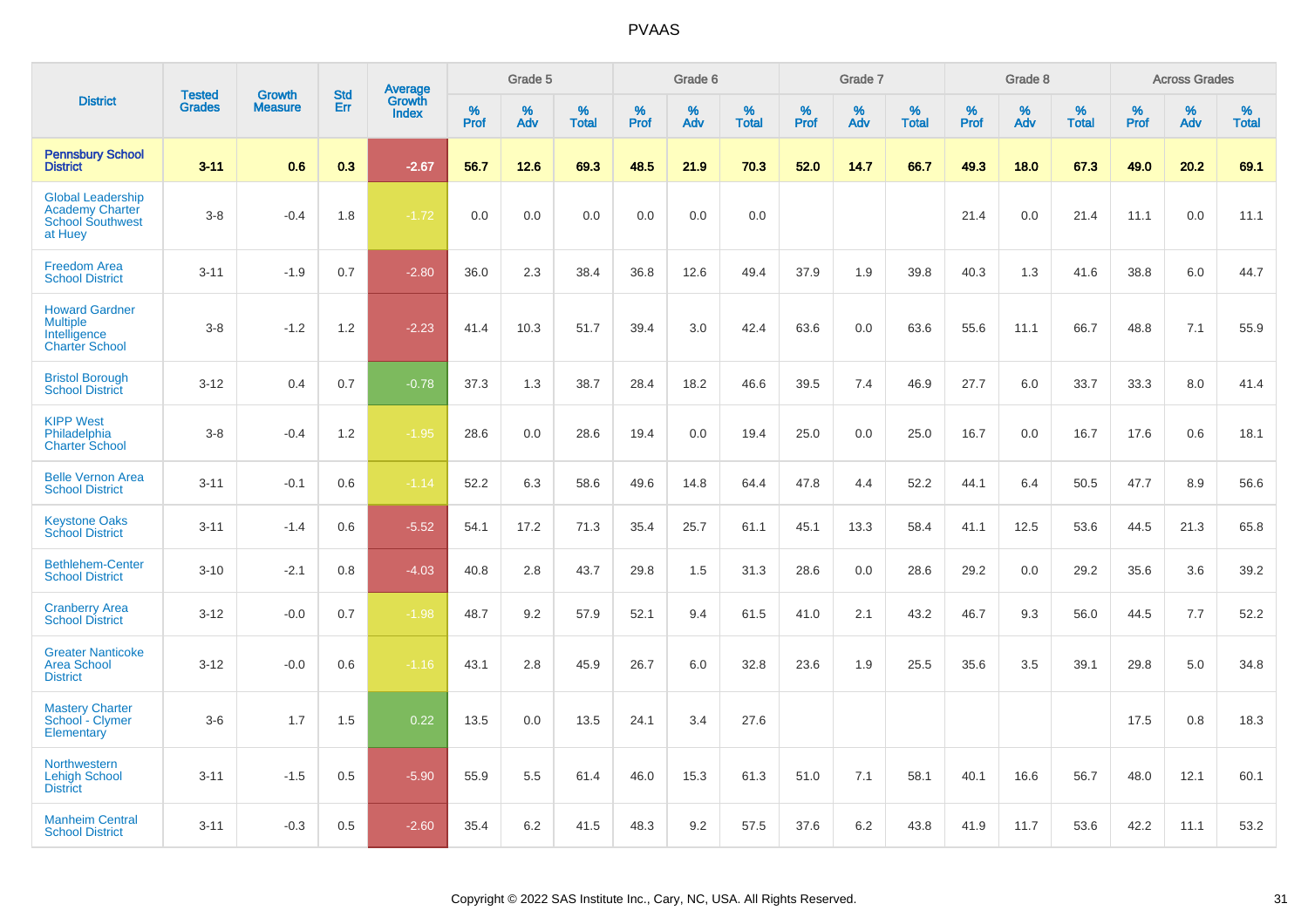|                                                                 | <b>Tested</b> | <b>Growth</b>  | <b>Std</b> |                                          |              | Grade 5  |                   |           | Grade 6  |                   |           | Grade 7  |                   |           | Grade 8  |                   |           | <b>Across Grades</b> |                   |
|-----------------------------------------------------------------|---------------|----------------|------------|------------------------------------------|--------------|----------|-------------------|-----------|----------|-------------------|-----------|----------|-------------------|-----------|----------|-------------------|-----------|----------------------|-------------------|
| <b>District</b>                                                 | <b>Grades</b> | <b>Measure</b> | Err        | <b>Average</b><br>Growth<br><b>Index</b> | $\%$<br>Prof | %<br>Adv | %<br><b>Total</b> | %<br>Prof | %<br>Adv | %<br><b>Total</b> | %<br>Prof | %<br>Adv | %<br><b>Total</b> | %<br>Prof | %<br>Adv | %<br><b>Total</b> | %<br>Prof | %<br>Adv             | %<br><b>Total</b> |
| <b>Pennsbury School</b><br><b>District</b>                      | $3 - 11$      | 0.6            | 0.3        | $-2.67$                                  | 56.7         | 12.6     | 69.3              | 48.5      | 21.9     | 70.3              | 52.0      | 14.7     | 66.7              | 49.3      | 18.0     | 67.3              | 49.0      | 20.2                 | 69.1              |
| <b>Bloomsburg Area</b><br><b>School District</b>                | $3 - 10$      | $-0.8$         | 0.7        | $-2.19$                                  | 49.4         | 4.4      | 53.8              | 43.3      | 15.6     | 58.9              | 36.3      | 7.8      | 44.1              | 50.0      | 6.0      | 56.0              | 46.3      | 11.7                 | 57.9              |
| <b>Mars Area School</b><br><b>District</b>                      | $3 - 10$      | $-1.1$         | 0.4        | $-3.43$                                  | 66.5         | 10.4     | 76.9              | 45.1      | 33.8     | 79.0              | 51.6      | 17.4     | 69.0              | 56.1      | 9.4      | 65.6              | 51.3      | 23.7                 | 75.1              |
| Keystone<br><b>Academy Charter</b><br>School                    | $3-8$         | 0.9            | 0.8        | $-0.53$                                  | 42.1         | 3.5      | 45.6              | 38.7      | 19.4     | 58.1              | 47.4      | 3.5      | 50.9              | 40.7      | 8.5      | 49.2              | 40.7      | 7.4                  | 48.1              |
| Shanksville-<br><b>Stonycreek School</b><br><b>District</b>     | $3 - 10$      | 0.6            | 1.4        | $-1.55$                                  | 28.6         | 0.0      | 28.6              | 41.7      | 16.7     | 58.3              | 45.0      | 5.0      | 50.0              | 44.4      | 5.6      | 50.0              | 49.2      | 8.5                  | 57.6              |
| <b>Uniontown Area</b><br><b>School District</b>                 | $3 - 11$      | 0.5            | 0.6        | $-0.49$                                  | 40.6         | 9.4      | 50.0              | 40.7      | 14.8     | 55.6              | 37.3      | 3.6      | 40.9              | 42.4      | 3.3      | 45.6              | 39.1      | 11.0                 | 50.1              |
| <b>Ligonier Valley</b><br><b>School District</b>                | $3 - 11$      | $-0.8$         | 0.7        | $-1.79$                                  | 43.8         | 7.5      | 51.2              | 46.0      | 16.0     | 62.0              | 40.5      | 2.7      | 43.2              | 45.9      | 10.2     | 56.1              | 44.7      | 12.8                 | 57.6              |
| <b>Mount Pleasant</b><br><b>Area School</b><br><b>District</b>  | $3 - 11$      | $-2.9$         | 0.6        | $-5.11$                                  | 45.9         | 0.0      | 45.9              | 41.6      | 12.0     | 53.6              | 42.2      | 2.8      | 45.1              | 38.7      | 6.4      | 45.2              | 42.0      | 8.5                  | 50.5              |
| <b>Forest City</b><br><b>Regional School</b><br><b>District</b> | $3 - 12$      | $-2.2$         | 0.9        | $-3.41$                                  | 55.6         | 4.4      | 60.0              | 36.7      | 6.1      | 42.9              | 39.5      | 5.3      | 44.7              | 52.1      | 8.3      | 60.4              | 44.0      | 8.8                  | 52.8              |
| <b>Hazleton Area</b><br><b>School District</b>                  | $3 - 11$      | 0.5            | 0.4        | 0.09                                     | 30.2         | 2.3      | 32.5              | 24.8      | 4.8      | 29.6              | 24.8      | 2.8      | 27.5              | 26.1      | 6.5      | 32.6              | 28.6      | 4.0                  | 32.6              |
| <b>Wilkes-Barre Area</b><br><b>School District</b>              | $3 - 11$      | $-1.0$         | 0.5        | $-3.12$                                  | 28.0         | 0.8      | 28.8              | 32.4      | 8.7      | 41.1              | 27.6      | 1.8      | 29.4              | 24.7      | 3.7      | 28.4              | 27.8      | 4.6                  | 32.3              |
| <b>Upper Adams</b><br><b>School District</b>                    | $3 - 11$      | 0.7            | 0.6        | $-0.01$                                  | 47.3         | 3.8      | 51.2              | 40.2      | 16.2     | 56.4              | 37.7      | 6.6      | 44.3              | 51.5      | 0.0      | 51.5              | 43.6      | 8.8                  | 52.4              |
| <b>Shippensburg Area</b><br><b>School District</b>              | $3 - 11$      | $-1.6$         | 0.4        | $-5.27$                                  | 40.8         | 9.2      | 50.0              | 30.4      | 12.9     | 43.3              | 40.6      | 5.9      | 46.5              | 47.0      | 10.1     | 57.1              | 41.0      | 11.2                 | 52.2              |
| <b>Wallingford-</b><br>Swarthmore<br><b>School District</b>     | $3 - 10$      | $-1.1$         | 0.4        | $-2.53$                                  | 52.6         | 26.1     | 78.7              | 42.2      | 32.8     | 75.0              | 46.2      | 21.9     | 68.0              | 47.0      | 22.8     | 69.8              | 44.7      | 32.4                 | 77.2              |
| <b>Pittsburgh School</b><br><b>District</b>                     | $3 - 11$      | $-1.6$         | 0.2        | $-13.03$                                 | 29.0         | 3.9      | 32.8              | 27.7      | 11.6     | 39.2              | 33.3      | 6.0      | 39.3              | 30.7      | 7.3      | 38.0              | 29.7      | 7.6                  | 37.3              |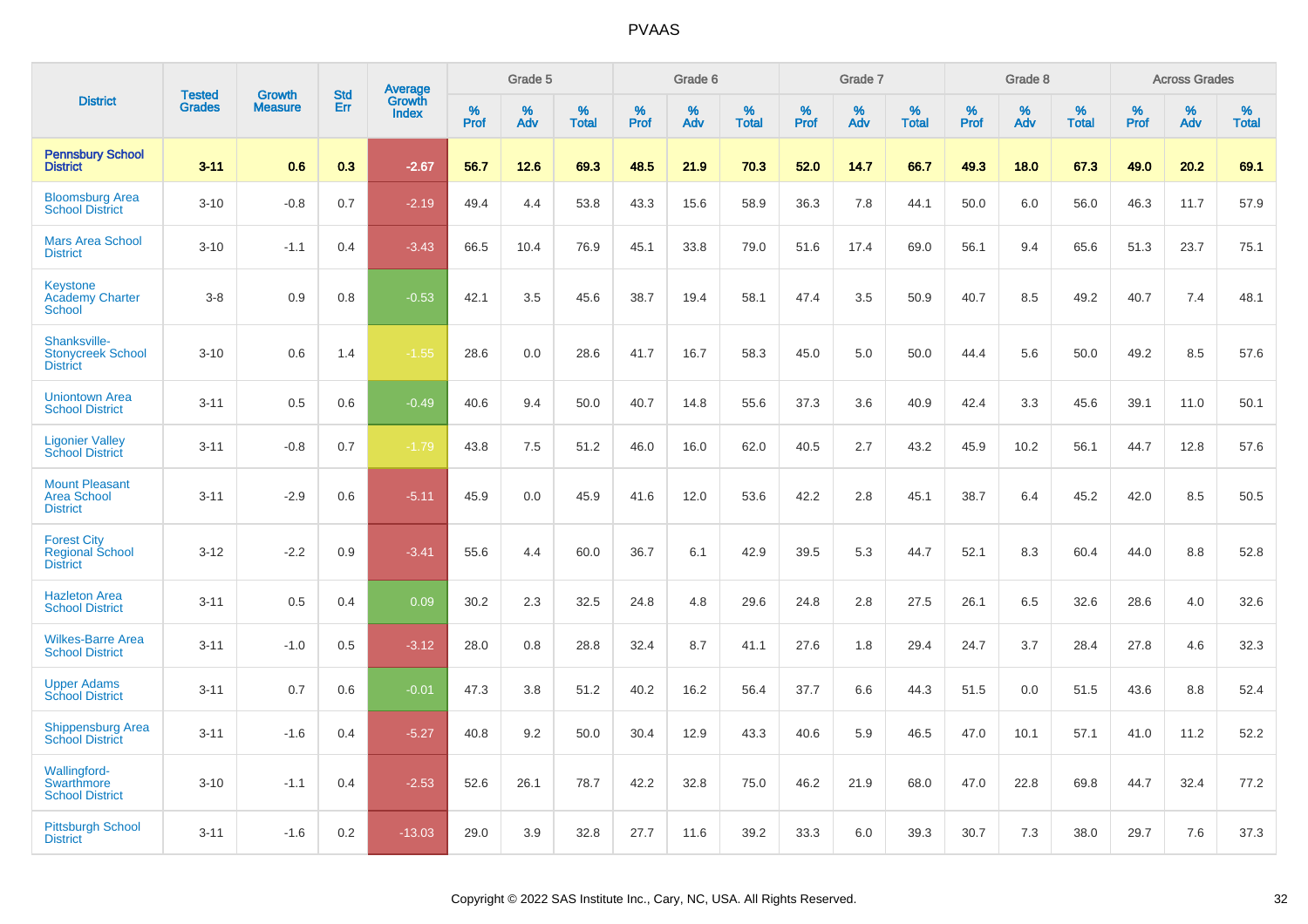|                                                                     | <b>Tested</b> | <b>Growth</b>  | <b>Std</b> | Average                |           | Grade 5  |                   |           | Grade 6  |                   |           | Grade 7  |                   |           | Grade 8  |                   |           | <b>Across Grades</b> |                   |
|---------------------------------------------------------------------|---------------|----------------|------------|------------------------|-----------|----------|-------------------|-----------|----------|-------------------|-----------|----------|-------------------|-----------|----------|-------------------|-----------|----------------------|-------------------|
| <b>District</b>                                                     | <b>Grades</b> | <b>Measure</b> | Err        | Growth<br><b>Index</b> | %<br>Prof | %<br>Adv | %<br><b>Total</b> | %<br>Prof | %<br>Adv | %<br><b>Total</b> | %<br>Prof | %<br>Adv | %<br><b>Total</b> | %<br>Prof | %<br>Adv | %<br><b>Total</b> | %<br>Prof | %<br>Adv             | %<br><b>Total</b> |
| <b>Pennsbury School</b><br><b>District</b>                          | $3 - 11$      | 0.6            | 0.3        | $-2.67$                | 56.7      | 12.6     | 69.3              | 48.5      | 21.9     | 70.3              | 52.0      | 14.7     | 66.7              | 49.3      | 18.0     | 67.3              | 49.0      | 20.2                 | 69.1              |
| <b>West Mifflin Area</b><br><b>School District</b>                  | $3 - 12$      | $-3.0$         | 0.5        | $-8.43$                | 35.9      | 4.2      | 40.1              | 37.4      | 5.4      | 42.9              | 38.9      | 1.0      | 39.8              | 35.2      | 4.4      | 39.6              | 37.4      | 4.4                  | 41.8              |
| <b>Abington Heights</b><br><b>School District</b>                   | $3 - 11$      | $-0.6$         | 0.5        | $-3.50$                | 57.0      | 8.7      | 65.6              | 50.7      | 19.1     | 69.8              | 63.6      | 10.7     | 74.3              |           |          |                   | 52.3      | 18.0                 | 70.3              |
| <b>Global Leadership</b><br><b>Academy Charter</b><br><b>School</b> | $3 - 8$       | 0.6            | 1.9        | $-0.38$                | 21.4      | 0.0      | 21.4              |           |          |                   | 14.3      | 0.0      | 14.3              | 25.0      | 0.0      | 25.0              | 13.4      | 0.0                  | 13.4              |
| <b>Infinity Charter</b><br><b>School</b>                            | $3 - 8$       | $-0.5$         | 1.3        | $-1.47$                | 72.7      | 22.7     | 95.4              | 50.0      | 38.5     | 88.5              | 62.5      | 25.0     | 87.5              | 68.2      | 18.2     | 86.4              | 56.6      | 31.5                 | 88.1              |
| <b>Frazier School</b><br><b>District</b>                            | $3 - 11$      | $-1.8$         | 0.8        | $-3.66$                | 49.0      | 3.9      | 52.9              | 48.8      | 17.5     | 66.2              | 43.0      | 12.8     | 55.8              | 20.4      | 3.7      | 24.1              | 40.8      | 10.9                 | 51.7              |
| <b>Shade-Central City</b><br><b>School District</b>                 | $3 - 11$      | $-2.8$         | 1.4        | $-2.71$                | 43.8      | 0.0      | 43.8              | 44.4      | 14.8     | 59.3              | 25.0      | 0.0      | 25.0              | 29.2      | 0.0      | 29.2              | 35.1      | 6.0                  | 41.0              |
| <b>Mastery Charter</b><br>School John Wister<br>Elementary          | $3-5$         | 2.7            | 2.5        | 1.08                   | 8.3       | 0.0      | 8.3               |           |          |                   |           |          |                   |           |          |                   | 10.8      | 0.0                  | 10.8              |
| <b>Carbondale Area</b><br><b>School District</b>                    | $3 - 10$      | $-1.3$         | 0.7        | $-2.95$                | 34.5      | 0.0      | 34.5              | 23.1      | 2.2      | 25.3              | 29.4      | 3.5      | 32.9              | 42.4      | 5.7      | 48.1              | 30.0      | 3.2                  | 33.3              |
| <b>Forest Area School</b><br><b>District</b>                        | $3 - 11$      | $-1.6$         | 1.2        | $-2.10$                | 45.8      | 0.0      | 45.8              | 37.5      | 4.2      | 41.7              | 24.2      | 12.1     | 36.4              | 28.1      | 3.1      | 31.2              | 40.8      | 6.6                  | 47.4              |
| <b>Burrell School</b><br><b>District</b>                            | $3 - 11$      | $-3.3$         | 0.7        | $-4.68$                | 50.0      | 0.9      | 50.9              | 46.2      | 7.7      | 53.8              | 46.8      | 6.5      | 53.2              | 41.0      | 4.9      | 45.9              | 45.9      | 7.5                  | 53.4              |
| <b>Shikellamy School</b><br><b>District</b>                         | $3 - 10$      | $-2.8$         | 0.5        | $-7.15$                | 47.9      | 5.7      | 53.6              | 29.1      | 9.8      | 38.9              | 41.5      | 8.5      | 50.0              | 35.8      | 7.4      | 43.2              | 38.2      | 9.0                  | 47.3              |
| <b>Trinity Area School</b><br><b>District</b>                       | $3 - 11$      | $-0.1$         | 0.4        | $-3.05$                | 55.8      | 12.7     | 68.5              | 43.1      | 14.7     | 57.8              | 48.7      | 9.2      | 58.0              | 48.2      | 13.5     | 61.6              | 46.8      | 15.3                 | 62.1              |
| <b>Propel Charter</b><br>School - Braddock<br><b>Hills</b>          | $3 - 11$      | $-3.7$         | 0.8        | $-5.22$                | 19.6      | 1.8      | 21.4              | 15.8      | 3.5      | 19.3              | 19.0      | 0.0      | 19.0              | 14.5      | 2.9      | 17.4              | 15.6      | 1.9                  | 17.5              |
| <b>Vision Academy</b><br><b>Charter School</b>                      | $3 - 8$       | $-0.9$         | 1.2        | $-2.67$                | 35.7      | 0.0      | 35.7              | 36.0      | 0.0      | 36.0              | 37.1      | 2.9      | 40.0              | 28.6      | 0.0      | 28.6              | 32.1      | 1.1                  | 33.2              |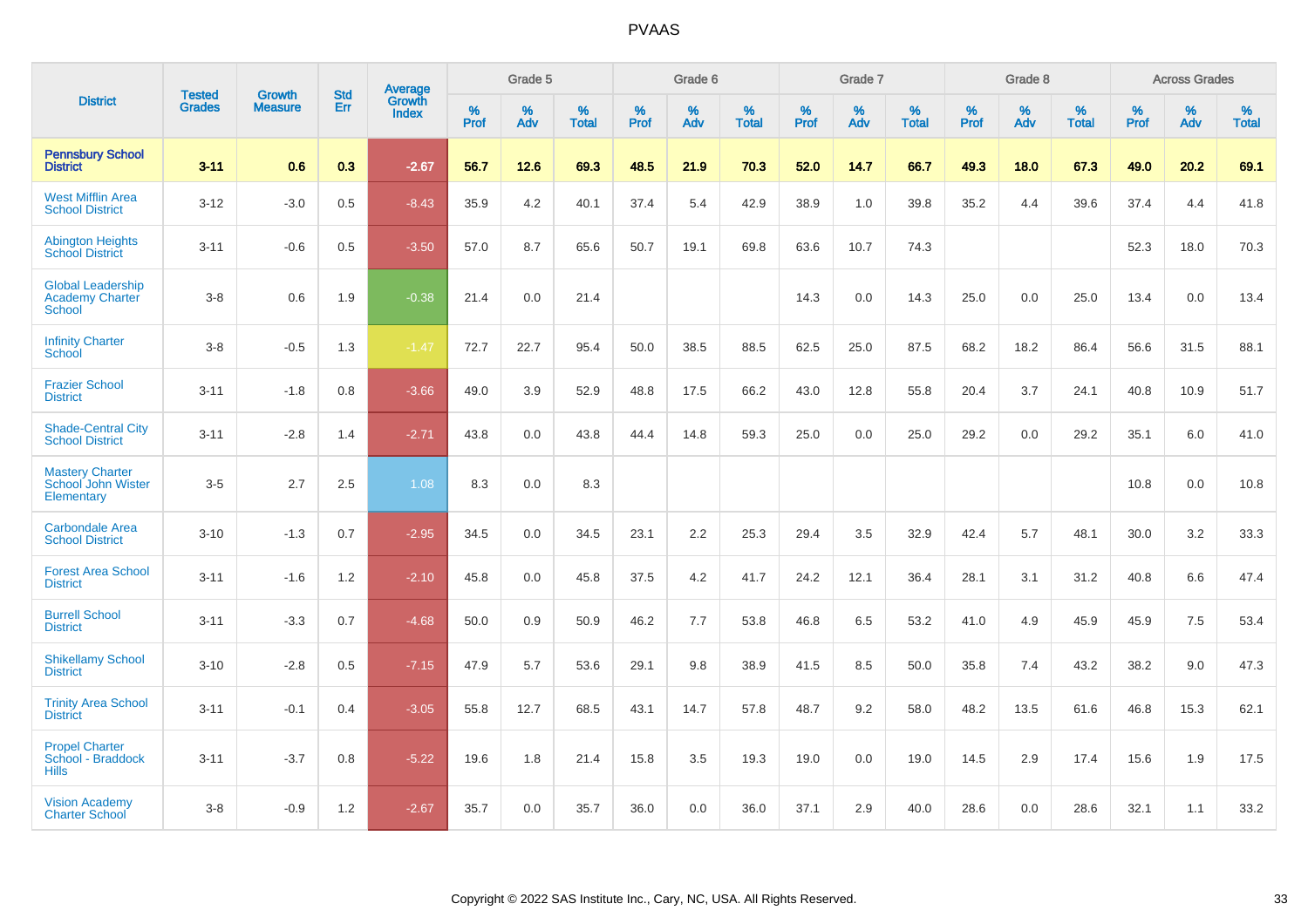|                                                           | <b>Tested</b> | <b>Growth</b>  | <b>Std</b> | Average                |                     | Grade 5  |                      |                     | Grade 6     |                      |              | Grade 7     |                   |              | Grade 8     |                   |              | <b>Across Grades</b> |                   |
|-----------------------------------------------------------|---------------|----------------|------------|------------------------|---------------------|----------|----------------------|---------------------|-------------|----------------------|--------------|-------------|-------------------|--------------|-------------|-------------------|--------------|----------------------|-------------------|
| <b>District</b>                                           | <b>Grades</b> | <b>Measure</b> | Err        | Growth<br><b>Index</b> | $\%$<br><b>Prof</b> | %<br>Adv | $\%$<br><b>Total</b> | $\%$<br><b>Prof</b> | $\%$<br>Adv | $\%$<br><b>Total</b> | $\%$<br>Prof | $\%$<br>Adv | %<br><b>Total</b> | $\%$<br>Prof | $\%$<br>Adv | %<br><b>Total</b> | $\%$<br>Prof | $\%$<br>Adv          | %<br><b>Total</b> |
| <b>Pennsbury School</b><br><b>District</b>                | $3 - 11$      | 0.6            | 0.3        | $-2.67$                | 56.7                | 12.6     | 69.3                 | 48.5                | 21.9        | 70.3                 | 52.0         | 14.7        | 66.7              | 49.3         | 18.0        | 67.3              | 49.0         | 20.2                 | 69.1              |
| <b>Insight PA Cyber</b><br><b>Charter School</b>          | $3 - 11$      | $-1.0$         | 1.6        | $-1.68$                | 29.4                | 0.0      | 29.4                 | 31.6                | 5.3         | 36.8                 | 37.0         | 11.1        | 48.2              | 48.2         | 11.1        | 59.3              | 41.5         | 9.2                  | 50.8              |
| <b>Fleetwood Area</b><br><b>School District</b>           | $3 - 10$      | $-1.3$         | 0.5        | $-3.53$                | 44.8                | 6.0      | 50.8                 | 37.4                | 6.4         | 43.9                 | 37.0         | 6.2         | 43.2              | 45.1         | 8.0         | 53.1              | 42.1         | 7.7                  | 49.9              |
| <b>Valley Grove</b><br><b>School District</b>             | $3 - 10$      | 0.6            | 0.8        | $-0.07$                | 56.2                | 8.3      | 64.6                 | 55.9                | 8.5         | 64.4                 | 43.4         | 9.4         | 52.8              | 53.7         | 7.4         | 61.1              | 48.3         | 9.3                  | 57.6              |
| <b>Muhlenberg</b><br><b>School District</b>               | $3 - 10$      | $-2.8$         | 0.4        | $-7.00$                | 35.9                | 1.4      | 37.2                 | 23.8                | 0.9         | 24.7                 | 27.7         | 2.0         | 29.6              | 26.4         | 1.4         | 27.8              | 28.8         | 3.0                  | 31.8              |
| <b>Harmony Area</b><br><b>School District</b>             | $3 - 10$      | 0.8            | 1.8        | $-0.67$                | 43.8                | 0.0      | 43.8                 | 54.2                | 12.5        | 66.7                 | 33.3         | 0.0         | 33.3              |              |             |                   | 43.6         | 6.4                  | 50.0              |
| Northern Lebanon<br><b>School District</b>                | $3 - 11$      | $-3.3$         | 0.5        | $-6.34$                | 51.7                | 3.4      | 55.2                 | 43.1                | 9.2         | 52.3                 | 35.3         | 1.3         | 36.6              | 32.3         | 2.6         | 34.8              | 41.8         | 7.5                  | 49.3              |
| <b>Central Valley</b><br><b>School District</b>           | $3 - 10$      | $-2.0$         | 0.5        | $-4.47$                | 44.1                | 4.2      | 48.2                 | 39.3                | 25.0        | 64.3                 | 50.3         | 9.2         | 59.5              | 41.9         | 8.8         | 50.7              | 46.3         | 13.9                 | 60.2              |
| <b>Freeport Area</b><br><b>School District</b>            | $3 - 10$      | 0.2            | 0.6        | $-0.91$                | 65.4                | 10.0     | 75.4                 | 35.8                | 23.6        | 59.4                 | 57.0         | 14.1        | 71.1              | 53.5         | 20.2        | 73.6              | 52.5         | 17.7                 | 70.1              |
| <b>Oswayo Valley</b><br>School District                   | $3 - 12$      | $-0.7$         | 1.2        | $-2.92$                | 62.1                | 13.8     | 75.9                 | 40.7                | 18.5        | 59.3                 | 48.2         | 0.0         | 48.2              | 51.6         | 6.4         | 58.1              | 54.7         | 11.8                 | 66.5              |
| <b>Hempfield Area</b><br><b>School District</b>           | $3 - 12$      | $-0.3$         | 0.3        | $-3.43$                | 55.2                | 8.7      | 63.9                 | 41.4                | 20.3        | 61.6                 | 52.8         | 14.0        | 66.8              | 50.0         | 12.4        | 62.4              | 48.7         | 16.2                 | 64.9              |
| <b>Northern Lehigh</b><br><b>School District</b>          | $3 - 12$      | $-0.6$         | 0.7        | $-1.20$                | 52.1                | 2.1      | 54.2                 | 44.4                | 6.2         | 50.6                 | 36.7         | 4.2         | 40.8              | 41.7         | 5.6         | 47.2              | 42.1         | 5.6                  | 47.7              |
| <b>Union Area School</b><br><b>District</b>               | $3 - 11$      | $-1.4$         | 0.9        | $-1.79$                | 66.7                | 7.7      | 74.4                 | 41.4                | 15.5        | 56.9                 | 43.9         | 5.3         | 49.1              | 55.6         | 8.9         | 64.4              | 47.6         | 12.4                 | 60.1              |
| <b>Lower Dauphin</b><br><b>School District</b>            | $3 - 11$      | $-0.9$         | 0.4        | $-4.32$                | 52.7                | 13.3     | 66.0                 | 42.7                | 15.9        | 58.6                 | 48.9         | 8.1         | 57.0              | 32.9         | 10.8        | 43.7              | 44.6         | 14.8                 | 59.4              |
| Susquehanna<br><b>Community School</b><br><b>District</b> | $3 - 11$      | 0.1            | 0.9        | $-1.03$                | 47.1                | 7.8      | 54.9                 | 43.1                | 12.1        | 55.2                 | 43.5         | 6.5         | 50.0              | 36.7         | 2.0         | 38.8              | 40.9         | 10.7                 | 51.6              |
| <b>Crestwood School</b><br><b>District</b>                | $3 - 11$      | $-0.8$         | 0.5        | $-2.05$                | 50.0                | 6.1      | 56.1                 | 48.2                | 26.2        | 74.4                 | 51.1         | 5.0         | 56.1              | 47.9         | 13.2        | 61.1              | 48.5         | 14.6                 | 63.2              |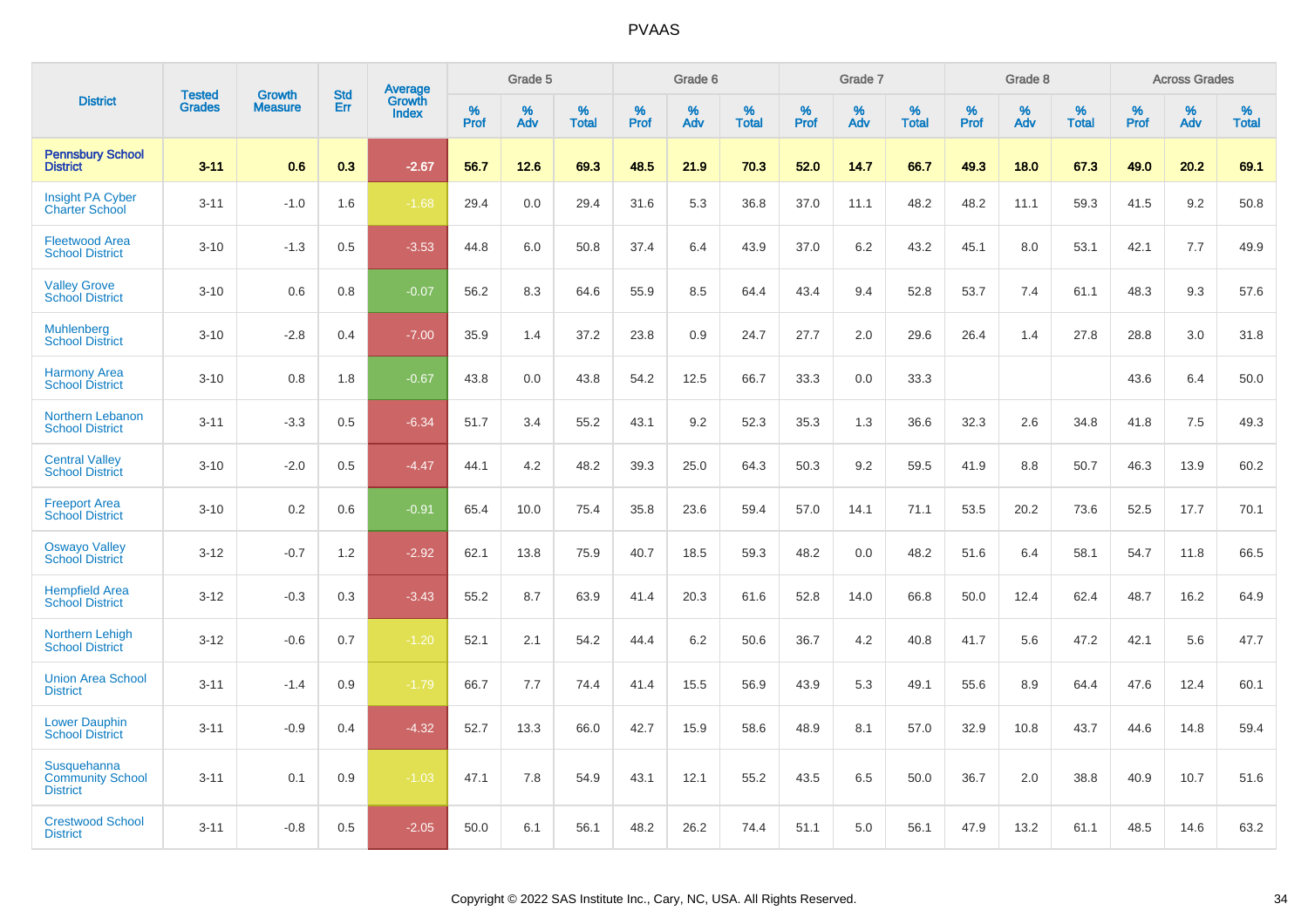|                                                                  | <b>Tested</b> | <b>Growth</b>  | <b>Std</b> | <b>Average</b>         |           | Grade 5  |                   |           | Grade 6  |                   |           | Grade 7  |                   |           | Grade 8  |                   |           | <b>Across Grades</b> |                   |
|------------------------------------------------------------------|---------------|----------------|------------|------------------------|-----------|----------|-------------------|-----------|----------|-------------------|-----------|----------|-------------------|-----------|----------|-------------------|-----------|----------------------|-------------------|
| <b>District</b>                                                  | <b>Grades</b> | <b>Measure</b> | Err        | Growth<br><b>Index</b> | %<br>Prof | %<br>Adv | %<br><b>Total</b> | %<br>Prof | %<br>Adv | %<br><b>Total</b> | %<br>Prof | %<br>Adv | %<br><b>Total</b> | %<br>Prof | %<br>Adv | %<br><b>Total</b> | %<br>Prof | %<br>Adv             | %<br><b>Total</b> |
| <b>Pennsbury School</b><br><b>District</b>                       | $3 - 11$      | 0.6            | 0.3        | $-2.67$                | 56.7      | 12.6     | 69.3              | 48.5      | 21.9     | 70.3              | 52.0      | 14.7     | 66.7              | 49.3      | 18.0     | 67.3              | 49.0      | 20.2                 | 69.1              |
| <b>Saint Clair Area</b><br><b>School District</b>                | $3 - 8$       | $-1.8$         | 0.9        | $-2.93$                | 43.4      | 1.9      | 45.3              | 58.0      | 6.0      | 64.0              | 36.5      | 7.7      | 44.2              | 41.5      | 2.4      | 43.9              | 43.9      | 4.7                  | 48.6              |
| Catasauqua Area<br><b>School District</b>                        | $3 - 12$      | $-1.3$         | 0.7        | $-4.82$                | 30.1      | 0.0      | 30.1              | 55.4      | 9.5      | 64.9              | 33.3      | 2.9      | 36.3              | 24.4      | 7.8      | 32.2              | 36.9      | 5.3                  | 42.2              |
| <b>Young Scholars</b><br><b>Charter School</b>                   | $6 - 8$       | 0.5            | 0.9        | $-0.06$                |           |          |                   | 23.2      | 5.4      | 28.6              | 14.3      | 5.7      | 20.0              | 13.0      | 0.0      | 13.0              | 16.3      | 3.4                  | 19.7              |
| <b>Central Greene</b><br><b>School District</b>                  | $3 - 11$      | $-1.8$         | 0.6        | $-3.71$                | 35.0      | 0.0      | 35.0              | 40.0      | 9.5      | 49.5              | 33.3      | 5.0      | 38.3              | 31.5      | 1.8      | 33.3              | 35.2      | 5.2                  | 40.3              |
| <b>Lincoln Charter</b><br><b>School</b>                          | $3-5$         | 1.2            | 1.4        | 0.81                   | 17.7      | 0.0      | 17.7              |           |          |                   |           |          |                   |           |          |                   | 14.5      | 1.2                  | 15.7              |
| Community<br>Academy Of<br>Philadelphia<br><b>Charter School</b> | $3 - 11$      | $-4.1$         | 1.0        | $-4.18$                | 22.5      | 0.0      | 22.5              | 27.3      | 0.0      | 27.3              | 33.3      | 2.8      | 36.1              | 12.2      | 0.0      | 12.2              | 24.9      | 1.4                  | 26.3              |
| <b>Lehigh Valley Dual</b><br>Language Charter<br>School          | $3 - 8$       | $-0.8$         | 2.5        | $-1.32$                | 8.3       | 0.0      | 8.3               | 58.3      | 0.0      | 58.3              |           |          |                   |           |          |                   | 34.3      | 0.0                  | 34.3              |
| <b>Montgomery Area</b><br><b>School District</b>                 | $3 - 11$      | $-2.0$         | 0.8        | $-5.29$                | 56.8      | 6.8      | 63.5              | 43.6      | 19.4     | 62.9              | 34.7      | 4.2      | 38.9              | 50.0      | 6.9      | 56.9              | 42.9      | 11.7                 | 54.6              |
| <b>Sullivan County</b><br><b>School District</b>                 | $3 - 10$      | $-3.1$         | 1.0        | $-3.25$                | 23.8      | 2.4      | 26.2              | 62.0      | 6.0      | 68.0              | 41.2      | 5.9      | 47.1              | 40.0      | 2.9      | 42.9              | 40.0      | 6.0                  | 46.0              |
| <b>Montoursville Area</b><br><b>School District</b>              | $3 - 12$      | $-1.3$         | 0.5        | $-4.72$                | 54.2      | 10.7     | 64.9              | 55.2      | 16.8     | 72.0              | 51.1      | 7.5      | 58.6              | 45.4      | 10.6     | 56.0              | 48.5      | 14.2                 | 62.6              |
| <b>Harbor Creek</b><br><b>School District</b>                    | $3 - 11$      | $-2.4$         | 0.5        | $-6.75$                | 61.7      | 20.8     | 82.5              | 37.4      | 36.3     | 73.7              | 55.9      | 13.3     | 69.2              | 45.4      | 12.3     | 57.8              | 48.7      | 24.9                 | 73.6              |
| <b>Panther Valley</b><br><b>School District</b>                  | $3 - 12$      | 0.1            | 0.6        | $-1.12$                | 26.7      | 1.0      | 27.6              | 33.1      | 1.6      | 34.7              | 34.6      | 2.7      | 37.3              | 32.7      | 4.7      | 37.4              | 31.1      | 4.0                  | 35.1              |
| <b>West Shore School</b><br><b>District</b>                      | $3 - 12$      | $-0.2$         | 0.3        | $-2.49$                | 46.3      | 8.2      | 54.5              | 44.4      | 15.0     | 59.4              | 44.4      | 8.2      | 52.7              | 42.8      | 11.8     | 54.6              | 42.7      | 13.2                 | 55.9              |
| <b>Norwin School</b><br><b>District</b>                          | $3 - 11$      | $-0.6$         | 0.3        | $-3.90$                | 59.5      | 18.6     | 78.1              | 40.9      | 36.6     | 77.4              | 60.2      | 18.0     | 78.3              | 52.5      | 13.8     | 66.4              | 51.8      | 24.9                 | 76.7              |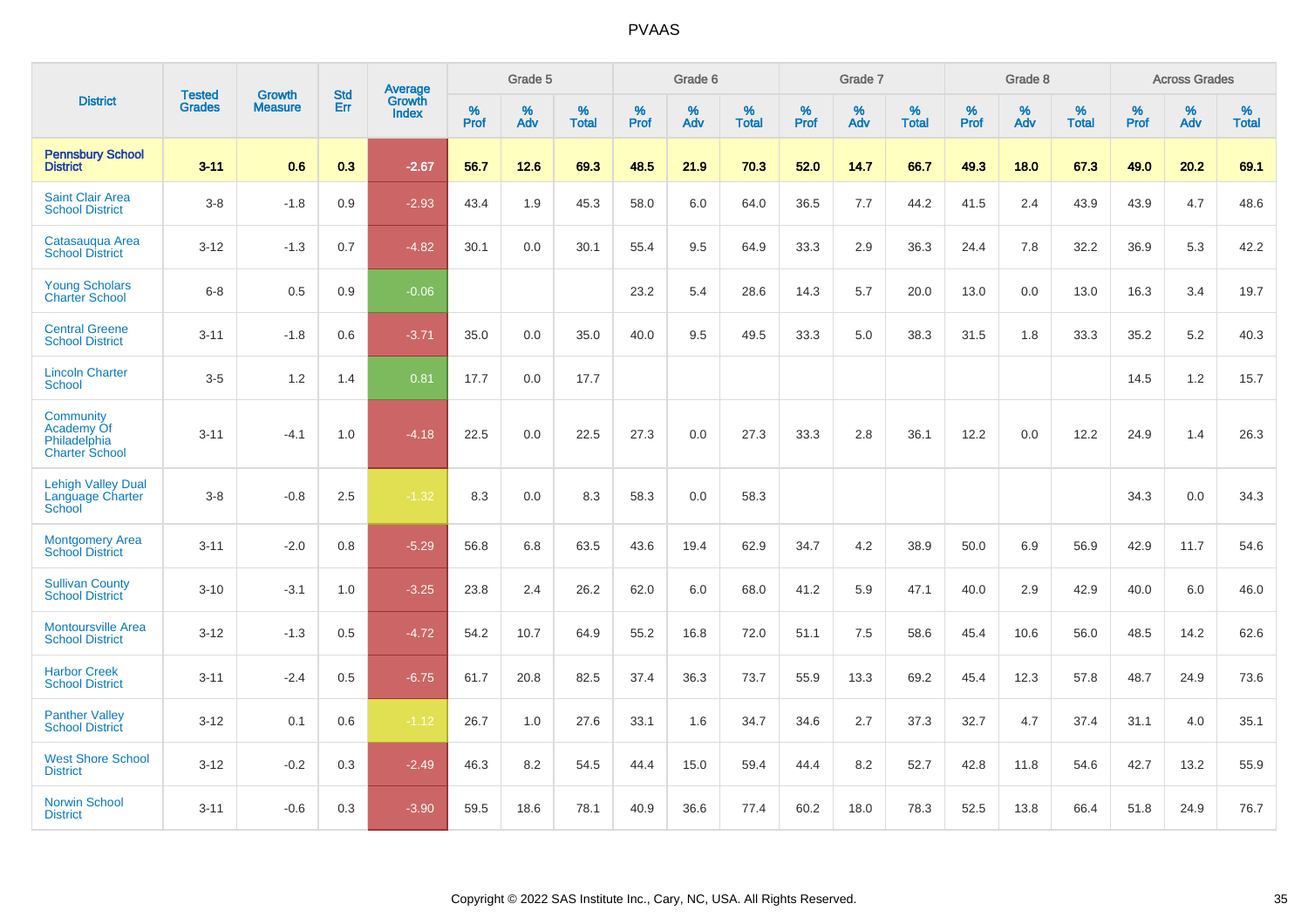|                                                                           | <b>Tested</b> | <b>Growth</b>  | <b>Std</b> | Average                |           | Grade 5  |                   |           | Grade 6  |                   |           | Grade 7  |                   |           | Grade 8  |                   |           | <b>Across Grades</b> |                   |
|---------------------------------------------------------------------------|---------------|----------------|------------|------------------------|-----------|----------|-------------------|-----------|----------|-------------------|-----------|----------|-------------------|-----------|----------|-------------------|-----------|----------------------|-------------------|
| <b>District</b>                                                           | <b>Grades</b> | <b>Measure</b> | Err        | Growth<br><b>Index</b> | %<br>Prof | %<br>Adv | %<br><b>Total</b> | %<br>Prof | %<br>Adv | %<br><b>Total</b> | %<br>Prof | %<br>Adv | %<br><b>Total</b> | %<br>Prof | %<br>Adv | %<br><b>Total</b> | %<br>Prof | %<br>Adv             | %<br><b>Total</b> |
| <b>Pennsbury School</b><br><b>District</b>                                | $3 - 11$      | 0.6            | 0.3        | $-2.67$                | 56.7      | 12.6     | 69.3              | 48.5      | 21.9     | 70.3              | 52.0      | 14.7     | 66.7              | 49.3      | 18.0     | 67.3              | 49.0      | 20.2                 | 69.1              |
| <b>Erie Rise</b><br>Leadership<br><b>Academy Charter</b><br><b>School</b> | $3 - 8$       | 0.0            | 1.2        | $-0.41$                | 17.9      | 0.0      | 17.9              | 6.9       | 0.0      | 6.9               | 4.8       | 2.4      | 7.1               | 0.0       | 0.0      | 0.0               | 7.8       | 0.5                  | 8.3               |
| <b>Pine-Richland</b><br><b>School District</b>                            | $3 - 11$      | $-3.0$         | 0.3        | $-8.46$                | 58.0      | 19.8     | 77.8              | 55.8      | 26.4     | 82.2              | 57.0      | 18.5     | 75.6              | 56.2      | 27.0     | 83.3              | 52.7      | 28.2                 | 80.9              |
| <b>Monessen City</b><br><b>School District</b>                            | $3 - 10$      | $-3.2$         | 1.2        | $-2.75$                | 20.0      | 0.0      | 20.0              | 18.0      | 2.6      | 20.5              | 13.3      | 0.0      | 13.3              | 4.8       | 0.0      | 4.8               | 15.2      | 0.6                  | 15.8              |
| <b>Kiski Area School</b><br><b>District</b>                               | $3 - 11$      | $-2.3$         | 0.4        | $-5.07$                | 50.9      | 4.2      | 55.2              | 41.3      | 18.4     | 59.6              | 53.8      | 7.5      | 61.3              | 45.8      | 5.0      | 50.8              | 47.0      | 13.3                 | 60.4              |
| Steelton-Highspire<br><b>School District</b>                              | $3 - 11$      | $-1.9$         | 0.7        | $-3.25$                | 21.9      | 0.0      | 21.9              | 11.5      | 0.0      | 11.5              | 3.8       | 0.0      | 3.8               | 5.9       | 0.0      | 5.9               | 9.0       | 0.0                  | 9.0               |
| Quakertown<br><b>Community School</b><br><b>District</b>                  | $3 - 12$      | $-1.6$         | 0.4        | $-7.86$                | 50.0      | 4.9      | 54.9              | 40.2      | 19.3     | 59.5              | 40.4      | 7.5      | 47.8              | 42.6      | 17.3     | 59.9              | 42.5      | 12.6                 | 55.1              |
| <b>Propel Charter</b><br>School-Hazelwood                                 | $3-8$         | $-0.7$         | 1.2        | $-1.40$                | 6.7       | 0.0      | 6.7               | 14.3      | 0.0      | 14.3              | 14.3      | 4.8      | 19.0              | 16.0      | 0.0      | 16.0              | 10.2      | 0.6                  | 10.8              |
| <b>Upper Dauphin</b><br>Area School<br><b>District</b>                    | $3 - 11$      | $-1.6$         | 0.8        | $-4.84$                | 40.3      | 1.6      | 41.9              | 41.7      | 16.7     | 58.3              | 48.6      | 8.1      | 56.8              | 41.4      | 8.6      | 50.0              | 42.4      | 12.8                 | 55.2              |
| <b>Wilmington Area</b><br><b>School District</b>                          | $3 - 11$      | $-0.8$         | 0.8        | $-1.48$                | 60.3      | 13.8     | 74.1              | 43.3      | 11.7     | 55.0              | 33.3      | 11.8     | 45.1              | 32.2      | 10.2     | 42.4              | 43.2      | 13.4                 | 56.6              |
| <b>Alliance For</b><br><b>Progress Charter</b><br>School                  | $3-8$         | $-1.1$         | 1.2        | $-3.25$                | 12.5      | 0.0      | 12.5              | 32.0      | 0.0      | 32.0              | 26.9      | 0.0      | 26.9              | 3.4       | 0.0      | 3.4               | 19.4      | 0.0                  | 19.4              |
| <b>Steel Valley</b><br><b>School District</b>                             | $3 - 11$      | $-2.9$         | 0.7        | $-6.65$                | 38.4      | 1.2      | 39.5              | 37.1      | 14.5     | 51.6              | 26.5      | 3.6      | 30.1              | 26.7      | 6.7      | 33.3              | 35.3      | 10.2                 | 45.5              |
| <b>Austin Area School</b><br><b>District</b>                              | $3 - 11$      | $-0.5$         | 1.7        | $-1.08$                | 38.5      | 7.7      | 46.2              | 61.5      | 0.0      | 61.5              | 26.7      | 0.0      | 26.7              | 56.2      | 6.2      | 62.5              | 40.5      | 4.0                  | 44.6              |
| <b>Clearfield Area</b><br><b>School District</b>                          | $3 - 10$      | $-0.5$         | 0.5        | $-1.87$                | 37.9      | 3.2      | 41.1              | 35.8      | 5.8      | 41.6              | 39.0      | 1.5      | 40.4              | 32.4      | 4.1      | 36.6              | 35.2      | 5.8                  | 41.0              |
| <b>Morrisville Borough</b><br><b>School District</b>                      | $3 - 11$      | $-0.9$         | 0.9        | $-1.54$                | 28.3      | 3.3      | 31.7              | 19.2      | 1.9      | 21.2              | 32.7      | 0.0      | 32.7              | 27.9      | 0.0      | 27.9              | 27.6      | 1.9                  | 29.5              |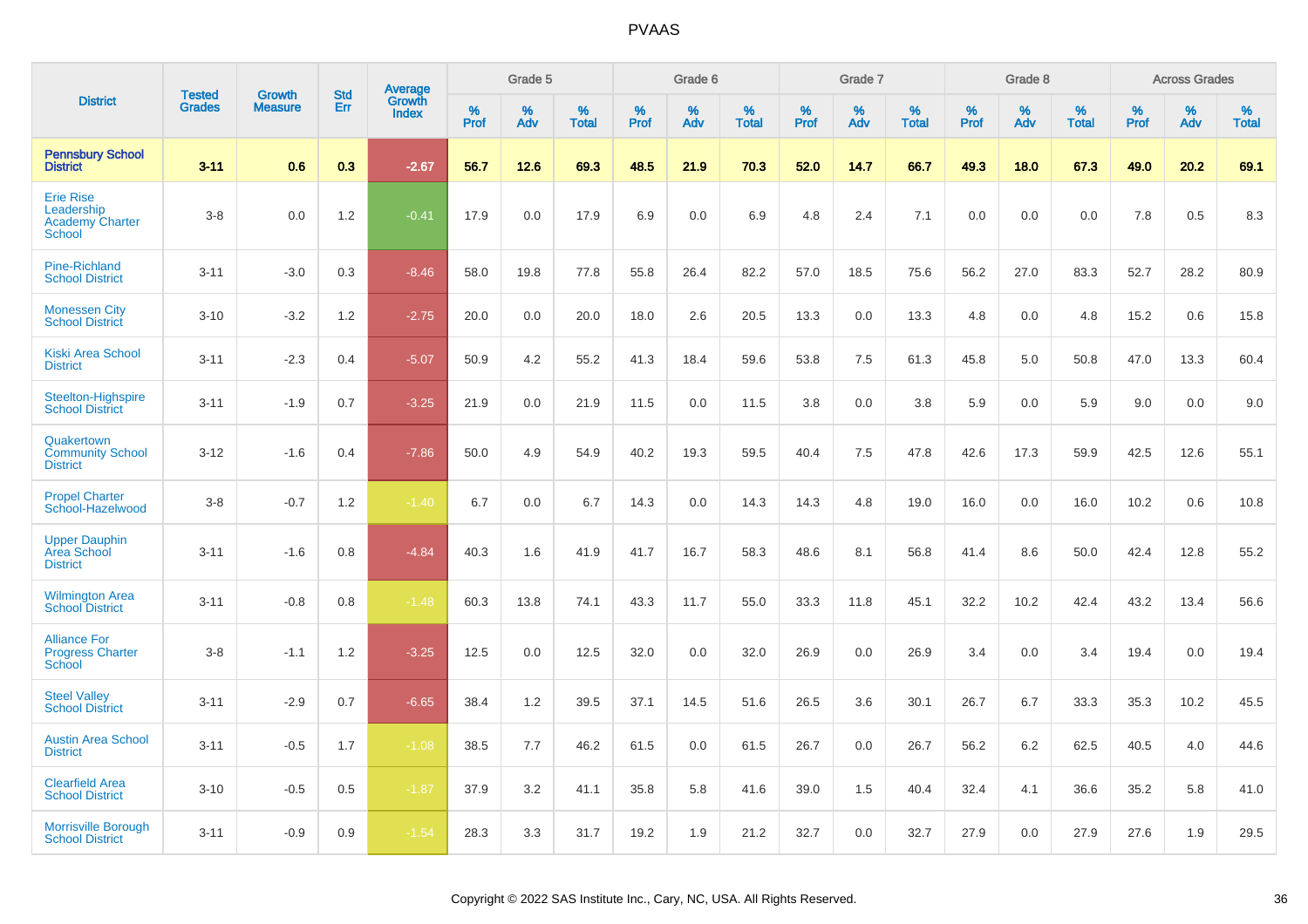|                                                                                |                                | <b>Growth</b>  | <b>Std</b> |                                   |              | Grade 5  |                   |              | Grade 6  |                   |              | Grade 7  |                   |              | Grade 8  |                   |              | <b>Across Grades</b> |                   |
|--------------------------------------------------------------------------------|--------------------------------|----------------|------------|-----------------------------------|--------------|----------|-------------------|--------------|----------|-------------------|--------------|----------|-------------------|--------------|----------|-------------------|--------------|----------------------|-------------------|
| <b>District</b>                                                                | <b>Tested</b><br><b>Grades</b> | <b>Measure</b> | <b>Err</b> | <b>Average</b><br>Growth<br>Index | $\%$<br>Prof | %<br>Adv | %<br><b>Total</b> | $\%$<br>Prof | %<br>Adv | %<br><b>Total</b> | $\%$<br>Prof | %<br>Adv | %<br><b>Total</b> | $\%$<br>Prof | %<br>Adv | %<br><b>Total</b> | $\%$<br>Prof | %<br>Adv             | %<br><b>Total</b> |
| <b>Pennsbury School</b><br><b>District</b>                                     | $3 - 11$                       | 0.6            | 0.3        | $-2.67$                           | 56.7         | 12.6     | 69.3              | 48.5         | 21.9     | 70.3              | 52.0         | 14.7     | 66.7              | 49.3         | 18.0     | 67.3              | 49.0         | 20.2                 | 69.1              |
| Cornwall-Lebanon<br><b>School District</b>                                     | $3 - 11$                       | $-0.8$         | 0.3        | $-2.72$                           | 46.8         | 6.1      | 52.9              | 45.0         | 15.9     | 60.9              | 48.6         | 7.2      | 55.8              | 49.4         | 12.2     | 61.6              | 44.4         | 12.6                 | 57.0              |
| <b>Young Scholars of</b><br><b>Greater Allegheny</b><br><b>Charter School</b>  | $3 - 8$                        | $-1.6$         | 1.7        | $-1.89$                           | 26.3         | 0.0      | 26.3              | 40.0         | 0.0      | 40.0              | 35.0         | 0.0      | 35.0              |              |          |                   | 29.9         | 0.8                  | 30.8              |
| <b>Reach Cyber</b><br><b>Charter School</b>                                    | $3 - 11$                       | $-2.6$         | 0.9        | $-2.78$                           | 52.4         | 4.8      | 57.1              | 52.2         | 8.7      | 60.9              | 38.5         | 1.9      | 40.4              | 47.5         | 5.1      | 52.5              | 46.8         | 5.5                  | 52.3              |
| <b>Mariana Bracetti</b><br><b>Academy Charter</b><br>School                    | $3 - 10$                       | 0.4            | 0.9        | $-0.00$                           | 33.9         | 1.7      | 35.6              | 17.8         | 0.0      | 17.8              | 38.2         | 1.8      | 40.0              | 12.1         | 3.0      | 15.2              | 26.5         | 2.0                  | 28.5              |
| <b>North Hills School</b><br><b>District</b>                                   | $3 - 11$                       | $-1.2$         | 0.4        | $-3.31$                           | 59.2         | 11.6     | 70.8              | 45.2         | 26.0     | 71.2              | 51.8         | 20.0     | 71.8              | 48.3         | 18.4     | 66.7              | 50.2         | 22.0                 | 72.3              |
| <b>Kutztown Area</b><br><b>School District</b>                                 | $3 - 12$                       | $-0.3$         | 0.8        | $-0.89$                           | 59.7         | 6.0      | 65.7              | 46.0         | 17.5     | 63.5              | 37.5         | 17.5     | 55.0              | 50.0         | 10.3     | 60.3              | 48.4         | 17.0                 | 65.5              |
| <b>Iroquois School</b><br><b>District</b>                                      | $3 - 11$                       | $-0.1$         | 0.7        | $-0.86$                           | 55.1         | 9.0      | 64.1              | 39.5         | 19.8     | 59.3              | 38.8         | 6.1      | 44.9              | 44.0         | 10.0     | 54.0              | 42.6         | 12.8                 | 55.4              |
| <b>Blackhawk School</b><br><b>District</b>                                     | $3 - 11$                       | $-3.2$         | 0.5        | $-6.30$                           | 58.7         | 1.4      | 60.1              | 43.4         | 16.4     | 59.8              | 52.8         | 4.9      | 57.7              | 39.7         | 6.7      | 46.4              | 48.1         | 10.9                 | 59.0              |
| <b>Lehighton Area</b><br><b>School District</b>                                | $3 - 11$                       | $-1.0$         | 0.5        | $-3.70$                           | 45.3         | 1.3      | 46.7              | 40.8         | 8.3      | 49.2              | 42.3         | 5.7      | 48.0              | 34.2         | 9.8      | 43.9              | 41.8         | 8.6                  | 50.4              |
| <b>Center For Student</b><br><b>Learning Charter</b><br>School At<br>Pennsbury | $6 - 12$                       | 1.9            | 3.5        | 0.54                              |              |          |                   |              |          |                   |              |          |                   | 25.0         | 8.3      | 33.3              | 26.9         | 3.8                  | 30.8              |
| <b>Burgettstown Area</b><br><b>School District</b>                             | $3 - 11$                       | $-3.6$         | 0.7        | $-4.89$                           | 35.1         | 6.5      | 41.6              | 58.5         | 7.7      | 66.2              | 32.9         | 2.4      | 35.4              | 35.6         | 5.5      | 41.1              | 40.5         | 8.8                  | 49.3              |
| <b>Esperanza Cyber</b><br><b>Charter School</b>                                | $3 - 11$                       | $-2.3$         | 1.3        | $-2.35$                           | 11.8         | 0.0      | 11.8              | 8.7          | 0.0      | 8.7               | 12.8         | 0.0      | 12.8              | 9.1          | 0.0      | 9.1               | 9.4          | 0.8                  | 10.2              |
| <b>Williams Valley</b><br><b>School District</b>                               | $3 - 11$                       | 0.3            | 0.8        | $-0.19$                           | 38.6         | 0.0      | 38.6              | 41.4         | 6.9      | 48.3              | 35.1         | 2.6      | 37.7              | 42.2         | 9.4      | 51.6              | 39.1         | 4.9                  | 44.0              |
| <b>Hanover Area</b><br><b>School District</b>                                  | $3 - 11$                       | $-2.1$         | 0.9        | $-2.93$                           | 29.8         | 0.0      | 29.8              | 14.6         | 9.1      | 23.6              | 15.5         | 0.0      | 15.5              | 14.3         | 2.4      | 16.7              | 20.2         | 2.3                  | 22.5              |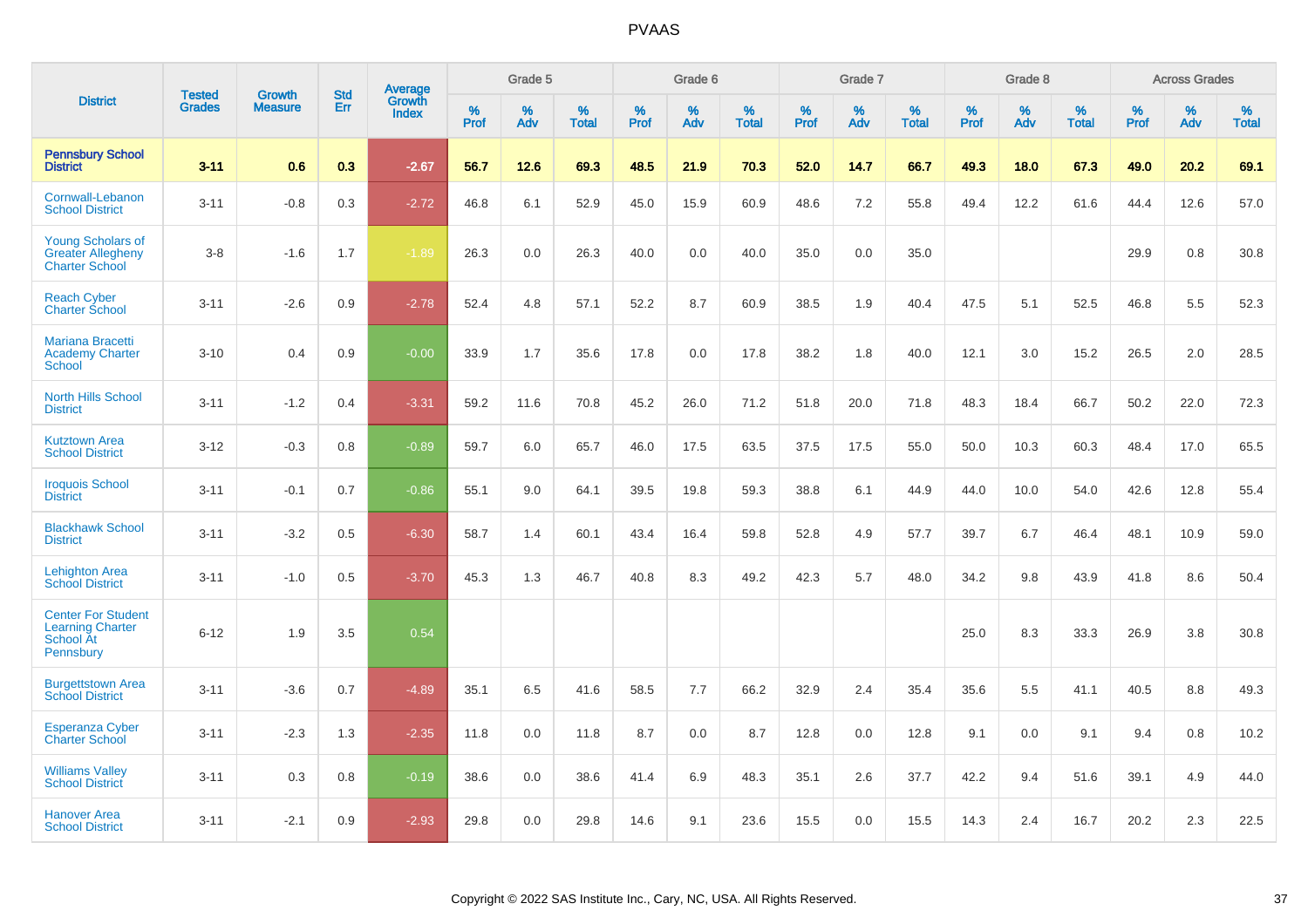|                                                                     | <b>Tested</b> | <b>Growth</b>  | <b>Std</b> | Average                       |              | Grade 5  |                   |           | Grade 6  |                   |           | Grade 7  |                   |           | Grade 8  |                   |           | <b>Across Grades</b> |                   |
|---------------------------------------------------------------------|---------------|----------------|------------|-------------------------------|--------------|----------|-------------------|-----------|----------|-------------------|-----------|----------|-------------------|-----------|----------|-------------------|-----------|----------------------|-------------------|
| <b>District</b>                                                     | <b>Grades</b> | <b>Measure</b> | Err        | <b>Growth</b><br><b>Index</b> | $\%$<br>Prof | %<br>Adv | %<br><b>Total</b> | %<br>Prof | %<br>Adv | %<br><b>Total</b> | %<br>Prof | %<br>Adv | %<br><b>Total</b> | %<br>Prof | %<br>Adv | %<br><b>Total</b> | %<br>Prof | %<br>Adv             | %<br><b>Total</b> |
| <b>Pennsbury School</b><br><b>District</b>                          | $3 - 11$      | 0.6            | 0.3        | $-2.67$                       | 56.7         | 12.6     | 69.3              | 48.5      | 21.9     | 70.3              | 52.0      | 14.7     | 66.7              | 49.3      | 18.0     | 67.3              | 49.0      | 20.2                 | 69.1              |
| <b>Tri-Valley School</b><br><b>District</b>                         | $3 - 10$      | $-2.4$         | 0.9        | $-3.85$                       | 40.0         | 5.9      | 45.9              | 36.7      | 6.1      | 42.9              | 36.7      | 0.0      | 36.7              | 40.5      | 9.5      | 50.0              | 41.3      | 8.0                  | 49.3              |
| <b>Eugenio Maria De</b><br><b>Hostos Charter</b><br><b>School</b>   | $3 - 8$       | $-0.5$         | 1.4        | $-1.78$                       | 45.8         | 0.0      | 45.8              | 16.7      | 16.7     | 33.3              | 18.2      | 9.1      | 27.3              | 46.7      | 0.0      | 46.7              | 35.0      | 6.7                  | 41.7              |
| <b>Connellsville Area</b><br><b>School District</b>                 | $3 - 11$      | $-2.2$         | 0.4        | $-5.74$                       | 34.7         | 3.7      | 38.4              | 32.7      | 6.4      | 39.1              | 27.4      | 5.1      | 32.4              | 33.8      | 3.6      | 37.4              | 33.6      | 5.9                  | 39.6              |
| <b>Springfield School</b><br><b>District</b>                        | $3 - 11$      | $-0.9$         | 0.4        | $-2.85$                       | 58.3         | 23.8     | 82.1              | 53.6      | 25.6     | 79.2              | 58.6      | 20.9     | 79.5              | 51.5      | 18.2     | 69.7              | 52.1      | 26.9                 | 78.9              |
| <b>Shaler Area</b><br><b>School District</b>                        | $3 - 11$      | $-4.5$         | 0.4        | $-13.13$                      | 52.7         | 5.4      | 58.1              | 39.8      | 10.6     | 50.4              | 50.0      | 7.8      | 57.8              | 46.9      | 12.9     | 59.8              | 46.7      | 13.0                 | 59.7              |
| <b>Purchase Line</b><br><b>School District</b>                      | $3 - 12$      | $-1.5$         | 0.8        | $-2.85$                       | 37.2         | 5.9      | 43.1              | 40.9      | 6.1      | 47.0              | 39.4      | 3.0      | 42.4              | 30.9      | 3.6      | 34.6              | 39.8      | 6.3                  | 46.1              |
| <b>Franklin Towne</b><br><b>Charter</b><br><b>Elementary School</b> | $3 - 8$       | $-3.1$         | $1.2$      | $-3.10$                       | 46.4         | 7.1      | 53.6              | 48.2      | 7.4      | 55.6              | 53.6      | 7.1      | 60.7              | 59.1      | 0.0      | 59.1              | 50.6      | 6.8                  | 57.4              |
| <b>MaST Community</b><br><b>Charter School II</b>                   | $3 - 10$      | $-4.6$         | 0.7        | $-6.45$                       | 41.0         | 3.0      | 44.0              | 38.7      | 4.3      | 43.0              | 50.0      | 5.9      | 55.9              |           |          |                   | 44.5      | 7.0                  | 51.5              |
| Northgate School<br><b>District</b>                                 | $3 - 11$      | $-1.4$         | 0.8        | $-4.26$                       | 60.8         | 3.9      | 64.7              | 59.0      | 11.5     | 70.5              | 36.1      | 9.8      | 45.9              | 37.5      | 17.9     | 55.4              | 45.5      | 12.8                 | 58.3              |
| Washington<br><b>School District</b>                                | $3 - 11$      | $-1.7$         | 0.7        | $-3.97$                       | 44.7         | 0.0      | 44.7              | 39.6      | 6.2      | 45.8              | 28.0      | 1.2      | 29.3              | 23.5      | 1.5      | 25.0              | 35.4      | 3.1                  | 38.6              |
| <b>Arts Academy</b><br>Elementary<br><b>Charter School</b>          | $3-5$         | 0.9            | 2.0        | 0.44                          | 31.6         | 0.0      | 31.6              |           |          |                   |           |          |                   |           |          |                   | 31.8      | 2.3                  | 34.1              |
| <b>Laurel Highlands</b><br><b>School District</b>                   | $3 - 11$      | $-1.7$         | 0.5        | $-3.99$                       | 43.1         | 4.4      | 47.5              | 39.4      | 11.6     | 51.0              | 35.7      | 2.9      | 38.6              | 37.8      | 5.5      | 43.3              | 39.8      | 9.6                  | 49.4              |
| <b>Coatesville Area</b><br><b>School District</b>                   | $3 - 11$      | $-0.4$         | 0.4        | $-1.48$                       | 28.2         | 1.6      | 29.8              | 30.3      | 2.8      | 33.1              | 30.8      | 4.4      | 35.2              | 26.3      | 2.9      | 29.3              | 28.5      | 3.0                  | 31.5              |
| <b>Blacklick Valley</b><br><b>School District</b>                   | $3 - 11$      | $-0.1$         | 1.0        | $-0.87$                       | 29.6         | 0.0      | 29.6              | 52.6      | 7.9      | 60.5              | 35.4      | 0.0      | 35.4              | 34.2      | 0.0      | 34.2              | 43.2      | 3.7                  | 46.9              |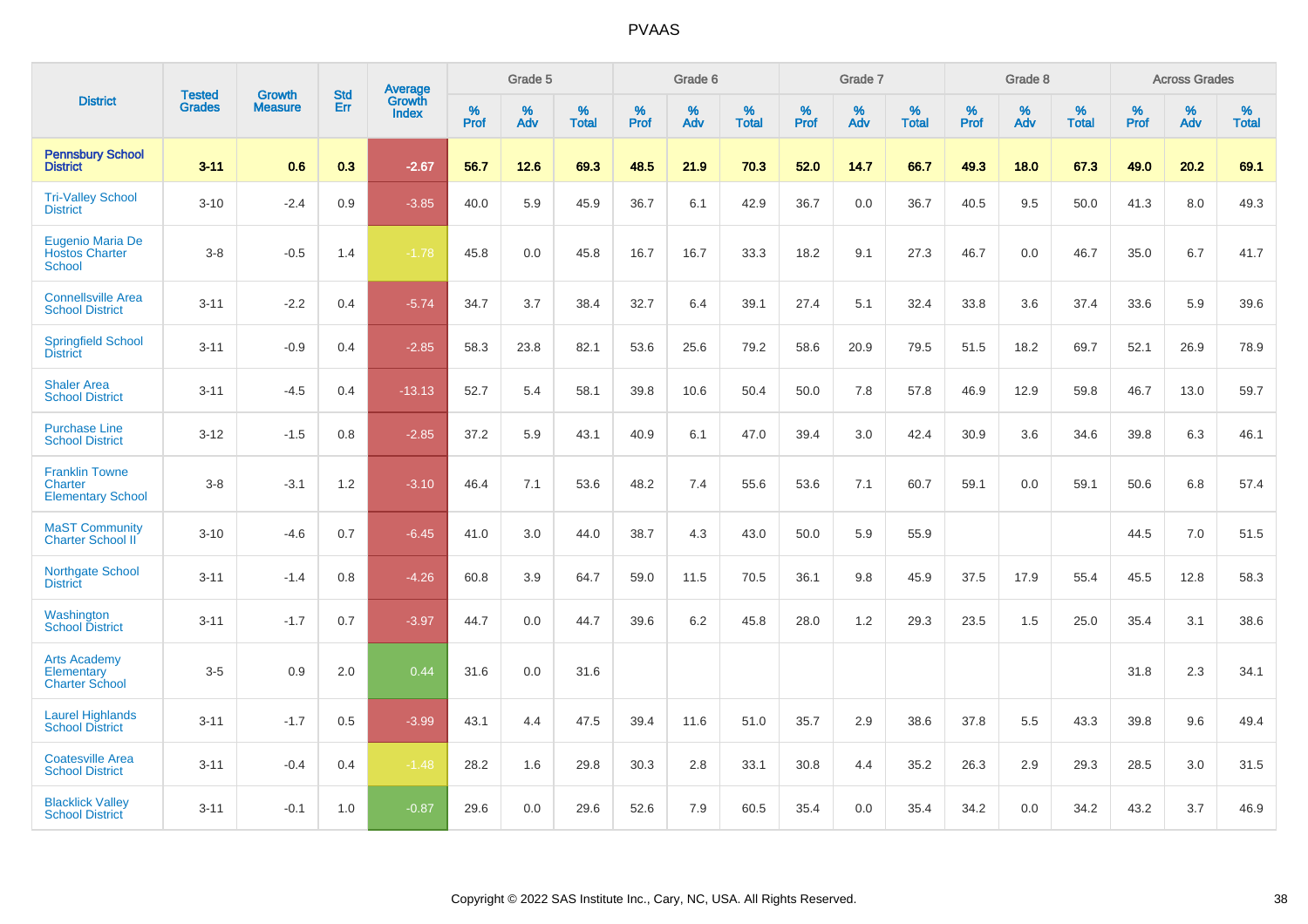|                                                                       |                                |                                 | <b>Std</b> | Average                |              | Grade 5  |                   |           | Grade 6  |                   |           | Grade 7  |                   |           | Grade 8  |                   |           | <b>Across Grades</b> |                   |
|-----------------------------------------------------------------------|--------------------------------|---------------------------------|------------|------------------------|--------------|----------|-------------------|-----------|----------|-------------------|-----------|----------|-------------------|-----------|----------|-------------------|-----------|----------------------|-------------------|
| <b>District</b>                                                       | <b>Tested</b><br><b>Grades</b> | <b>Growth</b><br><b>Measure</b> | Err        | Growth<br><b>Index</b> | $\%$<br>Prof | %<br>Adv | %<br><b>Total</b> | %<br>Prof | %<br>Adv | %<br><b>Total</b> | %<br>Prof | %<br>Adv | %<br><b>Total</b> | %<br>Prof | %<br>Adv | %<br><b>Total</b> | %<br>Prof | %<br>Adv             | %<br><b>Total</b> |
| <b>Pennsbury School</b><br><b>District</b>                            | $3 - 11$                       | 0.6                             | 0.3        | $-2.67$                | 56.7         | 12.6     | 69.3              | 48.5      | 21.9     | 70.3              | 52.0      | 14.7     | 66.7              | 49.3      | 18.0     | 67.3              | 49.0      | 20.2                 | 69.1              |
| <b>Waynesboro Area</b><br><b>School District</b>                      | $3 - 12$                       | $-2.8$                          | 0.4        | $-7.51$                | 42.9         | 6.1      | 49.0              | 38.4      | 14.0     | 52.4              | 37.6      | 7.1      | 44.7              | 37.5      | 12.8     | 50.3              | 41.0      | 12.0                 | 52.9              |
| <b>Perseus House</b><br><b>Charter School Of</b><br><b>Excellence</b> | $6 - 11$                       | $-0.9$                          | 1.2        | $-1.85$                |              |          |                   | 4.8       | 0.0      | 4.8               | 20.4      | 0.0      | 20.4              | 22.7      | 1.5      | 24.2              | 19.2      | 0.7                  | 19.9              |
| <b>Penn Hills Charter</b><br>School of<br>Entrepreneurship            | $3-8$                          | $-1.5$                          | 1.0        | $-3.06$                | 27.3         | 0.0      | 27.3              | 37.1      | 8.6      | 45.7              | 34.2      | 0.0      | 34.2              | 45.4      | 0.0      | 45.4              | 40.8      | 6.4                  | 47.2              |
| <b>Titusville Area</b><br><b>School District</b>                      | $3 - 11$                       | $-0.4$                          | 0.5        | $-0.96$                | 57.4         | 8.5      | 65.9              | 35.0      | 12.6     | 47.6              | 46.2      | 8.3      | 54.6              | 40.6      | 11.6     | 52.2              | 44.1      | 12.1                 | 56.2              |
| <b>Cameron County</b><br><b>School District</b>                       | $3 - 12$                       | $-2.6$                          | 1.0        | $-2.51$                | 73.3         | 3.3      | 76.7              | 48.7      | 25.6     | 74.4              | 39.0      | 0.0      | 39.0              | 43.2      | 5.4      | 48.6              | 50.4      | 14.0                 | 64.4              |
| <b>Centre Learning</b><br>Community<br><b>Charter School</b>          | $5-8$                          | $-1.3$                          | 2.1        | $-1.22$                |              |          |                   |           |          |                   | 37.5      | 12.5     | 50.0              | 47.1      | 11.8     | 58.8              | 51.8      | 16.7                 | 68.5              |
| <b>Windber Area</b><br><b>School District</b>                         | $3 - 11$                       | $-1.4$                          | 0.7        | $-3.44$                | 49.4         | 13.9     | 63.3              | 49.2      | 14.9     | 64.2              | 49.3      | 9.3      | 58.7              | 57.1      | 10.7     | 67.9              | 49.9      | 11.8                 | 61.7              |
| <b>Moniteau School</b><br><b>District</b>                             | $3 - 11$                       | $-1.6$                          | 0.7        | $-2.47$                | 43.4         | 7.2      | 50.6              | 33.3      | 19.0     | 52.4              | 32.1      | 6.0      | 38.1              | 44.0      | 1.3      | 45.3              | 40.5      | 10.6                 | 51.1              |
| <b>Carmichaels Area</b><br><b>School District</b>                     | $3 - 10$                       | $-2.5$                          | 0.8        | $-3.95$                | 35.0         | 1.2      | 36.2              | 25.8      | 7.6      | 33.3              | 33.3      | 1.5      | 34.8              | 35.2      | 1.4      | 36.6              | 32.5      | 3.4                  | 35.9              |
| Springfield<br><b>Township School</b><br><b>District</b>              | $3 - 11$                       | $-1.2$                          | 0.5        | $-2.84$                | 52.0         | 13.4     | 65.4              | 51.4      | 15.0     | 66.5              | 56.3      | 10.8     | 67.1              | 47.3      | 14.0     | 61.3              | 52.1      | 16.5                 | 68.6              |
| <b>Easton Arts</b><br>Academy<br>Elementary<br><b>Charter School</b>  | $3-5$                          | 0.7                             | 2.6        | 0.29                   | 45.8         | 4.2      | 50.0              |           |          |                   |           |          |                   |           |          |                   | 37.2      | 4.6                  | 41.9              |
| <b>Camp Hill School</b><br><b>District</b>                            | $3 - 12$                       | $-2.3$                          | 0.7        | $-3.72$                | 65.4         | 17.3     | 82.7              | 53.3      | 8.0      | 61.3              | 63.7      | 5.5      | 69.2              | 49.6      | 15.3     | 64.9              | 52.7      | 18.6                 | 71.3              |
| <b>Avonworth School</b><br><b>District</b>                            | $3 - 10$                       | $-0.8$                          | 0.5        | $-1.38$                | 49.6         | 18.0     | 67.6              | 49.6      | 25.6     | 75.2              | 62.3      | 7.7      | 70.0              | 61.0      | 16.1     | 77.1              | 52.4      | 20.5                 | 72.8              |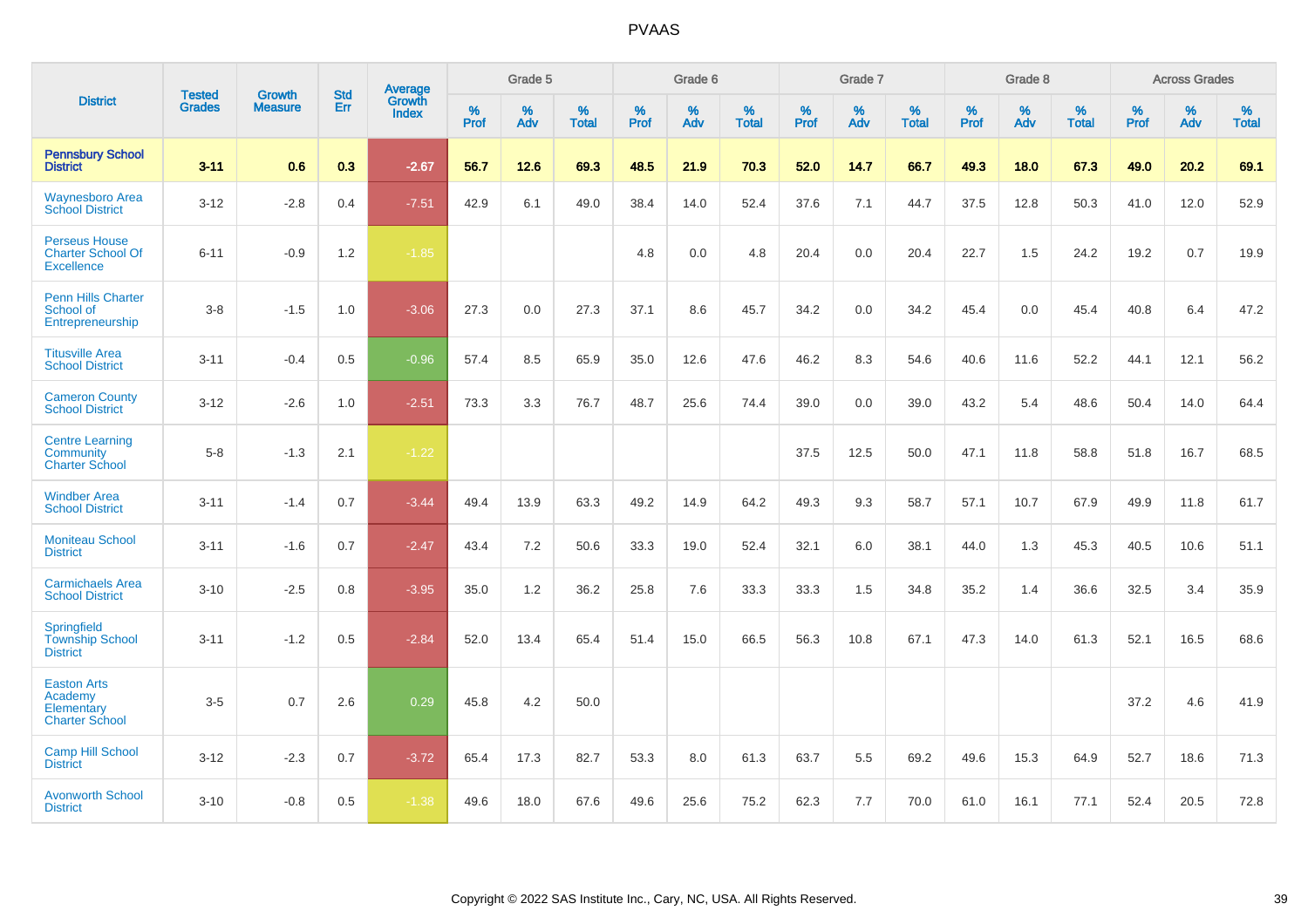|                                                                     | <b>Tested</b> | <b>Growth</b>  | <b>Std</b> | Average                       |              | Grade 5  |                   |           | Grade 6  |                   |           | Grade 7  |                   |           | Grade 8  |                   |           | <b>Across Grades</b> |                   |
|---------------------------------------------------------------------|---------------|----------------|------------|-------------------------------|--------------|----------|-------------------|-----------|----------|-------------------|-----------|----------|-------------------|-----------|----------|-------------------|-----------|----------------------|-------------------|
| <b>District</b>                                                     | <b>Grades</b> | <b>Measure</b> | <b>Err</b> | <b>Growth</b><br><b>Index</b> | $\%$<br>Prof | %<br>Adv | %<br><b>Total</b> | %<br>Prof | %<br>Adv | %<br><b>Total</b> | %<br>Prof | %<br>Adv | %<br><b>Total</b> | %<br>Prof | %<br>Adv | %<br><b>Total</b> | %<br>Prof | %<br>Adv             | %<br><b>Total</b> |
| <b>Pennsbury School</b><br><b>District</b>                          | $3 - 11$      | 0.6            | 0.3        | $-2.67$                       | 56.7         | 12.6     | 69.3              | 48.5      | 21.9     | 70.3              | 52.0      | 14.7     | 66.7              | 49.3      | 18.0     | 67.3              | 49.0      | 20.2                 | 69.1              |
| Independence<br><b>Charter School</b><br>West                       | $3 - 7$       | $-3.2$         | 1.8        | $-2.35$                       | 14.3         | 0.0      | 14.3              | 15.4      | 7.7      | 23.1              | 15.8      | $0.0\,$  | 15.8              |           |          |                   | 15.0      | 2.6                  | 17.7              |
| <b>Keystone</b><br><b>Education Center</b><br><b>Charter School</b> | $3 - 12$      | 0.7            | 3.3        | 0.20                          |              |          |                   |           |          |                   |           |          |                   | 0.0       | 0.0      | 0.0               | 0.0       | 0.0                  | 0.0               |
| <b>Westmont Hilltop</b><br><b>School District</b>                   | $3 - 11$      | $-4.1$         | 0.7        | $-7.50$                       | 40.6         | 3.0      | 43.6              | 36.4      | 12.1     | 48.5              | 47.1      | 1.2      | 48.2              | 56.4      | 4.3      | 60.6              | 41.9      | 9.4                  | 51.2              |
| <b>Greensburg Salem</b><br><b>School District</b>                   | $3 - 11$      | $-1.6$         | 0.5        | $-3.24$                       | 49.7         | 7.2      | 56.9              | 40.1      | 13.8     | 53.9              | 44.0      | 5.5      | 49.4              | 48.3      | 7.2      | 55.6              | 42.8      | 11.4                 | 54.2              |
| Southmoreland<br><b>School District</b>                             | $3 - 11$      | $-3.9$         | 0.6        | $-6.43$                       | 39.6         | 2.1      | 41.7              | 41.4      | 8.1      | 49.6              | 43.1      | 4.6      | 47.7              | 49.5      | 4.8      | 54.4              | 44.6      | 6.8                  | 51.3              |
| <b>Chichester School</b><br><b>District</b>                         | $3 - 11$      | $-4.0$         | 0.7        | $-5.95$                       | 27.3         | 1.1      | 28.4              | 37.2      | 9.0      | 46.2              | 31.2      | 6.2      | 37.5              | 41.1      | 0.0      | 41.1              | 36.7      | 5.7                  | 42.4              |
| Environmental<br><b>Charter School At</b><br><b>Frick Park</b>      | $3-9$         | $-2.5$         | 0.7        | $-4.24$                       | 46.0         | 5.3      | 51.3              | 41.5      | 10.6     | 52.1              | 46.6      | 13.6     | 60.2              | 25.4      | 11.9     | 37.3              | 43.3      | 14.6                 | 57.9              |
| <b>Urban Pathways 6-</b><br>12 Charter School                       | $6 - 11$      | $-0.2$         | 2.1        | $-0.24$                       |              |          |                   |           |          |                   | 22.2      | 0.0      | 22.2              | 0.0       | 0.0      | 0.0               | 15.9      | 0.0                  | 15.9              |
| <b>Commodore Perry</b><br><b>School District</b>                    | $3 - 11$      | $-0.7$         | 1.1        | $-0.81$                       | 64.5         | 12.9     | 77.4              | 41.9      | 6.4      | 48.4              | 48.6      | 8.1      | 56.8              | 37.0      | 25.9     | 63.0              | 48.6      | 13.1                 | 61.8              |
| <b>Fairfield Area</b><br><b>School District</b>                     | $3 - 11$      | $-1.0$         | 0.8        | $-2.16$                       | 50.8         | 3.3      | 54.1              | 44.3      | 6.6      | 50.8              | 45.4      | 1.8      | 47.3              | 37.0      | 5.6      | 42.6              | 45.1      | 9.6                  | 54.6              |
| <b>Ambridge Area</b><br><b>School District</b>                      | $3 - 12$      | $-0.9$         | 0.6        | $-2.18$                       | 40.2         | 8.2      | 48.4              | 36.9      | 12.6     | 49.5              | 36.2      | 8.7      | 44.9              | 37.1      | 6.4      | 43.6              | 37.5      | 12.2                 | 49.7              |
| <b>21st Century Cyber</b><br><b>Charter School</b>                  | $6 - 12$      | $-2.2$         | 0.7        | $-4.36$                       |              |          |                   | 48.2      | 16.7     | 64.9              | 54.9      | 10.5     | 65.4              | 58.0      | 6.7      | 64.7              | 54.2      | 10.8                 | 65.0              |
| <b>Dunmore School</b><br><b>District</b>                            | $3 - 11$      | $-2.2$         | 0.7        | $-4.01$                       | 47.2         | 8.3      | 55.6              | 48.9      | 14.1     | 63.0              | 45.9      | 1.8      | 47.7              | 34.5      | 6.0      | 40.5              | 44.8      | 9.4                  | 54.2              |
| <b>South Park School</b><br><b>District</b>                         | $3 - 11$      | $-0.8$         | 0.6        | $-2.28$                       | 61.4         | 2.4      | 63.9              | 40.6      | 13.2     | 53.8              | 47.5      | 12.5     | 60.0              | 55.8      | 7.7      | 63.5              | 50.5      | 13.2                 | 63.8              |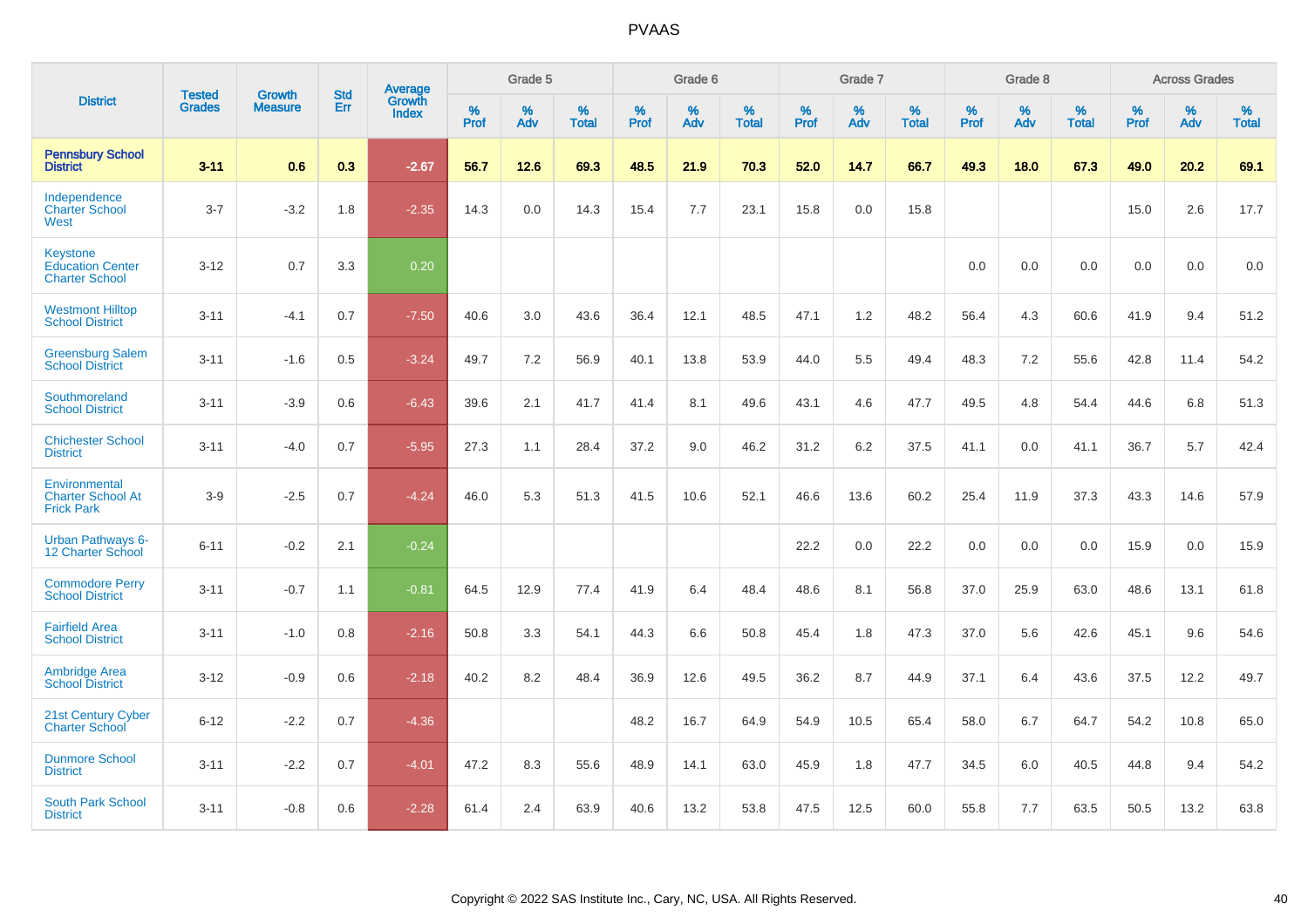|                                                                               |                                |                                 | <b>Std</b> | <b>Average</b>         |              | Grade 5  |                   |           | Grade 6  |                   |           | Grade 7  |                   |           | Grade 8  |                   |           | <b>Across Grades</b> |                   |
|-------------------------------------------------------------------------------|--------------------------------|---------------------------------|------------|------------------------|--------------|----------|-------------------|-----------|----------|-------------------|-----------|----------|-------------------|-----------|----------|-------------------|-----------|----------------------|-------------------|
| <b>District</b>                                                               | <b>Tested</b><br><b>Grades</b> | <b>Growth</b><br><b>Measure</b> | Err        | Growth<br><b>Index</b> | $\%$<br>Prof | %<br>Adv | %<br><b>Total</b> | %<br>Prof | %<br>Adv | %<br><b>Total</b> | %<br>Prof | %<br>Adv | %<br><b>Total</b> | %<br>Prof | %<br>Adv | %<br><b>Total</b> | %<br>Prof | %<br>Adv             | %<br><b>Total</b> |
| <b>Pennsbury School</b><br><b>District</b>                                    | $3 - 11$                       | 0.6                             | 0.3        | $-2.67$                | 56.7         | 12.6     | 69.3              | 48.5      | 21.9     | 70.3              | 52.0      | 14.7     | 66.7              | 49.3      | 18.0     | 67.3              | 49.0      | 20.2                 | 69.1              |
| <b>Ridley School</b><br><b>District</b>                                       | $3 - 12$                       | $-0.9$                          | 0.4        | $-3.09$                | 49.2         | 5.6      | 54.8              | 38.5      | 12.4     | 50.9              | 39.6      | 5.9      | 45.6              | 41.1      | 7.5      | 48.6              | 42.4      | 10.0                 | 52.4              |
| <b>Nazareth Area</b><br><b>School District</b>                                | $3 - 11$                       | $-2.5$                          | 0.4        | $-6.40$                | 49.2         | 5.5      | 54.7              | 43.3      | 23.0     | 66.3              | 56.0      | 8.6      | 64.7              | 51.9      | 8.5      | 60.5              | 48.6      | 14.4                 | 63.0              |
| Philipsburg-<br>Osceola Area<br><b>School District</b>                        | $3 - 11$                       | $-4.8$                          | 0.6        | $-8.12$                | 45.5         | 6.5      | 52.0              | 41.3      | 11.9     | 53.2              | 35.2      | 2.4      | 37.6              | 33.0      | 6.2      | 39.2              | 40.7      | 11.1                 | 51.8              |
| New Kensington-<br><b>Arnold School</b><br><b>District</b>                    | $3 - 11$                       | $-1.0$                          | 0.7        | $-1.97$                | 22.5         | 0.9      | 23.4              | 20.6      | 10.3     | 30.8              | 27.0      | 0.0      | 27.0              | 26.4      | 3.4      | 29.9              | 27.1      | 4.2                  | 31.3              |
| <b>Roberto Clemente</b><br><b>Charter School</b>                              | $3 - 12$                       | $-5.1$                          | 1.0        | $-5.25$                | 19.4         | 0.0      | 19.4              | 23.1      | 5.1      | 28.2              | 11.6      | $0.0\,$  | 11.6              | 12.2      | 0.0      | 12.2              | 15.5      | 1.7                  | 17.2              |
| Widener<br>Partnership<br><b>Charter School</b>                               | $3 - 7$                        | $-1.6$                          | 1.1        | $-2.26$                | 4.6          | 0.0      | 4.6               | 15.8      | 2.6      | 18.4              | 14.0      | 0.0      | 14.0              |           |          |                   | 9.6       | 1.4                  | 11.0              |
| <b>West York Area</b><br><b>School District</b>                               | $3 - 12$                       | $-1.4$                          | 0.5        | $-2.97$                | 36.0         | 4.4      | 40.4              | 38.5      | 9.3      | 47.8              | 35.9      | 5.3      | 41.2              | 41.2      | 5.2      | 46.4              | 37.8      | 8.4                  | 46.2              |
| <b>Mastery Charter</b><br>School-Francis D.<br><b>Pastorius</b><br>Elementary | $3 - 8$                        | $-1.7$                          | 1.5        | $-1.76$                | 3.8          | 0.0      | 3.8               | 28.6      | 3.6      | 32.1              | 22.7      | 0.0      | 22.7              |           |          |                   | 14.3      | 0.8                  | 15.1              |
| <b>Deep Roots</b><br><b>Charter School</b>                                    | $3-6$                          | $-2.5$                          | 1.4        | $-2.18$                | 18.2         | 0.0      | 18.2              | 19.0      | 2.4      | 21.4              |           |          |                   |           |          |                   | 19.2      | 0.7                  | 19.9              |
| <b>Arts Academy</b><br><b>Charter School</b>                                  | $5 - 8$                        | $-3.5$                          | 1.1        | $-3.11$                | 41.2         | 0.0      | 41.2              | 46.7      | 2.2      | 48.9              | 49.1      | 1.9      | 50.9              | 45.2      | 3.2      | 48.4              | 46.6      | 2.0                  | 48.6              |
| <b>Council Rock</b><br><b>School District</b>                                 | $3 - 11$                       | $-2.3$                          | 0.2        | $-9.78$                | 58.1         | 8.8      | 66.9              | 49.7      | 26.1     | 75.9              | 52.3      | 13.9     | 66.2              | 46.6      | 14.5     | 61.1              | 50.8      | 17.6                 | 68.4              |
| <b>Propel Charter</b><br><b>School-Montour</b>                                | $3 - 10$                       | $-1.8$                          | 0.8        | $-2.37$                | 18.0         | 0.0      | 18.0              | 22.7      | 3.0      | 25.8              | 21.5      | 0.0      | 21.5              | 23.4      | 3.1      | 26.6              | 21.5      | 3.2                  | 24.7              |
| <b>Mastery Charter</b><br>School-Mann<br>Campus                               | $3-6$                          | $-2.7$                          | 1.7        | $-1.86$                | 16.7         | 0.0      | 16.7              | 27.8      | 0.0      | 27.8              |           |          |                   |           |          |                   | 18.4      | 0.0                  | 18.4              |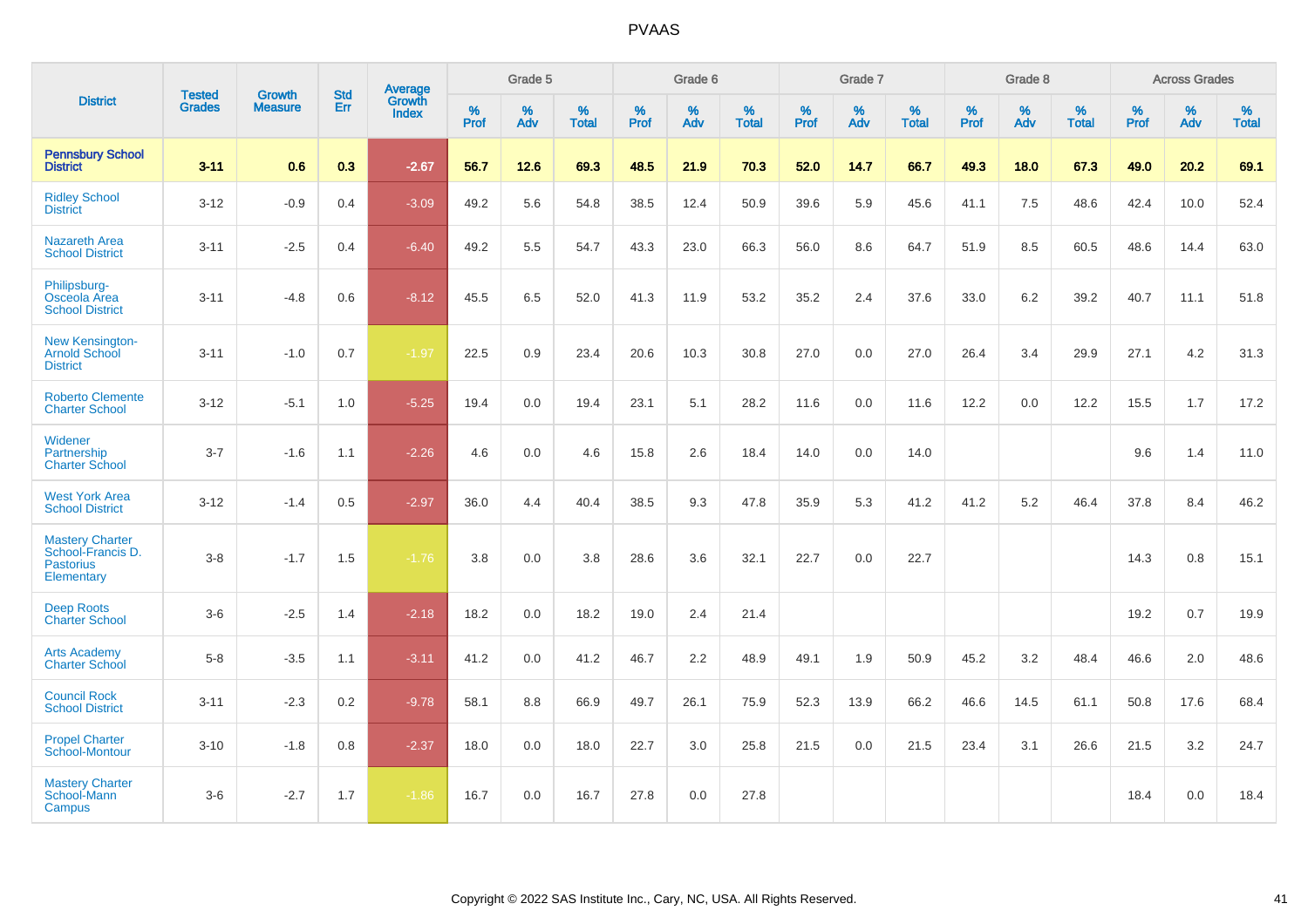|                                                                 |                                |                                 | <b>Std</b> | Average                |           | Grade 5  |                   |           | Grade 6  |                   |           | Grade 7  |                   |           | Grade 8  |                   |           | <b>Across Grades</b> |                   |
|-----------------------------------------------------------------|--------------------------------|---------------------------------|------------|------------------------|-----------|----------|-------------------|-----------|----------|-------------------|-----------|----------|-------------------|-----------|----------|-------------------|-----------|----------------------|-------------------|
| <b>District</b>                                                 | <b>Tested</b><br><b>Grades</b> | <b>Growth</b><br><b>Measure</b> | Err        | Growth<br><b>Index</b> | %<br>Prof | %<br>Adv | %<br><b>Total</b> | %<br>Prof | %<br>Adv | %<br><b>Total</b> | %<br>Prof | %<br>Adv | %<br><b>Total</b> | %<br>Prof | %<br>Adv | %<br><b>Total</b> | %<br>Prof | %<br>Adv             | %<br><b>Total</b> |
| <b>Pennsbury School</b><br><b>District</b>                      | $3 - 11$                       | 0.6                             | 0.3        | $-2.67$                | 56.7      | 12.6     | 69.3              | 48.5      | 21.9     | 70.3              | 52.0      | 14.7     | 66.7              | 49.3      | 18.0     | 67.3              | 49.0      | 20.2                 | 69.1              |
| <b>Dover Area School</b><br><b>District</b>                     | $3 - 12$                       | $-1.0$                          | 0.4        | $-2.38$                | 48.0      | 4.8      | 52.8              | 41.4      | 17.1     | 58.6              | 48.6      | 7.1      | 55.7              | 44.7      | 5.7      | 50.4              | 44.8      | 10.8                 | 55.6              |
| Pennsylvania<br><b>Leadership Charter</b><br>School             | $3 - 11$                       | $-1.6$                          | 0.5        | $-3.16$                | 59.1      | 11.7     | 70.8              | 51.3      | 16.2     | 67.5              | 43.2      | 14.2     | 57.4              | 48.7      | 11.8     | 60.5              | 49.6      | 15.0                 | 64.6              |
| <b>Mount Carmel</b><br><b>Area School</b><br><b>District</b>    | $3 - 11$                       | $-2.5$                          | 0.6        | $-4.10$                | 36.9      | 1.8      | 38.7              | 31.3      | 7.8      | 39.1              | 30.6      | 0.0      | 30.6              | 29.0      | 2.6      | 31.6              | 32.7      | 4.4                  | 37.2              |
| <b>MaST Community</b><br><b>Charter School III</b>              | $3-6$                          | $-0.7$                          | 0.8        | $-0.88$                | 25.8      | 0.8      | 26.5              | 30.0      | 6.9      | 36.9              |           |          |                   |           |          |                   | 28.3      | 6.5                  | 34.8              |
| Independence<br><b>Charter School</b>                           | $3 - 8$                        | $-2.1$                          | 0.7        | $-3.23$                | 28.8      | 9.6      | 38.4              | 39.0      | 18.3     | 57.3              | 38.3      | 11.1     | 49.4              | 50.9      | 7.0      | 57.9              | 35.6      | 11.9                 | 47.5              |
| Lampeter-<br><b>Strasburg School</b><br><b>District</b>         | $3 - 12$                       | $-1.0$                          | 0.5        | $-2.99$                | 56.5      | 14.9     | 71.4              | 48.5      | 27.4     | 76.0              | 56.6      | 10.1     | 66.7              | 49.5      | 10.0     | 59.5              | 50.0      | 20.6                 | 70.5              |
| <b>Neshannock</b><br><b>Township School</b><br><b>District</b>  | $3 - 10$                       | $-3.2$                          | 0.7        | $-4.59$                | 56.7      | 8.9      | 65.6              | 57.4      | 20.6     | 77.9              | 62.0      | 14.0     | 76.0              | 51.3      | 6.4      | 57.7              | 55.4      | 13.5                 | 68.9              |
| <b>Baden Academy</b><br><b>Charter School</b>                   | $3-6$                          | $-1.3$                          | 1.1        | $-1.32$                | 47.6      | 1.6      | 49.2              | 46.6      | 10.3     | 56.9              |           |          |                   |           |          |                   | 42.3      | 7.1                  | 49.4              |
| <b>Lakeview School</b><br><b>District</b>                       | $3 - 11$                       | $-3.2$                          | 0.8        | $-3.93$                | 63.3      | 10.2     | 73.5              | 46.5      | 16.9     | 63.4              | 37.1      | 8.1      | 45.2              | 43.1      | 9.2      | 52.3              | 45.7      | 15.4                 | 61.1              |
| <b>Cocalico School</b><br><b>District</b>                       | $3 - 11$                       | $-2.5$                          | 0.4        | $-5.75$                | 50.2      | 11.9     | 62.2              | 46.0      | 22.6     | 68.5              | 50.7      | 7.0      | 57.6              | 35.9      | 14.1     | 50.0              | 44.9      | 15.8                 | 60.7              |
| La Academia<br>Partnership<br><b>Charter School</b>             | $6 - 11$                       | $-4.8$                          | 1.8        | $-2.67$                |           |          |                   | 14.3      | 0.0      | 14.3              | 4.2       | 0.0      | 4.2               | 0.0       | 0.0      | 0.0               | 5.6       | 0.0                  | 5.6               |
| <b>Forest Hills School</b><br><b>District</b>                   | $3 - 11$                       | $-4.9$                          | 0.6        | $-9.70$                | 53.0      | 4.5      | 57.5              | 48.3      | 6.7      | 55.0              | 30.9      | 3.2      | 34.2              | 22.3      | 2.5      | 24.8              | 39.3      | 7.6                  | 46.9              |
| Commonwealth<br><b>Charter Academy</b><br><b>Charter School</b> | $3 - 10$                       | $-3.1$                          | 0.9        | $-3.75$                | 49.2      | 1.7      | 50.8              | 56.0      | 12.0     | 68.0              | 49.1      | 8.8      | 57.9              | 39.6      | 4.2      | 43.8              | 45.3      | 10.1                 | 55.4              |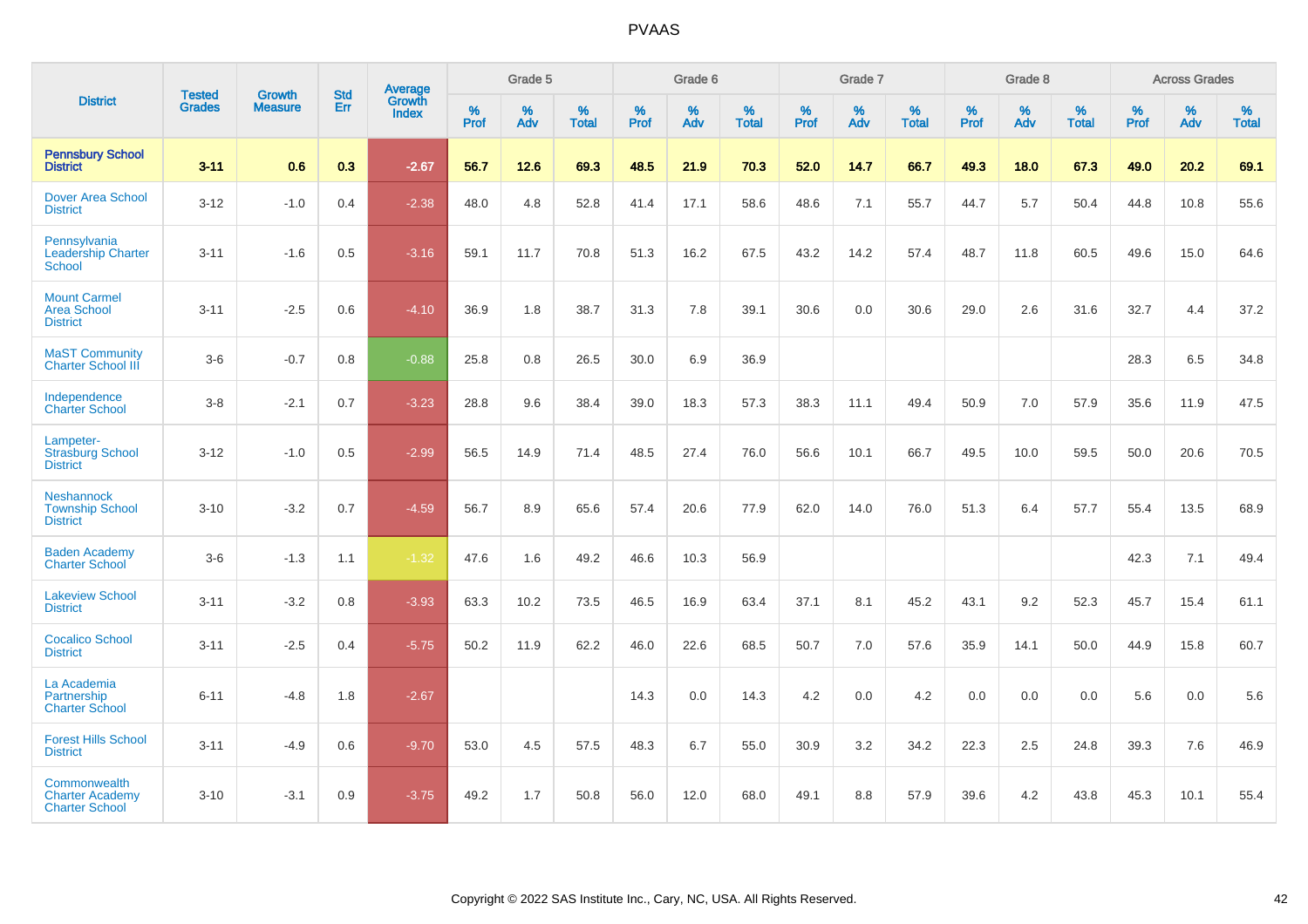|                                                                |                                |                                 | <b>Std</b> | Average                |           | Grade 5  |                   |           | Grade 6  |                   |           | Grade 7  |                   |           | Grade 8  |                   |           | <b>Across Grades</b> |                   |
|----------------------------------------------------------------|--------------------------------|---------------------------------|------------|------------------------|-----------|----------|-------------------|-----------|----------|-------------------|-----------|----------|-------------------|-----------|----------|-------------------|-----------|----------------------|-------------------|
| <b>District</b>                                                | <b>Tested</b><br><b>Grades</b> | <b>Growth</b><br><b>Measure</b> | Err        | Growth<br><b>Index</b> | %<br>Prof | %<br>Adv | %<br><b>Total</b> | %<br>Prof | %<br>Adv | %<br><b>Total</b> | %<br>Prof | %<br>Adv | %<br><b>Total</b> | %<br>Prof | %<br>Adv | %<br><b>Total</b> | %<br>Prof | %<br>Adv             | %<br><b>Total</b> |
| <b>Pennsbury School</b><br><b>District</b>                     | $3 - 11$                       | 0.6                             | 0.3        | $-2.67$                | 56.7      | 12.6     | 69.3              | 48.5      | 21.9     | 70.3              | 52.0      | 14.7     | 66.7              | 49.3      | 18.0     | 67.3              | 49.0      | 20.2                 | 69.1              |
| <b>Dallas School</b><br><b>District</b>                        | $3 - 11$                       | $-5.2$                          | 0.5        | $-9.60$                | 58.5      | 8.8      | 67.3              | 50.7      | 12.7     | 63.4              | 49.2      | 3.2      | 52.4              | 48.7      | 14.3     | 63.0              | 50.5      | 13.7                 | 64.2              |
| <b>New Day Charter</b><br>School                               | $7 - 11$                       | $-1.7$                          | 3.2        | $-0.53$                |           |          |                   |           |          |                   |           |          |                   | 11.1      | 0.0      | 11.1              | 11.1      | 0.0                  | 11.1              |
| <b>Woodland Hills</b><br><b>School District</b>                | $3 - 12$                       | $-3.0$                          | 0.5        | $-6.16$                | 34.1      | 0.6      | 34.7              | 13.8      | 3.4      | 17.2              | 32.5      | 2.6      | 35.0              | 24.8      | 2.0      | 26.7              | 26.7      | 3.7                  | 30.4              |
| <b>Brentwood</b><br><b>Borough School</b><br><b>District</b>   | $3 - 11$                       | $-2.1$                          | 0.7        | $-2.85$                | 53.5      | 7.0      | 60.5              | 36.1      | 12.0     | 48.2              | 33.3      | 4.6      | 37.9              | 48.0      | 6.8      | 54.8              | 40.9      | 9.4                  | 50.3              |
| <b>Achievement</b><br><b>House Charter</b><br>School           | $7 - 11$                       | $-3.1$                          | 1.6        | $-1.91$                |           |          |                   |           |          |                   | 52.0      | 0.0      | 52.0              | 48.8      | 7.0      | 55.8              | 50.0      | 4.4                  | 54.4              |
| <b>Southeastern</b><br><b>Greene School</b><br><b>District</b> | $3 - 10$                       | $-4.6$                          | 1.0        | $-4.40$                | 44.8      | 17.2     | 62.1              | 42.4      | 12.1     | 54.6              | 36.7      | 6.1      | 42.9              | 48.8      | 2.3      | 51.2              | 41.1      | 14.3                 | 55.4              |
| <b>Wilson School</b><br><b>District</b>                        | $3 - 12$                       | $-3.7$                          | 0.5        | $-7.41$                | 49.3      | 4.2      | 53.5              | 52.1      | 11.6     | 63.7              | 47.6      | 8.4      | 56.0              | 47.8      | 11.1     | 58.9              | 47.0      | 13.2                 | 60.1              |
| <b>Whitehall-Coplay</b><br><b>School District</b>              | $3 - 11$                       | $-1.0$                          | 0.4        | $-2.56$                | 47.1      | 4.6      | 51.7              | 43.0      | 11.2     | 54.1              | 41.3      | 7.8      | 49.1              | 38.2      | 7.1      | 45.4              | 42.6      | 8.9                  | 51.5              |
| <b>Central Cambria</b><br><b>School District</b>               | $3 - 11$                       | $-3.0$                          | 0.6        | $-5.07$                | 59.8      | 11.1     | 70.9              | 33.6      | 13.3     | 46.9              | 48.2      | 4.4      | 52.6              | 38.9      | 4.8      | 43.6              | 44.9      | 10.7                 | 55.6              |
| Octorara Area<br><b>School District</b>                        | $3 - 11$                       | $-3.9$                          | 0.6        | $-6.74$                | 44.6      | 9.1      | 53.6              | 53.3      | 8.3      | 61.7              | 28.9      | 5.2      | 34.1              | 40.5      | 6.0      | 46.6              | 42.6      | 9.0                  | 51.6              |
| Agora Cyber<br><b>Charter School</b>                           | $3 - 11$                       | $-2.5$                          | 0.6        | $-4.31$                | 31.7      | 1.0      | 32.7              | 30.1      | 7.0      | 37.1              | 29.0      | 2.8      | 31.7              | 28.3      | 2.0      | 30.3              | 30.7      | 4.8                  | 35.5              |
| <b>Northwest Area</b><br><b>School District</b>                | $3 - 10$                       | $-2.3$                          | 0.9        | $-2.59$                | 38.6      | 0.0      | 38.6              | 26.7      | 8.3      | 35.0              | 28.0      | 0.0      | 28.0              | 37.0      | 3.7      | 40.7              | 32.5      | 3.1                  | 35.6              |
| <b>Tunkhannock Area</b><br><b>School District</b>              | $3 - 11$                       | $-3.4$                          | 0.5        | $-6.81$                | 29.2      | 2.9      | 32.1              | 35.9      | 12.5     | 48.4              | 33.3      | 3.1      | 36.4              | 40.1      | 8.2      | 48.3              | 36.3      | 6.8                  | 43.0              |
| <b>Bensalem</b><br><b>Township School</b><br><b>District</b>   | $3 - 11$                       | $-1.5$                          | 0.3        | $-4.35$                | 24.4      | 3.4      | 27.7              | 32.6      | 7.6      | 40.2              | 29.8      | 4.8      | 34.6              | 31.8      | 6.9      | 38.7              | 28.8      | 6.0                  | 34.8              |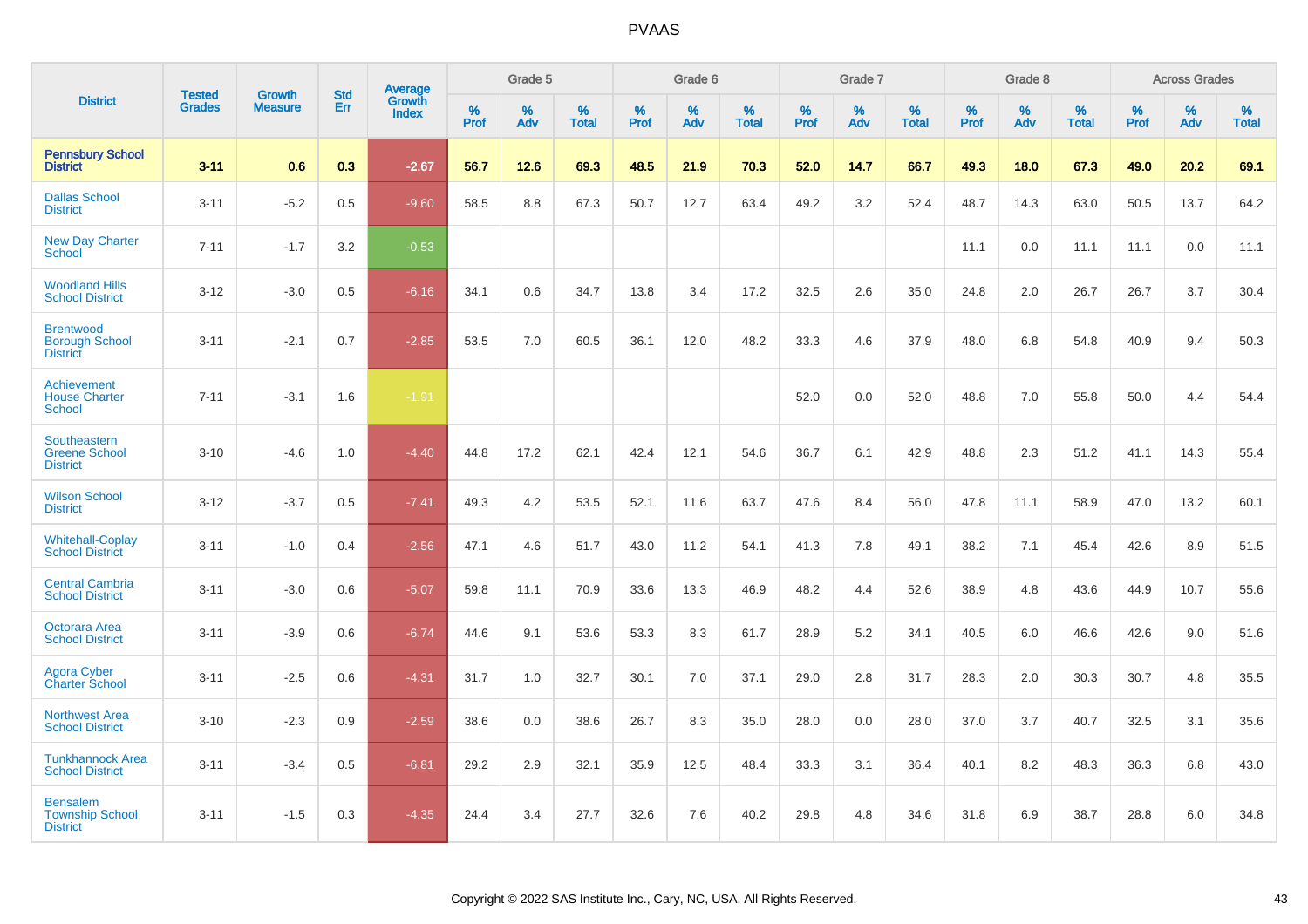|                                                                   | <b>Tested</b> | <b>Growth</b>  | <b>Std</b> |                                          |           | Grade 5  |                   |           | Grade 6  |                   |           | Grade 7  |                   |           | Grade 8  |                   |           | <b>Across Grades</b> |                   |
|-------------------------------------------------------------------|---------------|----------------|------------|------------------------------------------|-----------|----------|-------------------|-----------|----------|-------------------|-----------|----------|-------------------|-----------|----------|-------------------|-----------|----------------------|-------------------|
| <b>District</b>                                                   | <b>Grades</b> | <b>Measure</b> | Err        | <b>Average</b><br>Growth<br><b>Index</b> | %<br>Prof | %<br>Adv | %<br><b>Total</b> | %<br>Prof | %<br>Adv | %<br><b>Total</b> | %<br>Prof | %<br>Adv | %<br><b>Total</b> | %<br>Prof | %<br>Adv | %<br><b>Total</b> | %<br>Prof | %<br>Adv             | %<br><b>Total</b> |
| <b>Pennsbury School</b><br><b>District</b>                        | $3 - 11$      | 0.6            | 0.3        | $-2.67$                                  | 56.7      | 12.6     | 69.3              | 48.5      | 21.9     | 70.3              | 52.0      | 14.7     | 66.7              | 49.3      | 18.0     | 67.3              | 49.0      | 20.2                 | 69.1              |
| <b>Universal Bluford</b><br><b>Charter School</b>                 | $3-6$         | $-2.8$         | 1.2        | $-2.37$                                  | 19.0      | 0.0      | 19.0              | 23.3      | 0.0      | 23.3              |           |          |                   |           |          |                   | 22.3      | 1.8                  | 24.1              |
| <b>Northampton Area</b><br><b>School District</b>                 | $3 - 11$      | $-4.3$         | 0.7        | $-6.25$                                  | 39.1      | 8.6      | 47.7              | 34.2      | 19.3     | 53.5              | 27.4      | 6.8      | 34.2              | 40.0      | 5.0      | 45.0              | 42.3      | 12.8                 | 55.1              |
| <b>Brookville Area</b><br><b>School District</b>                  | $3 - 11$      | $-3.3$         | 0.6        | $-5.82$                                  | 41.6      | 5.9      | 47.5              | 37.1      | 12.4     | 49.4              | 34.4      | 0.8      | 35.2              | 45.0      | 7.3      | 52.3              | 40.4      | 8.7                  | 49.1              |
| <b>Propel Charter</b><br>School-Pitcairn                          | $3 - 8$       | $-5.3$         | 1.2        | $-4.63$                                  | 12.1      | 0.0      | 12.1              | 29.6      | 11.1     | 40.7              | 18.2      | 0.0      | 18.2              | 16.7      | 0.0      | 16.7              | 17.3      | 2.5                  | 19.8              |
| Lackawanna Trail<br><b>School District</b>                        | $3 - 10$      | $-3.9$         | 0.8        | $-5.05$                                  | 50.9      | 3.6      | 54.6              | 38.8      | 14.9     | 53.7              | 45.1      | 5.6      | 50.7              | 31.2      | 3.9      | 35.1              | 43.8      | 10.0                 | 53.8              |
| Salisbury-Elk Lick<br><b>School District</b>                      | $3 - 11$      | $-3.9$         | 1.3        | $-2.93$                                  | 50.0      | 8.3      | 58.3              | 50.0      | 0.0      | 50.0              | 30.0      | 0.0      | 30.0              | 28.6      | 4.8      | 33.3              | 42.2      | 3.3                  | 45.4              |
| <b>Perkiomen Valley</b><br><b>School District</b>                 | $3 - 11$      | $-3.7$         | 0.3        | $-11.07$                                 | 53.1      | 15.9     | 69.0              | 52.5      | 21.5     | 74.0              | 51.0      | 12.6     | 63.6              | 48.7      | 12.2     | 60.9              | 51.1      | 18.7                 | 69.8              |
| <b>Yough School</b><br><b>District</b>                            | $3 - 10$      | $-4.7$         | 0.6        | $-9.77$                                  | 37.9      | 1.5      | 39.4              | 39.6      | 15.7     | 55.2              | 42.3      | 8.2      | 50.5              | 36.7      | 5.8      | 42.5              | 41.9      | 9.2                  | 51.1              |
| <b>Mastery Charter</b><br>School - Smedley<br>Campus              | $3-6$         | $-4.0$         | 1.3        | $-3.20$                                  | 19.2      | 1.9      | 21.2              | 31.0      | 1.7      | 32.8              |           |          |                   |           |          |                   | 21.4      | 2.2                  | 23.6              |
| <b>Executive</b><br>Education<br><b>Academy Charter</b><br>School | $3 - 10$      | $-5.5$         | 1.6        | $-3.40$                                  | 10.0      | 0.0      | 10.0              | 12.5      | 6.2      | 18.8              |           |          |                   | 38.1      | 0.0      | 38.1              | 31.4      | 2.9                  | 34.3              |
| <b>East Allegheny</b><br><b>School District</b>                   | $3 - 11$      | $-3.0$         | 0.7        | $-4.43$                                  | 41.6      | 3.4      | 44.9              | 25.9      | 7.1      | 32.9              | 30.8      | 2.6      | 33.3              | 22.3      | 3.9      | 26.2              | 26.8      | 4.0                  | 30.9              |
| <b>First Philadelphia</b><br>Preparatory<br><b>Charter School</b> | $3 - 8$       | $-3.5$         | 0.7        | $-5.28$                                  | 13.7      | 1.0      | 14.7              | 22.8      | 1.1      | 23.9              | 7.6       | 0.0      | 7.6               | 18.9      | 4.0      | 23.0              | 16.4      | 1.6                  | 17.9              |
| <b>East Stroudsburg</b><br><b>Area School</b><br><b>District</b>  | $3 - 11$      | $-4.1$         | 0.5        | $-9.10$                                  | 43.7      | 1.9      | 45.6              | 40.8      | 9.4      | 50.3              | 41.9      | 3.5      | 45.4              | 32.3      | 5.1      | 37.3              | 36.5      | 7.4                  | 43.9              |
| <b>Garnet Valley</b><br><b>School District</b>                    | $3 - 10$      | $-3.6$         | 0.4        | $-9.46$                                  | 53.3      | 14.4     | 67.6              | 51.3      | 23.0     | 74.4              | 53.8      | 10.5     | 64.3              | 53.4      | 12.2     | 65.6              | 51.6      | 17.8                 | 69.4              |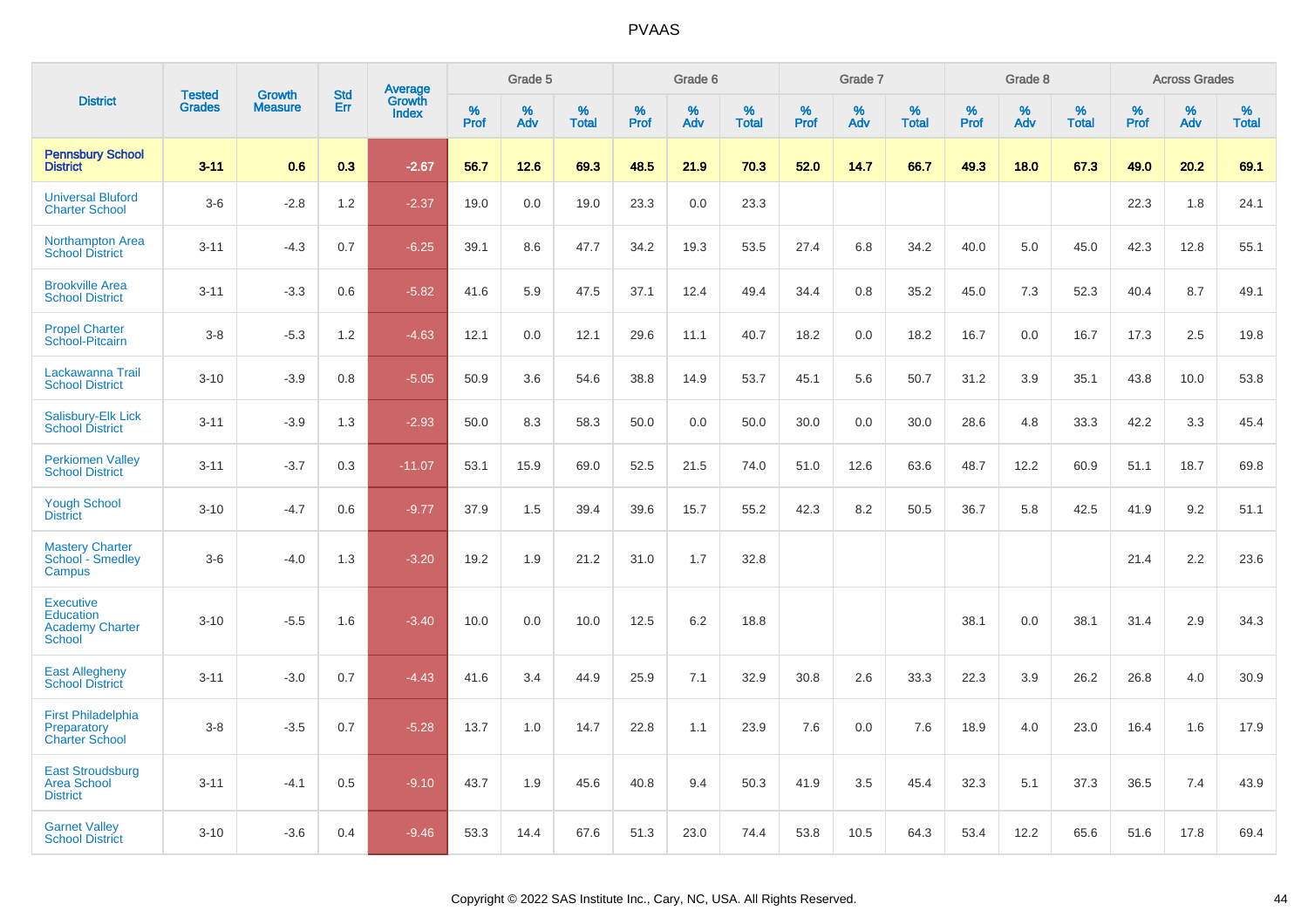|                                                                        | <b>Tested</b> | <b>Growth</b>  | <b>Std</b> | Average                |              | Grade 5  |                   |              | Grade 6  |                   |              | Grade 7     |                   |              | Grade 8     |                   |              | <b>Across Grades</b> |                   |
|------------------------------------------------------------------------|---------------|----------------|------------|------------------------|--------------|----------|-------------------|--------------|----------|-------------------|--------------|-------------|-------------------|--------------|-------------|-------------------|--------------|----------------------|-------------------|
| <b>District</b>                                                        | <b>Grades</b> | <b>Measure</b> | Err        | Growth<br><b>Index</b> | $\%$<br>Prof | %<br>Adv | %<br><b>Total</b> | $\%$<br>Prof | %<br>Adv | %<br><b>Total</b> | $\%$<br>Prof | $\%$<br>Adv | %<br><b>Total</b> | $\%$<br>Prof | $\%$<br>Adv | %<br><b>Total</b> | $\%$<br>Prof | $\%$<br>Adv          | %<br><b>Total</b> |
| <b>Pennsbury School</b><br><b>District</b>                             | $3 - 11$      | 0.6            | 0.3        | $-2.67$                | 56.7         | 12.6     | 69.3              | 48.5         | 21.9     | 70.3              | 52.0         | 14.7        | 66.7              | 49.3         | 18.0        | 67.3              | 49.0         | 20.2                 | 69.1              |
| <b>Parkland School</b><br><b>District</b>                              | $3 - 11$      | $-2.9$         | 0.3        | $-10.53$               | 55.6         | 16.6     | 72.1              | 42.4         | 30.0     | 72.4              | 50.3         | 17.5        | 67.8              | 46.6         | 14.9        | 61.4              | 47.1         | 23.4                 | 70.5              |
| <b>Penn Hills School</b><br><b>District</b>                            | $3 - 11$      | $-4.6$         | 0.5        | $-9.21$                | 22.2         | 0.0      | 22.2              | 17.0         | 6.1      | 23.1              | 13.6         | 1.6         | 15.2              | 20.7         | 4.3         | 25.0              | 20.9         | 2.9                  | 23.8              |
| Cheltenham<br><b>School District</b>                                   | $3 - 11$      | $-2.6$         | 0.6        | $-4.40$                | 43.9         | 13.0     | 56.9              | 49.5         | 17.8     | 67.3              | 48.3         | 9.4         | 57.7              | 35.2         | 7.7         | 42.9              | 44.0         | 14.8                 | 58.8              |
| <b>Collegium Charter</b><br>School                                     | $3 - 10$      | $-4.5$         | 0.5        | $-9.56$                | 32.0         | 1.0      | 33.0              | 26.2         | 4.2      | 30.4              | 26.3         | 1.1         | 27.4              | 25.0         | 3.4         | 28.4              | 31.5         | 3.2                  | 34.7              |
| <b>Wyoming Area</b><br><b>School District</b>                          | $3 - 10$      | $-4.1$         | 0.6        | $-6.56$                | 58.6         | 6.0      | 64.7              | 38.8         | 2.9      | 41.8              | 49.5         | 3.2         | 52.7              | 35.8         | 9.4         | 45.3              | 43.5         | 7.5                  | 51.1              |
| Northwestern<br><b>School District</b>                                 | $3 - 11$      | $-4.4$         | 0.6        | $-6.84$                | 50.0         | 2.1      | 52.1              | 41.4         | 16.1     | 57.5              | 42.4         | 1.9         | 44.3              | 36.4         | 6.4         | 42.7              | 40.4         | 8.1                  | 48.5              |
| <b>Chartiers Valley</b><br><b>School District</b>                      | $3 - 11$      | $-3.4$         | 0.4        | $-8.00$                | 51.3         | 6.5      | 57.8              | 45.9         | 15.3     | 61.2              | 46.3         | 8.7         | 55.0              | 42.9         | 7.6         | 50.5              | 47.3         | 10.0                 | 57.4              |
| <b>Great Valley</b><br><b>School District</b>                          | $3 - 11$      | $-2.0$         | 0.4        | $-5.13$                | 57.8         | 13.0     | 70.8              | 43.6         | 32.2     | 75.8              | 53.2         | 16.6        | 69.8              | 56.6         | 18.4        | 75.0              | 50.6         | 21.7                 | 72.3              |
| <b>Ringgold School</b><br><b>District</b>                              | $3 - 11$      | $-6.9$         | 0.5        | $-14.33$               | 22.7         | 1.2      | 23.9              | 29.5         | 0.6      | 30.1              | 21.8         | 3.5         | 25.3              | 31.7         | 4.3         | 36.0              | 32.2         | 4.3                  | 36.4              |
| <b>South Allegheny</b><br><b>School District</b>                       | $3 - 11$      | $-5.4$         | 0.9        | $-5.76$                | 43.1         | 0.0      | 43.1              | 32.6         | 6.1      | 38.8              | 31.6         | 5.3         | 36.8              | 41.5         | 12.2        | 53.7              | 39.4         | 6.6                  | 46.0              |
| <b>New Brighton Area</b><br><b>School District</b>                     | $3 - 11$      | $-4.3$         | 0.6        | $-6.67$                | 37.1         | 4.5      | 41.6              | 37.0         | 7.0      | 44.0              | 33.7         | 5.0         | 38.6              | 27.6         | 3.8         | 31.4              | 32.4         | 4.8                  | 37.2              |
| <b>Pottstown School</b><br><b>District</b>                             | $3 - 12$      | $-5.4$         | 0.5        | $-10.46$               | 22.5         | 1.2      | 23.7              | 20.1         | 2.1      | 22.2              | 16.9         | 0.6         | 17.5              | 16.5         | 1.6         | 18.1              | 21.9         | 2.2                  | 24.0              |
| Jim Thorpe Area<br><b>School District</b>                              | $3 - 11$      | $-3.4$         | 0.6        | $-5.71$                | 45.4         | 2.0      | 47.5              | 30.8         | 9.4      | 40.2              | 37.9         | 6.4         | 44.3              | 37.6         | 5.6         | 43.2              | 38.6         | 8.0                  | 46.6              |
| <b>Lincoln Park</b><br><b>Performing Arts</b><br><b>Charter School</b> | $7 - 11$      | $-3.9$         | 1.1        | $-3.56$                |              |          |                   |              |          |                   | 66.1         | 5.4         | 71.4              | 59.8         | 17.2        | 77.0              | 62.2         | 12.6                 | 74.8              |
| <b>Propel Charter</b><br>School-Mckeesport                             | $3 - 8$       | $-7.2$         | 1.0        | $-7.15$                | 36.1         | 0.0      | 36.1              | 32.4         | 0.0      | 32.4              | 34.2         | 2.6         | 36.8              | 29.7         | 2.7         | 32.4              | 32.1         | 1.4                  | 33.5              |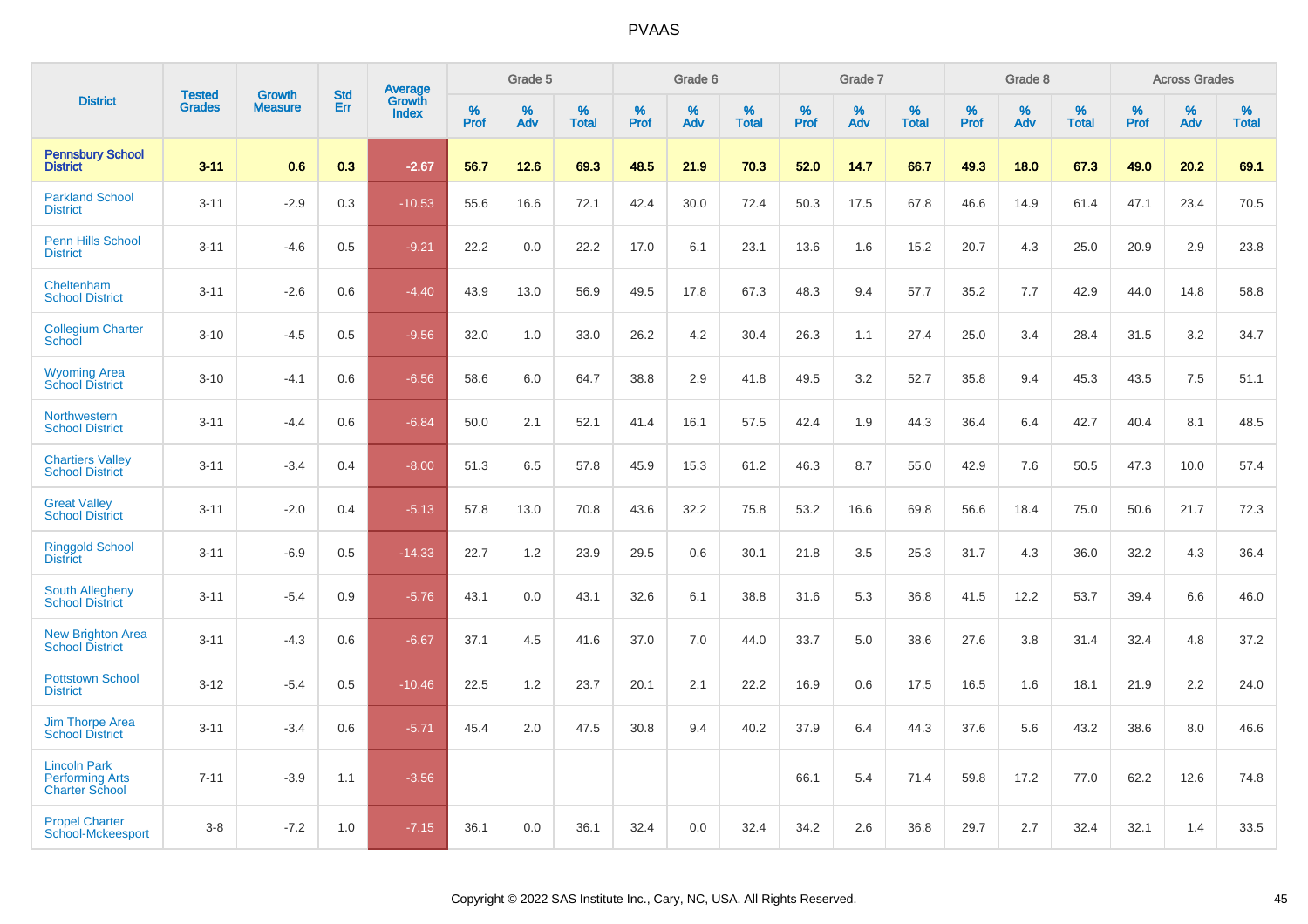|                                                                               | <b>Tested</b> | <b>Growth</b>  | <b>Std</b> |                                   |              | Grade 5  |                      |              | Grade 6  |                   |              | Grade 7  |                      |              | Grade 8  |                   |              | <b>Across Grades</b> |                   |
|-------------------------------------------------------------------------------|---------------|----------------|------------|-----------------------------------|--------------|----------|----------------------|--------------|----------|-------------------|--------------|----------|----------------------|--------------|----------|-------------------|--------------|----------------------|-------------------|
| <b>District</b>                                                               | <b>Grades</b> | <b>Measure</b> | Err        | Average<br>Growth<br><b>Index</b> | $\%$<br>Prof | %<br>Adv | $\%$<br><b>Total</b> | $\%$<br>Prof | %<br>Adv | %<br><b>Total</b> | $\%$<br>Prof | %<br>Adv | $\%$<br><b>Total</b> | $\%$<br>Prof | %<br>Adv | %<br><b>Total</b> | $\%$<br>Prof | %<br>Adv             | %<br><b>Total</b> |
| <b>Pennsbury School</b><br><b>District</b>                                    | $3 - 11$      | 0.6            | 0.3        | $-2.67$                           | 56.7         | 12.6     | 69.3                 | 48.5         | 21.9     | 70.3              | 52.0         | 14.7     | 66.7                 | 49.3         | 18.0     | 67.3              | 49.0         | 20.2                 | 69.1              |
| Montessori<br><b>Regional Charter</b><br>School                               | $3-6$         | $-3.8$         | 1.1        | $-3.39$                           | 33.3         | 0.0      | 33.3                 | 37.3         | 8.5      | 45.8              |              |          |                      |              |          |                   | 32.2         | 4.5                  | 36.7              |
| <b>Neshaminy School</b><br><b>District</b>                                    | $3 - 11$      | $-2.8$         | 0.3        | $-9.73$                           | 49.1         | 6.0      | 55.1                 | 46.0         | 14.0     | 60.0              | 44.0         | 7.6      | 51.6                 | 41.9         | 9.1      | 51.0              | 44.7         | 12.5                 | 57.2              |
| <b>Wilson Area</b><br><b>School District</b>                                  | $3 - 11$      | $-5.9$         | 0.5        | $-10.96$                          | 53.6         | 11.6     | 65.2                 | 40.2         | 18.0     | 58.2              | 29.2         | 6.8      | 36.0                 | 38.6         | 8.3      | 47.0              | 41.0         | 12.4                 | 53.4              |
| <b>Marple Newtown</b><br><b>School District</b>                               | $3 - 11$      | $-4.5$         | 0.5        | $-9.87$                           | 57.0         | 10.9     | 67.8                 | 47.9         | 22.8     | 70.6              | 50.8         | 9.4      | 60.2                 | 51.2         | 7.2      | 58.4              | 51.2         | 18.8                 | 69.9              |
| <b>Boyertown Area</b><br><b>School District</b>                               | $3 - 11$      | $-3.6$         | 0.4        | $-10.13$                          | 45.9         | 6.0      | 51.9                 | 38.5         | 13.6     | 52.1              | 46.4         | 12.8     | 59.3                 | 42.2         | 8.4      | 50.6              | 42.6         | 10.7                 | 53.4              |
| <b>Maritime Academy</b><br><b>Charter School</b>                              | $3 - 10$      | $-6.3$         | 0.7        | $-9.48$                           | 16.3         | 0.0      | 16.3                 | 18.1         | 2.4      | 20.5              | 24.1         | 3.4      | 27.6                 | 22.7         | 0.0      | 22.7              | 19.4         | 1.9                  | 21.3              |
| <b>Manheim</b><br><b>Township School</b><br><b>District</b>                   | $3 - 12$      | $-2.7$         | 0.3        | $-8.26$                           | 48.2         | 17.7     | 65.9                 | 40.2         | 34.8     | 75.0              | 50.6         | 15.3     | 65.8                 | 42.1         | 17.4     | 59.5              | 45.0         | 24.3                 | 69.3              |
| <b>Erie City School</b><br><b>District</b>                                    | $3 - 12$      | $-2.9$         | 0.3        | $-10.54$                          | 17.9         | 0.9      | 18.8                 | 15.4         | 2.7      | 18.1              | 16.6         | 1.6      | 18.2                 | 18.4         | 2.3      | 20.7              | 17.5         | 2.2                  | 19.8              |
| <b>Inquiry Charter</b><br>School                                              | $3-5$         | $-7.5$         | 2.2        | $-3.42$                           | 30.3         | 0.0      | 30.3                 |              |          |                   |              |          |                      |              |          |                   | 25.9         | 4.6                  | 30.6              |
| <b>Seneca Valley</b><br><b>School District</b>                                | $3 - 11$      | $-3.6$         | 0.3        | $-12.57$                          | 52.6         | 9.8      | 62.4                 | 44.4         | 27.6     | 72.0              | 53.0         | 9.8      | 62.9                 | 51.1         | 14.5     | 65.6              | 47.2         | 20.2                 | 67.4              |
| <b>Bristol Township</b><br><b>School District</b>                             | $3 - 11$      | $-3.8$         | 0.4        | $-10.35$                          | 23.8         | 0.9      | 24.7                 | 30.0         | 5.5      | 35.5              | 30.2         | 2.2      | 32.4                 | 24.1         | 2.8      | 26.9              | 26.9         | 2.9                  | 29.8              |
| <b>New Castle Area</b><br><b>School District</b>                              | $3 - 12$      | $-5.0$         | 0.4        | $-11.37$                          | 19.4         | 0.5      | 19.9                 | 18.2         | 4.2      | 22.4              | 18.3         | 0.0      | 18.3                 | 20.9         | 0.9      | 21.9              | 17.6         | 1.9                  | 19.5              |
| <b>Urban Academy Of</b><br><b>Greater Pittsburgh</b><br><b>Charter School</b> | $3-5$         | $-8.2$         | 1.9        | $-4.39$                           | 21.4         | 2.4      | 23.8                 |              |          |                   |              |          |                      |              |          |                   | 20.6         | 1.6                  | 22.2              |
| <b>Pennridge School</b><br><b>District</b>                                    | $3 - 10$      | $-4.2$         | 0.3        | $-14.02$                          | 58.0         | 5.4      | 63.4                 | 42.6         | 18.6     | 61.3              | 49.7         | 8.2      | 57.8                 | 46.2         | 10.0     | 56.1              | 49.6         | 11.6                 | 61.1              |